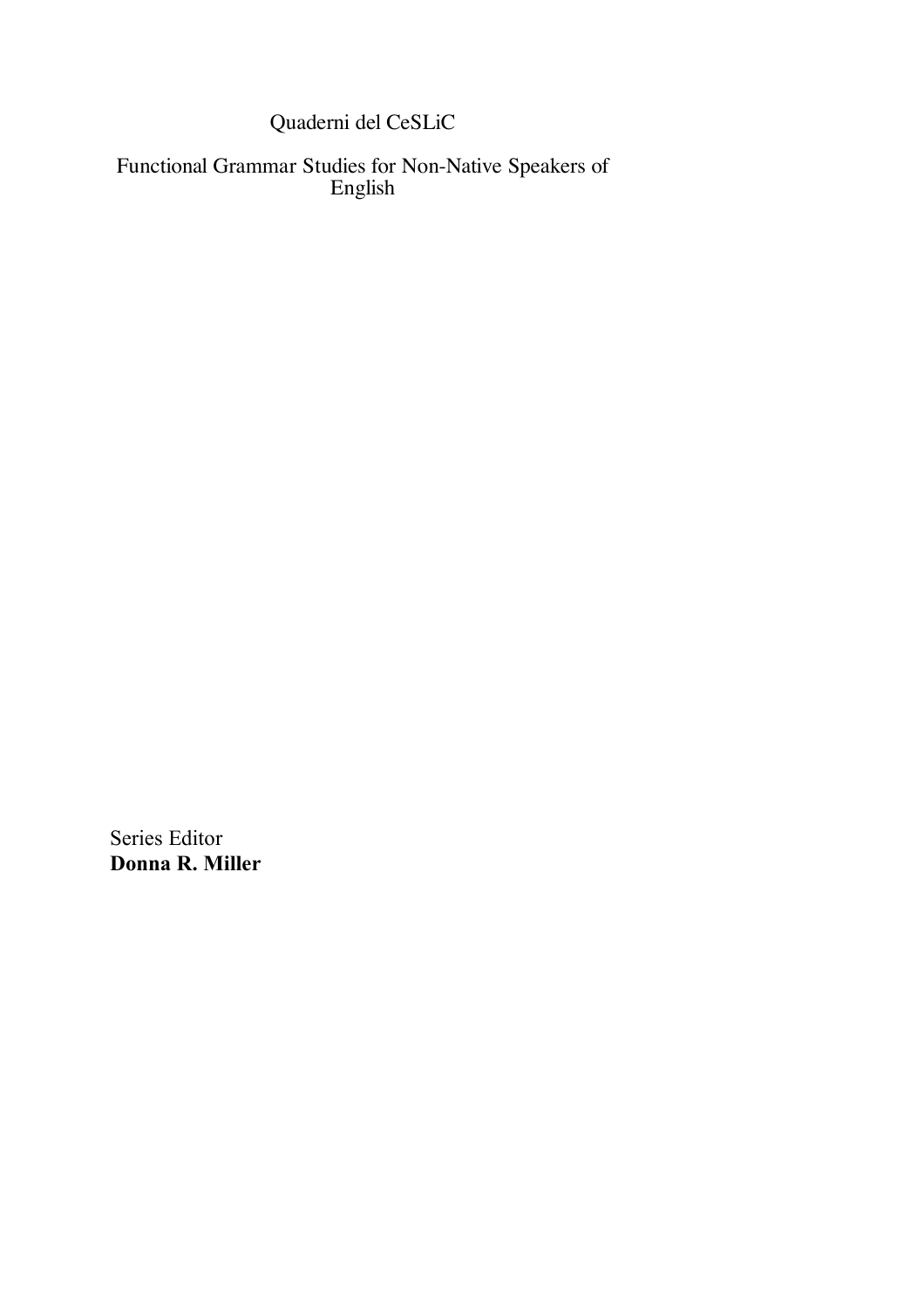# **CeSLiC Centro di Studi Linguistico-Culturali** ricerca – prassi – formazione

**www.lingue.unibo.it/ceslic**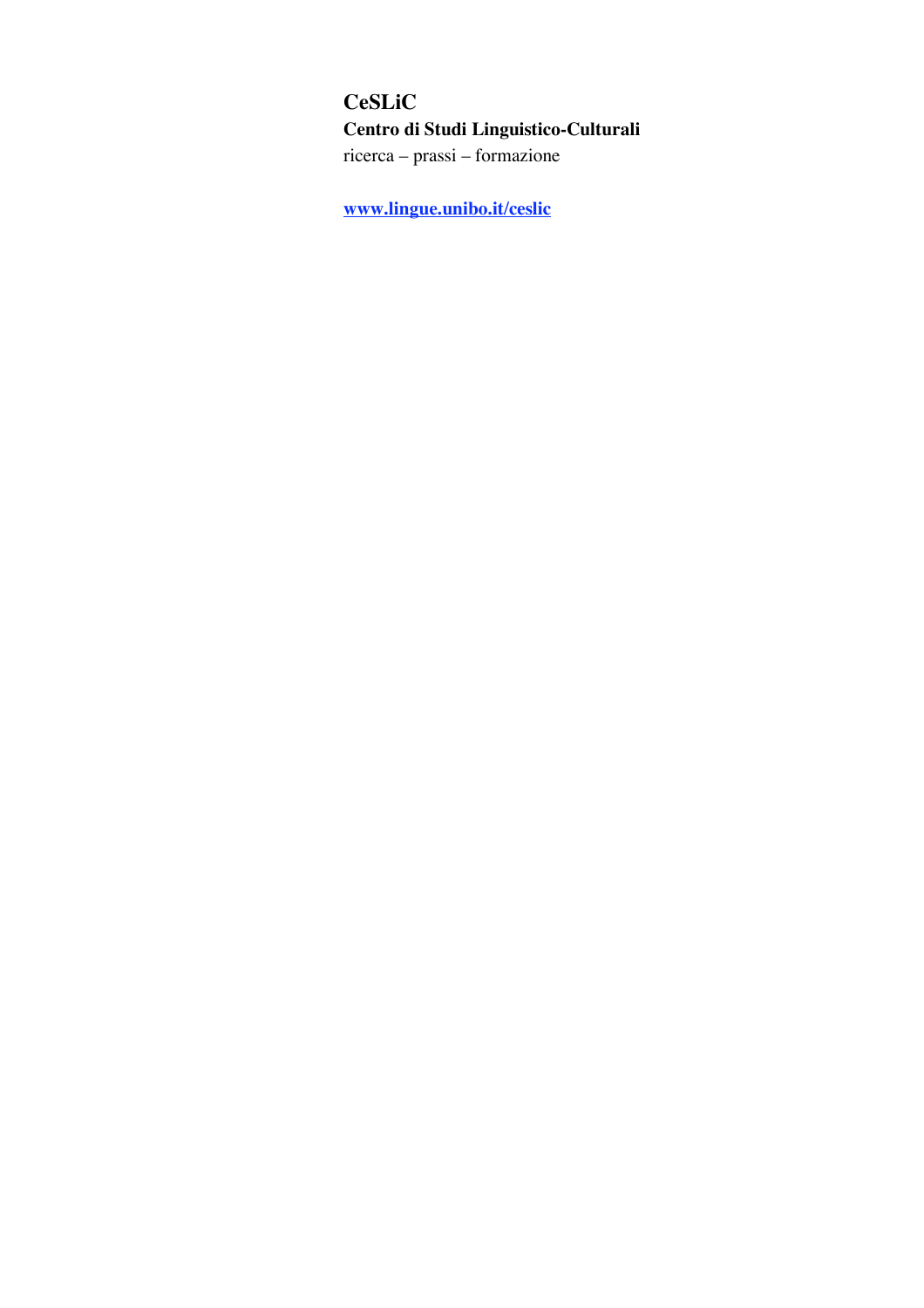# **Translating Text and Context**

Translation Studies and Systemic Functional Linguistics

Vol. I Translation Theory

**Marina Manfredi**

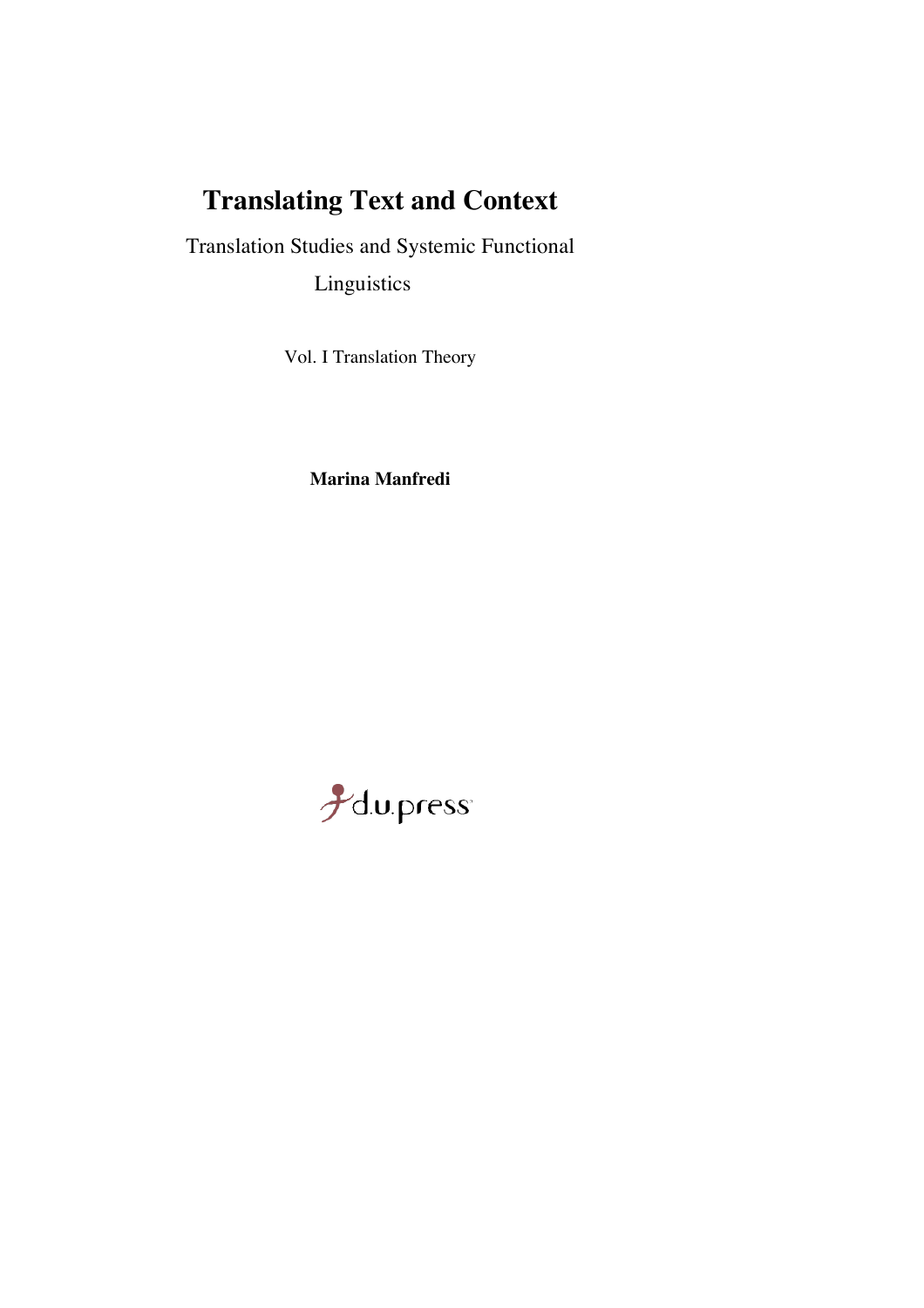Proprietà letteraria riservata. © Copyright 2008 dell'autore. Tutti i diritti riservati.

Translating text and context: translation studies and systemic functional linguistics. Vol. 1 Translation theory / Marina Manfredi. – Bologna: Dupress, 2008. –p. 139; 24 cm. –

(Quaderni del CeSLiC; Functional Grammar Studies for Non-Native Speakers of English) (Alma-DL. Saggi)

ISBN 978-88-95451-23-7

Versione elettronica disponibile su: http://amsacta.cib.unibo.it/archive/00002393/

Finito di stampare il 23 luglio 2008 da: Nautilus s.r.l.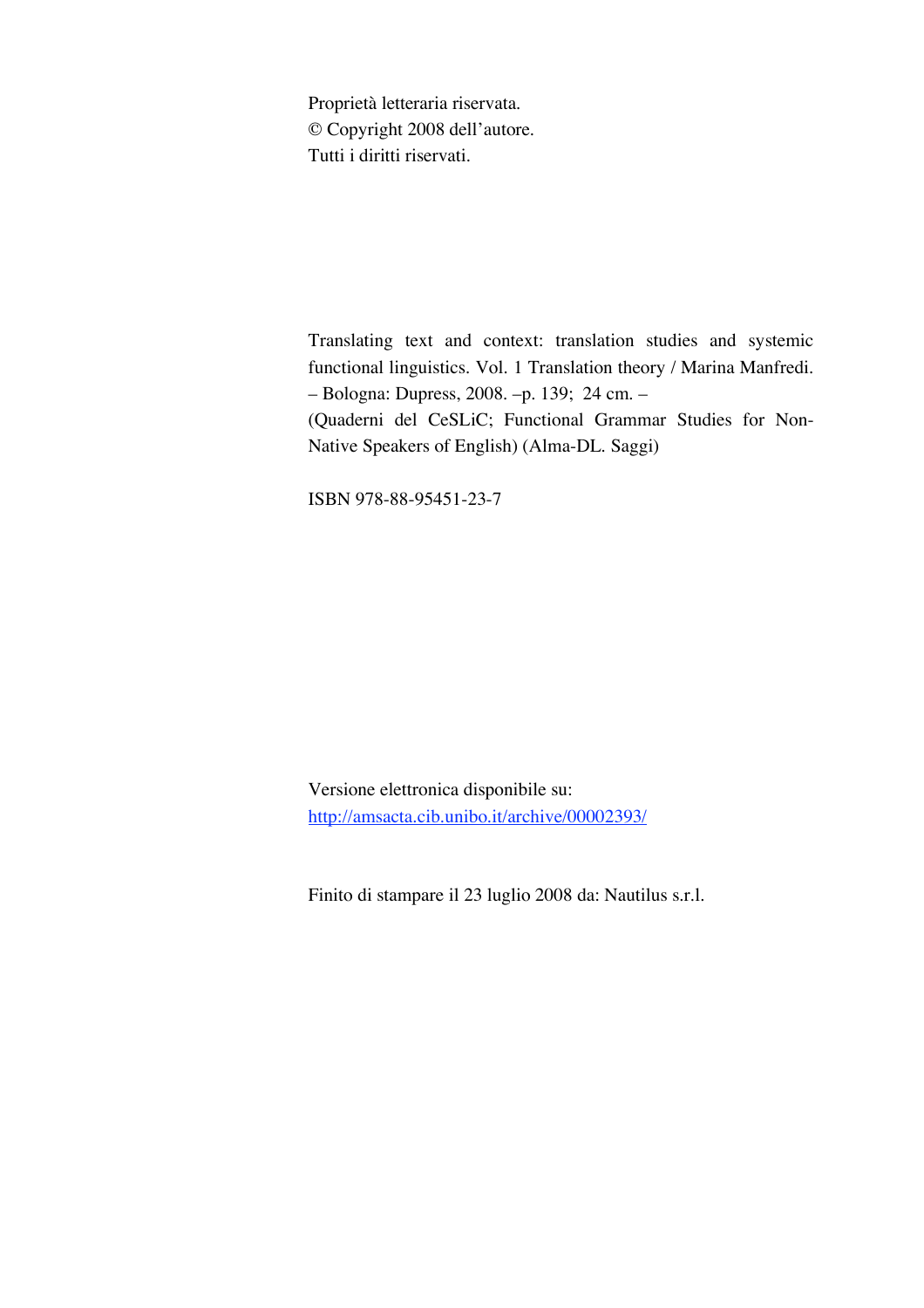Acknowledgments

I would like to thank Prof.ssa Donna R. Miller, Chair of English Linguistics at the University of Bologna and Editor of this Series, for her numerous helpful observations and suggestions, to which the final version of the volume is indebted.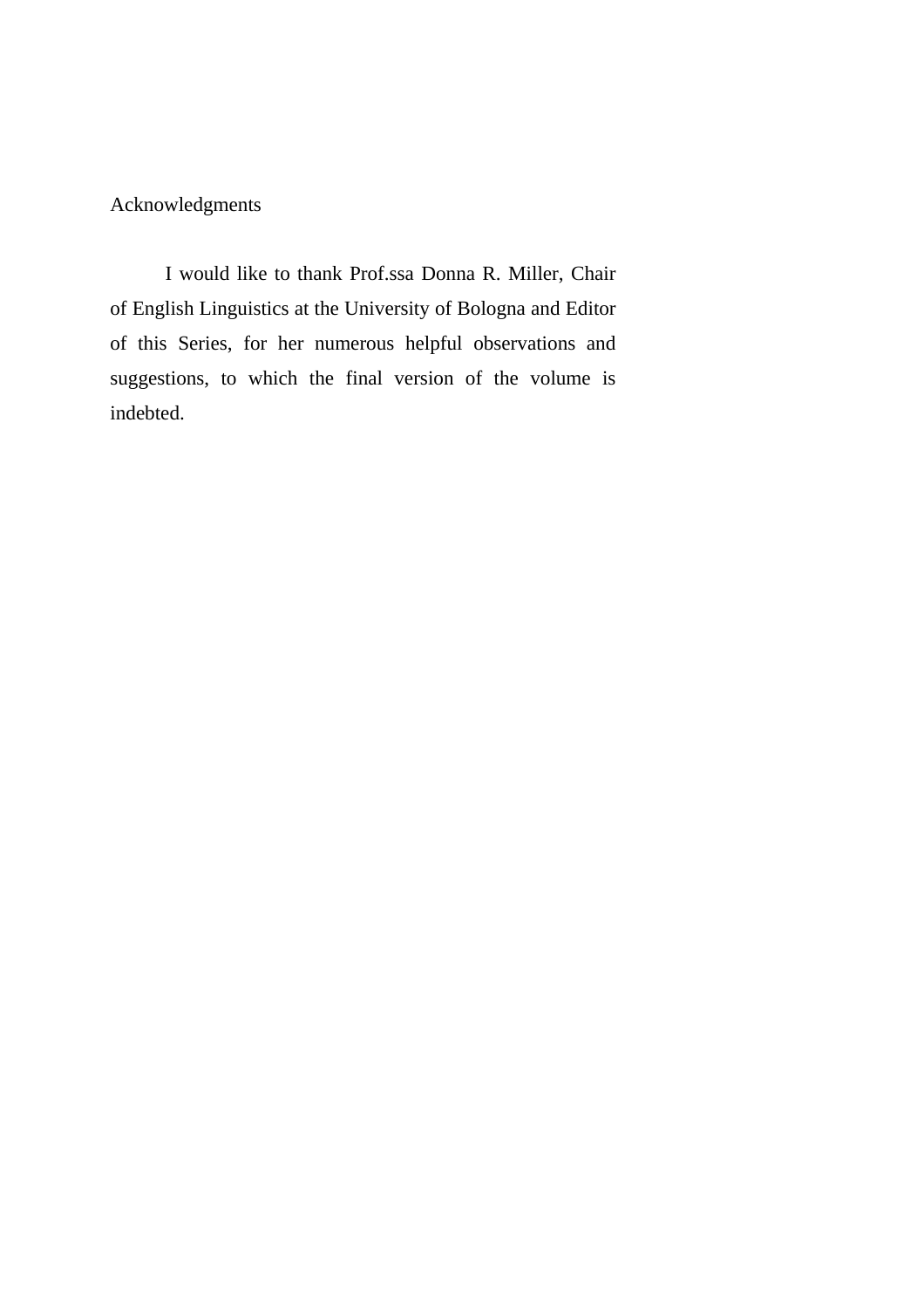# **Table of Contents**

| Foreword of Series Editor to Volume 1 (2008)15 |  |
|------------------------------------------------|--|

*Introduction and Purpose*……………….…………..19

## **VOLUME 1**

Translation Theory

## **PART I – On Translation**

## *1. Preliminaries on Translation*

## *2. Translation Studies: "A House of Many Rooms"*

| 2.3 Why Systemic Functional Linguistics?47 |  |
|--------------------------------------------|--|

## *3. Some Issues of Translation*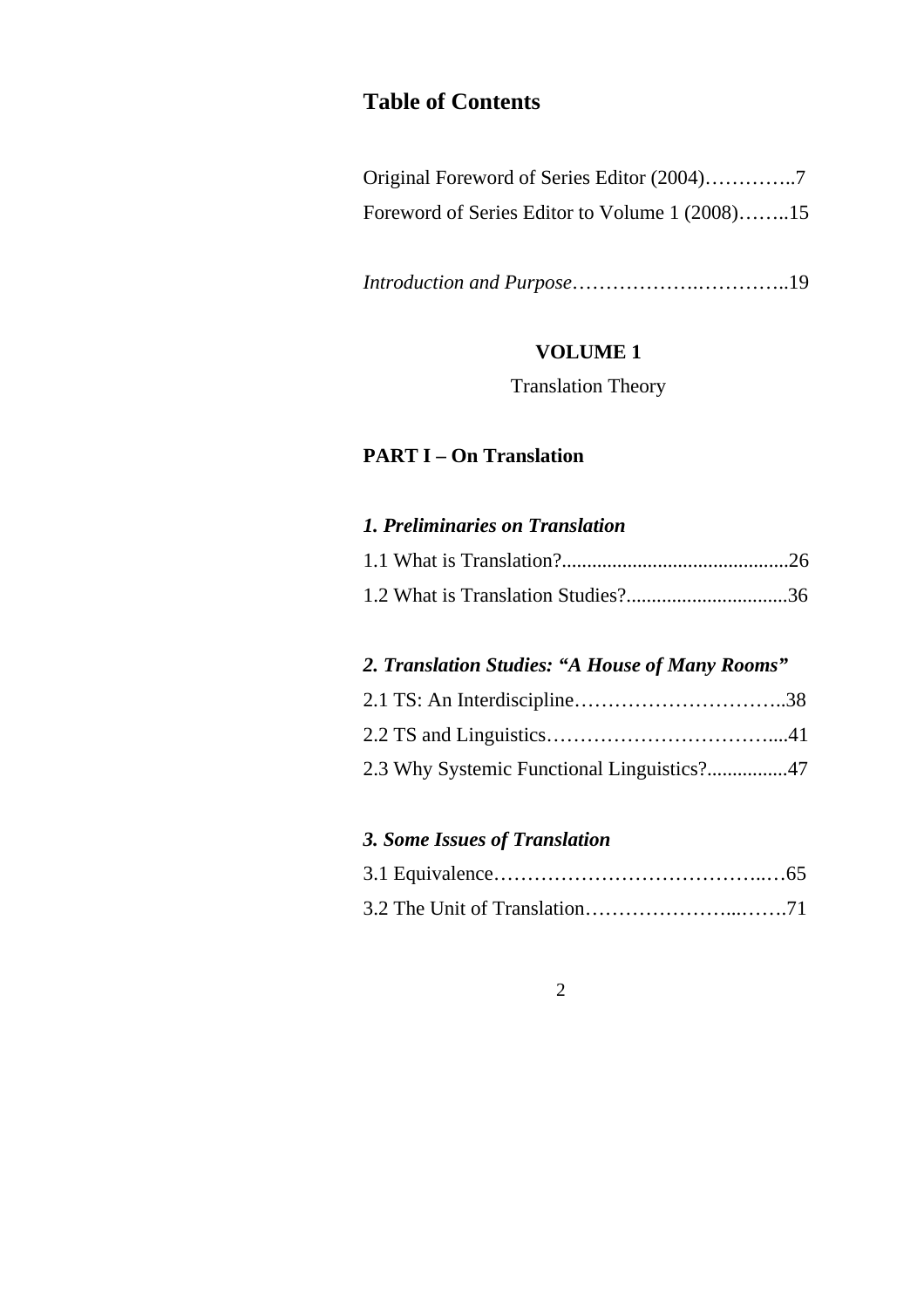# **PART II – SFL and TS, TS and SFL**

| <b>4. M.A.K. Halliday and Translation77</b> |
|---------------------------------------------|
|                                             |
|                                             |
| 7. Basil Hatim, Ian Mason and SFL107        |
|                                             |
|                                             |
|                                             |

## **VOLUME 2**

From Theory to Practice (composite breakdown)

# **PART III – From Theory to Practice**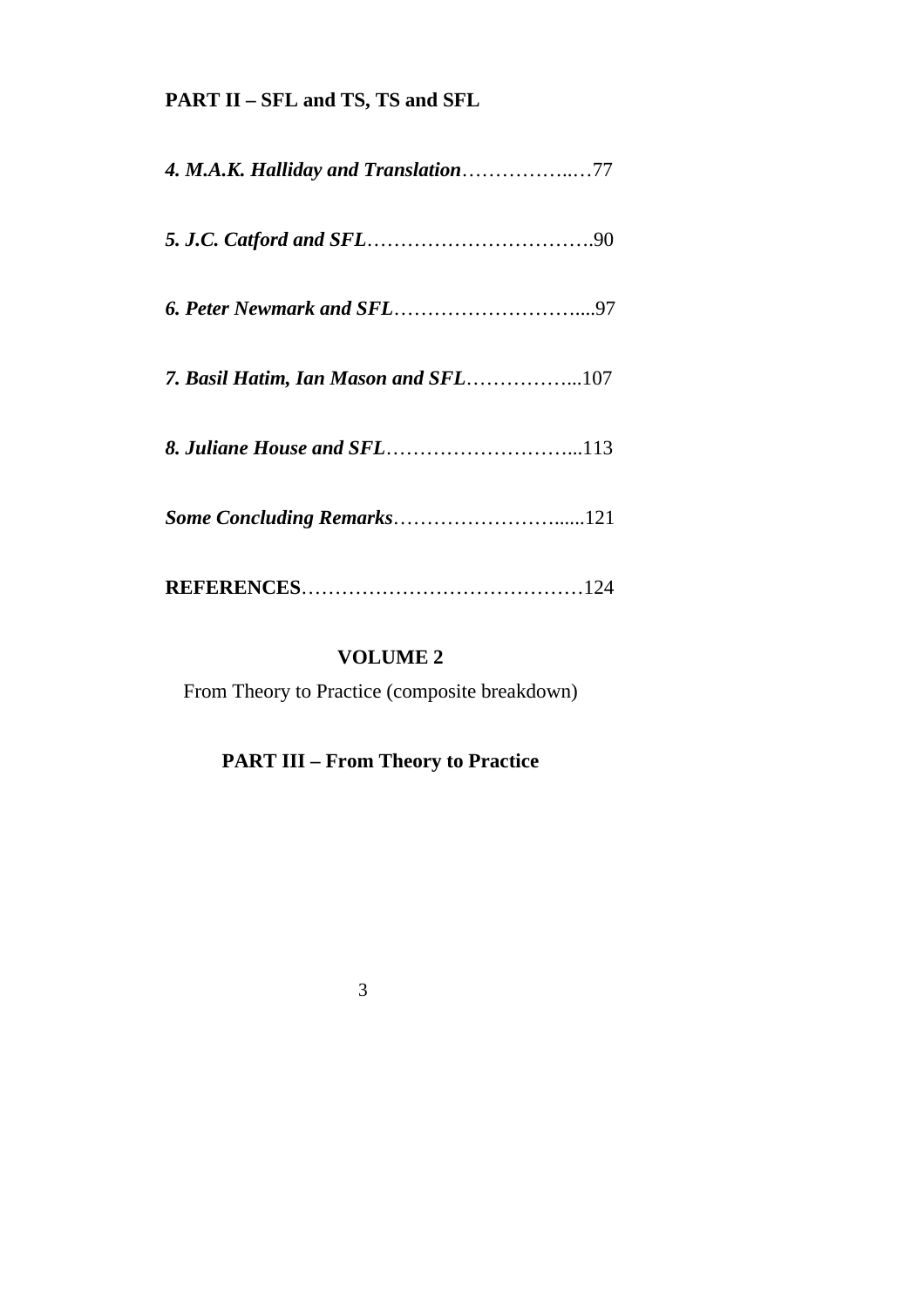# *9. Exploiting SFL in the Practice of Translation*

- 9.1 Juliane House: a model
- 9.2 Roger T. Bell: a model
- 9.3 Mona Baker: a model
- 9.4 Erich Steiner: a model

#### *10. Translating Ranks, Meanings and Context(s)*

10.1 Translating Ranks

10.2 Translating Meaning(s) and the Context of Situation

10.2.1 Translating the Ideational Metafunction and Field

10.2.2 Translating the Interpersonal Metafunction and

## Tenor

10.2.3 Translating the Textual Metafunction and Mode

10.3 Translating the Context of Culture

## **PART IV – Practice of Translation**

#### *11. Translating Functional Varieties of Texts*

11.1 Translating a Divulgative Text (1): Scientific Article

11.1.1 ST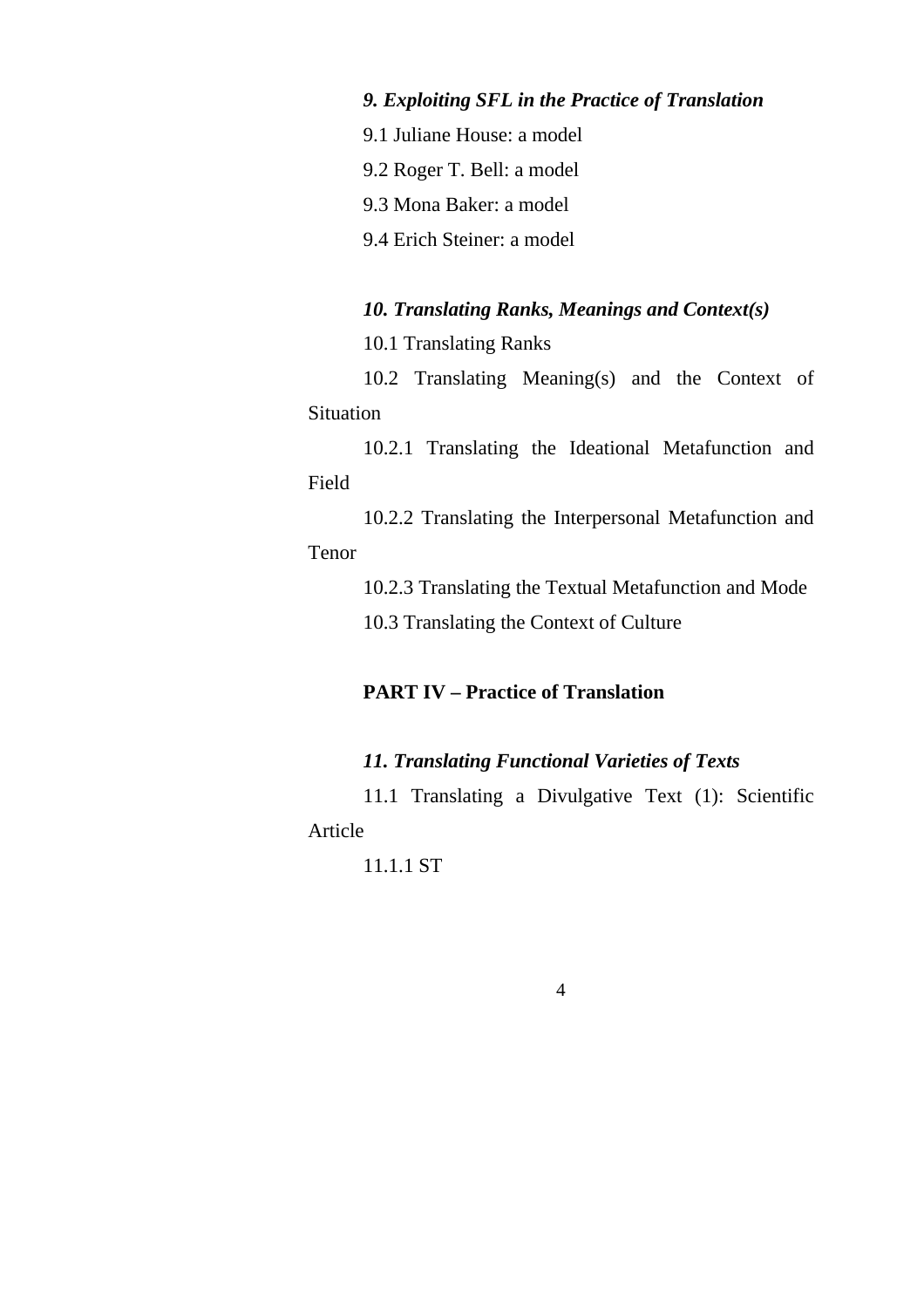11.1.2 Analysis, Translation Problems, Translation Strategies

11.1.3 Possible TT

11.2 Translating a Divulgative Text (2): Economic Article

11.2.1 ST

11.2.2 Analysis, Translation Problems, Translation Strategies

11.2.3 Possible TT

11.3 Translating a Tourist Text

11.3.1 ST

11.3.2 Analysis, Translation Problems, Translation Strategies

11.3.3 Possible TT

11.4 Translating a Specialized Text (1): Research Paper in Sociology

11.4.1 ST

11.4.2 Analysis, Translation Problems, Translation Strategies

11.4.3 Possible TT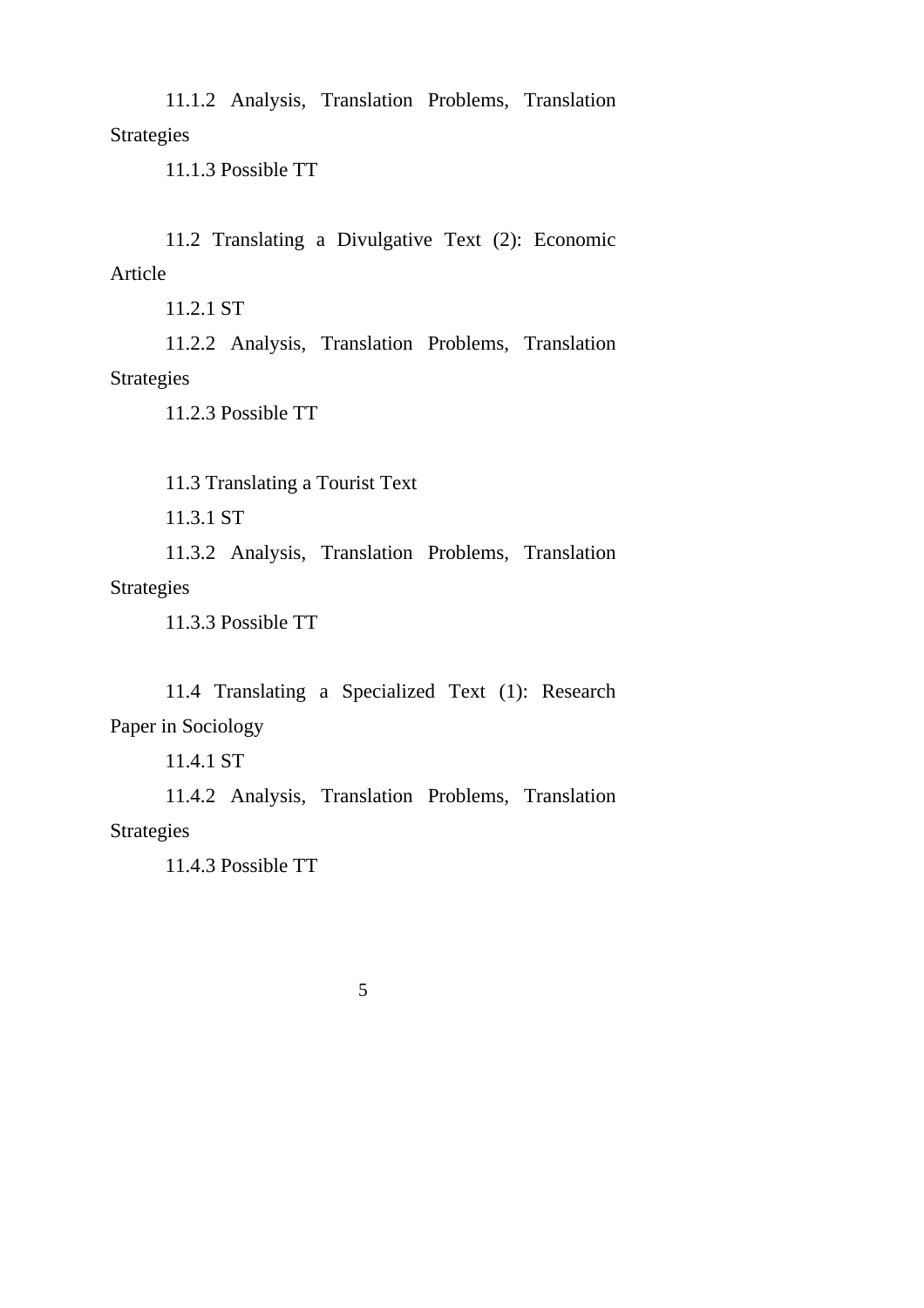11.5 Translating a Specialized Text (2): Research Article in Politics

11.5.1 ST

11.5.2 Analysis, Translation Problems, Translation Strategies

11.5.3 Possible TT

11.6 Translating a Literary Text (1): Postcolonial Fiction

11.6.1 ST

11.6.2 Analysis, Translation Problems, Translation Strategies

11.6.3 Possible TT

11.7 Translating a Literary Text (2): Children's Book

11.7.1 ST

11.7.2 Analysis, Translation Problems, Translation Strategies

11.7.3 Possible TT

*Conclusion* **GLOSSARY REFERENCES**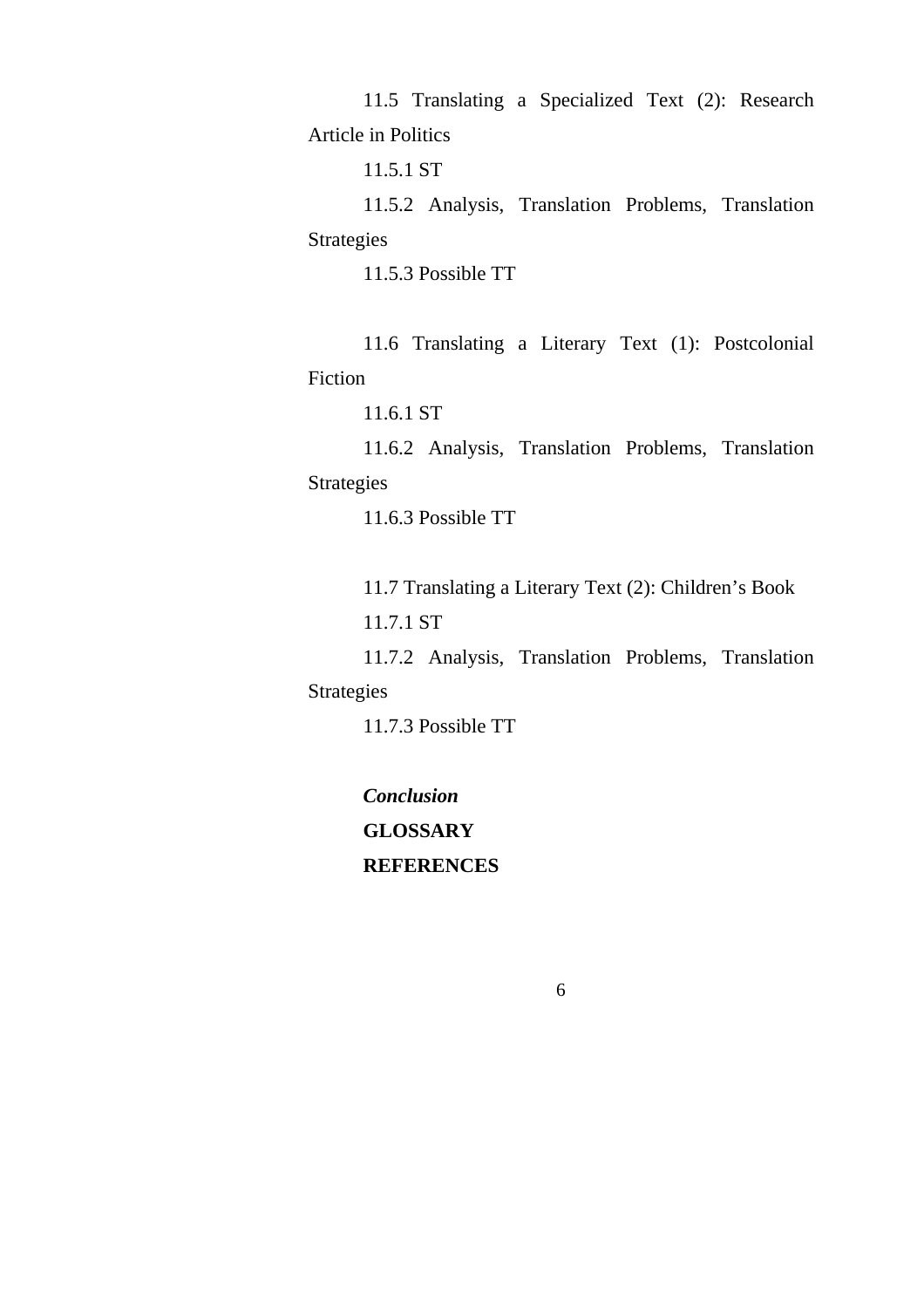**Foreword to the first three books in the Series (2004)** 

## **Donna R. Miller Series Editor**

 $\overline{a}$ 

It is with great pleasure that I present the first three ebooks of this new series of Functional Grammar Studies for Non-Native Speakers of English, which is contained within the superordinate: Quaderni del Centro di Studi Linguistico-Culturali (CeSLiC), a research center of which I am currently the Director and which operates within the Department of Modern Foreign Languages of the University of Bologna.

The first three volumes of this series:

• M. Freddi, *Functional Grammar: An Introduction for the EFL Student*;

• M. Lipson, *Exploring Functional Grammar*,<sup>•</sup> and

<sup>♦</sup> In 2006, these first two volumes were revised and published in hardcopy by CLUEB of Bologna; on the request of the authors, they were simultaneously taken off line. The third volume remains on line and is also published in hardcopy (Bologna: Asterisco, 2005).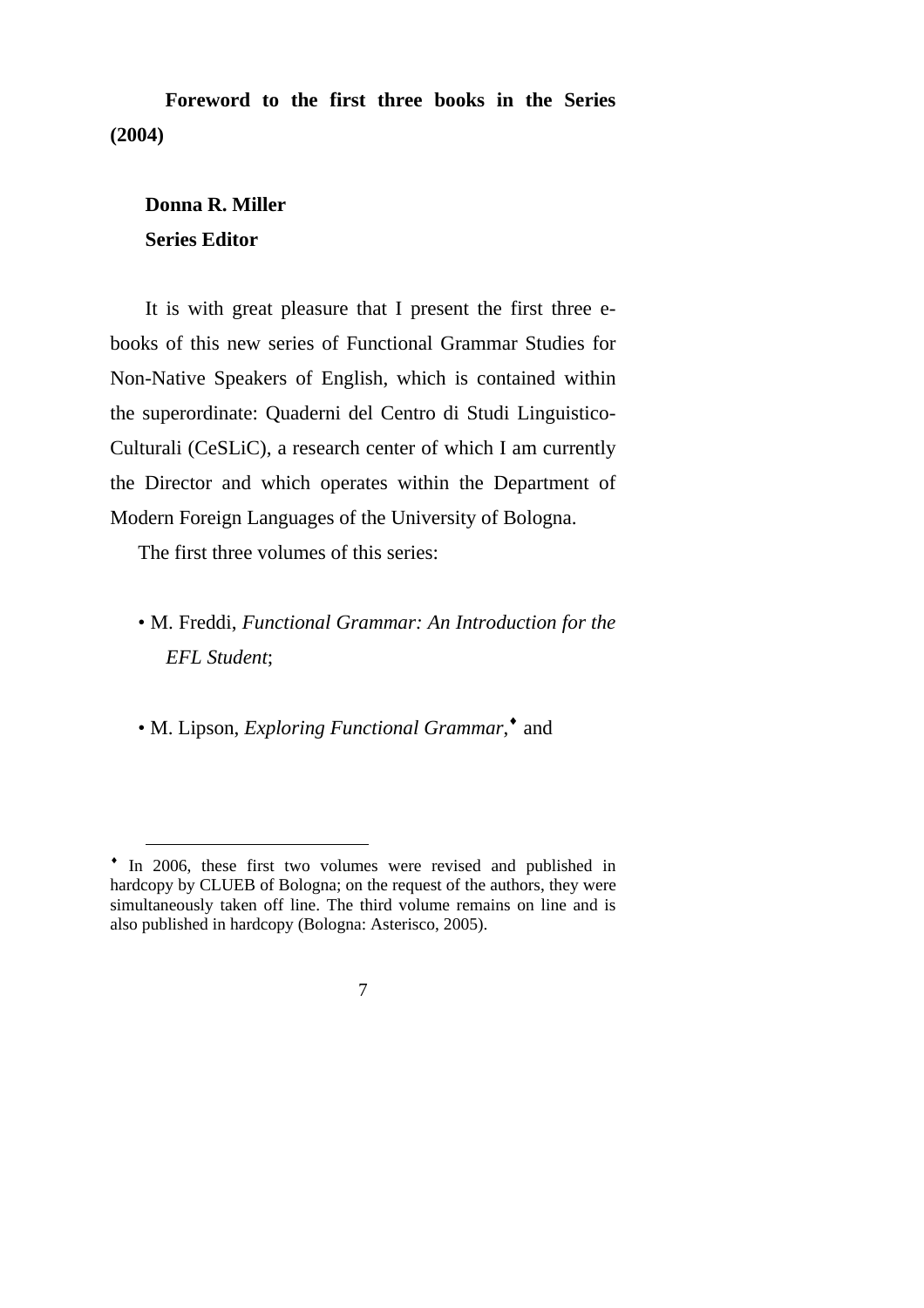• D.R. Miller (with the collaboration of A. Maiorani and M. Turci), *Language as Purposeful: Functional Varieties of Texts*.

have as their primary 'consumers' the students of the English Language Studies Program (ELSP) in the Faculty of Foreign Languages and Literature of the University of Bologna, for whom they are the basic course book in each of the three years of the first-level degree course. They are the fruit of from 2 to 4 years of trialling, which was a vital part of an 'ex-60%' research project, financed in part by the Italian Ministry of Education, University and Research, that I first proposed in 2002 and that is now into its third and final year, but which had already been initially set in motion when the reform of the university system was first made known back in 1999.

Without going into undue detail about what the reform meant for language teaching in the Italian universities, I'll just say that in the first-level degree course our task is now twofold: parallel to the many hours of traditional EFL practice with mother-tongue speakers, there are lectures which aim at providing, over the three years, a metalinguistic description of English grammar in a functional, socio-semiotic perspective. The contents of these volumes are thus progressive and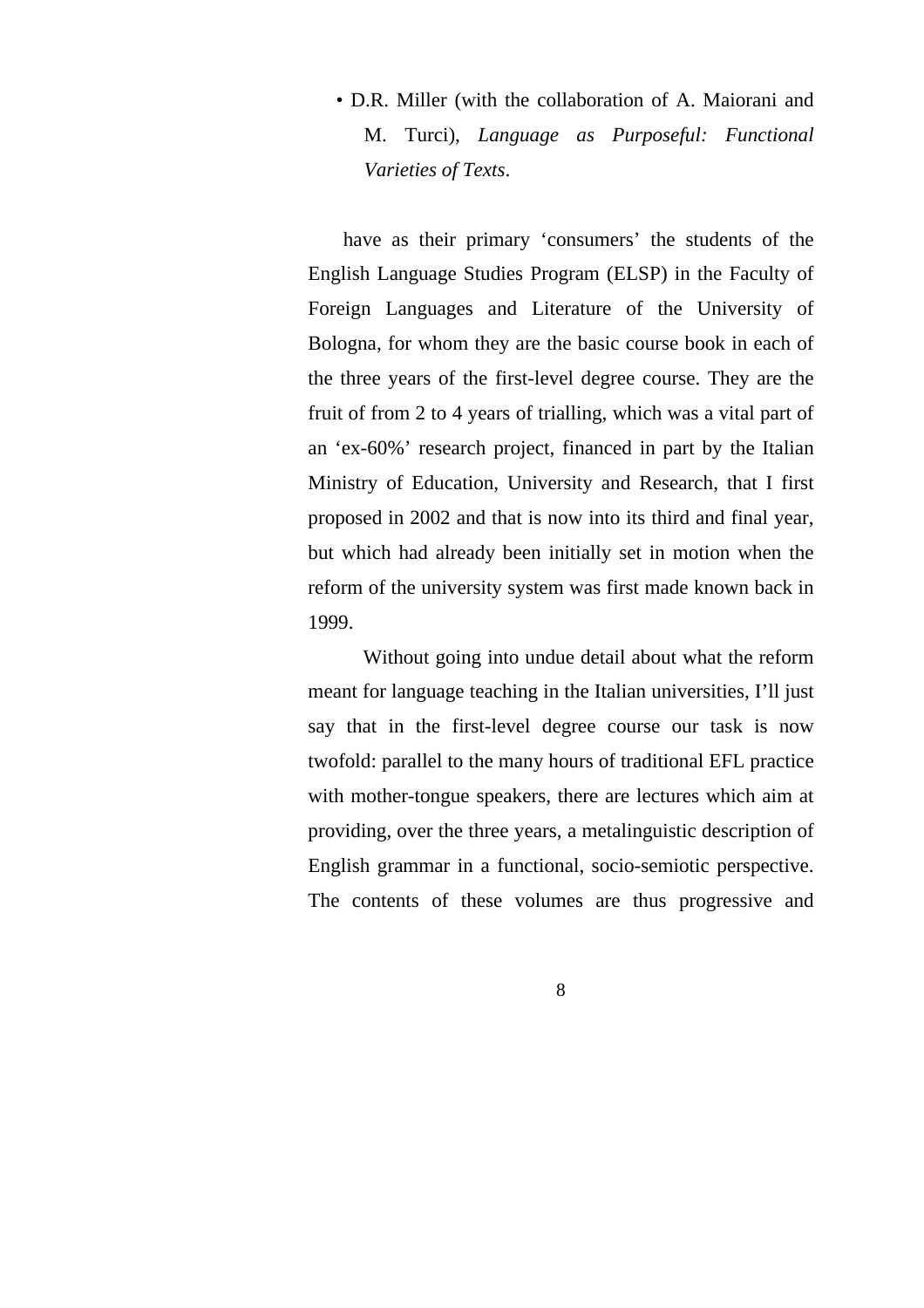cumulative. In the first year a 'skeleton' of the Hallidayan Functional Grammar model is taught; in the second it is 'fleshed out', and in the third it is 'animated', as it were, put into practice, being made to work as a set of analytical tools for the investigation of the notion of register, or functional varieties of texts. A fourth volume on translation of text-types in this same perspective is also in the planning stages.

This kind of metalinguistic reflection on the nature of the language being taught and on how it works is thus relatively new for Faculties of LLS in the Italian university system. Its justification is essentially the premise put forth by F. Christie (1985/1989) apropos of the L1 learner's education: i.e., that explicit knowledge about language on the learners part is both desirable and useful. It is our conviction that such an insight not only can but should be extended to the L2 learning situation. In short, foreign language learning at the tertiary level should not be merely a question of the further development of students' competence in communicative skills; it should involve learning not only the language, but about the language. Indeed, what scholars define as the 'good' adult language learner has long been known to readily attend to language as system and patterns of choice (Johnson 2001: 153). To design and implement this component of the syllabus and try to create the required synergy with the more practical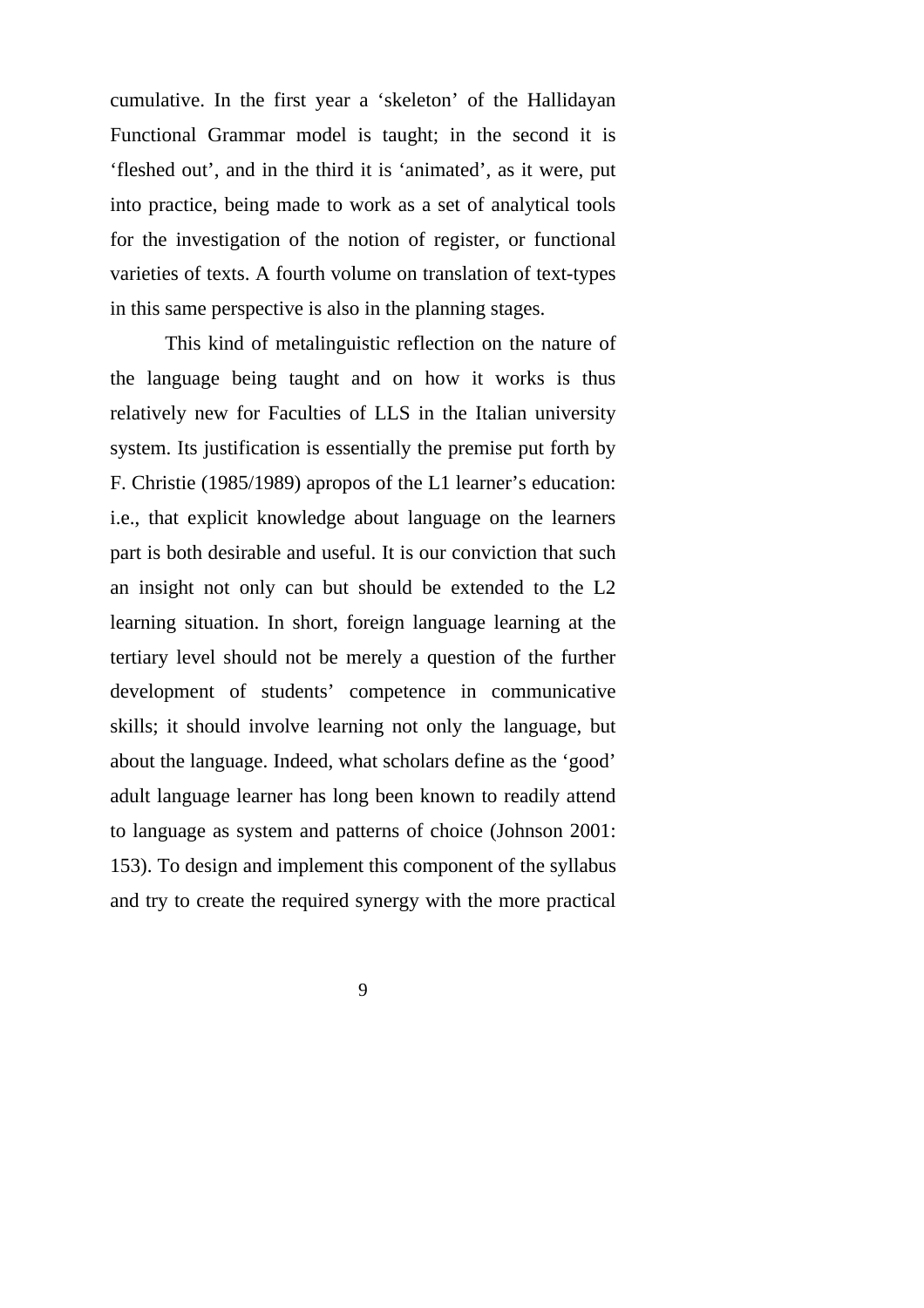work being done by the native speaker collaborators, so as to lead to better and more holistic L2 learning, needed, however, serious reflection and experimentation. Hence the project mentioned above, in which both Lipson and Freddi and other researchers and teachers took part.

Developing what began as sketchy class notes into proper course books that would serve the needs not only of those coming to lessons, but also of those many who, alas, don't was one important aim of the project. Another was monitoring the success of the new dual pedagogical syllabus by means of various quantitative and qualitative studies, the details of which I will not go into here. I will, however, say that the revised curriculum has apparently proved to have a rate of success that I don't dare yet to quantify. Moreover, a significant proportion of the students who have reached the end of their degree course report not only that they have understood what it was we are trying to do, but that they are actually convinced that our having tried to do it is valuable! Some even add that by the end they actually came to enjoy what at the beginning seemed to them a slow form of torture!

But what was it that we were trying to do, and by what means? As already said or at least implied above, we wanted, firstly, to get the students to reflect on the workings of language, tout court, and the specific functions of the English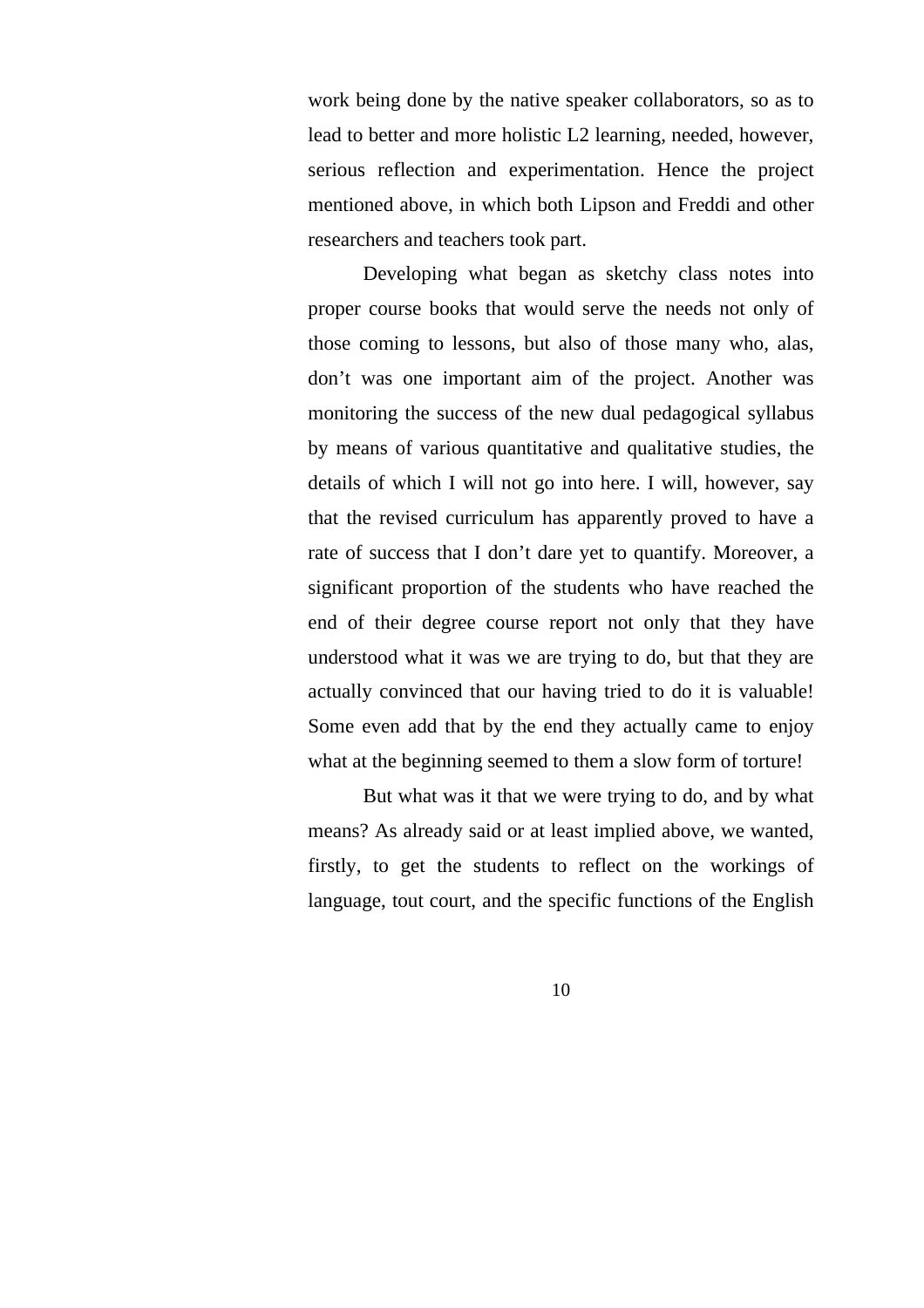language, in particular. To do that, we wanted to investigate with them the grammar of English, but we knew we'd have to chip away at the die-hard myths surrounding the study of grammar that see it as a boring, or even elitist, enterprise, one that is basically meaningless. We chose a functional grammar as we are firm believers in the language-culture equation. We chose the Hallidayan model because its lexico-grammatical core is inextricably tied to meaning-making on the part of human beings acting in concrete situational and cultural contexts, and we believe our students must be offered language awareness in this wider and richer perspective.

Our approach in these e-course books is consistently language-learner oriented: we have tried, in short, to keep in mind the fact that our students are L2 learners and take account of their practical learning experiences, and not only that of the complementary EFL component of their English courses. In aiming at helping them develop as learners and more particularly at empowering them through an increasing awareness of the functions of the English language in a variety of more, but also less, dominant socio-cultural contexts, we obviously aimed at working on their intercultural consciousness as well. These considerations dictated the choice for an explicit critical pedagogy that would make the workings of language as visible, and as attainable, as possible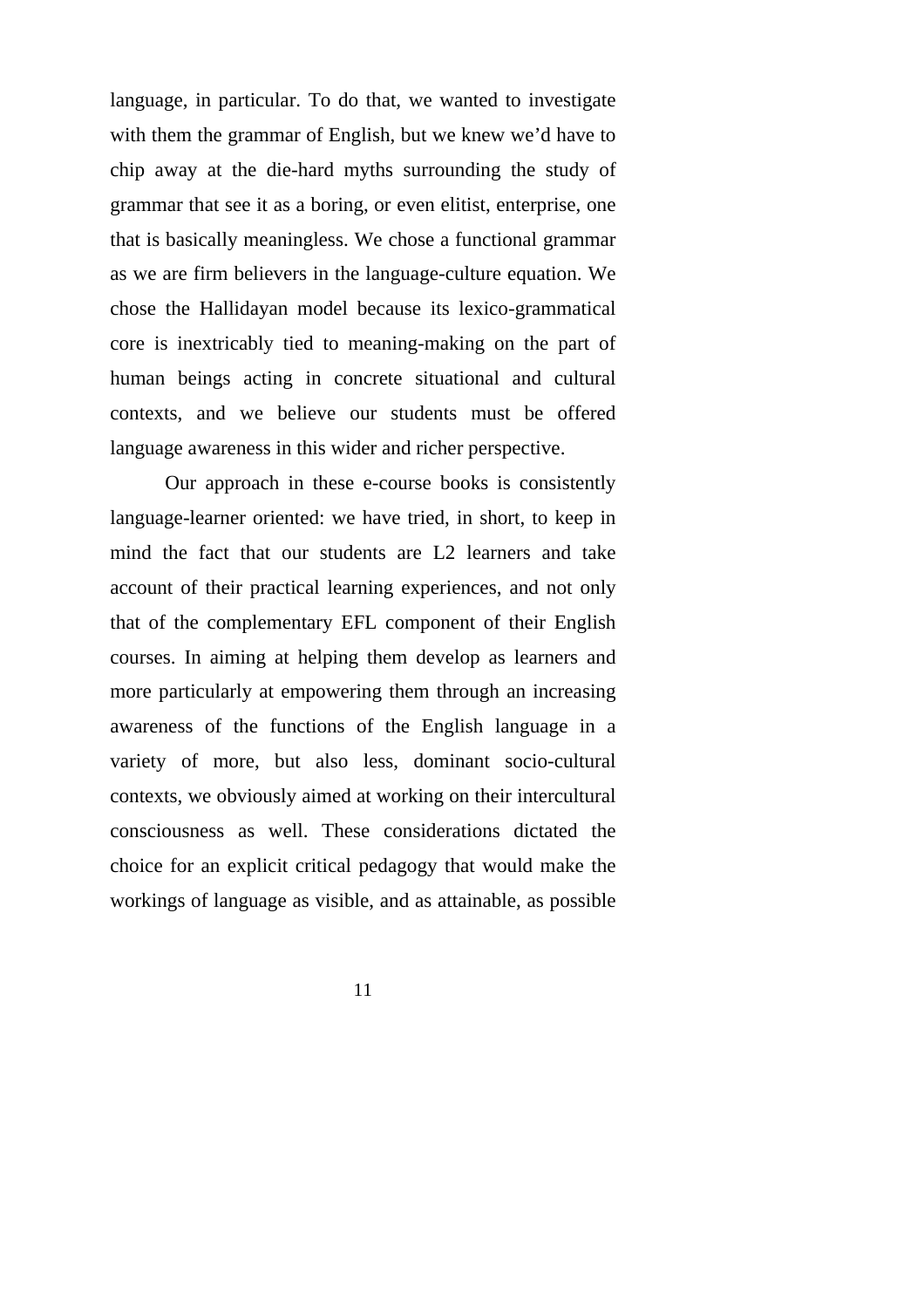to our students (Cf. Martin 1998: 418-419). At the same time it also dictated the choice of the linguistic framework we've adopted, as it sees language as a vital resource not only for behaving, but also for negotiating and even modifying such behavior, and views the study of language as an exploration of "…some of the most important and pervasive of the processes by which human beings build their world" (Christie 1985/1989: v). It is our hope that we are helping our students to be able not only to participate actively in these processes, but also to act upon them in socially useful ways. Such a hope is conceivably utopistic, but some amount of idealism is eminently fitting to a concept of socially-accountable linguistics conceived as a form of political action (Hasan & Martin (eds.) 1989: 2). It is also surely indispensable when attempting to break what is, in terms of our specific pedagogic setting, wholly new ground. We leave aside the thorny issue of English as global lingua franca, acknowledge merely that it is, and propose that these materials are proving to be effective teaching/learning resources for improving English literacy outcomes in that particular setting (Cf. Rose 1999).

From what has been said, it follows that the linguistic theory we adopt here is, at the same time, a social theory. The same cannot be said of the course that our students take (and that is obligatory in most degree courses in foreign languages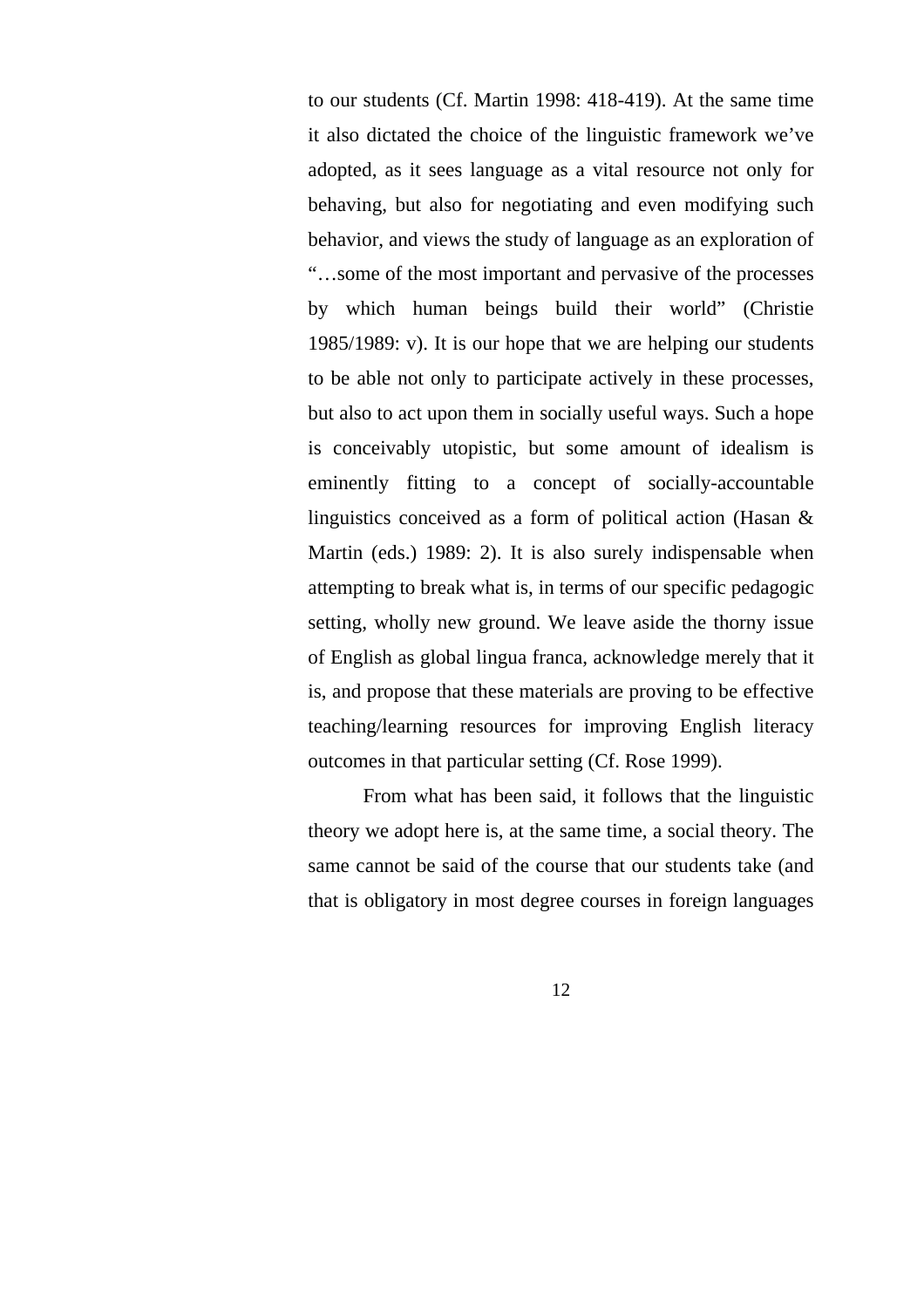and literature in Italy) in General (and generally formalist) Linguistics. As most of the students in our degree course opt to study English, this series was also conceived as a way to ensure they are provided with another way of looking at what a language is. Undoubtedly, the contrast in frameworks often slips into conflict, but we feel that their being rather uncomfortably caught between sparring approaches is a crucial part of their education – and we are starting to see that it has its positive payoffs too.

> Donna R. Miller Bologna, 10 November, 2004

#### **Cited References**:

- Christie F., 1985/1989, "Foreword" to the series in 'educational linguistics', Australia: Deakin University Press; Oxford: Oxford University Press.
- Hasan R. & J.R. Martin (eds.), 1989, Language Development: Learning Language, Learning Culture (Meaning and Choice in Language: Studies for Michael Halliday), Norwood, N.J.: Ablex.
- Johnson K., 2001, An Introduction to Foreign Language Learning and Teaching, London, Longman.
- Martin J.R. 1998 "Linguistics and the Consumer: the Practice of Theory", in Linguistics and Education 9 (4): 411-448.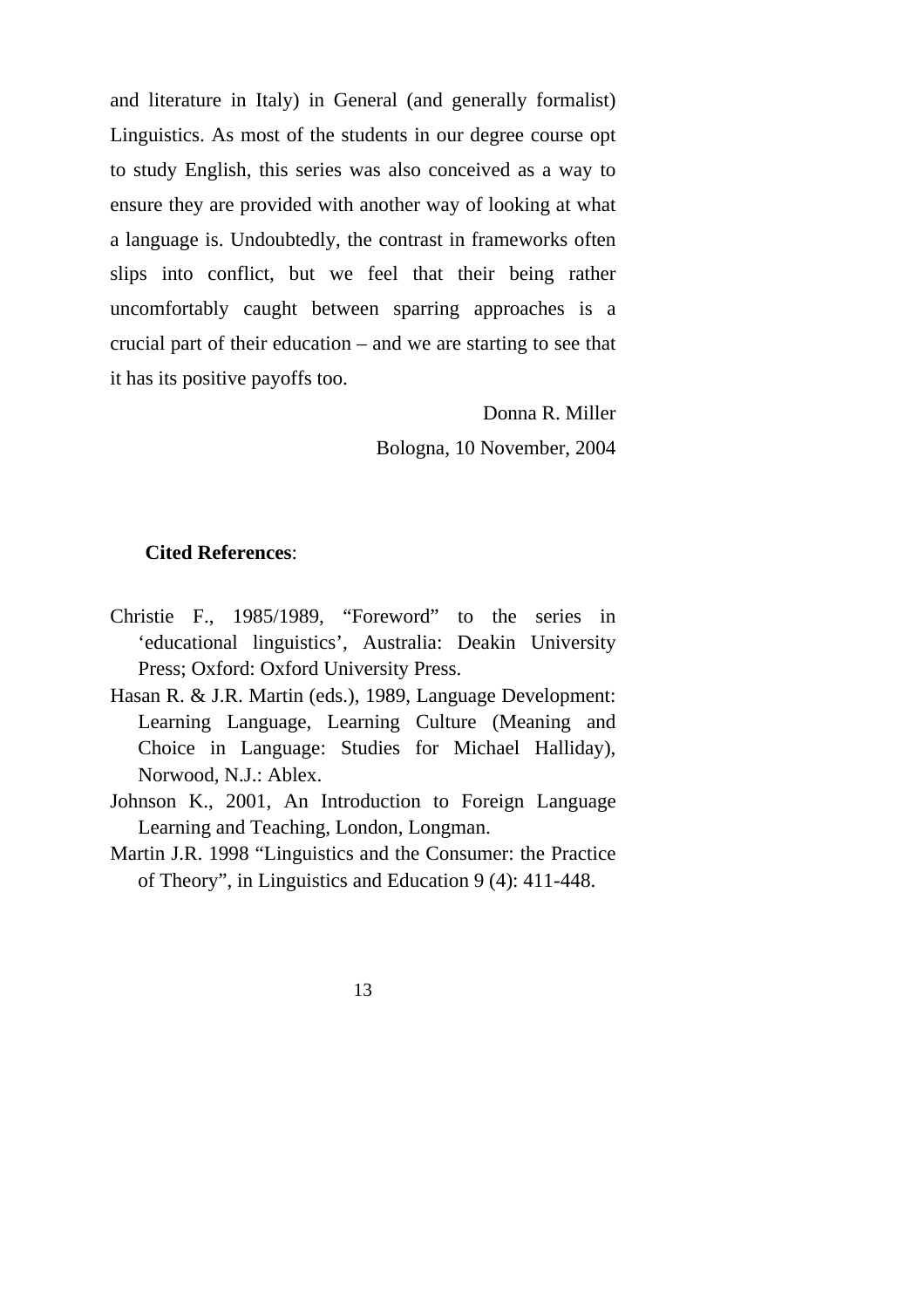Rose D., 1999, "Culture, competence and schooling: approaches to literacy teaching in indigenous school education", in F. Christie (ed.), Pedagogy and the Shaping of Consciousness: Linguistic and Social Processes, London & New York: Continuum.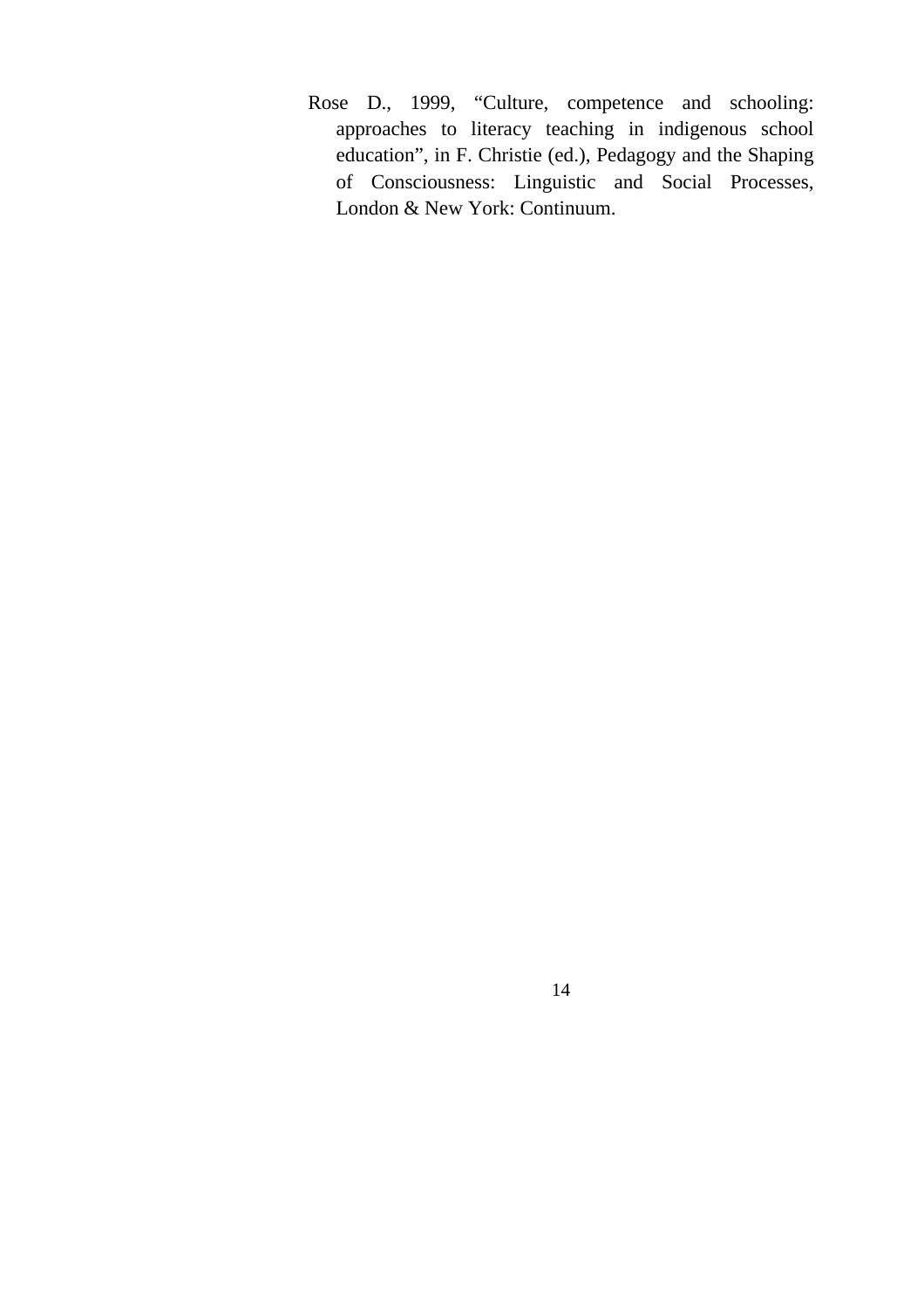#### **Foreword to the fourth volume (2008)**

## **Donna R. Miller Series Editor**

This *Volume 1: Translation Theory* – the first of a twovolume work by Marina Manfredi, entitled *Translating Text and Context: Translation Studies and Systemic Functional Linguistics* – is the latest, and very welcome, addition to the series of Functional Grammar Studies for Non-Native Speakers of English, within the *Quaderni del Centro di Studi Linguistico-Culturali* (CeSLiC). Translation Studies has recently become a central discipline for the Faculty of Foreign Languages and Literature of the University of Bologna, in particular since the setting up, and immediate success, of the graduate degree course in *Language, Society and Communication* (LSC) three years ago. The present volume is, indeed, the admirable result of three years of intense experimentation of students' needs and desires on the part of the teacher of the course: Marina Manfredi herself. As the author states in her Introduction, the

> [...] book has been conceived as a resource for graduate students of a course in Translation Studies, focused both on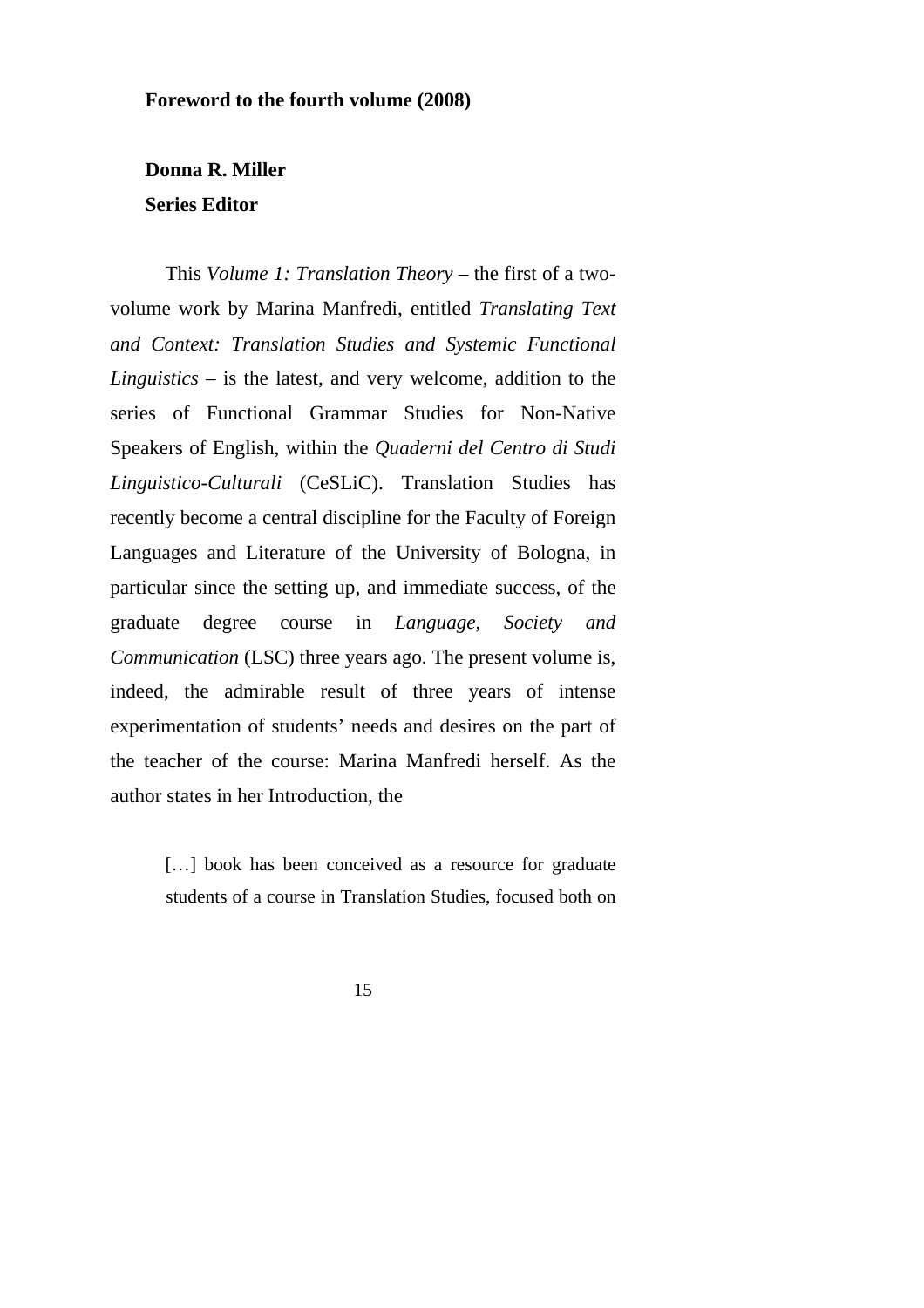the main theoretical issues of the discipline and on the practical task of translating, in particular from English into Italian. [...] [w]ithin a wide range of different contemporary approaches and methods, the purpose of *Translating Text and Context* is to offer a particular perspective on the theory and practice of translation, that of the framework of Systemic Functional Linguistics (SFL), which, we believe, can prove valuable for the study of a phenomenon that we consider "[...] a complex linguistic, socio-cultural and ideological practice" (Hatim & Munday 2004: 330).

Nearly four years ago I wrote that in starting up this Series we were showing our concern with the languagelearner, aiming at helping our EFL students develop as learners and, more particularly, at empowering them through an increasing awareness of the functions of the English language in a variety of socio-cultural contexts, and that in so doing we obviously aimed at working on their *intercultural consciousness* as well. What better way to continue that aim than to host a project that brings Functional Grammar and SFL into contact with the pre-eminently intercultural *inter*discipline of translation? Manfredi is not the first translation studies scholar to do this of course, but she is the first we know of to perform a systematic account of who has, how, and why.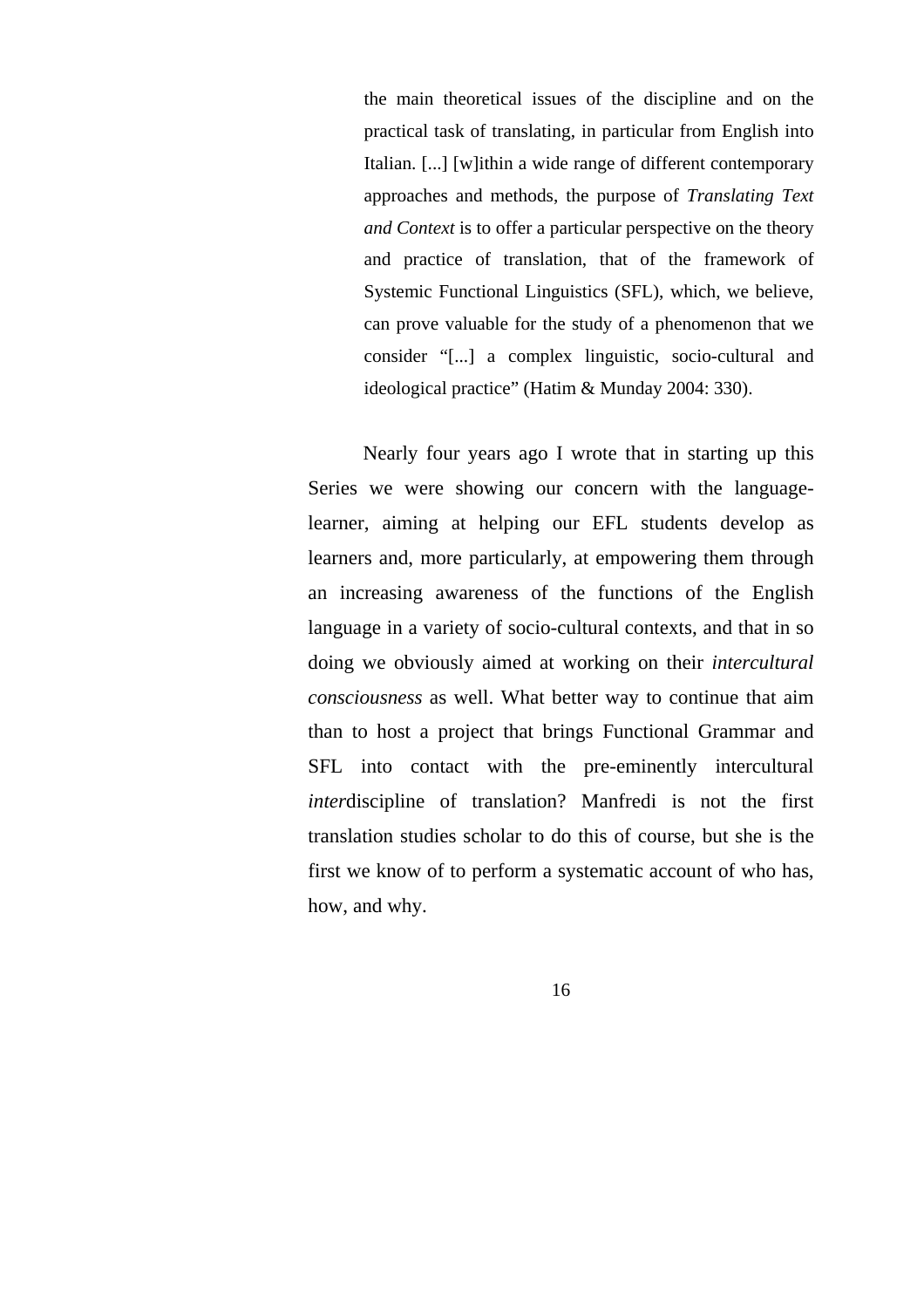Confident that the students of LSC will benefit enormously from this account, which demonstrates impeccably that one needn't turn one's back on a cultural approach to translation in embracing a linguistics one, we await with enthusiasm the completion of *Volume 2: From Theory to Practice*, the outline of which is included in this first volume.

> Donna R. Miller Bologna, 27 February, 2008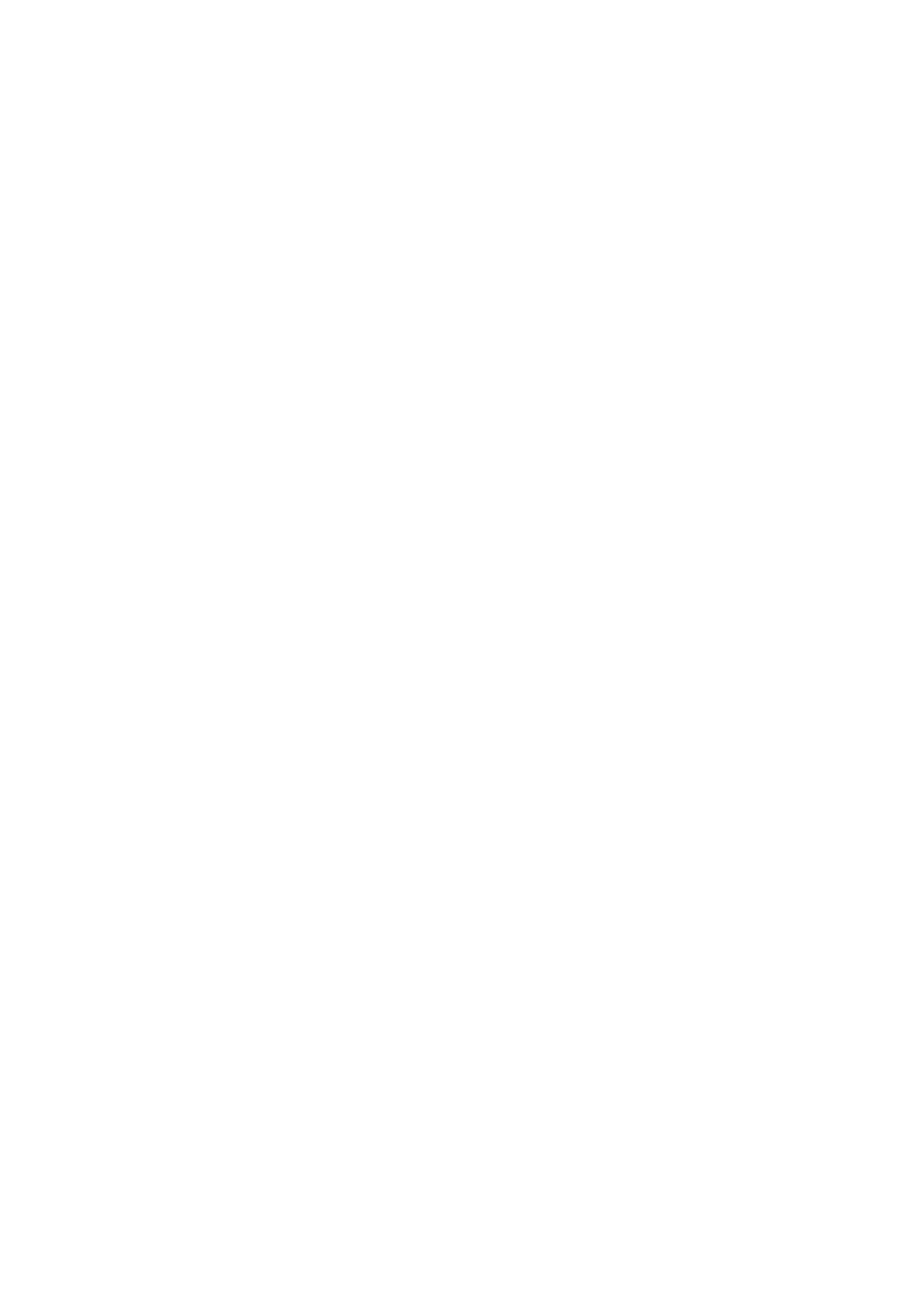We would not translate a personal diary as if it were a scientific article (Halliday 1992: 20).

#### *Introduction and Purpose*

This book has been conceived as a resource for graduate students of a course in Translation Studies (henceforth TS), focused both on the main theoretical issues of the discipline and on the practical task of translating, in particular from English into Italian. Nevertheless, its aim is not that of providing students or anyone interested in this field with an overview of the main theories of TS, even though select references and connections will be mentioned where relevant<sup>1</sup>. Rather, within a wide range of different contemporary approaches and methods, the purpose of *Translating Text and Context* is to offer a particular

<sup>&</sup>lt;sup>1</sup> For specific contemporary theories of translation just hinted at in this book, students are recommended to refer to Munday, J. (2001), *Introducing Translation Studies*, London/New York: Routledge.

<sup>19</sup>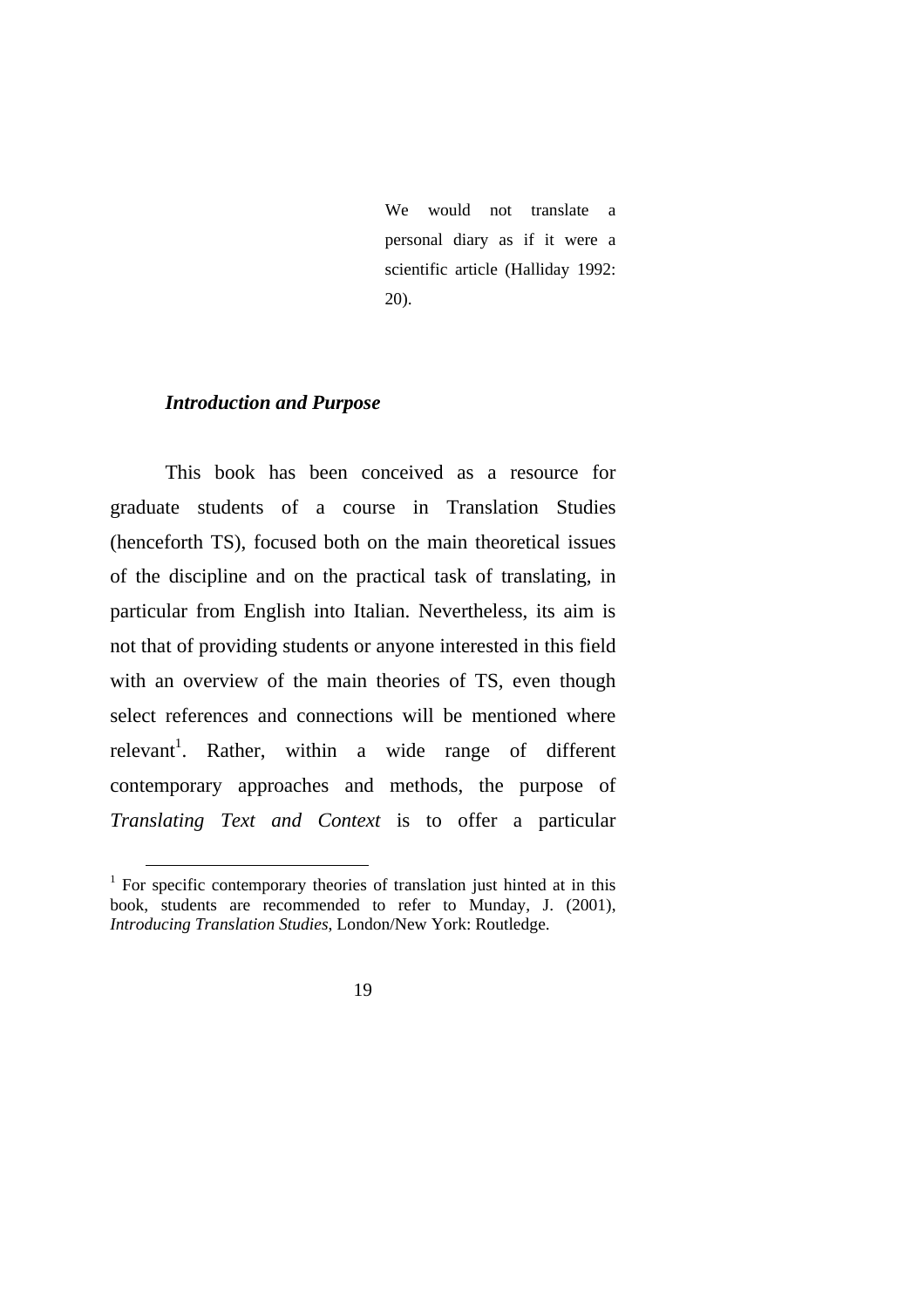perspective on the theory and practice of translation, that of the framework of Systemic Functional Linguistics (henceforth SFL), which, we believe, can prove valuable for the study of a phenomenon that we consider "[…] a complex linguistic, socio-cultural and ideological practice" (Hatim & Munday 2004: 330).

We do not assume that our translation students, who will inevitably come from different backgrounds, have any thorough familiarity with SFL; therefore we have tried to explain briefly some of the fundamental notions, taking care to refer to the other books of this series (Freddi 2006; Lipson 2006; Miller 2005), where those issues are much more closely examined.

The present book is essentially rooted in the following beliefs:

(1) In translation, there is an essential interplay between theory and practice;

(2) TS is necessarily an *inter*discipline, drawing on many different disciplines, with a linguistic core;

(3) SFL can offer a model for translating language and culture, text and context;

(4) A model of translation can be valid for a wide range of text-types, from popularizing to specialized, and also literary.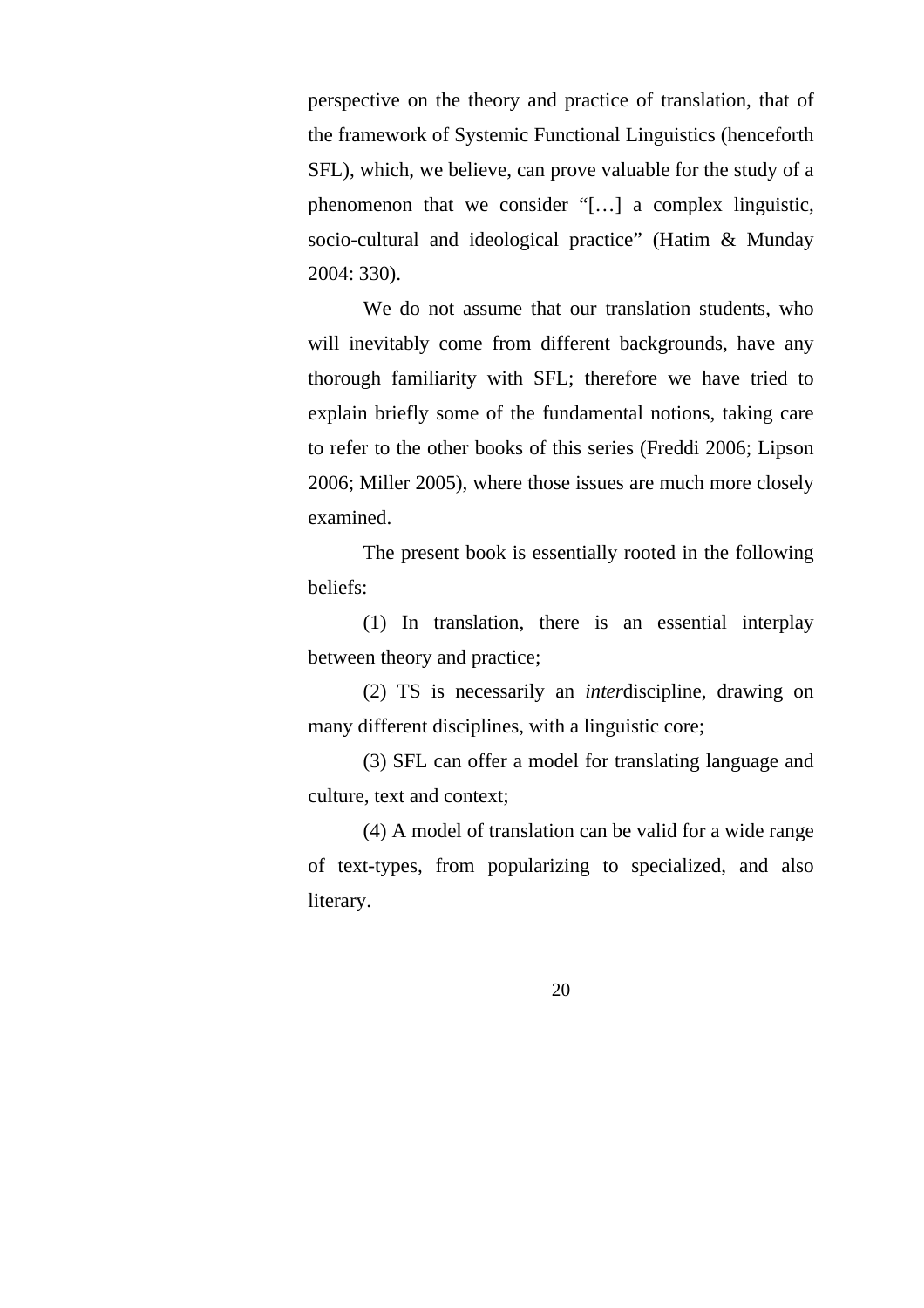Thus, we move from the strong belief that translation theory *is* relevant to translators' problems, and not only for academic purposes, but also to the practice of a professional translator, since it can "[…] offer a set of conceptual tools [that] can be thought of as aids for mental problem-solving" (Chesterman, in Chesterman & Wagner 2002: 7).

Secondly, we recognize that TS is an interdiscipline and do not deny the multiple insights it provides the theory of translation, especially after the so-called "cultural turn" which occurred in TS at the end of the Eighties, to which we will be coming back below, and the many important issues raised by Cultural Studies or Postcolonial Studies, for example. At the same time, we hold that linguistics in particular has much to offer the study of translation. Moreover, we argue that culturally-oriented and linguistically-oriented approaches to translation "[...] are not necessarily mutually exclusive alternatives" (Manfredi 2007: 204). On the contrary, we posit that the inextricable link between language and culture can even be highlighted by a linguistic model that views language as a social phenomenon, indisputably embedded in culture, like that of SFL.

As is typical (see, e.g., Shuttleworth & Cowie 1997: 181), we will focus our study on written translation and, according to R. Jakobson's typology, on "Interlingual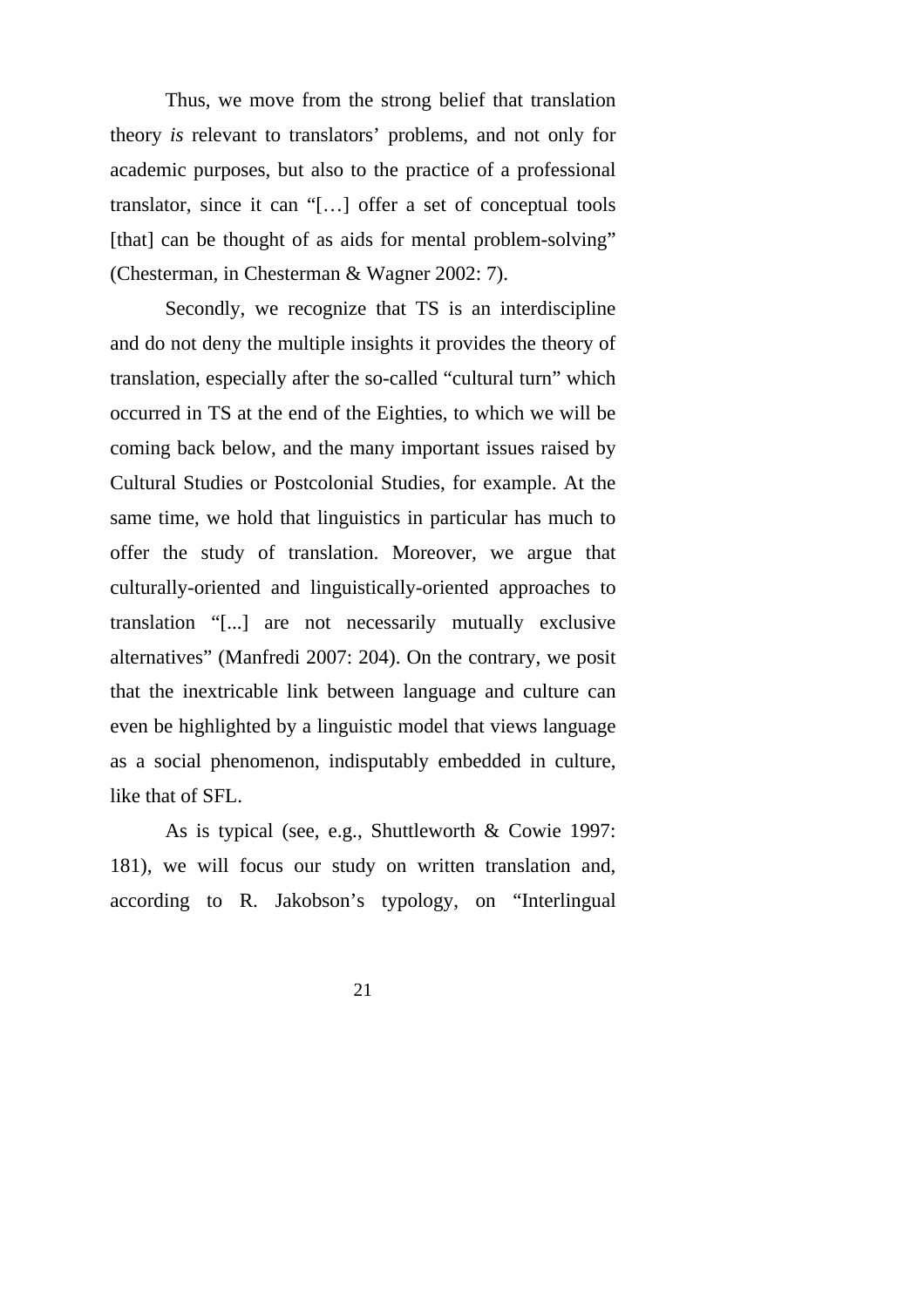Translation", or "translation proper" only (Jakobson 1959/2004).

*Translating Text and Context* consists of two distinct yet complementary volumes. The first one is of a theoretical nature, whereas the second one is concerned with the connections between theory and practice and the application of the SFL model to the actual practice of translating. The volumes are divided into four major interconnected parts, i.e., "On Translation", "SFL and TS, TS and SFL", "From Theory to Practice" and "Practice of Translation".

The first Chapter starts with an attempt at answering such basic, but always challenging, questions as: "What is translation?" and "What is Translation Studies?".

Chapter Two describes TS in terms of the way it has evolved into an interdisciplinary field. Then, within this framework, it moves to the assumption that linguistic studies, which offered the first systematic enquiry of the emerging discipline, can still be considered the fundamental core. In particular, we will attempt to propose the SFL approach as a viable and valid contribution to these studies.

In Chapter Three, some key terms and concepts in TS are introduced, such as the notions of 'Equivalence' and of 'The Unit of Translation', the latter strictly connected to the practice of translating.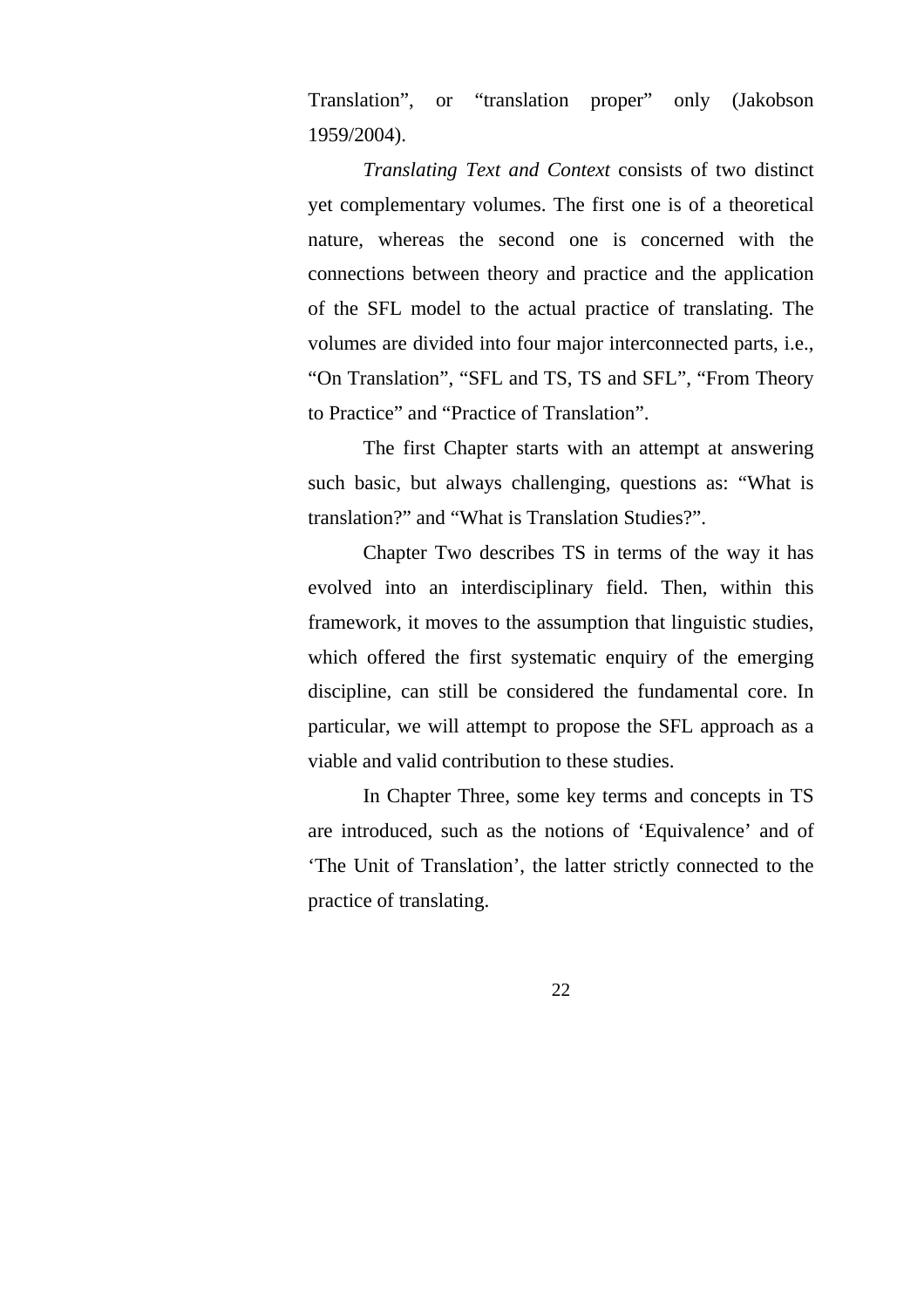In Chapter Four, M.A.K. Halliday's own contribution to the theory of translation is presented.

Subsequent chapters focus on some of the key names in the discipline of TS: those who base certain aspects of their theoretical approach on the SFL framework, like J.C. Catford (Chapter Five) and, for select issues, also P. Newmark (Chapter Six). Then, theories proposed by contemporary translation scholars working firmly in an SFL perspective are dealt with, from B. Hatim and I. Mason (Chapter Seven) to J. House (Chapter Eight).

The volume concludes with some final considerations.

In the second volume, Chapter Nine will present some examples of theoretical models which can be applied to the practice of translation, such as those proposed by scholars drawing on SFL, e.g., House (1977; 1997), R.T. Bell (1991), M. Baker (1992) and E. Steiner (1998; 2004).

Chapter Ten will be concerned with a practical application of Functional Grammar (henceforth FG) to translation practice, with the aim of illustrating how the analysis of different lexico-grammatical structures, realizing three kinds of meanings and being activated by certain contexts, can prove useful to the concrete task of translating.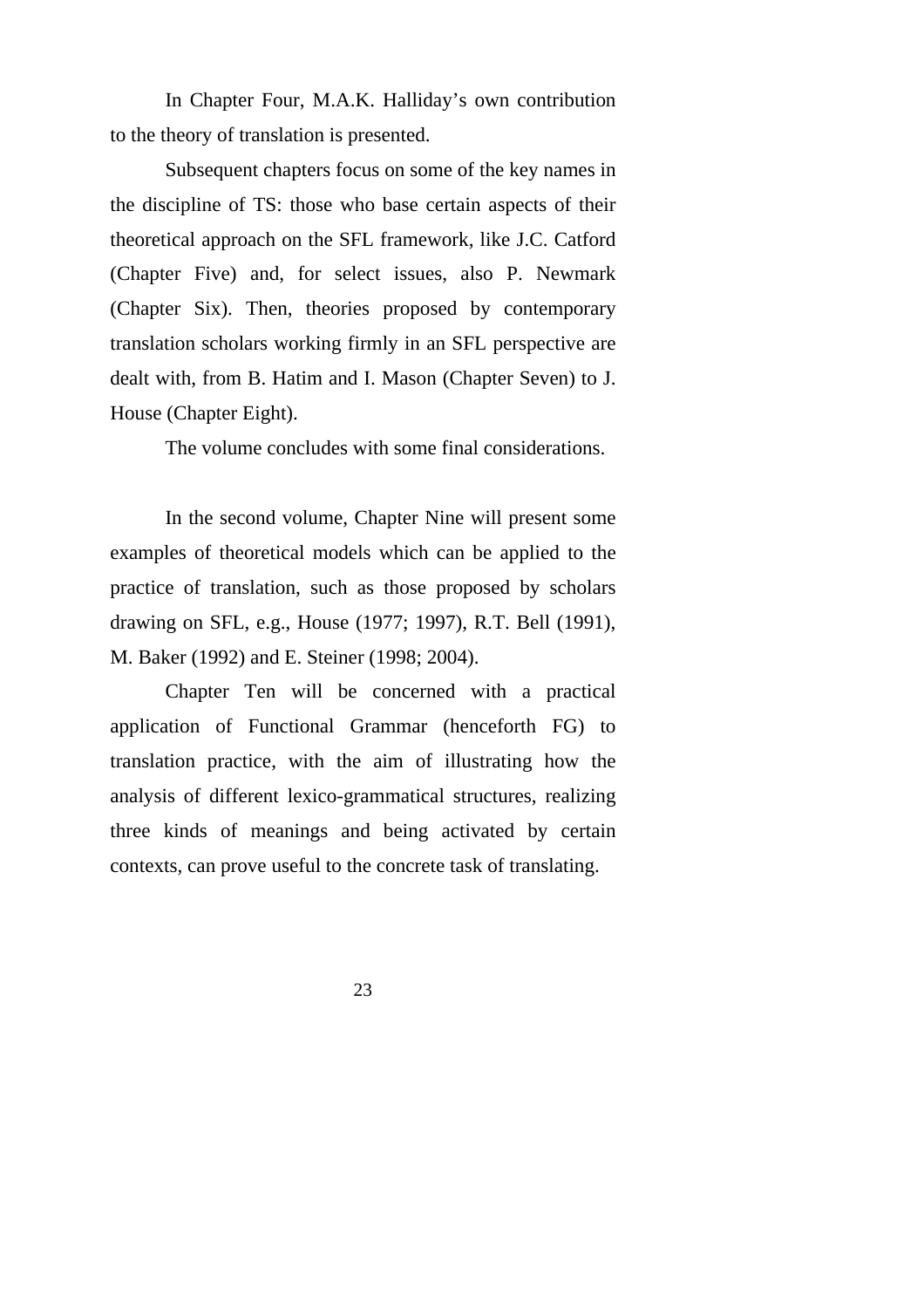Chapter Eleven will be divided into seven sections, each presenting a selected Source Text (ST), representative of a range of different text-types: Divulgative (both scientific and economic), Tourist, Specialized (both in the field of sociology and politics), Literary (in the areas of postcolonial and children's literature). A pre-translational textual and contextual analysis focusing on the main translation problems will be offered, as well as a guided translation through a discussion of possible strategies. Activities will be based exclusively on authentic texts, and every task will be preceded by a short presentation of the communicative situation and by a translation 'brief', in order to grant the translator a specific purpose within a given socio-cultural environment. Finally, with the patent presuppositions that, 1) translation is a decision-making process and that, 2) different 'adequate' solutions can be accepted, a possible Italian Target Text (TT) will be proposed.

At the end of volume 2 a Glossary will be supplied; this will contain the main terms used in the book, both in the field of TS and, to some extent, in SFL.

Tasks are designed for work in groups or individually. The main standard abbreviations that will be used throughout the two volumes are:

TS: Translation Studies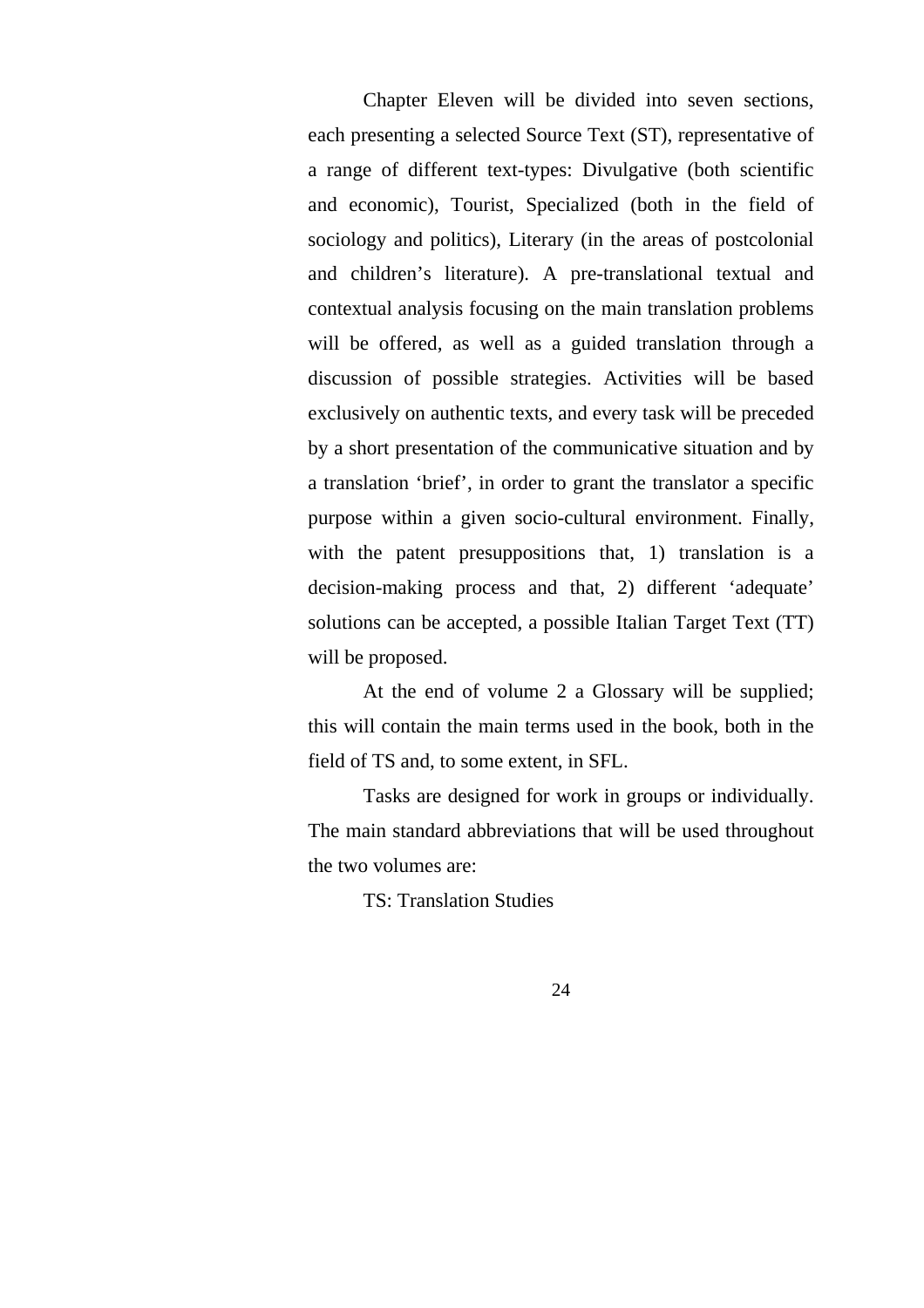SFL: Systemic Functional Linguistics SL: Source Language TL: Target Language ST: Source Text TT: Target Text.

Ideally to be used together with a book providing an overview of the main theories of TS (e.g., Munday 2001), *Translating Text and Context* hopes to meet its goal of offering students the benefits that, we believe, a theoretical approach and a metalinguistic reflection can give to their practice of translation.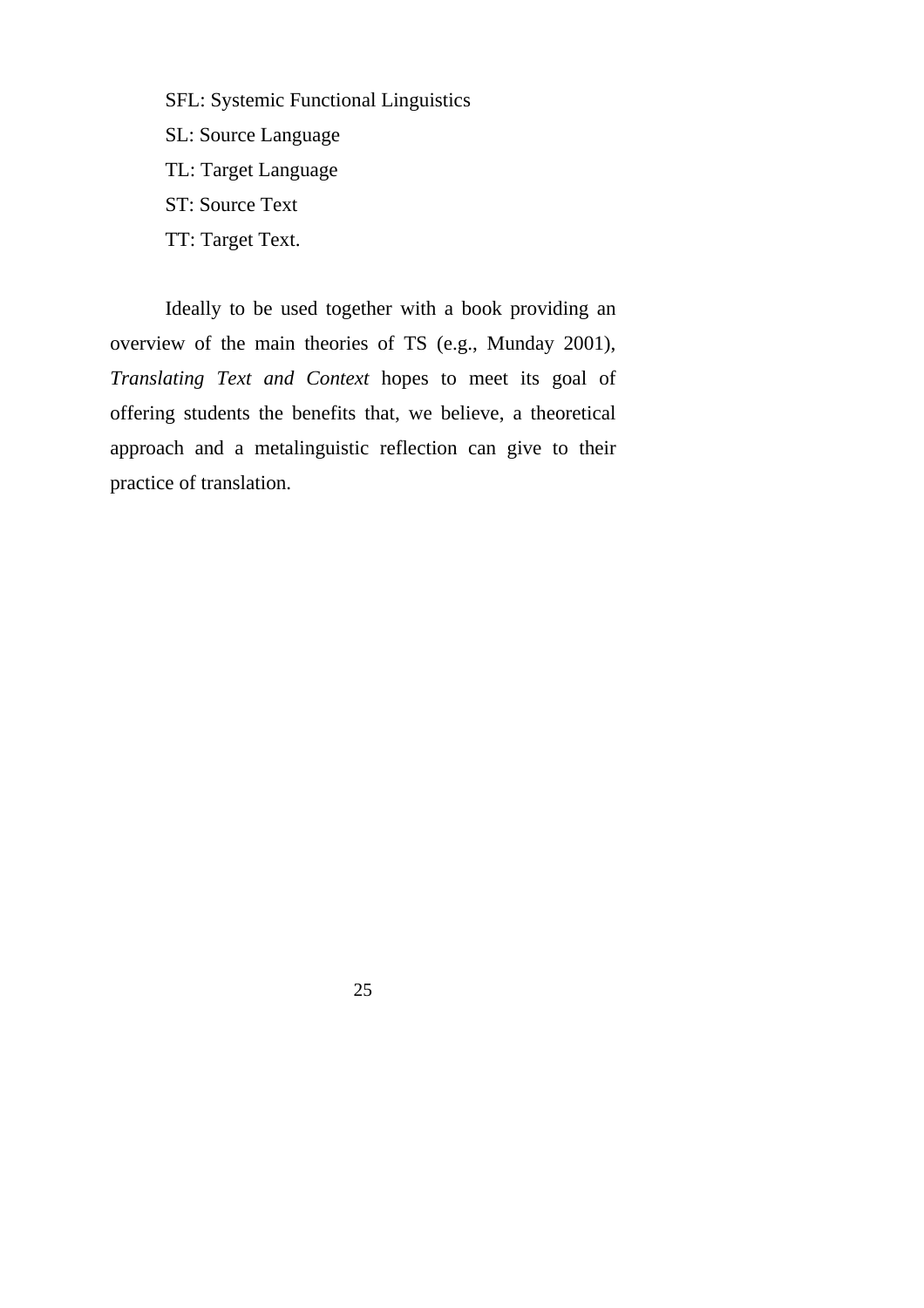## **PART I – On Translation**

#### *1. Preliminaries on Translation*

The activity of translation has a long-standing tradition and has been widely practiced throughout history, but in our rapidly changing world its role has become of paramount importance. In the new millennium, in which cultural exchanges have been widening, knowledge has been increasingly expanding and international communication has been intensifying, the phenomenon of translation has become fundamental. Be it for scientific, medical, technological, commercial, legal, cultural or literary purposes, today human communication depends heavily on translation and, consequently, interest in the field is also growing.

#### **1.1 What is Translation?**

In everyday language, translation is thought of as a text which is a 'representation' or 'reproduction' of an original one produced in another language (see House 2001: 247).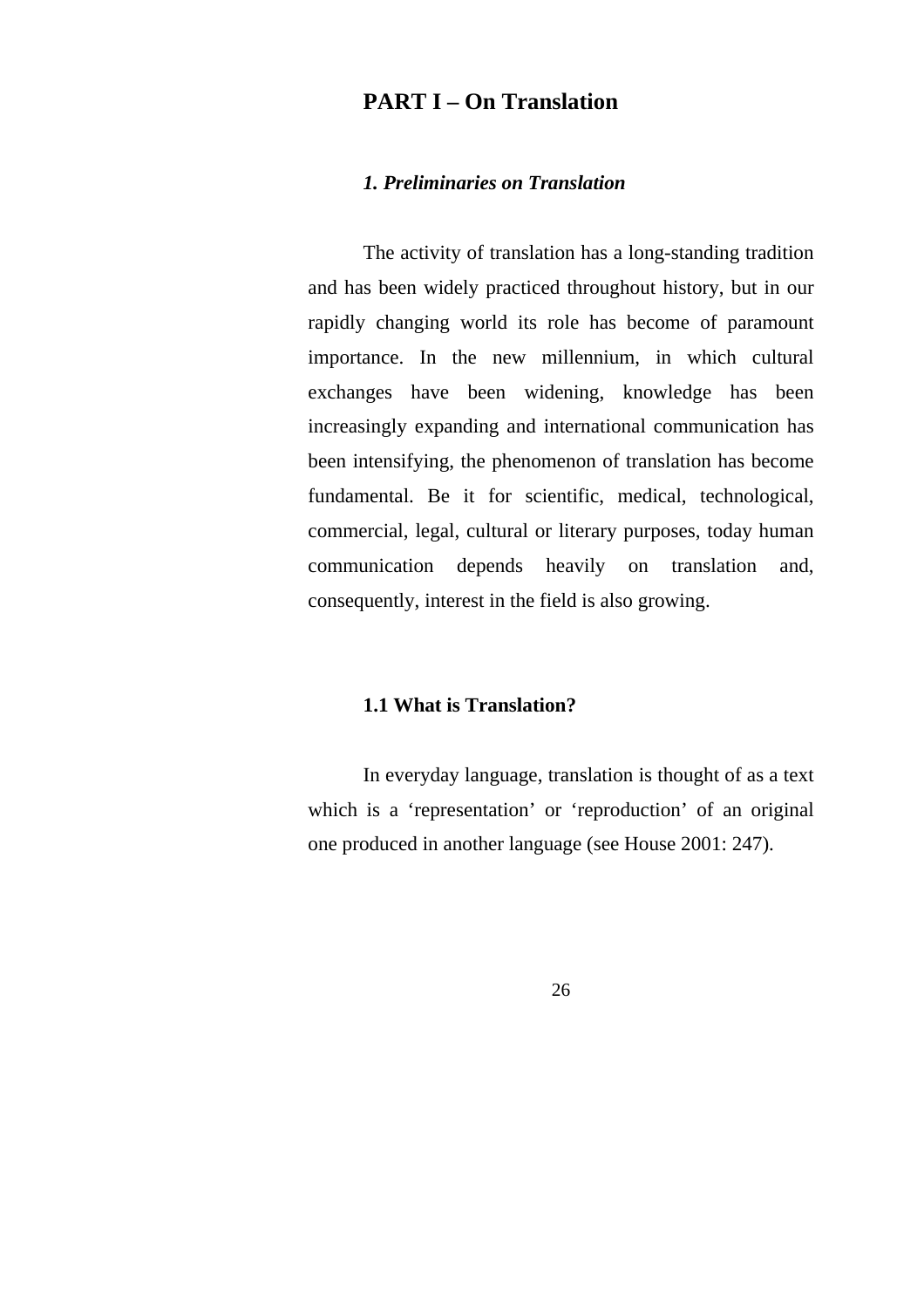Let us now go into defining the phenomenon of 'translation' from different angles, starting from the general and moving to the more specialized.

If we look for a definition of translation in a general dictionary such as *The New Oxford Dictionary of English*, we can find it described as:

> • the process of translating words or text from one language into another;

> • a written or spoken rendering of the meaning of a word, speech, book, or other text, in another language [...] (Pearsall 1998).

As Hatim and Munday point out in examining a similar definition (2004: 3), we can immediately infer that we can analyse translation from two different perspectives: that of a '**process**',<sup>2</sup> which refers to the activity of turning a ST into a TT in another language, and that of a '**product**', i.e. the translated text.

If we consider the definition offered by a specialist source like the *Dictionary of Translation Studies* by

<sup>&</sup>lt;sup>2</sup> Items highlighted in bold print, if not indicated otherwise, are considered key words/expressions.

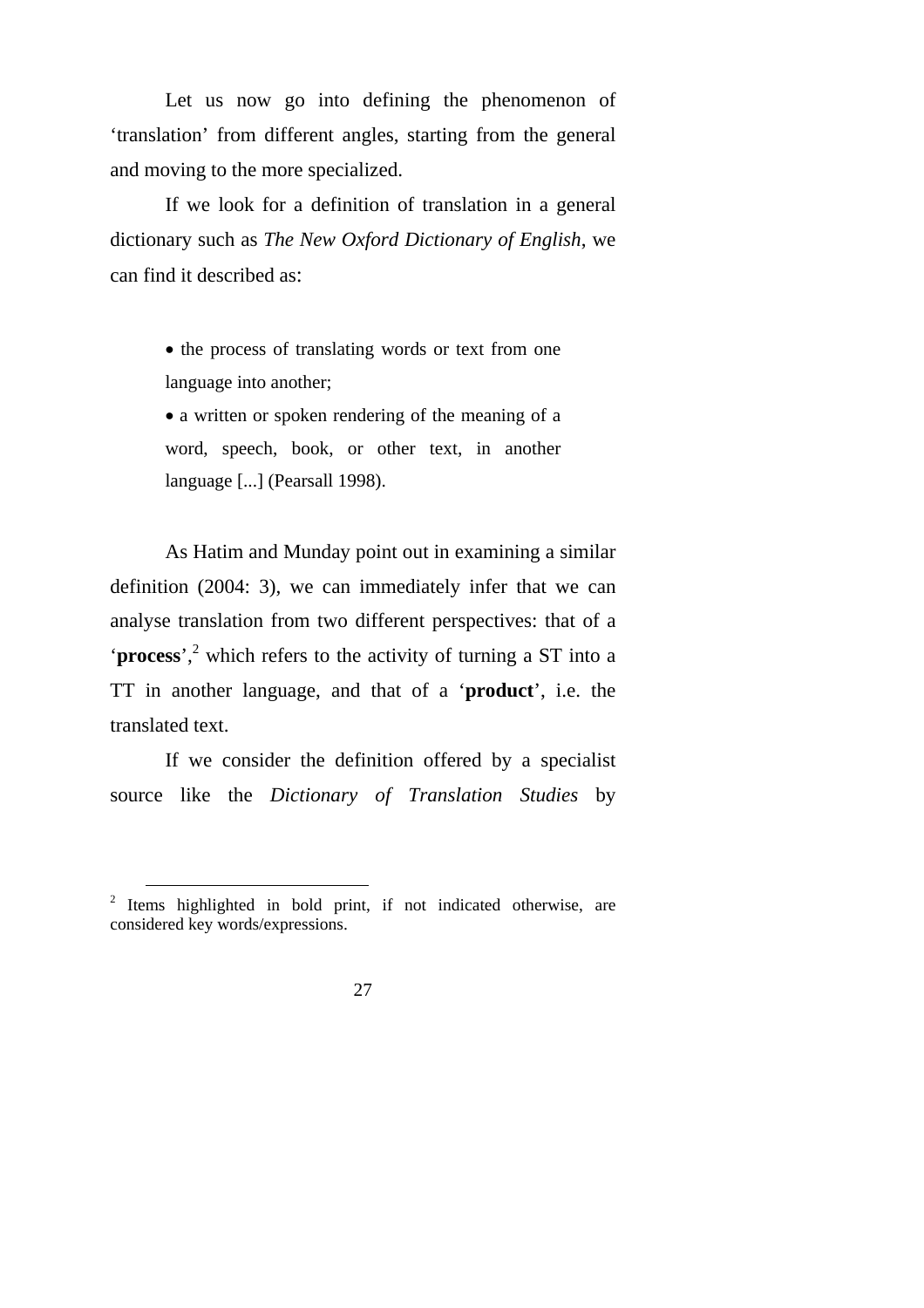Shuttleworth and Cowie (1997), we can find the phenomenon of translation explained as follows:

> An incredibly broad notion which can be understood in many different ways. For example, one may talk of translation as a **process** or a **product**, and identify such sub-types as **literary** translation, **technical** translation, **subtitling** and **machine translation**; moreover, while more typically it just refers to the transfer of **written texts**, the term sometimes also includes interpreting. [...] Furthermore, many writers also extend its reference to take in **related activities** which most would not recognize as translation as such (Shuttleworth & Cowie 1997: 181).

This more detailed definition of translation raises at least four separate issues:

- (1) Translation as a Process and/or Product;
- (2) Sub-types of translation;
- (3) Concern with written texts;
- (4) Translation *vs* Non-translation.

First of all, we can explicitly divide up the distinction seen above into two main perspectives, those that consider translation either as a 'process' or a 'product'. To this twofold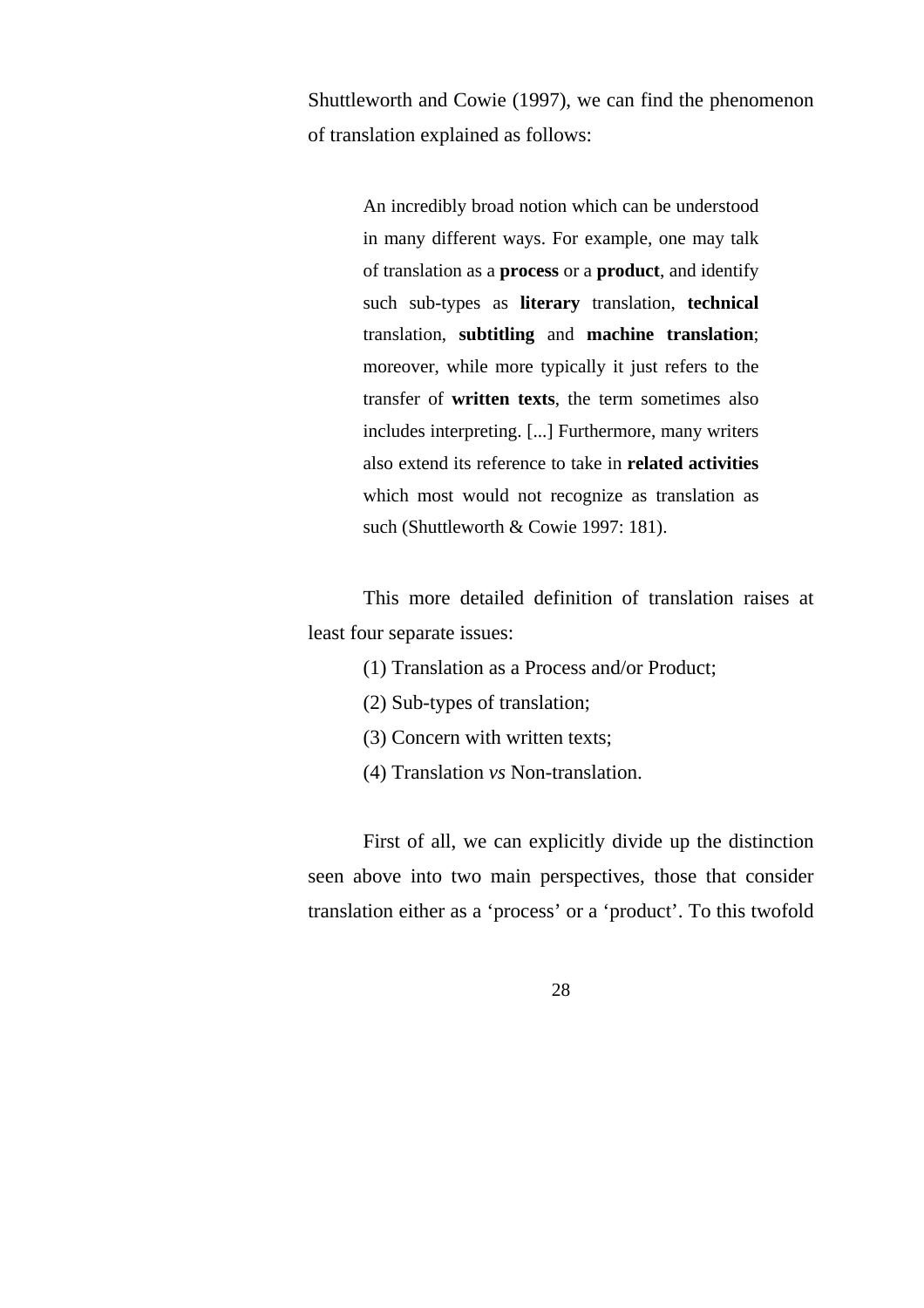categorization, Bell (1991: 13) adds a further variable, since he suggests making a distinction between *translating* (the process), *a translation* (the product) and *translation* (i.e., "the abstract concept which encompasses both the process of translating and the product of that process").

Secondly, it is postulated that translation entails different kinds of texts, from literary to technical. Of course this can seem quite obvious now, but it was not so for, literally, ages: for two thousand years, at least since Cicero in the first century B.C., until the second half of the twentieth century, even though the real practice of translation regarded many kinds of texts, any discussion on translation focused mainly on distinguished 'works of art'.

From Shuttleworth and Cowie's definition it is also clear that nowadays translation includes other forms of communication, like audiovisual translation, through subtitles – and, we may add, also dubbing. Nevertheless, and also due to space constraints, we will not take these into consideration in our two volumes.

The reference to machine translation in the quotation above makes clear that today translation is not seen as exclusively a human process and that, at least in certain professional areas, input from information technology has also had an impact, through, for instance, automatic or machine-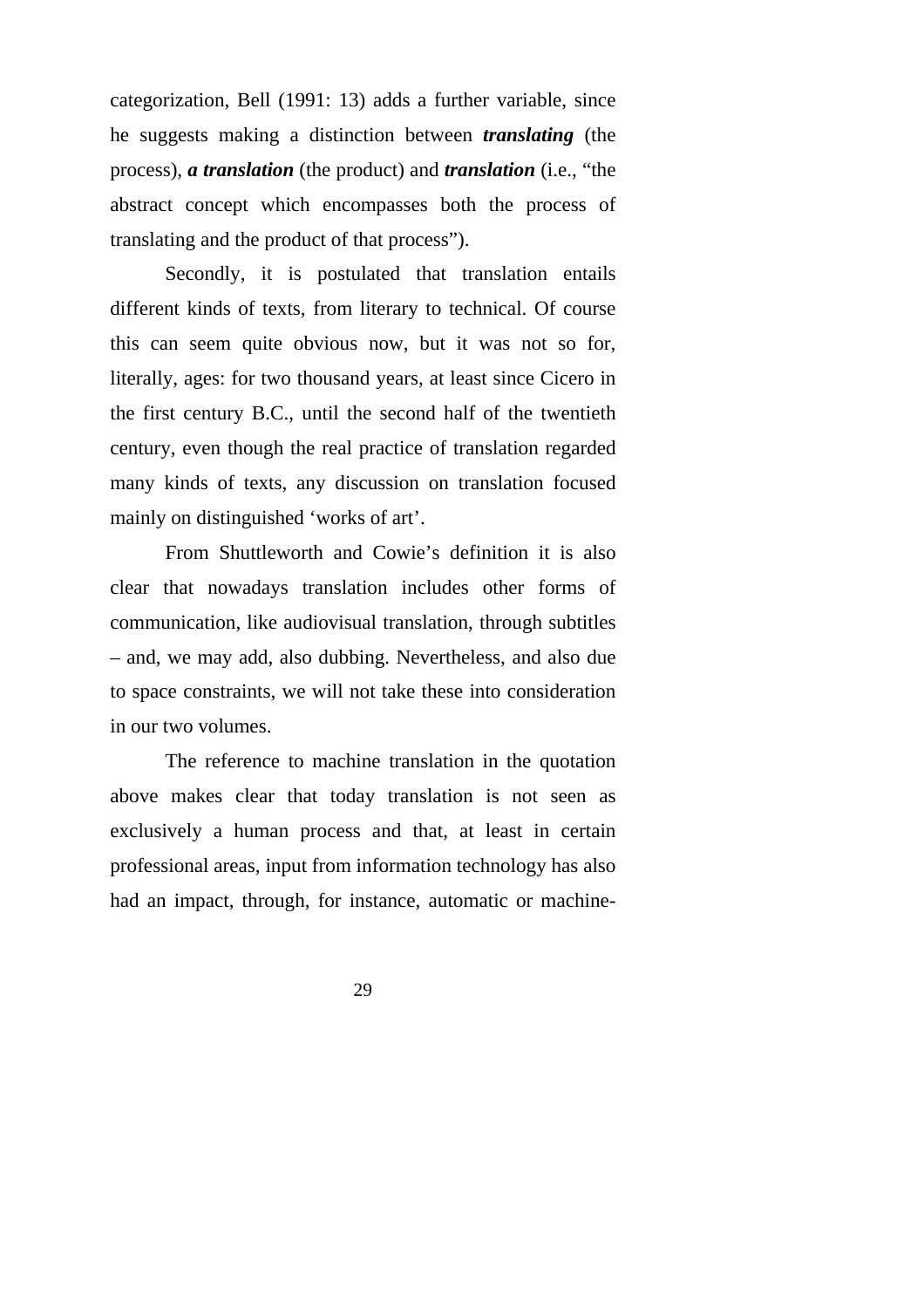assisted translation. Moreover, thanks to advances in new technologies, today we can also incorporate into TS the contribution of corpus linguistics, which allows both theorists and translators analysis of large amounts of electronic texts, be they STs, TTs or so-called 'parallel texts' (the concept of 'parallel texts' will be tackled in the second volume, when dealing with the translation of specialized texts).

What Shuttleworth and Cowie indicate as being the most typical kind of translation  $-$  of the written text  $-$  is the focus of *Translating Text and Context*, which will concentrate on conventional translation between written languages, and only on '**interlingual** translation', considered by Jakobson, as said in the Introduction, to be the only kind of 'proper translation' (Jakobson 1959/2004). Thus, following the main tendency (see, e.g., Hatim & Munday 2004; Munday 2001, to cite but two), interpreting is excluded as being more properly 'oral translation of a spoken message or text' (Shuttleworth & Cowie 1997: 83).

Indeed, the famous Russian-born American linguist, Jakobson, in his seminal paper, "On linguistic aspects of translation", distinguishes between three different kinds of translation:

1) "Intralingual", or *rewording*;

2) "Interlingual", or *translation proper*;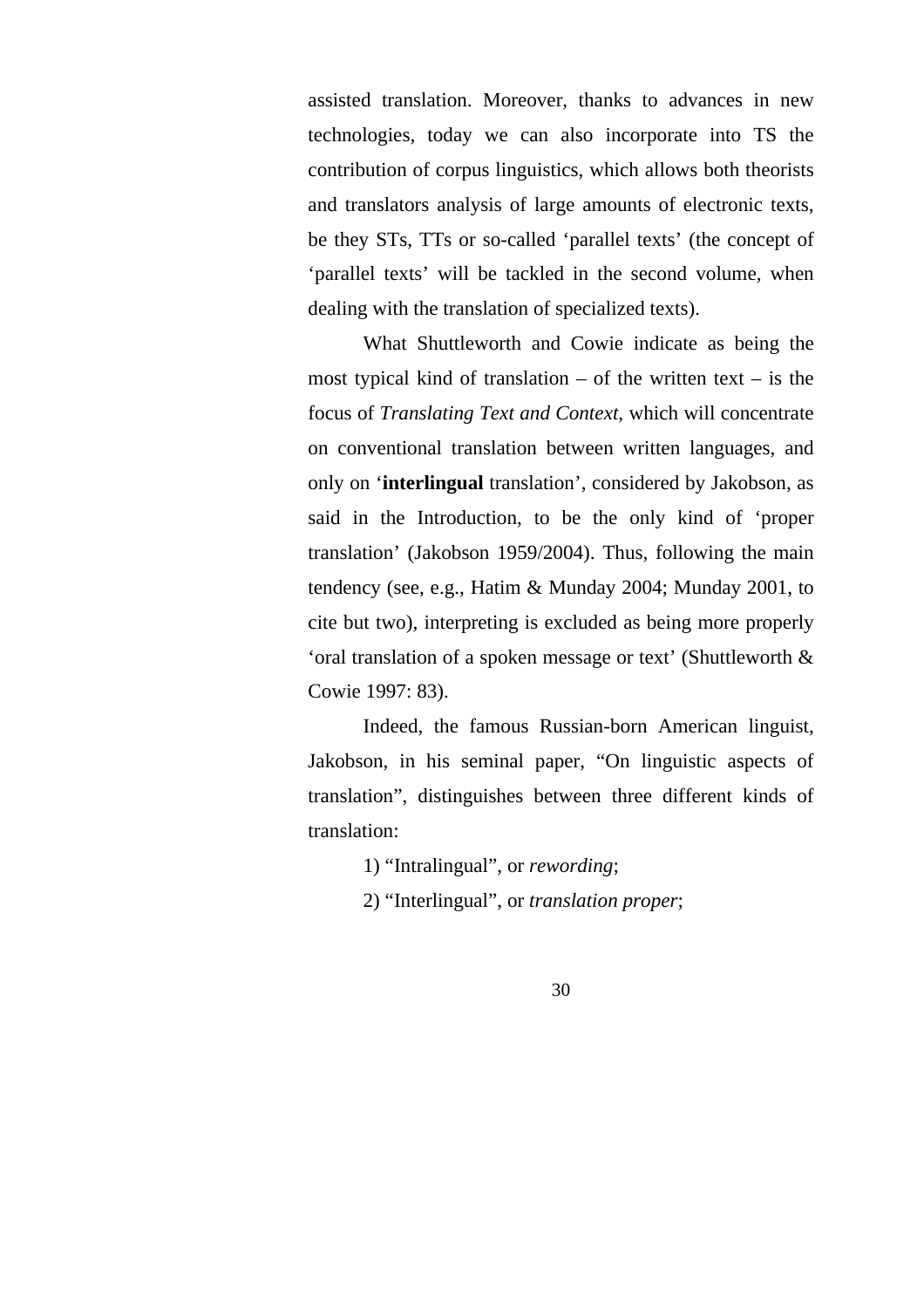3) "Intersemiotic", or *transmutation*   $(1959/2004: 139,$  *emphasis in the original*<sup>3</sup>).

The first of these refers to "[…] an interpretation of verbal signs by means of other signs of the **same** language" (*ibid.*, *emphasis added*). In other words, the process of translation occurs within the same language, for instance between varieties or through paraphrase, etc.

The second kind concerns "[…] an interpretation of verbal signs by means of some **other** language" (*ibid.*, *emphasis added*). In this case – the case of *translation proper* – the act of translation is carried out from one language to another.

The third and final kind regards "[…] an interpretation of verbal signs by means of signs of **nonverbal** sign systems" (*ibid.*, *emphasis added*), such as for example through music or images.

We will thus exclude from our investigation both subtitling and dubbing, which function within a multimodal semiotic, and so would seem to belong more properly to the third category of Jakobson's typology. In limiting ourselves to

<sup>&</sup>lt;sup>3</sup> Throughout the volumes, we will avoid the common term 'original' to refer to the text that is being turned into another language and will rather use the more technical and precise term 'Source Text' (ST). We will restrict the term 'original' to a text *not* involved in a translation process.

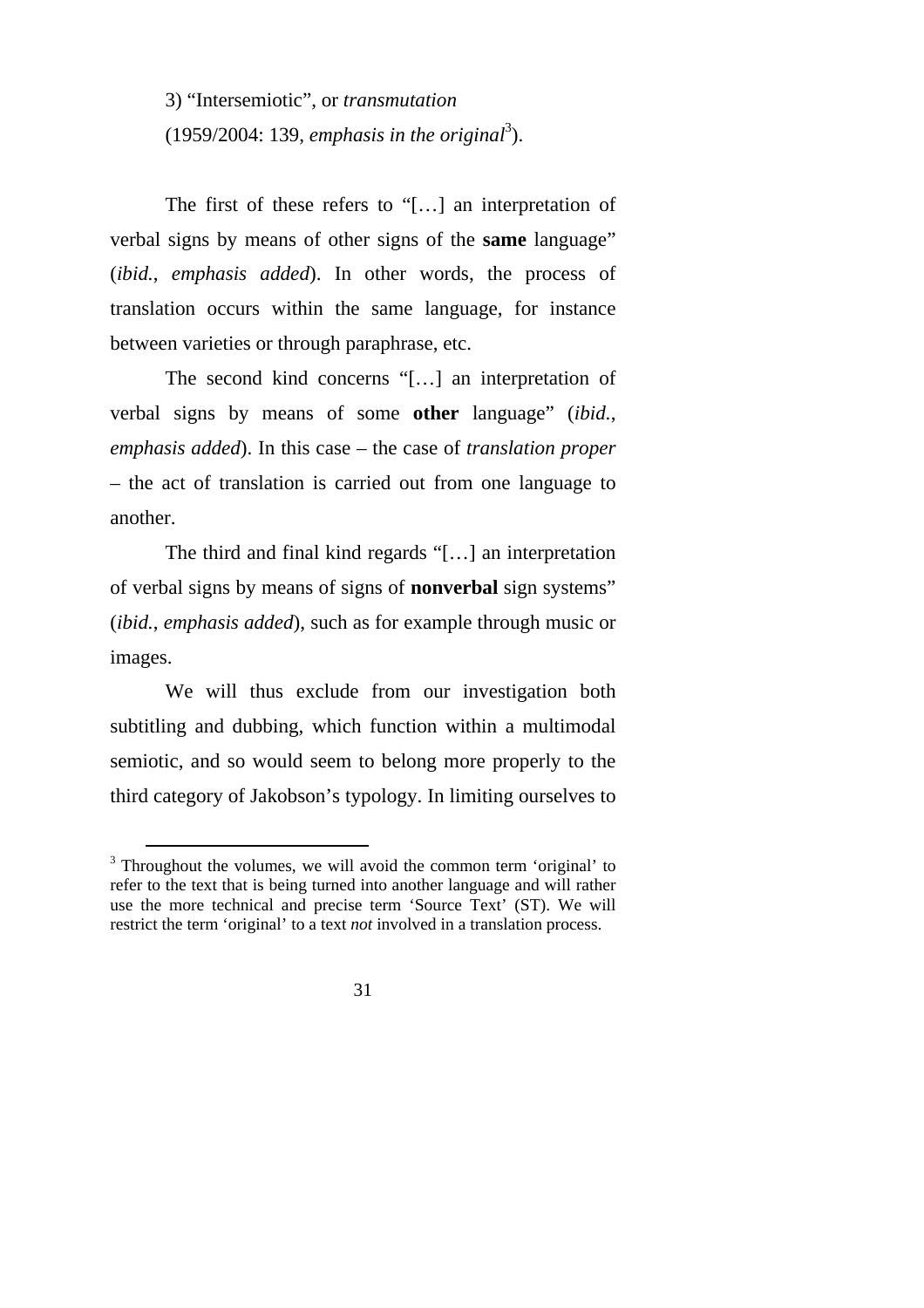the examination of the 'traditional' kind of translation, of an exclusively written text translated from one language into another, from a systemic-functional perspective, we will be concentrating on 'verbal' language, i.e. "[...] as opposed to music, dance and other languages of art<sup>"4</sup> (Halliday  $\&$ Matthiessen 2004: 20).

Finally, we will not include in our study those "[…] related activities which most would not recognize as translation as such" (Shuttleworth & Cowie 1997: 181), such as translation from a metaphorical point of view or other forms of 'transfer' such as 'paraphrase', 'pseudotranslation', etc.

Let us go on now with our exploration of definitions of translation at different levels of systematicity. Bell starts with an informal definition of translation, which runs as follows:

> The transformation of a text originally in one language into an equivalent text in a different language retaining, as far as is possible, the content of the message and the formal features and functional roles of the original text (Bell 1991: xv).

 <sup>4</sup> Halliday & Matthiessen (2004) also include spoken language, which, for our purposes, as explained, will not be taken in consideration.

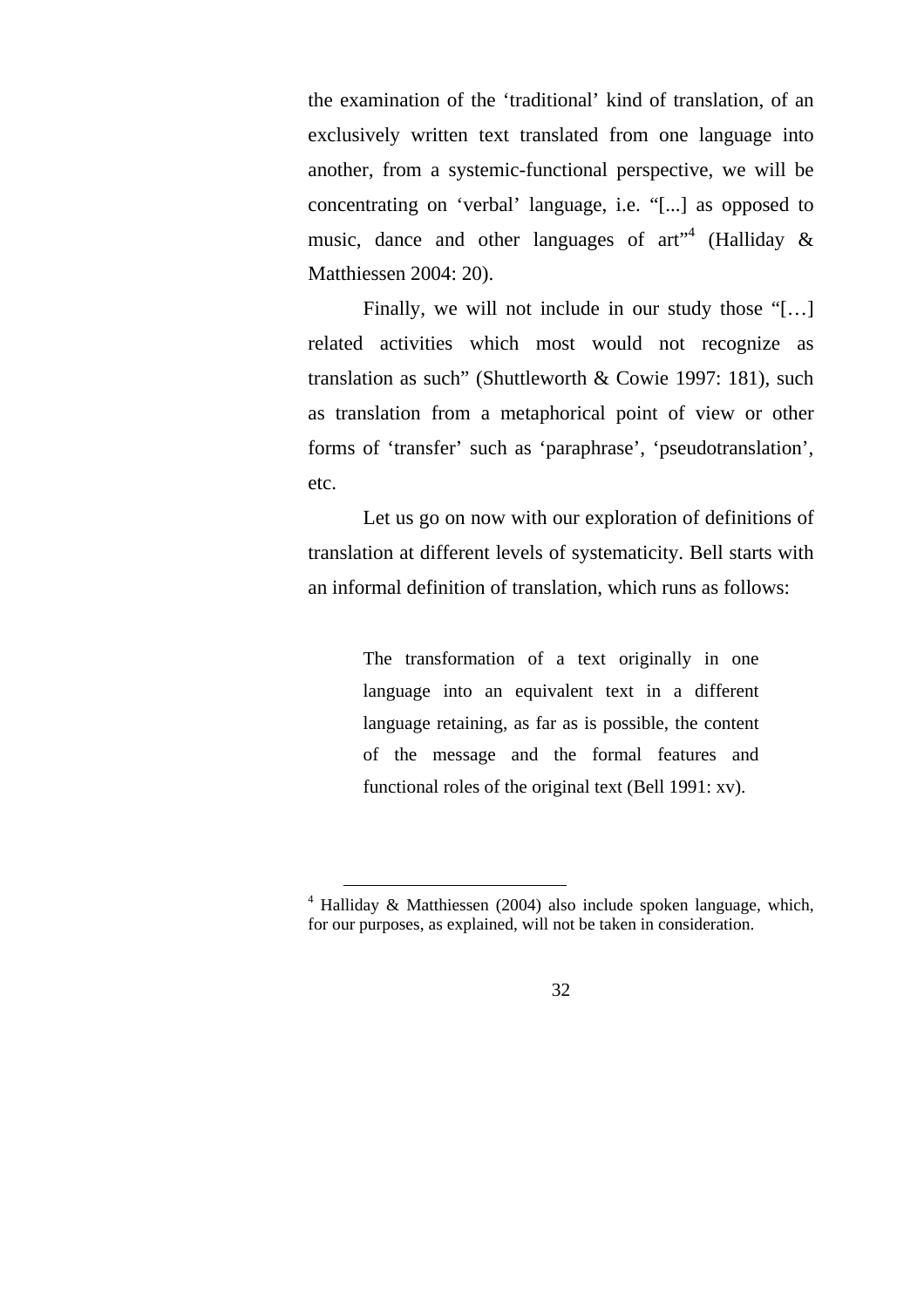Clearly, every definition reflects the theoretical approach underpinning it. Bell, working within a systemic functional paradigm, even in a general description like the one above, puts forth the importance of 'equivalence' (see section 3.1 below for an exploration of the notion) connected with the 'functional' roles of the ST.

As Shuttleworth and Cowie observe (1997: 181), throughout the history of research into translation, the phenomenon has been variously delimited by formal descriptions, echoing the frameworks of the scholars proposing them.

Thus, at the beginning of the 'scientific' (Newmark 1981/1982) study of translation, when translation was seen merely as a strictly 'linguistic' operation, Catford, for instance, described it in these terms:

> [...] the replacement of textual material in one language (SL) by equivalent textual material in another language (TL) (Catford 1965: 20).

That his concern was with maintaining a kind of 'equivalence' between the ST and the TT is apparent.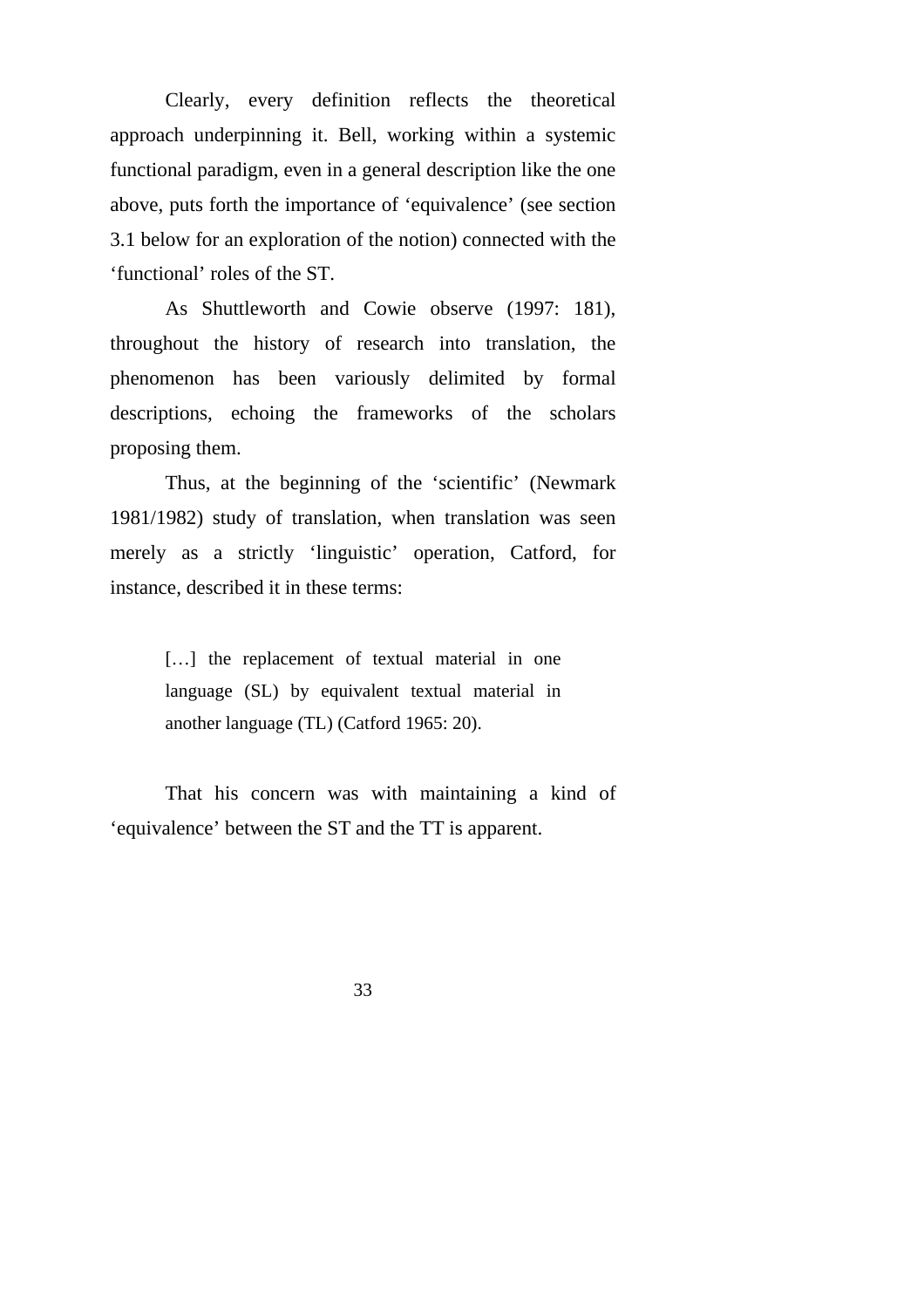Thirty years later, in Germany, the concept of translation as a form of 'equivalence' is maintained, as we can see from the way in which W. Koller defines it:

> The result of a text-processing activity, by means of which a source-language text is transposed into a target-language text. Between the resultant text in L2 (the target-language text) and the source text in L1 (the source-language text) there exists a relationship, which can be designated as a translational, or equivalence relation (1995: 196).

C. Nord's definition, conversely, clearly reflects her closeness to '*skopos* theory' (Reiß & Vermeer 1984); hence the importance attributed to the purpose and function of the translation in the receiving audience.

> Translation is the production of a functional<sup>5</sup> target text maintaining a relationship with a given source text that is specified according to the intended or demanding function of the target text (translation skopos) (Nord 1991: 28).

 <sup>5</sup> In the '*skopos* theory' of translation (*Skopostheorie*), 'functional' refers to the 'purpose' of the TT with reference to the target audience.

<sup>34</sup>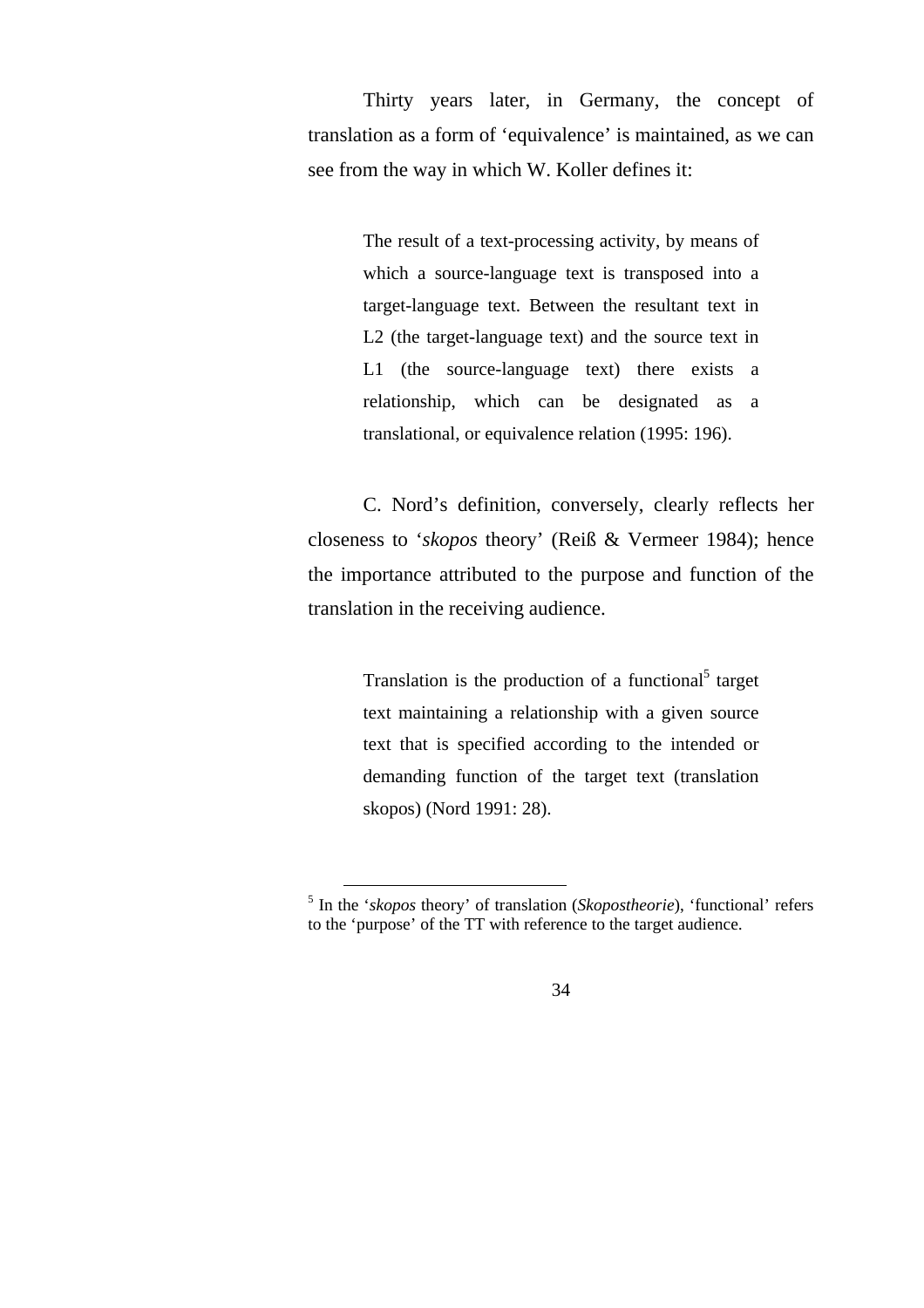We will conclude our brief survey of definitions concerning translation with what M.A.K. Halliday takes translation to be:

> In English we use the term "translation" to refer to the total process and relationship of equivalence between two languages; we then distinguish, within translation, between "translating" (written text) and "interpreting" (spoken text). So I will use the term "translation" to cover both written and spoken equivalence; and whether this equivalence is conceived of as process or as relationship (Halliday 1992: 15).

Halliday thus proposes distinguishing the activity of 'translation' (as a process) from the product(s) of 'translating', including both 'translation' (concerning written text) and 'interpreting' (regarding spoken text). This of course reflects his notion of 'text', which "[…] may be either spoken or written, or indeed in any other medium of expression that we like to think of" (Halliday in Halliday & Hasan 1985/1989: 10).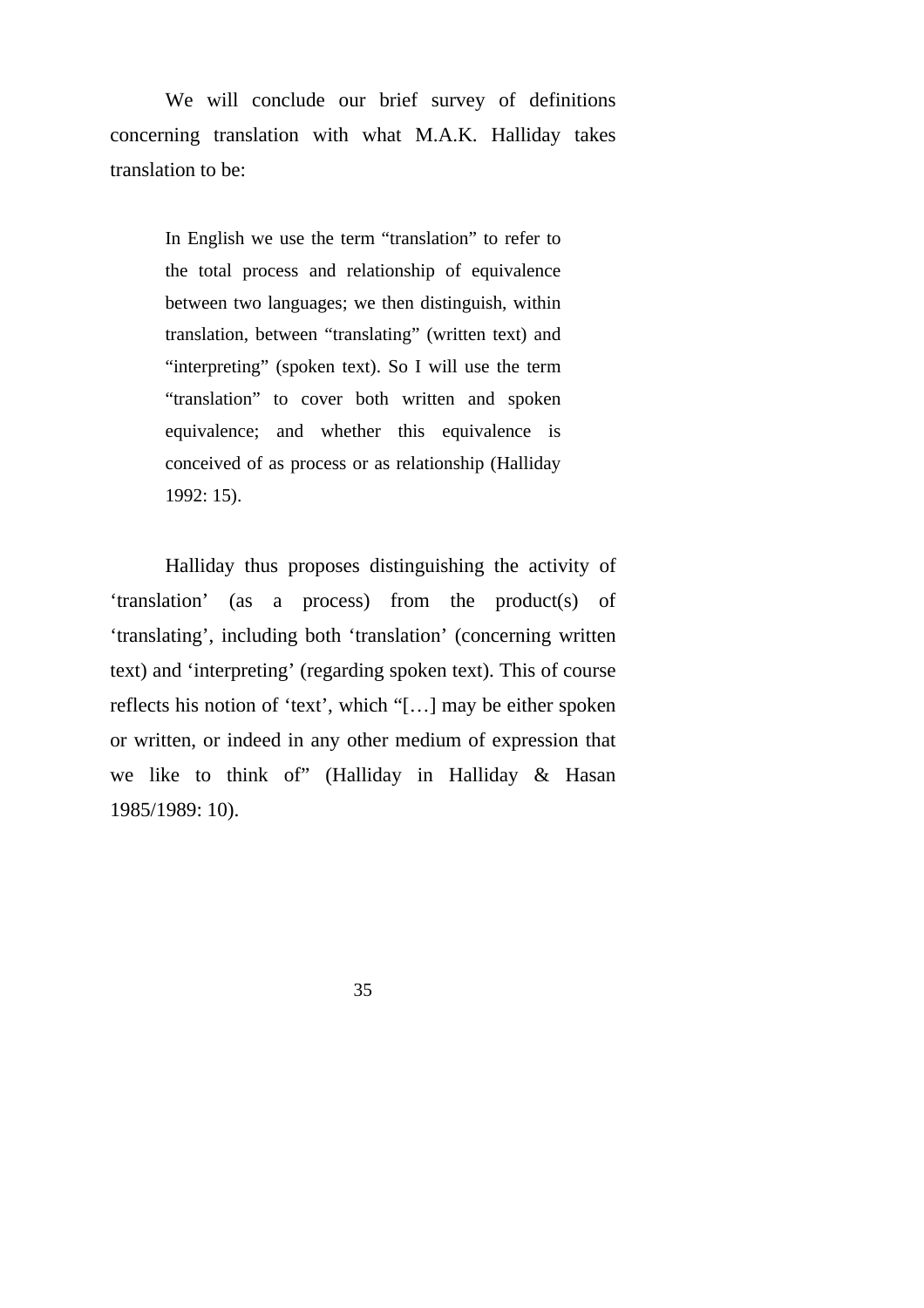### **1.2 What is Translation Studies?**

*The Routledge Encyclopedia of Translation Studies* (Baker 1998) defines 'Translation Studies' as "[t]he academic discipline which concerns itself with the study of translation" (277).

Emerging in the 1970s, developing in the 1980s, and flourishing in the 1990s (Bassnett 1999: 214), TS has evolved enormously in the past twenty years and is now in the process of consolidating.

The term 'Translation Studies' was coined by the scholar J.S. Holmes, an Amsterdam-based lecturer and literary translator, in his well-known paper, "The Name and Nature of Translation Studies", originally presented in 1972 to the translation section of the Third International Congress of Applied Linguistics in Copenhagen, but published and widely read only as of 1988.

As Baker points out, although initially focusing on literary translation, TS "[…] is now understood to refer to the academic discipline concerned with the study of translation at large, including literary and non-literary translation" (1998: 277).

As M. Snell-Hornby affirmed at the end of the Eighties, TS must embrace "[…] the whole spectrum of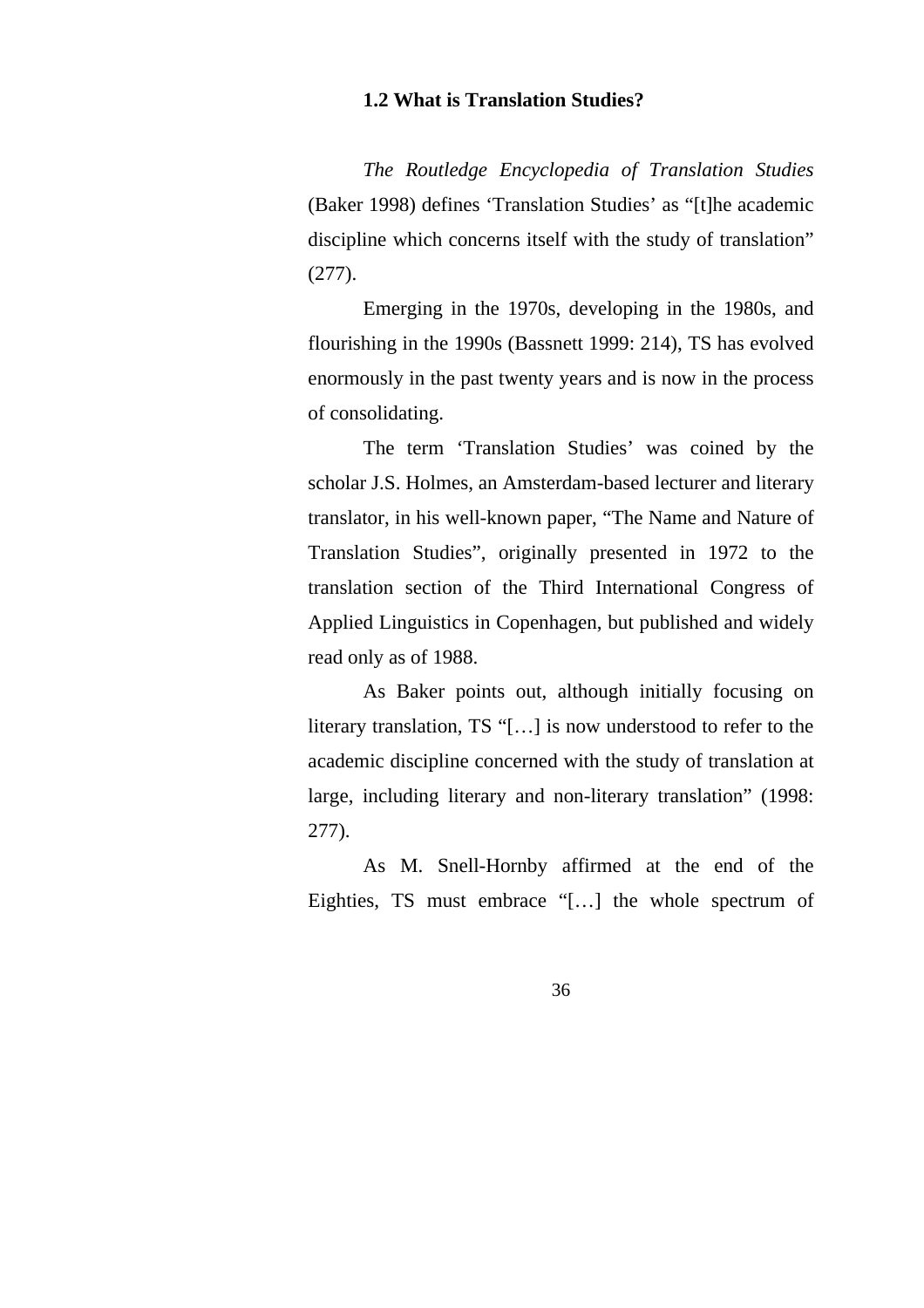language, whether literary, 'ordinary' or 'general language', or language for special purposes" (Snell-Hornby 1988: 3). We agree.

Following Hatim's definition of TS as "[…] the discipline which concerns itself with the theory and practice of translation" (Hatim 2001: 3), in *Translating Text and Context* we deal with both. As said in the Introduction to the present volume, we firmly believe in the interconnections between theory and practice: the practice of translation without a theoretical background tends towards a purely subjective exercise, and a theory of translation without a link to practice is simply an abstraction. As C. Yallop reminds us (1987: 347), one of Halliday's main contributions to linguistics is his desire to build bridges between linguistic theory and professional practice. When dealing with translation, we firmly believe that this need is even stronger. Proficiency in two languages, the source one and the target one, is obviously not sufficient to become a competent translator.

Since Holmes' paper, TS has evolved to such an extent that it has turned into an interdiscipline, interwoven with many other fields.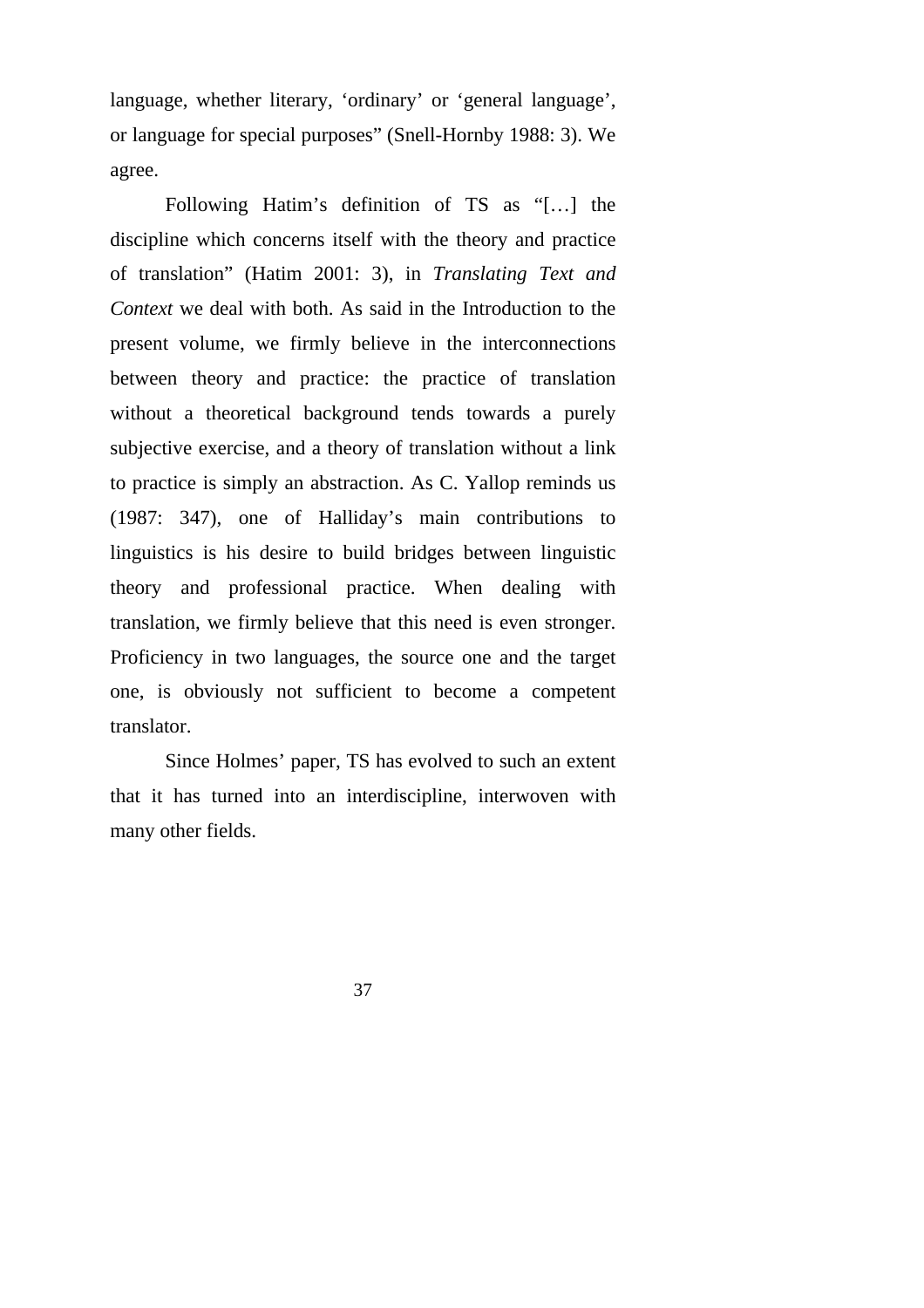#### *2. Translation Studies: "A House of Many Rooms"*

For too long hosted within other fields, being merely considered a sub-discipline of some other domain, TS has gradually evolved into a discipline in its own right, or rather, as said, into an 'interdiscipline', which draws on a wide range of other disciplines and hence could be effectively described as "a house of many rooms" (Hatim 2001: 8).

### **2.1 TS: An Interdiscipline**

For a long time dismissed as a second-rate activity, the study of translation has now acquired full academic recognition. As we have seen, in Europe translation was viewed for many decades either as simple linguistic transcoding (studied as a sub-discipline of applied linguistics, and only focusing on specialized translation), or as a literary practice (viewed as a branch of comparative literature and only concerned with the translation of canonical works of art). Even though such categorizations still survive – bringing back certain old and, one had hoped, surmounted issues – today TS occupies its rightful place as an interdiscipline. The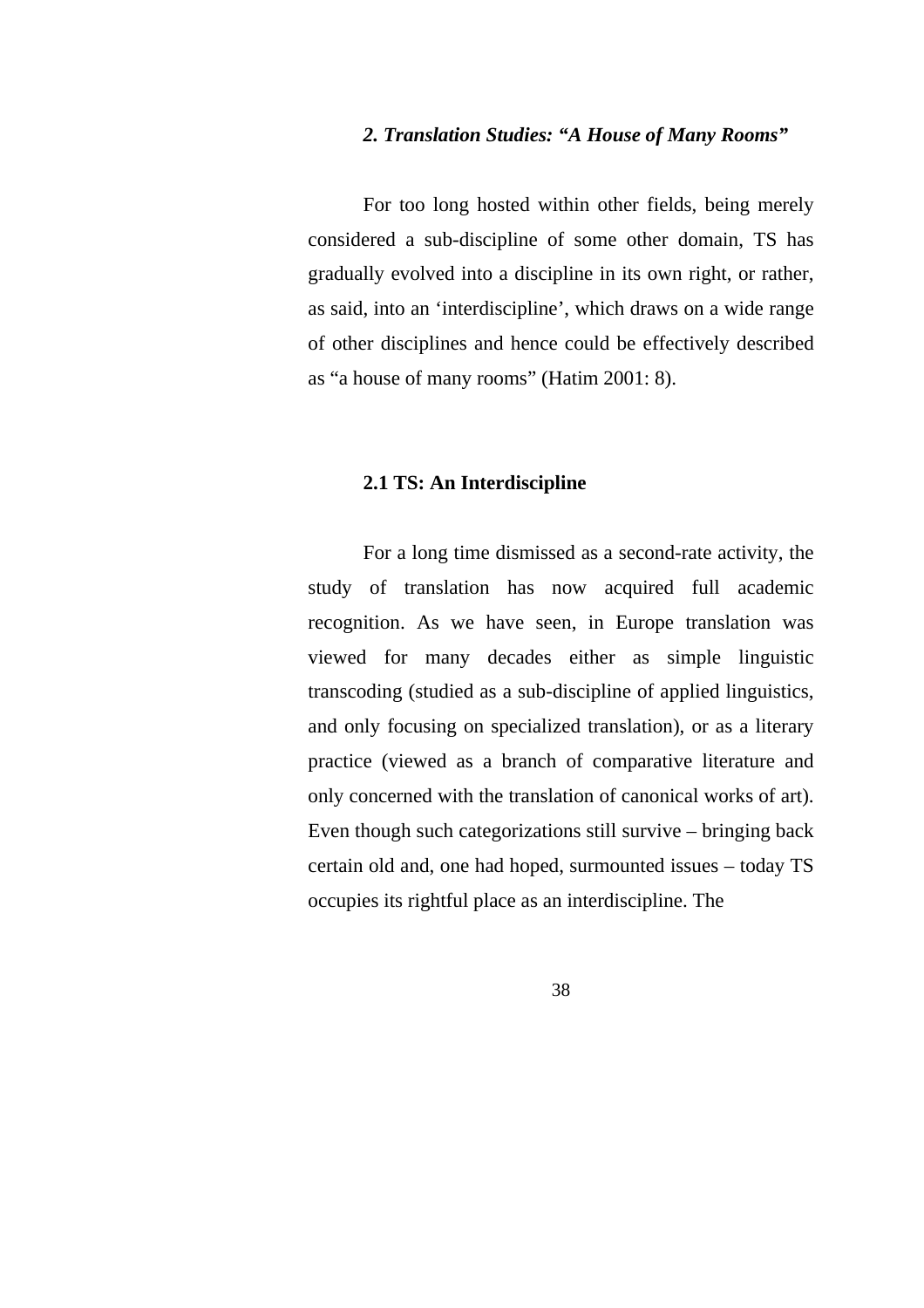disciplines with which it is correlated are multiple, as Figure 1 clearly shows:



One of the first moves towards interdisciplinarity can be considered Snell-Hornby's "integrated approach", which she called for at the end of the Eighties in her *Translation Studies: An Integrated Approach* (1988/1995). The approach was meant to bridge the gap between linguistic- and literaryoriented methods, aiming at proposing a model which would embrace the whole spectrum of language and cull insights from other disciplines, such as psychology, ethnology, philosophy, as well as cultural history, literary studies,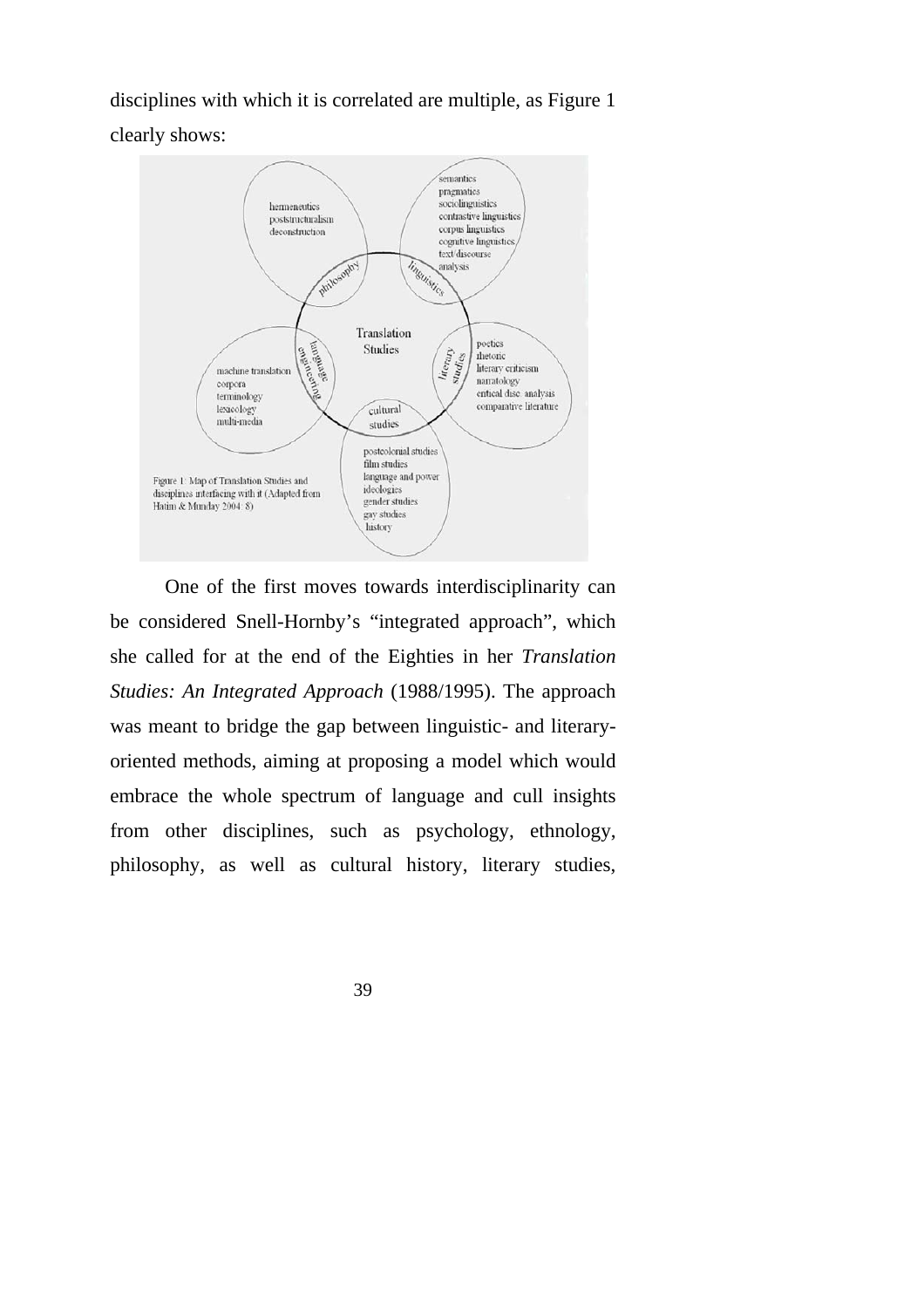sociocultural studies and, for specialized translation, the study of the specific domain involved (medical, legal, etc.).

In spite of some problems inherent in the model (see Munday 2001: 186), it is generally considered to have been an important step towards an interdisciplinary endeavour. Working towards the same goal, she later co-edited *Translation Studies: An Interdiscipline* (Snell-Hornby *et al.* 1994).

At the end of the twentieth century, Ulrych and Bollettieri Bosinelli described the burgeoning discipline of TS as follows:

> The term '**multidiscipline**' is the most apt in portraying the present state of translation studies since it underlines both its **independent nature** and its **plurality of perspectives**. Translation studies can in fact be viewed as a "**metadiscipline**" that is able to accommodate diverse disciplines with their specific theoretical and methodological frameworks and thus to comprehend areas focusing, for example, on linguistic aspects of translation, cultural studies aspects, literary aspects and so on (Ulrych & Bollettieri Bosinelli 1999: 237).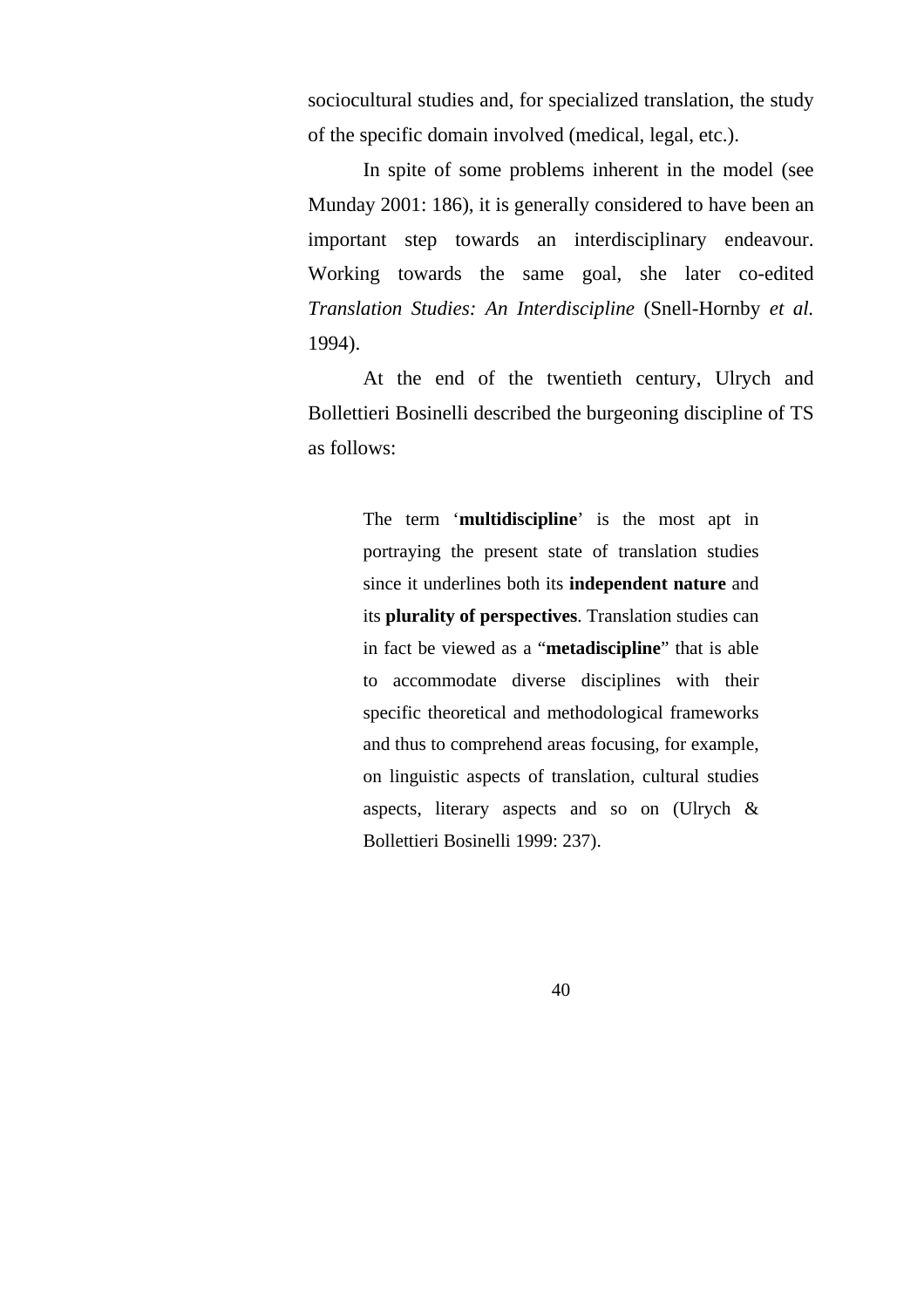Their account of TS is akin to Hatim's view that "[t]ranslating is a multi-faceted activity, and there is room for a variety of perspectives" (2001: 10).

### **2.2 TS and Linguistics**

Along with the conviction that a multifaceted phenomenon like translation needs to be informed by multidisciplinarity, we strongly believe that, within this perspective, linguistics has much to offer the study of translation. Indeed, we share British linguist and translation theorist P. Fawcett's view that, without a grounding in linguistics, the translator is like "[…] somebody who is working with an incomplete toolkit" (Fawcett 1997: *Foreword*).

Among a multitude of approaches, there are not many scholars who would completely dismiss the ties between linguistics and translation (Taylor 1997: 99). This is because, as C. Taylor elsewhere puts it, "[…] translation is undeniably a linguistic phenomenon, at least in part" (Taylor 1998: 10).

Since linguistics deals with the study of language and how this works, and since the process of translation vitally entails language, the relevance of linguistics to translation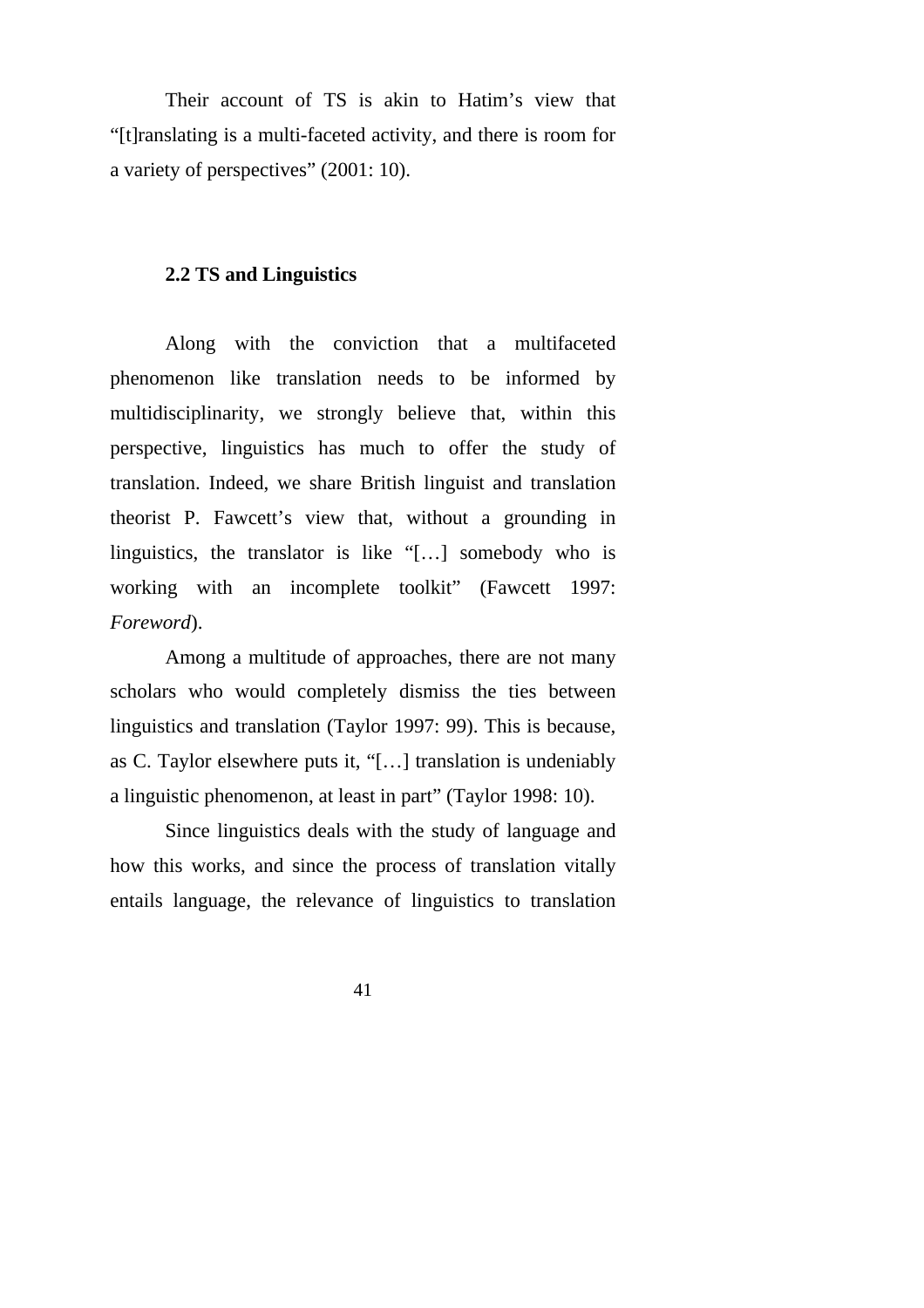should never be in doubt. But it must immediately be made clear that we are referring in particular to "[…] those branches of linguistics which are concerned with the [...] social aspects of language use" and which locate the ST and TT firmly within their cultural contexts (see Bell 1991: 13).

As Fawcett suggests (1997: 2), the link between linguistics and translation can be twofold. On one hand, the findings of linguistics can be applied to the practice of translation; on the other hand, it is possible to establish a linguistic theory of translation. Bell even argues that translation can be invaluable to linguistics: "[...] as a vehicle for testing theory and for investigating language use" (Bell 1991:  $xvi)^6$ .

One of the first to propose that linguistics should affect the study of translation was Jakobson who, in 1959, affirmed:

> Any comparison of two languages implies an examination of their mutual translatability; widespread practice of interlingual communication, particularly translating activities, must be kept under constant scrutiny by **linguistic science** (1959/2004: 139, *emphasis added*).

 <sup>6</sup> See also Gregory (2001).

<sup>42</sup>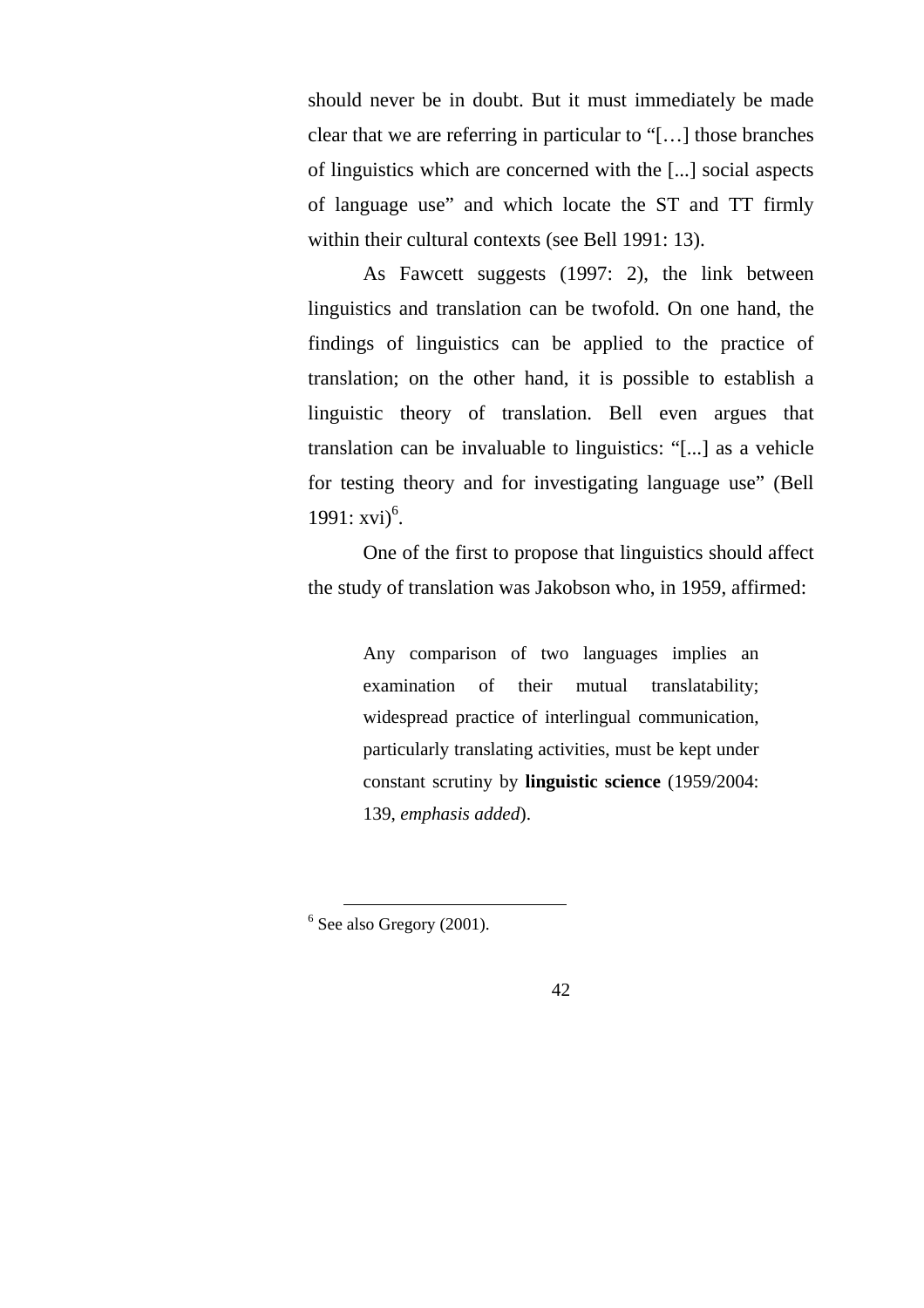In 1965, Catford opened his, *A Linguistic Theory of Translation*, with the following assertion:

> Clearly, then, any theory of translation must draw upon a theory of language  $-$  a general linguistic theory (Catford 1965: 1).

After centuries dominated by a recurring and, according to G. Steiner, 'sterile' (1998: 319) debate over 'literal', 'free' and 'faithful' translation, in the 1950s and 1960s more systematic approaches to the study of translation emerged and they were linguistically-oriented (like for example those of Vinay and Darbelnet, Mounin, Nida, see Munday 2001: 9). Thus linguistics can be said to have "[...] had the advantage of drawing [translation] away from its intuitive approach and of providing it with a scientific foundation" (Ulrych & Bollettieri Bosinelli 1999: 229). To borrow Munday's words, "[t]his more systematic and 'scientific' approach in many ways began to mark out the territory of the academic investigation of translation", represented by Nida, and, in Germany, by Wilss, Koller, Kade, Neubert (see Munday 2001: 9-10).

Over the following years, as Ulrych and Bollettieri Bosinelli emphasize, the ties between translation and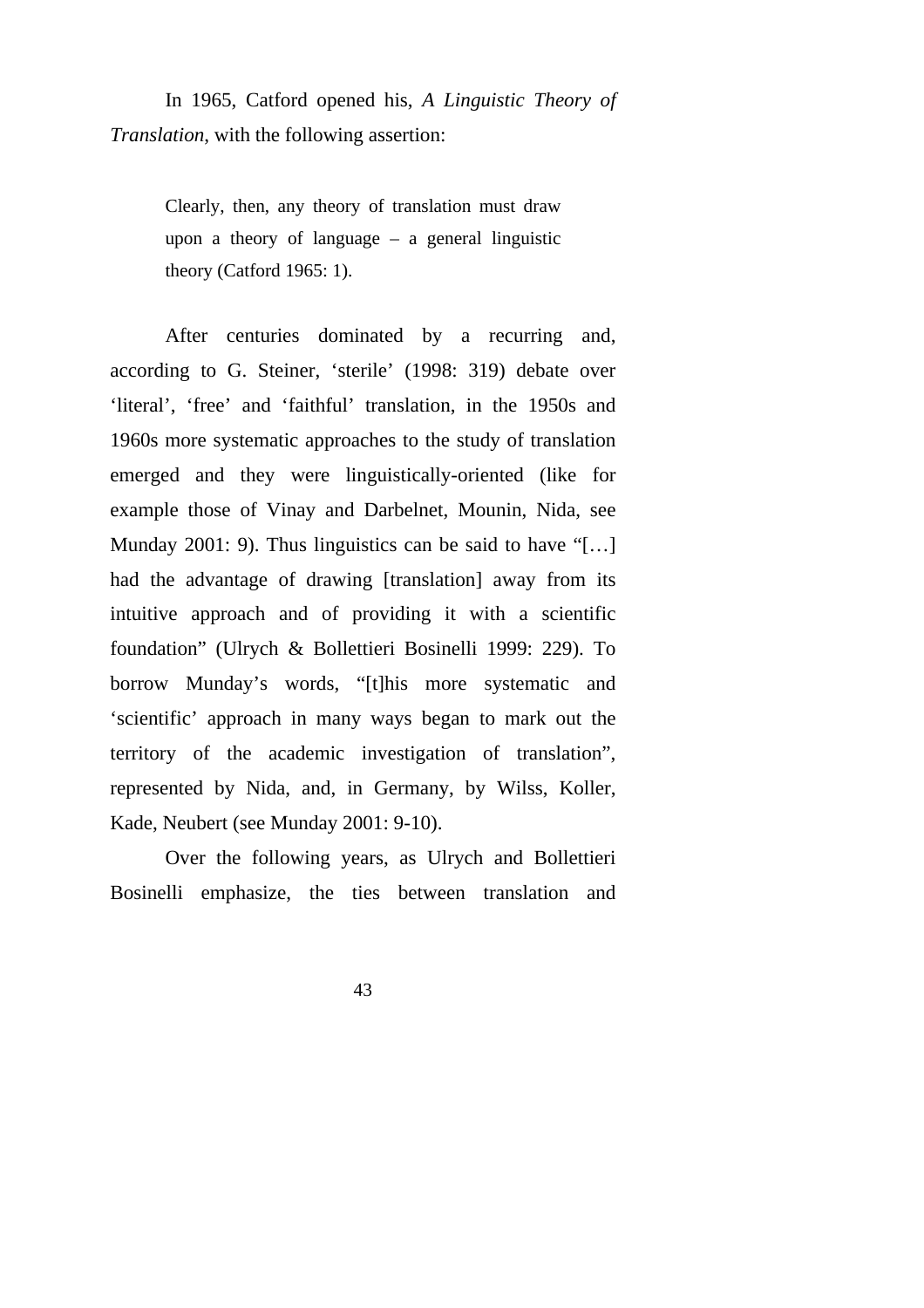linguistics got even stronger, thanks to the development within linguistics of new paradigms which considered "[...] language as a social phenomenon that takes place within specific cultural contexts", like discourse analysis, text linguistics, sociolinguistics and pragmatics (Ulrych & Bollettieri Bosinelli 1999: 229). And we argue that Hallidayan linguistics occupies a rightful place among these models.

In spite of all this, on many sides the relevance of linguistics to translation has also been critiqued, or worse, neglected. In 1991, Bell showed his contempt for such a sceptical attitude. He finds it paradoxical that many translation theorists should make little systematic use of the techniques and insights offered by linguistics, but also that many linguists should have little or no interest in the theory of translation. In his view, if translation scholars do not draw heavily on linguistics, they can hardly move beyond a subjective and arbitrary evaluation of the products, i.e. translated texts; they are, in short, doomed to have no concern for the process (Bell 1991: xv ff).

Similarly, Hatim warns against those (not better specified) introductory books on TS which tend to criticize the role of linguistics in the theory of translation and blame it for any, or all, failures in translation. Indeed, he says, their argument seems to focus on abstract, i.e., far from concrete,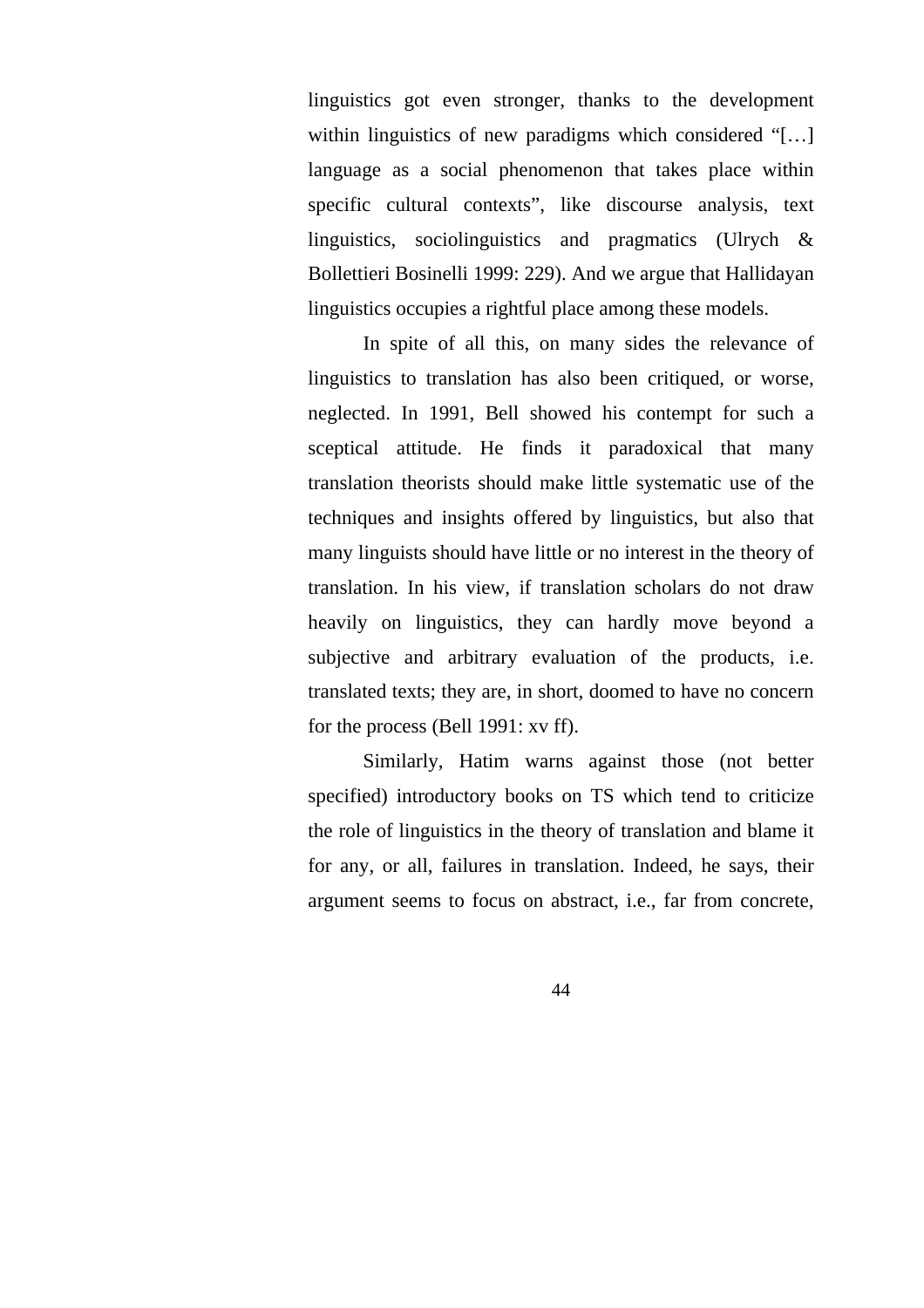structural and transformational models only, and that these, admittedly, do *not* offer many insights to the practice of translation. Yet, they seem to ignore those branches within linguistics which are not divorced from practice and whose contribution to translation is vital (Hatim 2001: xiv-xv).

However, despite this scepticism, born primarily of a failure to distinguish between a linguistics practised *in vitro* and one that is rooted in the social, a genuine interest in linguistics does continue to thrive in TS. Indeed, even though Snell-Hornby takes her distance from it (Snell-Hornby 2006), recently TS seems to have been characterized by a new 'linguistic turn'.

Denigration of linguistic models has occurred especially since the 1980s, when TS was characterized by the so-called 'cultural turn' (Bassnett & Lefevere 1990). What happened was a shift from linguistically-oriented approaches to culturally-oriented ones. Influenced by cultural studies, TS has put more emphasis on the cultural aspects of translation and even a linguist like Snell-Hornby has defined translation as a "cross-cultural event" (1987), H.J. Vermeer has claimed that a translator should be 'pluricultural' (see Snell-Hornby 1988: 46), while V. Ivir has gone so far as to state that "[...] translating means translating cultures, not languages" (Ivir 1987: 35).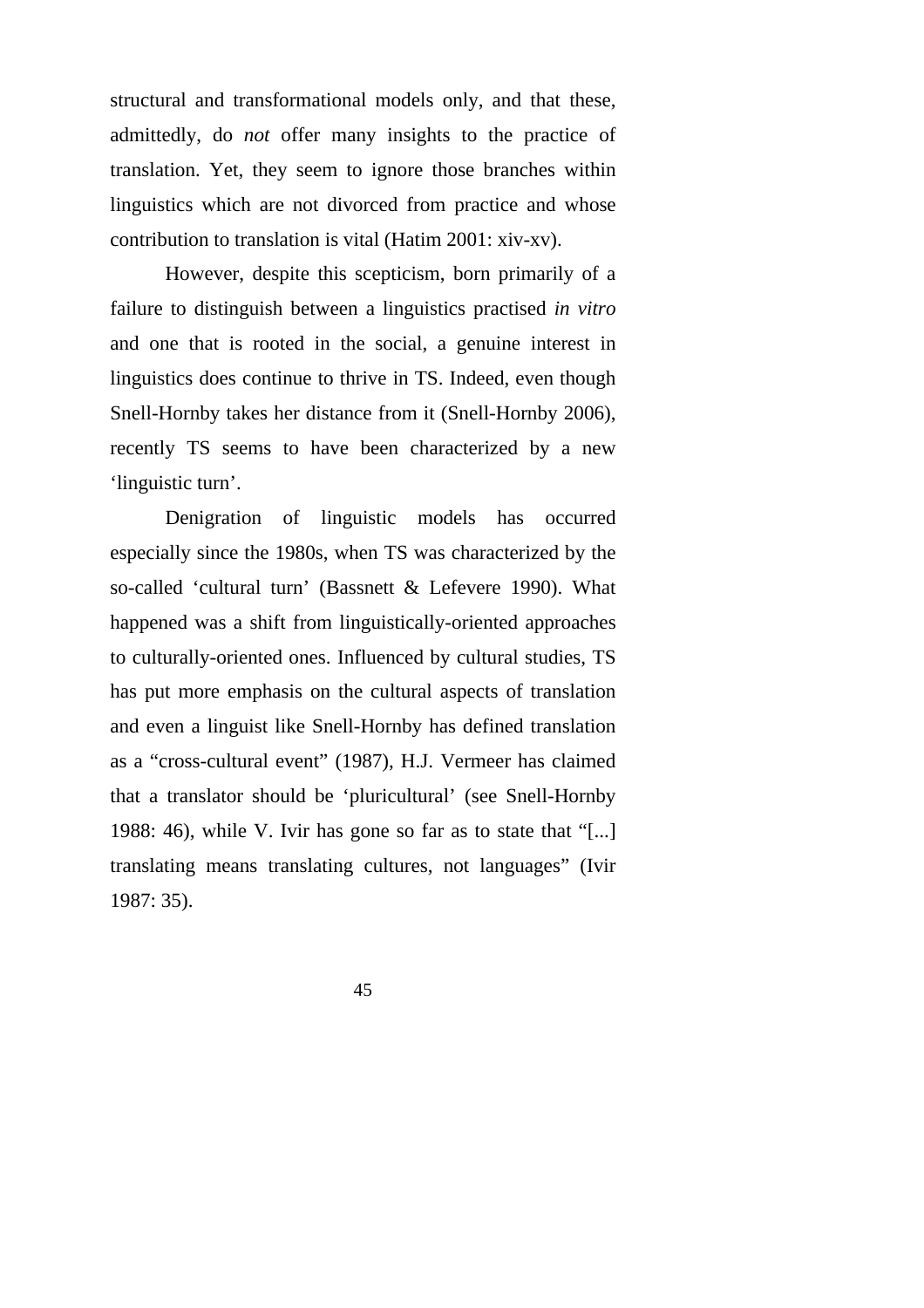Nevertheless, we would argue that taking account of culture does *not* necessarily mean having to dismiss any kind of linguistic approach to translation. As we have seen, even from a linguistic point of view, language and culture are inextricably connected (see James 1996; Kramsch 1998, among others). Moreover, as House clearly states (2002: 92- 93), if we opt for contextually-oriented linguistic approaches – which see language as a social phenomenon embedded in culture and view the properly understood meaning of any linguistic item as requiring reference to the cultural context – we can tackle translation from *both* a linguistic and cultural perspective. We totally share House's view that it is possible,

> [...] while considering translation to be a particular type of culturally determined practice, [to] also hold that it is, at its core, a predominantly linguistic procedure (House 2002: 93).

Thus, as suggested by Garzone (2005: 66-67), in order to enhance the role of culture when translating, it is not at all necessary to reject the fact that translation is primarily a linguistic activity. On the contrary, if we aim at a cultural goal, we will best do so through linguistic procedures. And we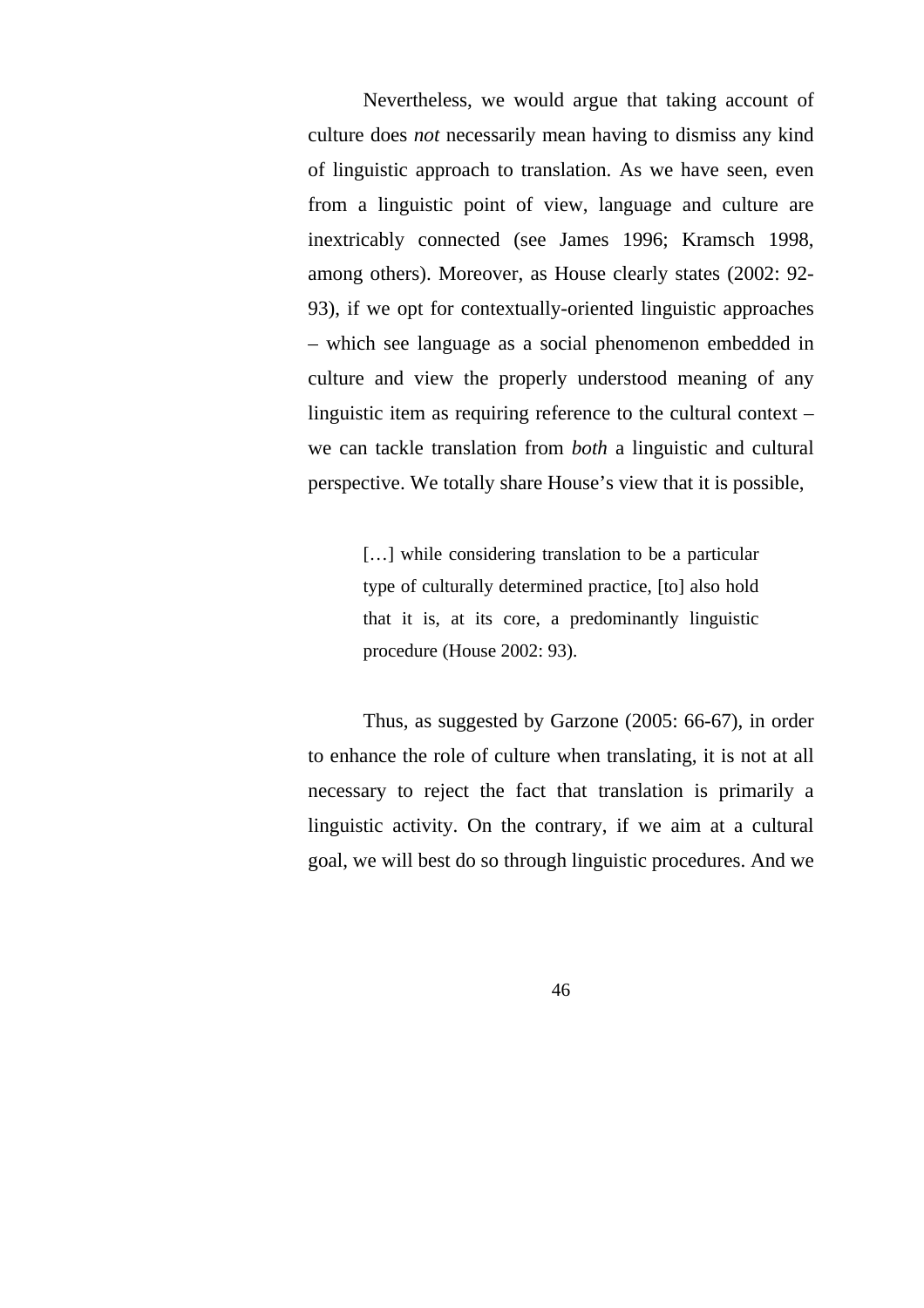feel that an SFL approach makes a worthwhile contribution towards just this purpose.

# **2.3 Why Systemic Functional Linguistics?**

We conceive translation "[...] as a textual practice and translations as meaningful records of communicative events" (Hatim 2001: 10) and we are pleased to locate ourselves within what Hatim calls the 'contextual turn' occurring in linguistics (*ibid.*).

Let us now explain why we are convinced that SFL can prove itself useful to the theory and practice of translation and why we thus propose to explore the theoretical problems of translation through a systemic-functional perspective and to adopt FG as an instrument of text analysis and of the production of a new text in the TL.

As said, we are following the systemic-functional model of grammar as proposed by M.A.K. Halliday, the central figure of SFL (Halliday 1985/1994; Halliday & Matthiessen 2004).

Although folk notions might still at times claim that proficiency in a foreign language – and, we wish to point out, of two languages at least! – along with a couple of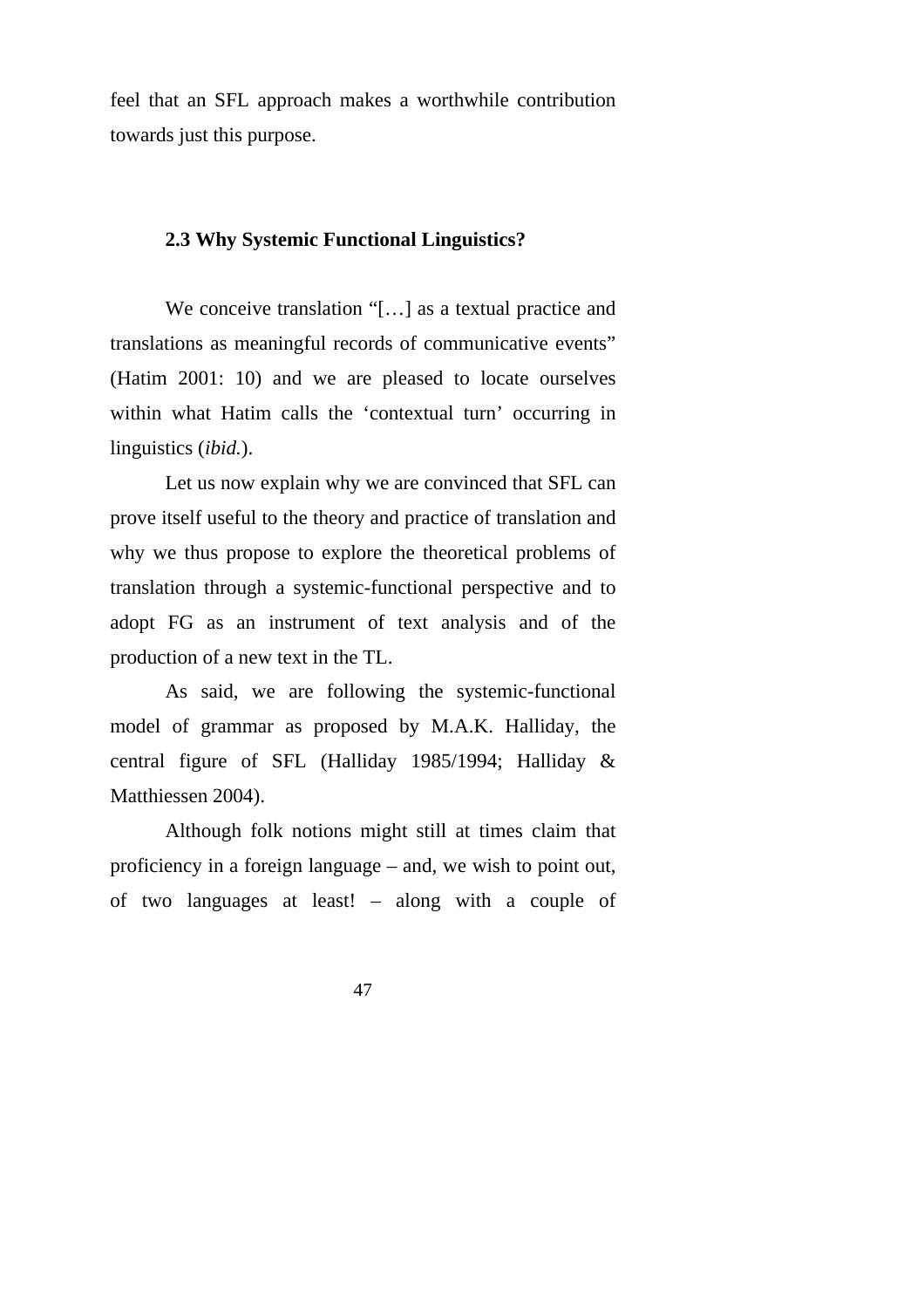dictionaries are all that one needs to produce a translation, we know that it is not so. As Hatim observes, I.A. Richards once described translation as "[…] very probably [...] the most complex type of event yet produced in the evolution of the cosmos" (Richards, in Hatim & Munday 2004: 129). Apart from proficiency in two languages, the source and target ones, translation presupposes much knowledge and know-how – together with the flexibility, and capacity, to draw on a wide range of other disciplines, depending on the text being translated.

Even though the most evident problems that come up when translating may seem to be a matter of words and expressions, translation is *not* only a matter of vocabulary: grammar also plays a large and important role. Indeed, FG prefers to talk in terms of lexico-grammar, which includes both grammar and lexis (Halliday 1978: 39). With reference to its important role in translation, C. Taylor Torsello has this to say:

> [...] grammar should be a part of the education of a translator, and in particular functional grammar since it is concerned with language in texts and with the role grammar plays, in combination with lexicon, in carrying out specific functions and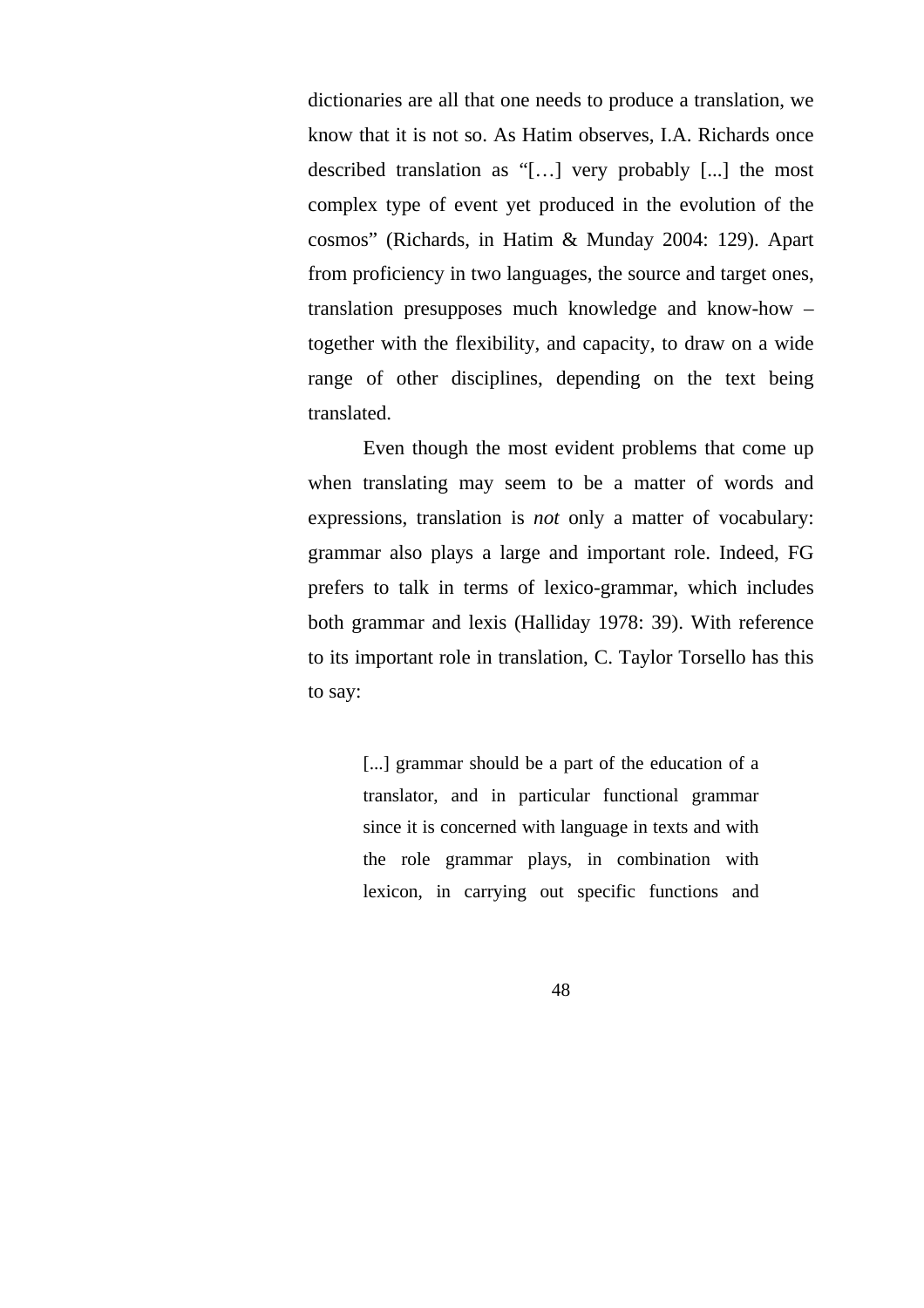realizing specific types of meaning (Taylor Torsello 1996: 88).

After this revealing statement, we might say that we have just found a quite convincing answer to our question: why SFL? However, it is better for us to proceed gradually as we enter the realm of FG; it is best for us to illustrate, step by step, why we consider it relevant to the study of translation.

The main focus of FG should become clear from the definition offered by Halliday himself:

> It is functional in the sense that it is designed to account for how the language is **used**. Every text [...] unfolds in some context of use [...]. A functional grammar is essentially a 'natural' grammar, in the sense that everything in it can be explained, ultimately, by reference to how language is used (Halliday 1985/1994: xiii, *emphasis in the original*).

FG is not, therefore, concerned with a static or prescriptive kind of language study, but rather describes language in actual **use** and centres around **texts** and their **contexts**. Since it concerns language, and how language is realized in texts, in consequence it is also fit to deal with the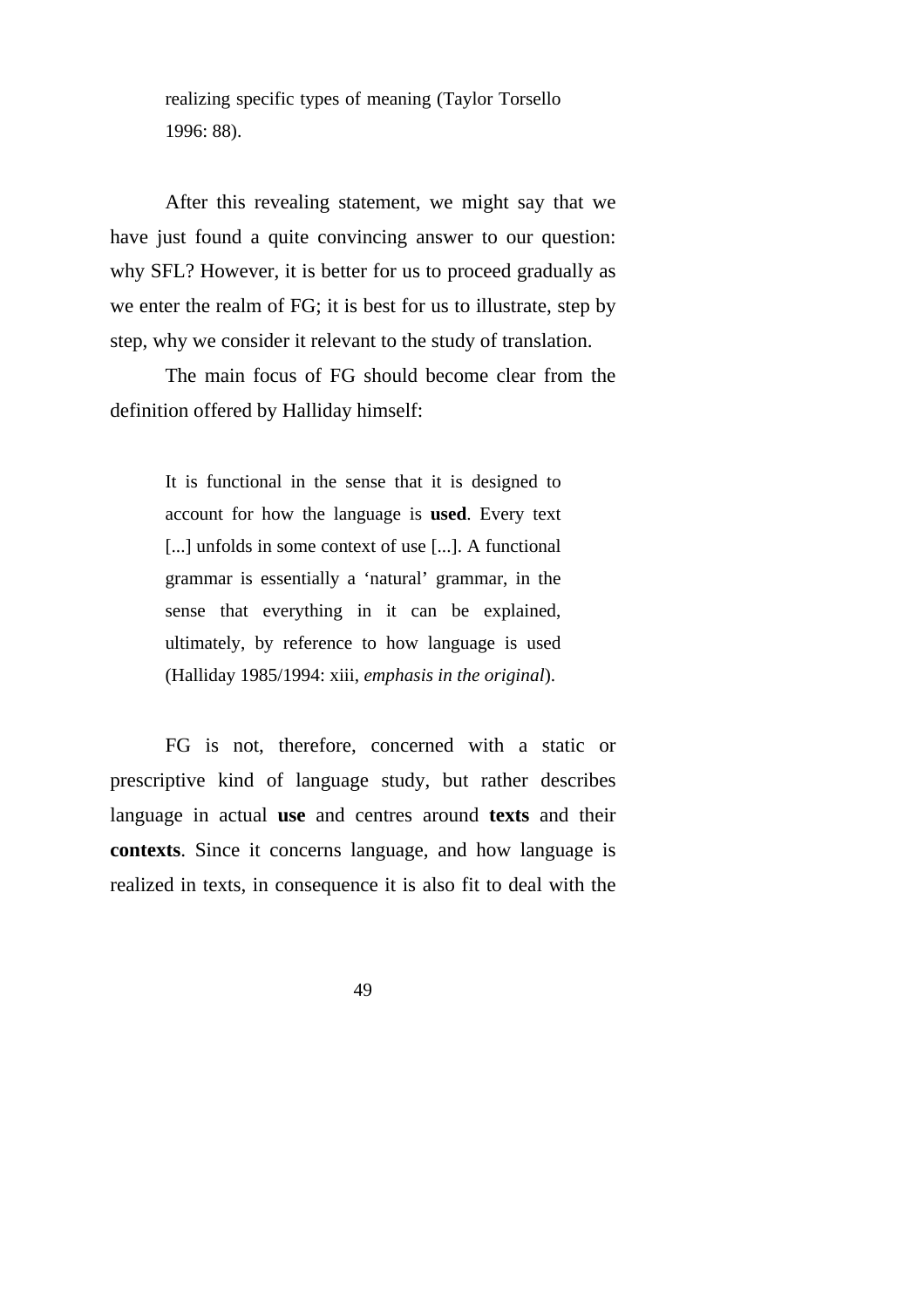actual goal of a translator: translating texts (see Taylor Torsello 1996: 91).

But what is **text**? Halliday and Hasan define it as "[…] a unit of language in use" (1976: 1) and Miller as "[…] a fragment of the culture that produces it" (Miller 1993, quoted in Miller 2005: 3). Thanks to these two complementary definitions, we may say that our purpose is clear. We are not interested in a linguistic framework that advocates a static and normative kind of approach to language and text, but rather in one that sees language as dynamic communication and language as "social semiotic" (Halliday 1978). Indeed, SFL concerns itself with how language works, how it is organized and what social functions it serves. In other words, it is a socio-linguistically and contextually-oriented framework, where language is viewed as being embedded in culture, and where meanings can be properly understood only with reference to the cultural environment in which they are realized.

Even simply from your own study of a foreign language, you will realize that language is not a simple matter of vocabulary and grammar, but that it can never be separated from the culture it operates in and is always part of a context. And, if you know the words, but do not recognise and understand the meanings, it is because you do not share the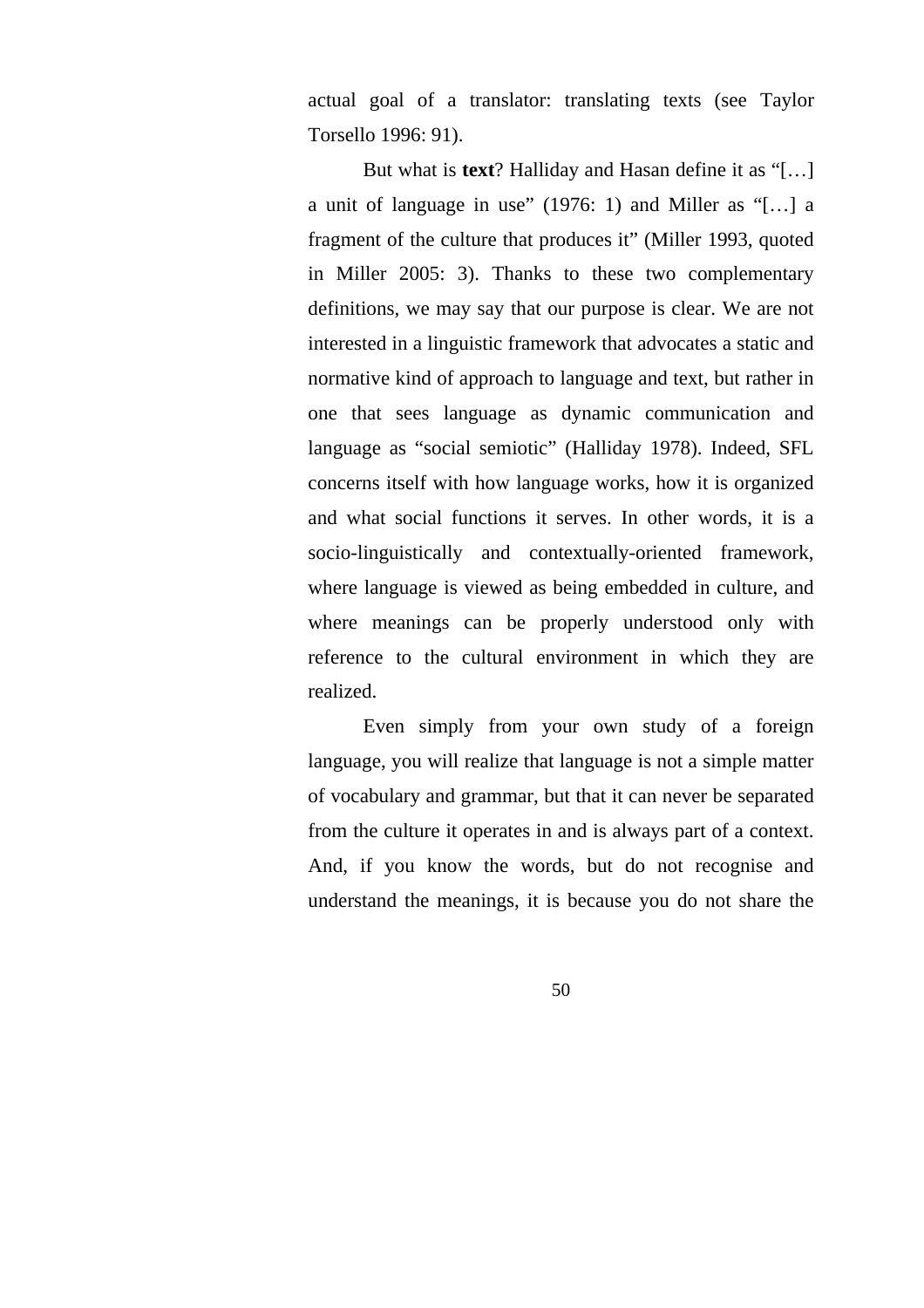background knowledge of a different language/culture. Or, if you have problems knowing which lexico-grammar is appropriate for a particular event, then you may have problems with situated communication, since language use will vary according to different contexts. All this is even more evident when dealing with the activity of translation, when you are faced not only with recognising and understanding a different social and cultural source context, but also with being able to reproduce meanings in a totally different environment, the target one. And this is true both for languages that are culturally 'close' and for those that are culturally 'distant'.

In short, a translator deals with two different cultures, the source and the target one, and is often faced with the problem of identifying culture-specificity, which obliges finding a way to convey those features to his or her cultural audience. As a result, we believe that an approach which focuses on language embedded in context can prove itself to be a real help in the act of translating.

When faced with the translation of a text, of any kind, be it literary or specialized, if a translator is able, working Bottom-Up, to go from the lexico-grammatical realizations to the identification of the meanings these realize in the text and also to reconstruct the 'context of situation' and 'of culture'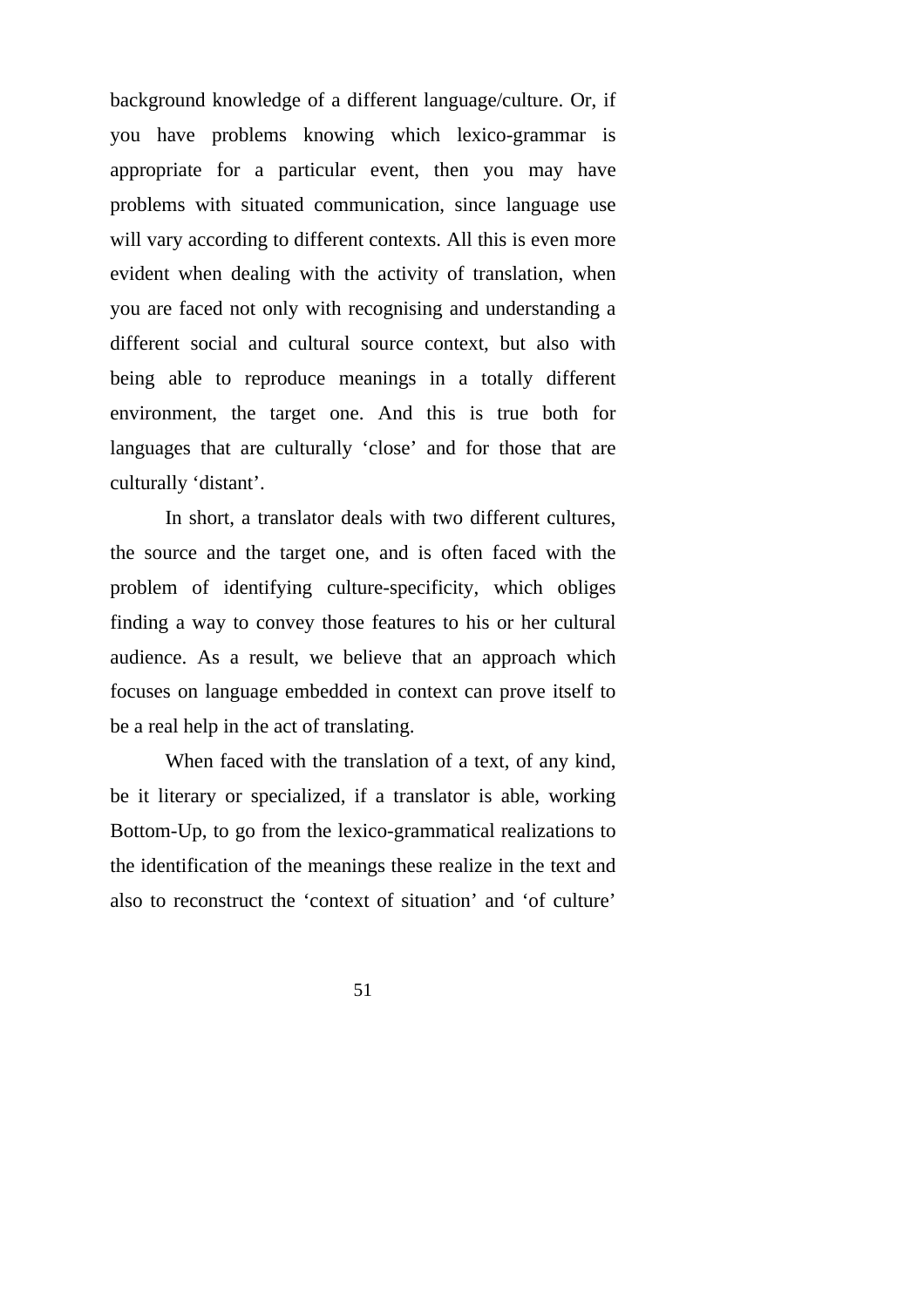which activated such meanings and wordings, then s/he will also be able to translate it accordingly, taking into account both the source and the target contexts. Before moving on, we wish to make clear that, in SFL, by '**context**' we do not refer to the general meaning of 'text around our text', for which we use the term '**co-text**', but we refer to a precise and specific concept that we will now explore further.

It was Malinowski, an anthropologist, who first proposed the notions of 'Context of Situation' (1923) and 'Context of Culture' (1935). And it is interesting for us to observe, as Halliday reminds us, that Malinowski's insights came after his own work on translation problems, in particular those connected with texts from so-called 'exotic', or 'primitive', cultures, gathered during his research in Melanesia (Halliday 1992: 24). The notions were then further developed by Firth (Halliday & Hasan 1985/1989: 8) and then incorporated into the FG model by Halliday.

The common notion of 'context', not unknown to general language studies and various schools of linguistics, is viewed in FG from two different perspectives: firstly, from the point of view of the immediate and specific material and social situation in which the text is being used, and secondly, from the perspective of the general 'belief and value system', or 'cultural paradigm', or 'ideology' (Miller 2005: 2) in which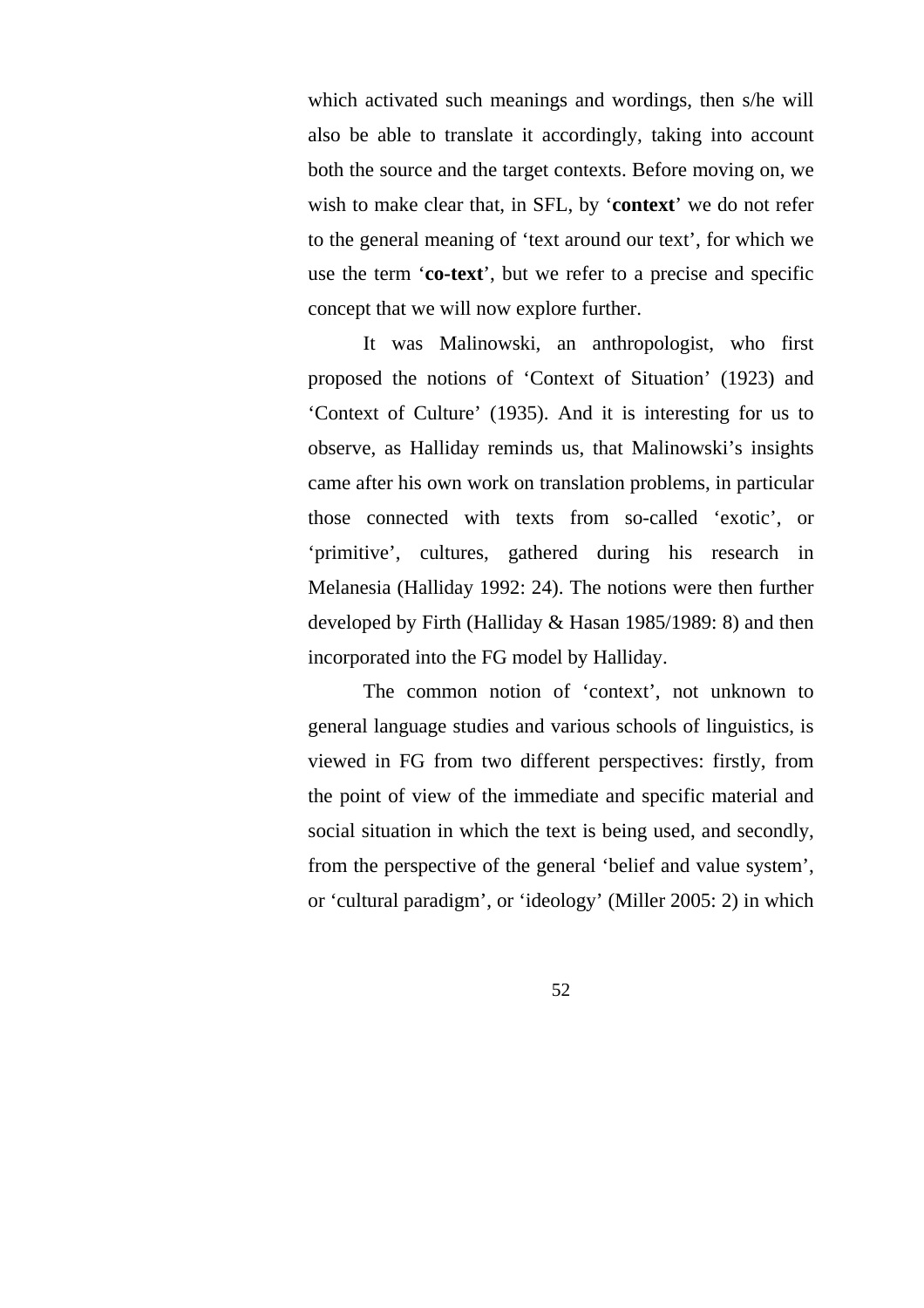it functions and with which it is aligned, or not. Visually, we could represent these two kinds of context as in figure 2:



So that "[…] a text always occurs in **two contexts**, one within the other" (Butt *et al.* 2000: 3). Any text is therefore strictly related both to the immediate context enveloping it, i.e. the Context of Situation, and to the 'outer' Context of Culture. In other words, any text is an expression of a specific situation and of a wider social, historical, political, ideological, etc. environment. Culture can be defined as "a set of interrelated semiotic (i.e., meaning) systems" (Miller 2005: 2).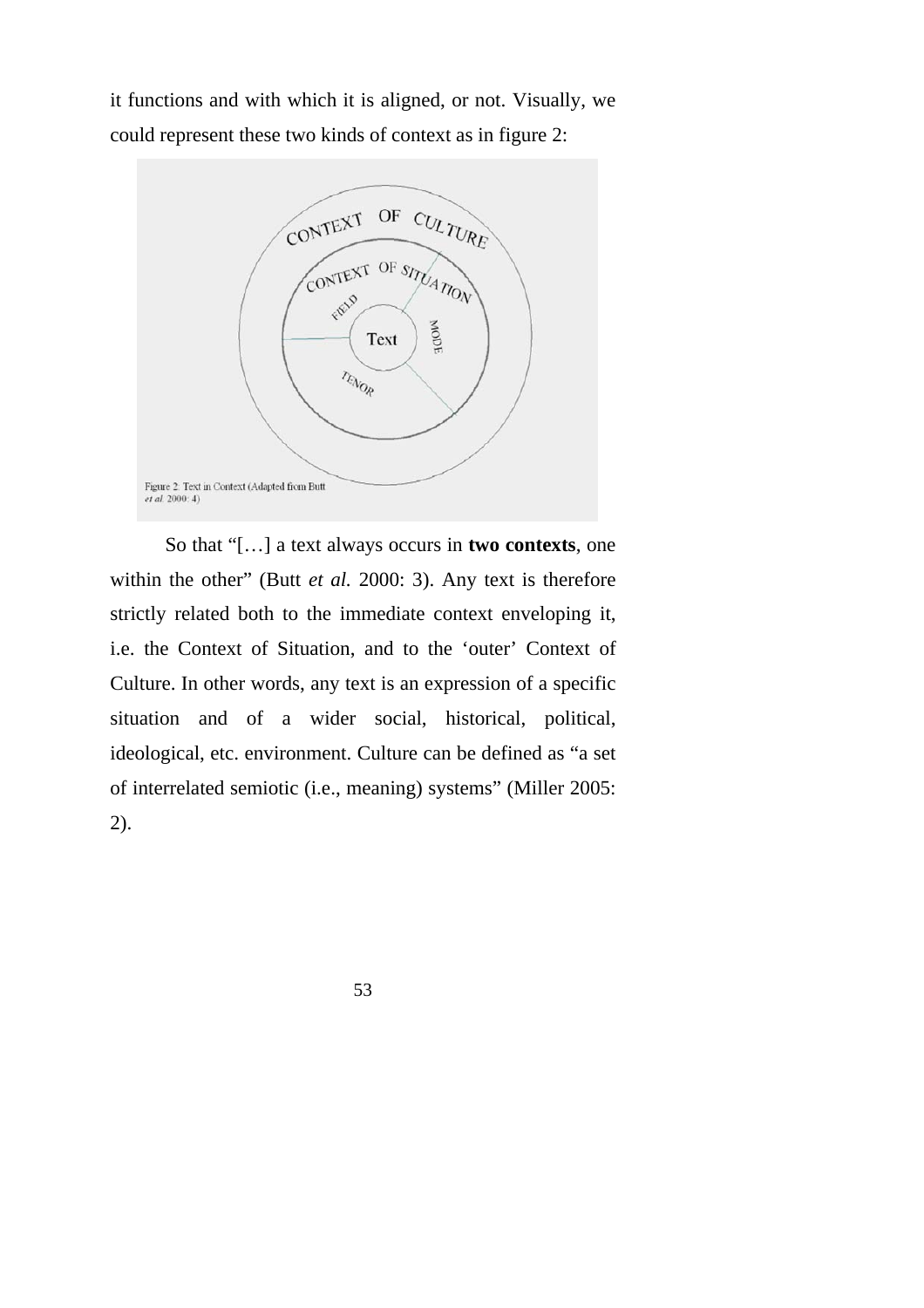In SFL, the Context of Situation is seen as comprising three components, called 'Field', 'Tenor' and 'Mode'. Let us see briefly what they consist of<sup>7</sup>.

'Field' concerns the kind of action taking place and its social nature; 'Tenor' regards the interactive roles involved in the text creation (who is taking part, his or her status and discourse role), and 'Mode' refers to the function of language in the organization of the text.

A thorough and correct understanding of these three variables is fundamental, we believe, for the translator. A translator who is capable of identifying these different dimensions and is able to reproduce them in a different language, the TL, is better able to offer a text which is 'functionally equivalent' to the source one, even though the structures can be different – because languages are different.

The concept of Context of Situation is strictly linked to the notion of '**Register**', defined as a 'functional variety of language' (Halliday in Halliday & Hasan 1985/1989: 38 ff). At the centre is the issue of language variability according to 'use' (Halliday & Hasan 1985/1989). But we will explore this important issue and the questions it raises that specifically relate to translation when presenting the theoretical model of

<sup>&</sup>lt;sup>7</sup> For a thorough discussion and illustration of the issue, see the other books of the series, in particular Lipson (2006); Miller (2005).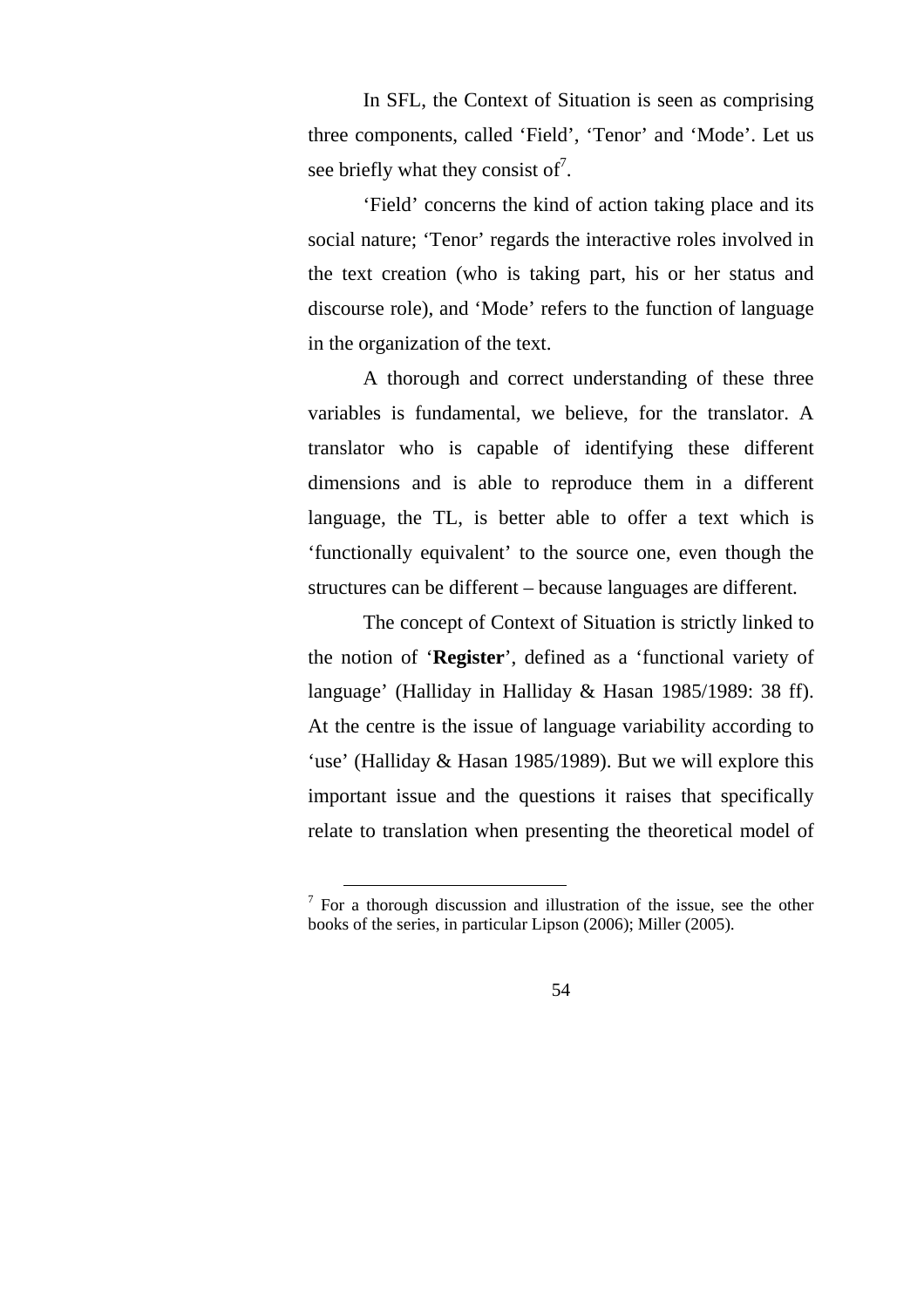two translation scholars who draw heavily on SFL: Hatim and Mason (1990, see chapter 7 below). Likewise, the aspect of variation according to 'user' (Halliday & Hasan 1985/1989), a further input offered by SFL to TS, will also be dealt with in reference to the specific problem of rendering *dialect* into a TL, as proposed by translation theorists such as Catford (1965), first, and, again, Hatim and Mason (1990), later (see chapters 5; 7).

Until now we have focused on the extra-textual notion of context. The fact that a text is contextually-motivated, however, does not help us to understand all its layers, in order to be able to produce a translation in a TL. When translating, we are constantly confronted with the issue of **meaning**. Halliday posits that

> Grammar is the central processing unit of language, the powerhouse where meanings are created; it is hardly conceivable that the systems by which these meanings are expressed should have evolved along lines significantly different from the grammar itself (Halliday 1985/1994: 15).

A functional approach to grammar that views "[…] language essentially as a system of meaning potential"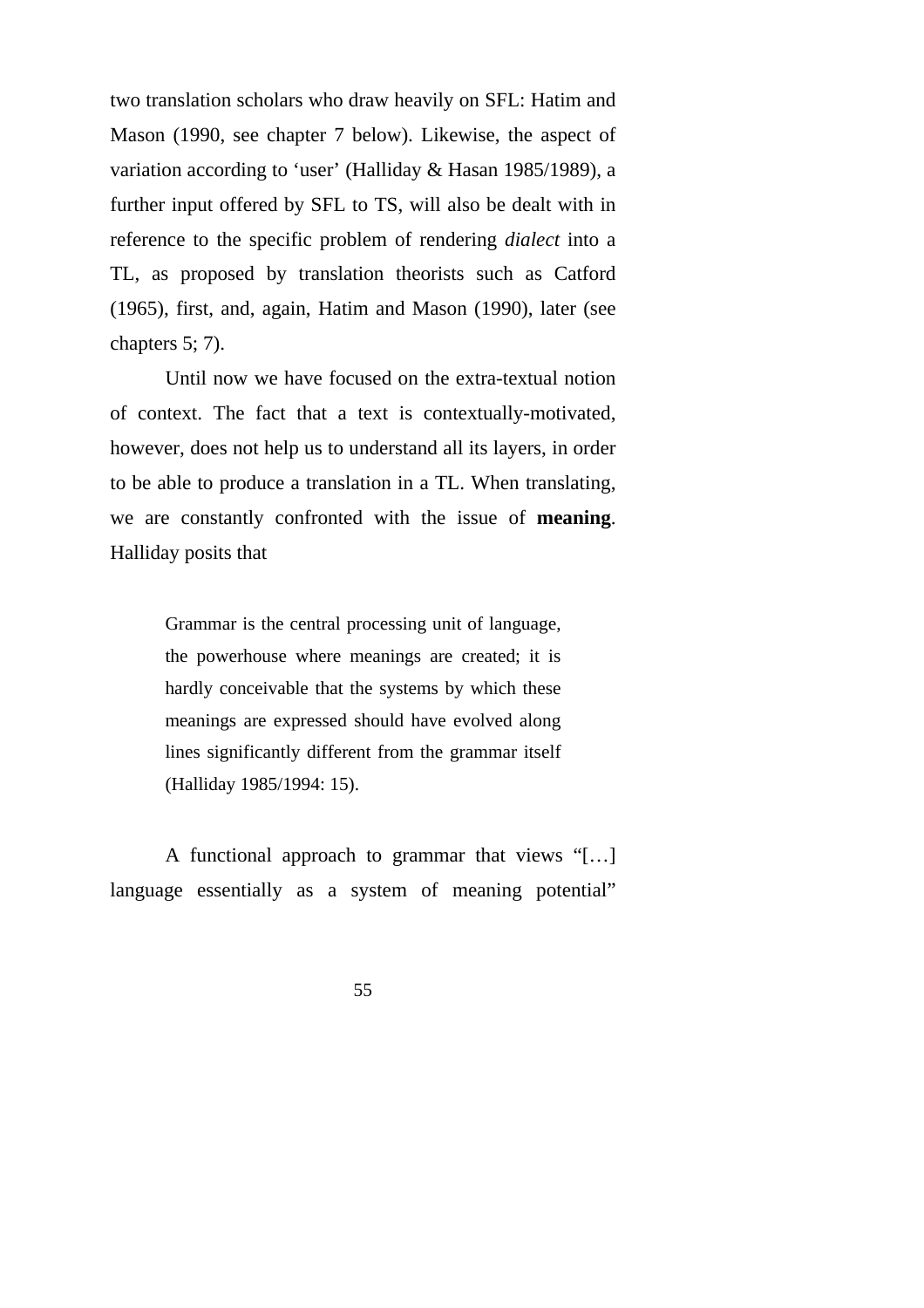(Halliday 1978: 39), i.e. as "a resource for making meaning" (Halliday & Matthiessen 2004: 23) can be extremely useful for our purposes. As Taylor puts it, "[t]he translator is primarily interested in conveying meaning through the vehicle of language" (Taylor 1990: 70).

The three variables of the Context of Situation illustrated above, i.e. 'Field', 'Tenor' and 'Mode', affect our language choices because they are linked to the three main functions of language that language construes, which Halliday calls 'semantic metafunctions', i.e. the 'Ideational', 'Interpersonal' and 'Textual'. Very briefly<sup>8</sup>: the 'Field' of discourse is seen as activating 'Ideational Meanings'; 'Tenor' as determining 'Interpersonal Meanings' and 'Mode' as triggering 'Textual Meanings'. To put it simply, 'Ideational Meanings' are the result of language being used to represent experience, 'Interpersonal', of language which is used for human interaction, and 'Textual', of the need for a text to be a coherent and cohesive whole. Figure 3 gives us an overview of the extra-linguistic and linguistic levels in the process of text-making:

<sup>&</sup>lt;sup>8</sup> For a fuller illustration of the metafunctions of language, see the other books of the series, in particular, Freddi (2006); Lipson (2006).

<sup>56</sup>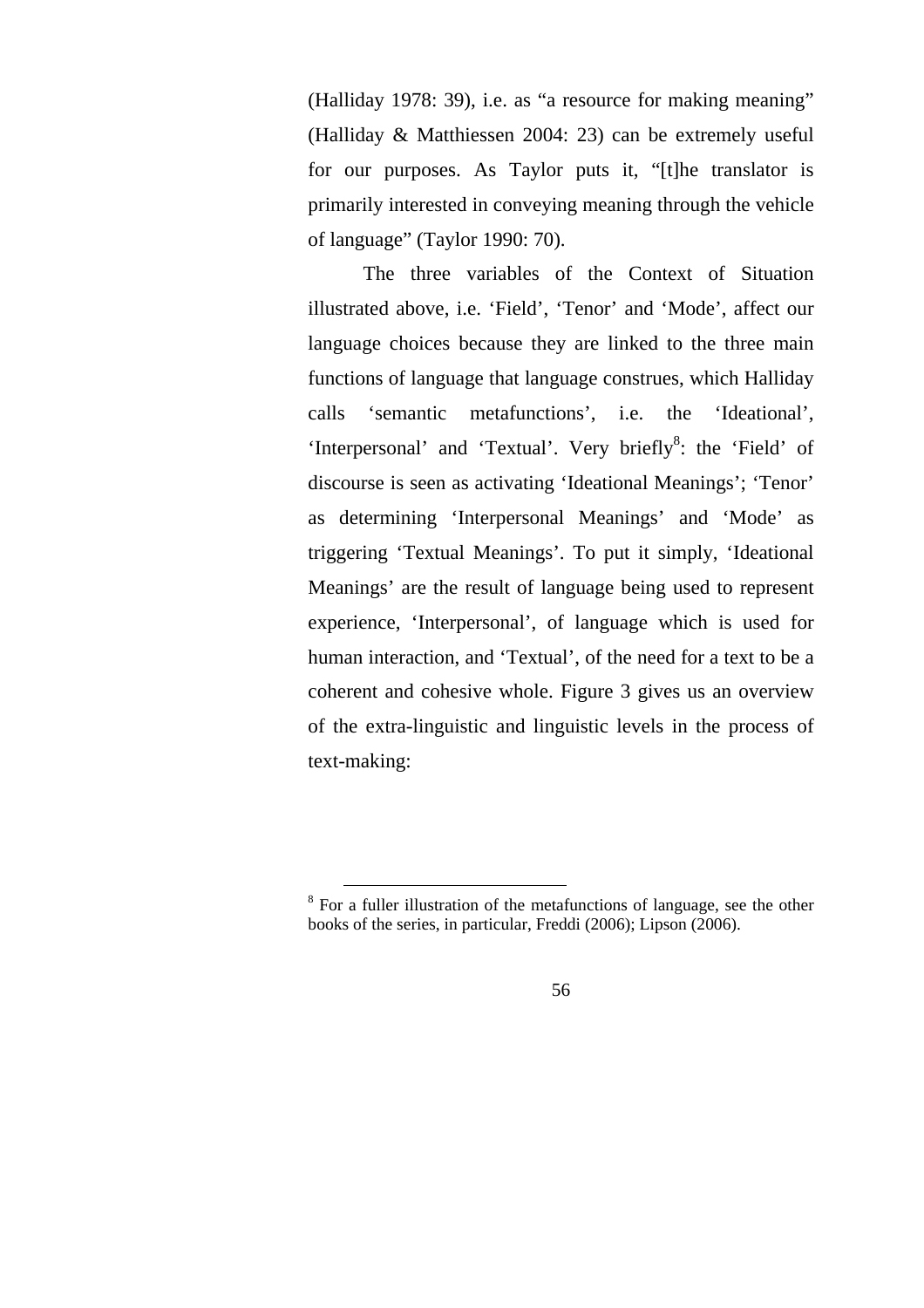

It is our firm conviction that a translator must attempt to translate all three different kinds of meanings, because, as Steiner and Yallop assert, texts are "[…] configurations of multidimensional meanings, rather than [...] containers of *content*" (Steiner & Yallop 2001: 3, *emphasis in the original*).

Even though on the surface it might seem that the essential task of a translator is that of preserving and conveying 'ideational meanings', this is not the whole story, as Halliday clearly points out when dealing with translation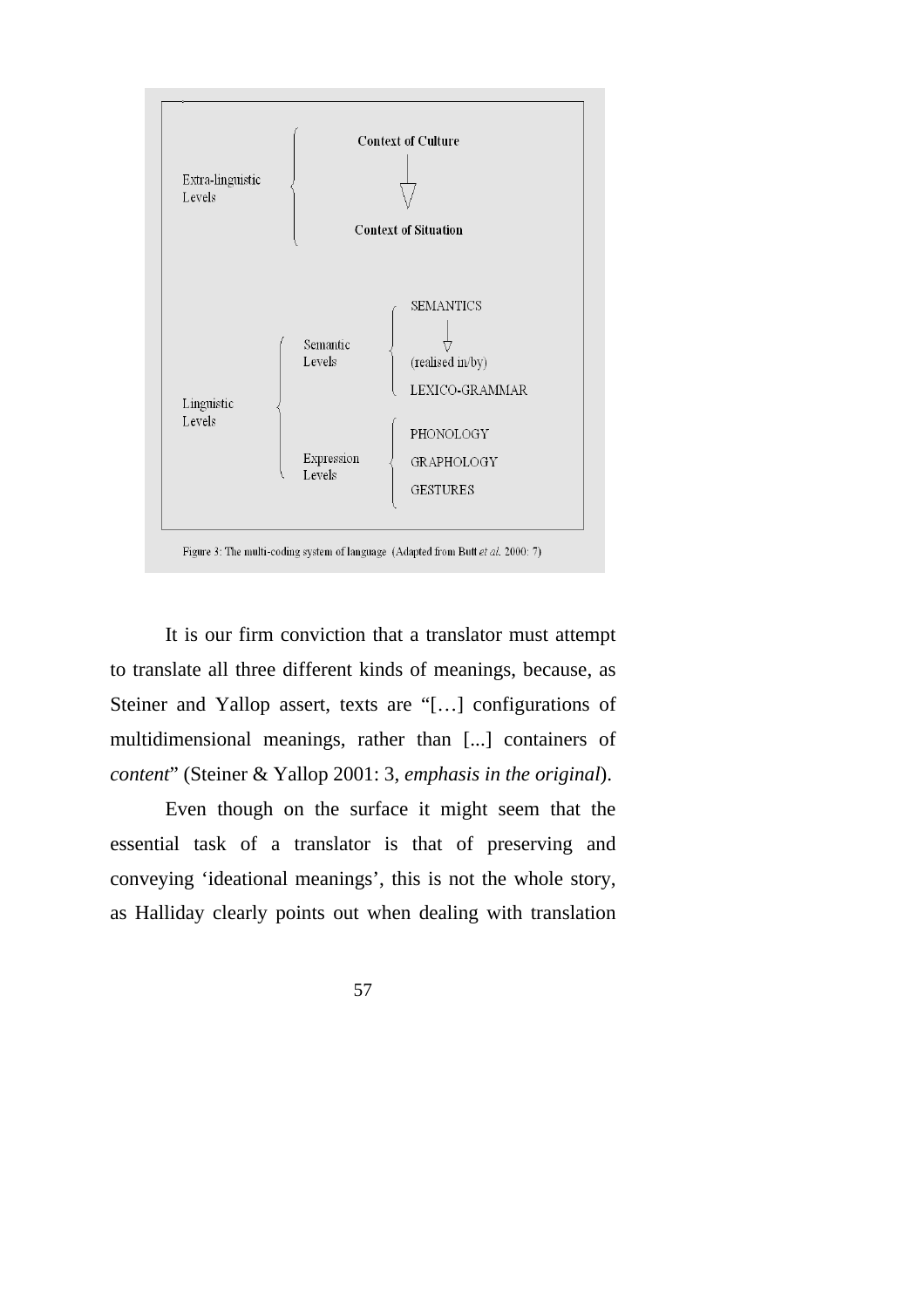himself (2001: 16). In certain kinds of contexts, for example, matching the relations of social power and distance, or the patterns of speaker evaluation and appraisal (all expressions of interpersonal meanings), as construed in the ST, may be even more vital to a translation than the exact preservation of the propositional content (*ibid.*). At the textual level, the method of topic development can be important for emphasis and to construct the discursive unwinding of the text. A translator, in other words, must in any case work, and simultaneously, at several levels of meaning.

Obviously, in order to identify these different strands of meaning, we need to work with grammar, or lexicogrammar, but always keeping in mind that, in an SFL perspective, lexico-grammar is selected according to the purposes a text is serving; thus it is a question of the choices that a speaker makes from within the total meaning potential of the language, i.e., its systems. As Halliday and C. Matthiessen put it:

> A text is the product of ongoing selection in a very large network of systems [...]. Systemic theory gets its name from the fact that the grammar of a language is represented in the form of system networks, not as an inventory of structures. Of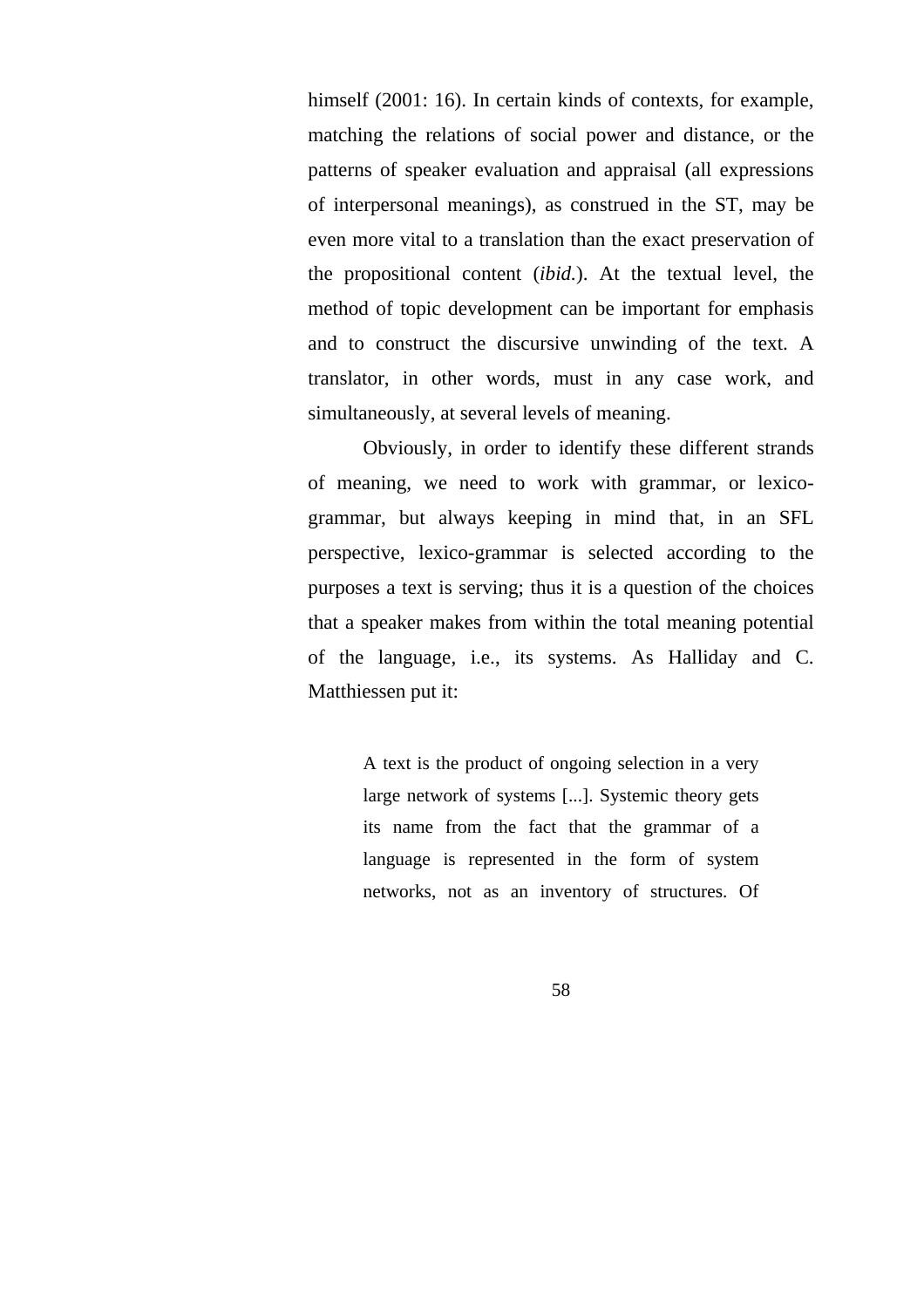course, structure is an essential part of the description; but it is interpreted as the outward form taken by systemic choices, not as the defining characteristic of language. A language is a resource for making meaning, and meaning resides in systemic patterns of choice (Halliday & Matthiessen 2004: 23).

Thus we come to another key concept in SFL: the notion of '**system**' – hence 'systemic'. "Structure is the syntagmatic ordering in language: patterns, or regularities, in what *goes together with* what" (Halliday & Matthiessen: 22, *emphasis in the original*), which corresponds to the paradigmatic ordering in language. In other words, systemic linguistics examines what people actually 'do' with language with reference to what they 'could' do, in terms of choices among systems. Any language offers a speaker or writer a set of alternatives along the paradigmatic axis, and the so-called 'condition of entry' determines systems based on different choices. A writer might opt for a positive or negative polarity, or for a particular kind of Process, material, say, rather than mental, etc. His or her choice will then contribute to the realization of 'Structure'.

But what has all this to do, practically speaking, with the translator?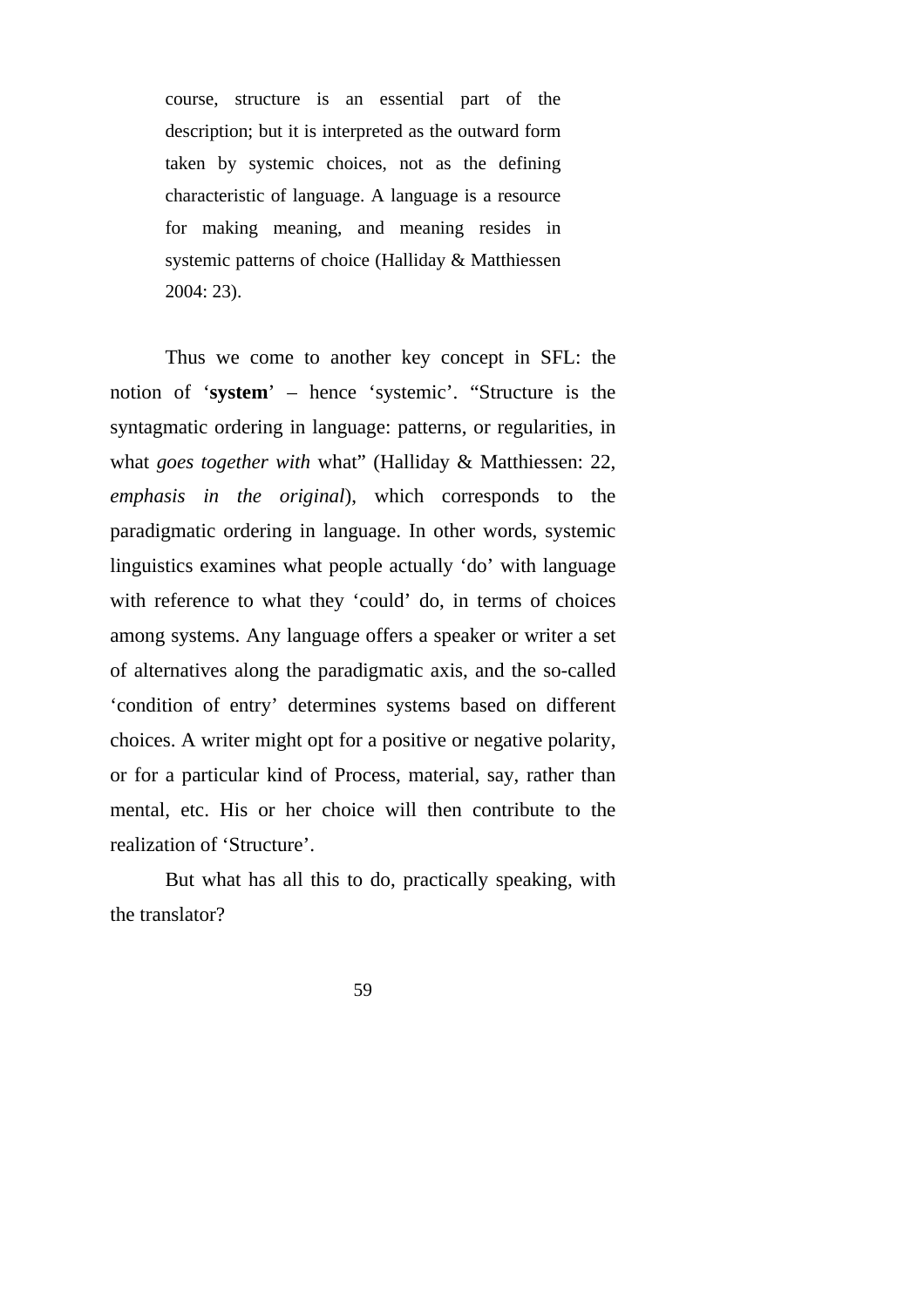Through an analysis of grammatical realization, a translator can identify different kinds of meanings. In order to understand the meaning of a text and reproduce it in another language, a translator needs to divide the text up into translatable units (see section 3.2). If s/he employs FG, s/he will be able to divide the flow of discourse into lexicogrammatical units and hence into "meaningful **chunks**" (Taylor Torsello 1996: 88). That is to say, s/he can start for example with breaking down the English clause into Processes/ participants/ Circumstances, which are the concrete expression of certain ideational meanings which have been activated by a certain Field. In a semantic and functional perspective, the way events are represented by linguistic structures reflects what they represent in the world of experience. As Taylor says (1997: 108), units of meanings are universal, whereas lexicogrammatical structures are various; they can, however, be transferred from one language into another through functional 'chunks'. Rarely will the translator be able to transfer the same linguistic elements from a ST to a TT, while s/he will most probably be able to transfer meaningful chunks.

Let us just offer a simple example taken from a literary text, in particular from a dialogue between a mother and son: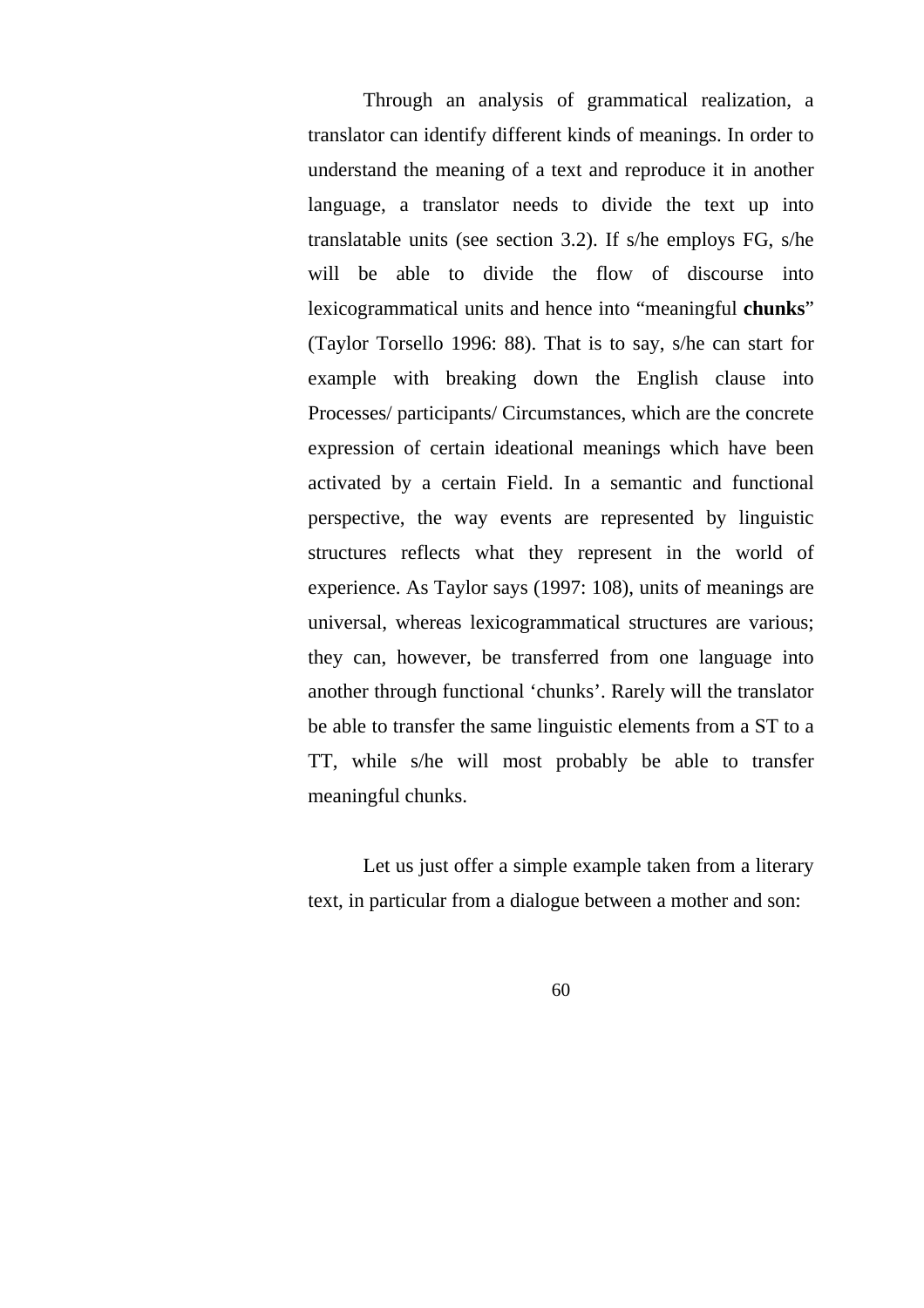"Are you going to loaf about in the sun?" "Certain**ly** not", he replied curt**ly**. "Wander about reckless**ly** and catch fever?..." (Narayan 1935/1990: 23, *emphasis added*)

According to traditional grammar, we would identify three adverbs suffixed in 'ly' (in bold). We think that, in order to translate the three adverbial groups into Italian, it would be more useful to think of them in terms of Circumstances of Manner, thus focusing on their function, instead of on the class of words they belong to, which could cause an unnecessary focus on the Italian 'equivalent' of English '-ly': *-mente*. A possible translation, which we consider 'functionally equivalent', would then be:

> "Stai andando a zonzo sotto il sole?" "No **di certo**", tagliò **corto** lui. "A gironzolare **senza riguardi** e buscarti la febbre?..." (Narayan 1997: 31, transl. by M. Manfredi, *emphasis added*).

Translating the adverbial group 'certainly' into the prepositional phrase *di certo* could help to convey the very brief answer given by the character, which the direct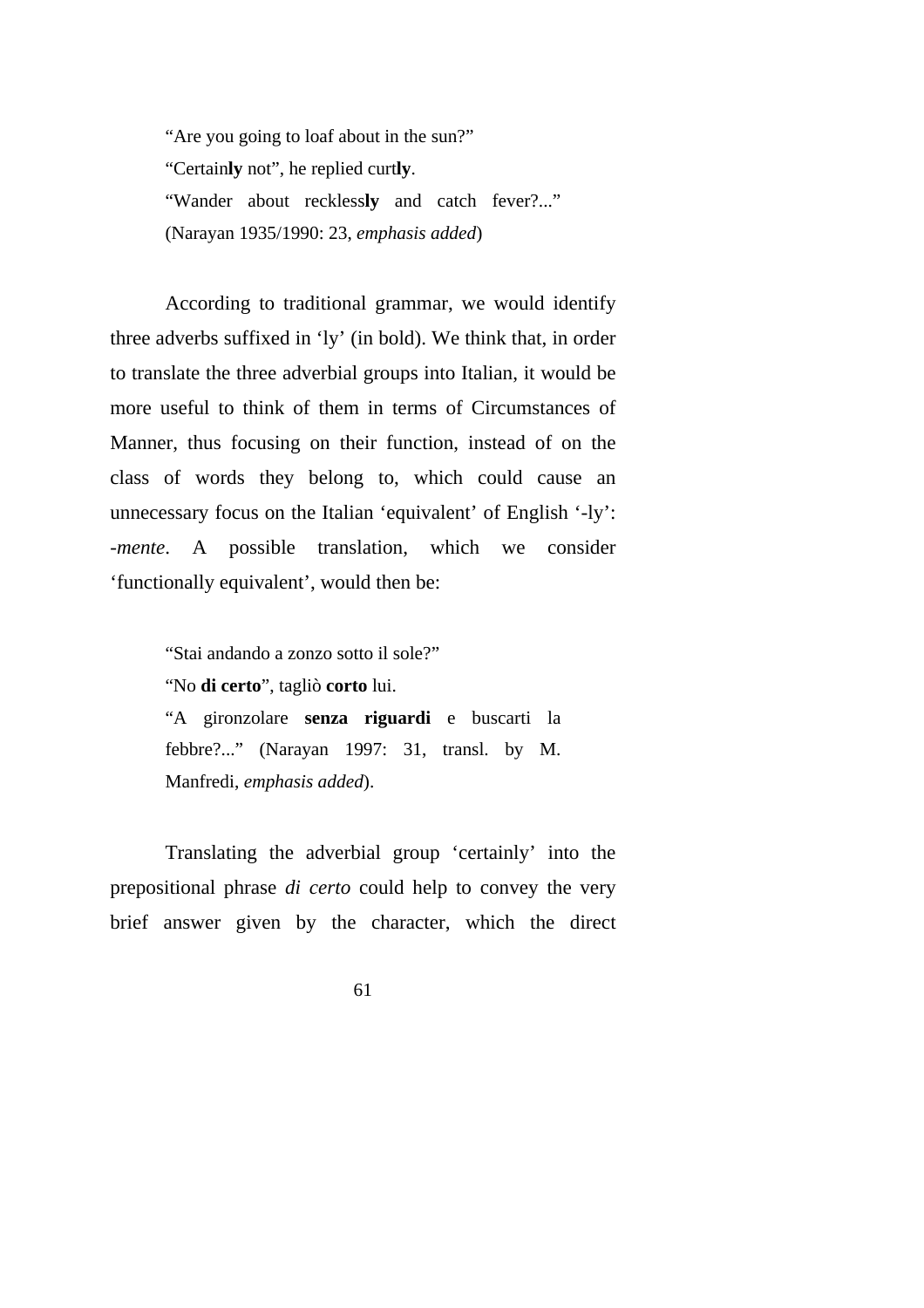equivalent *certamente* would not. An analogous strategy is the rendering of the verbal  $+$  adverbial group 'replied curtly', translated into *tagliò corto*, where the semantic function of Circumstance of Manner is expressed both in the Process (*tagliò*) and in the Circumstance (*corto*). In addition, the translation of the Adverbial Group 'recklessly' into the functionally equivalent Prepositional Phrase *senza riguardi* could even be seen to best preserve the propositional meaning conveyed by the morpheme 'less', in a way that simply aiming at maintaining the class of 'adverb' would not.

Another illustrative example of the usefulness of an FG approach to translation choices, borrowed from Taylor (1993: 100), follows: when the English 'brown bear' must be translated into Italian, in order to decide between the solutions *orso marrone* or *orso bruno*, the translator will have to decide whether the adjective 'brown' functions as an Epithet or a Classifier. In the former case, 'brown' will simply be referring to the colour of the animal and will be best translated into 'marrone', while in the latter case it will classify it according to a zoological distinction and thus will best be rendered as 'bruno'.

Even though we have been moved from Context to Text in our discussion, that is to say, have worked in a Top-Down fashion, we will not follow this line in our practical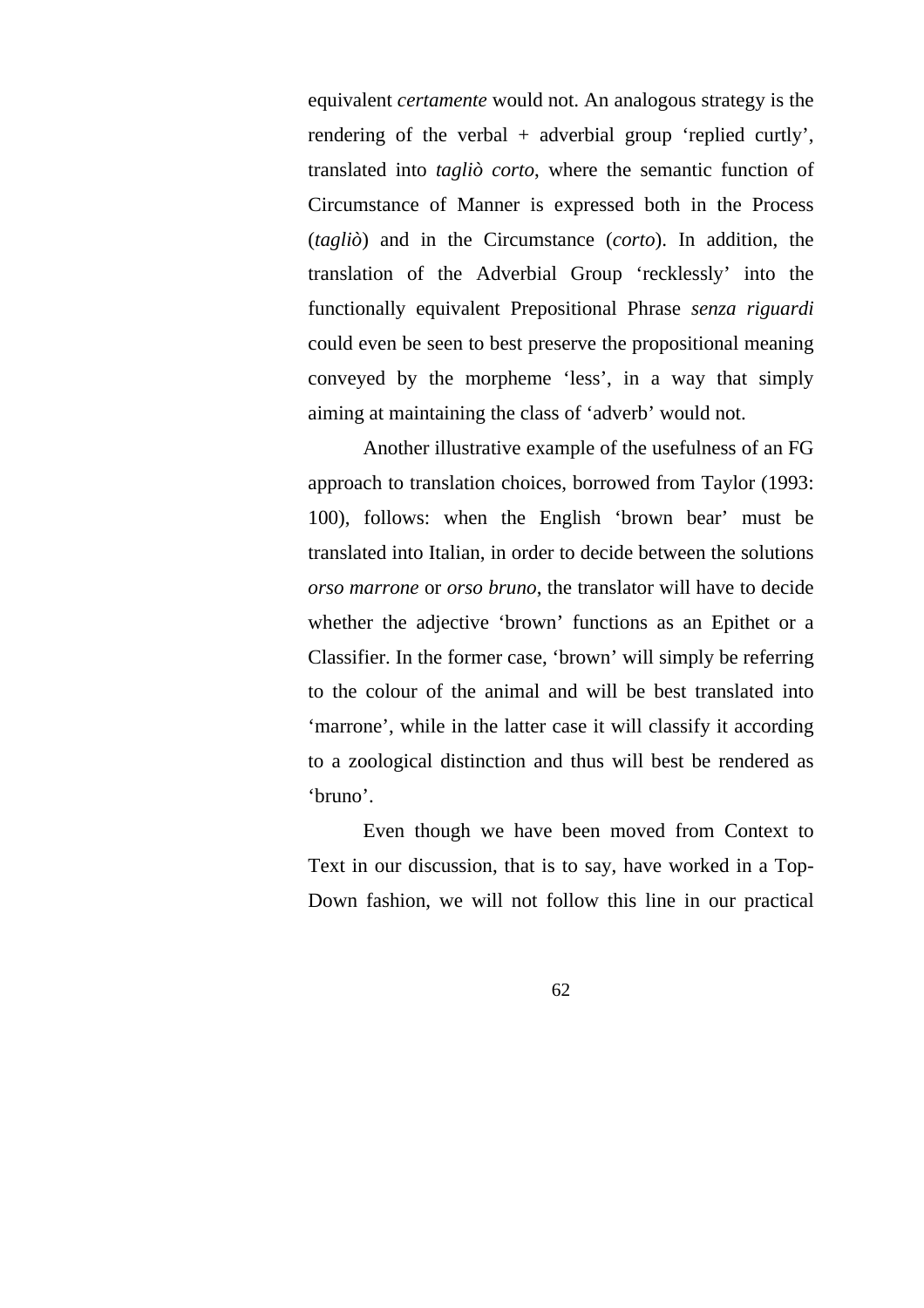applications of the model in the second volume. Although a Top-Down approach, starting with the context in which a text is situated, is valid from a theoretical point of view for many purposes, we think that a translation student who has to translate an actual text should start with that text. After all, as Halliday acknowledges:

> A text is a semantic unit, not a grammatical one. But meanings are realized through wordings; and without a theory of wordings – that is, a grammar – there is no way of making explicit one's interpretation of the meaning of a text (Halliday 1985/1994: xvii).

That is to say, text is a meaningful unit, but in order to guide students towards meaning(s), we prefer to start from the bottom, i.e. from the analysis of the lexico-grammatical realizations. We will then look at STs and their possible translation from a micro- to a macro-level. As Taylor observes, the translator's "[…] problems can be said to start with the word and finish with the text" (1990: 71).

It is for this reason that, for the practice of translation, we will adopt a Bottom-Up approach, in keeping with the following steps: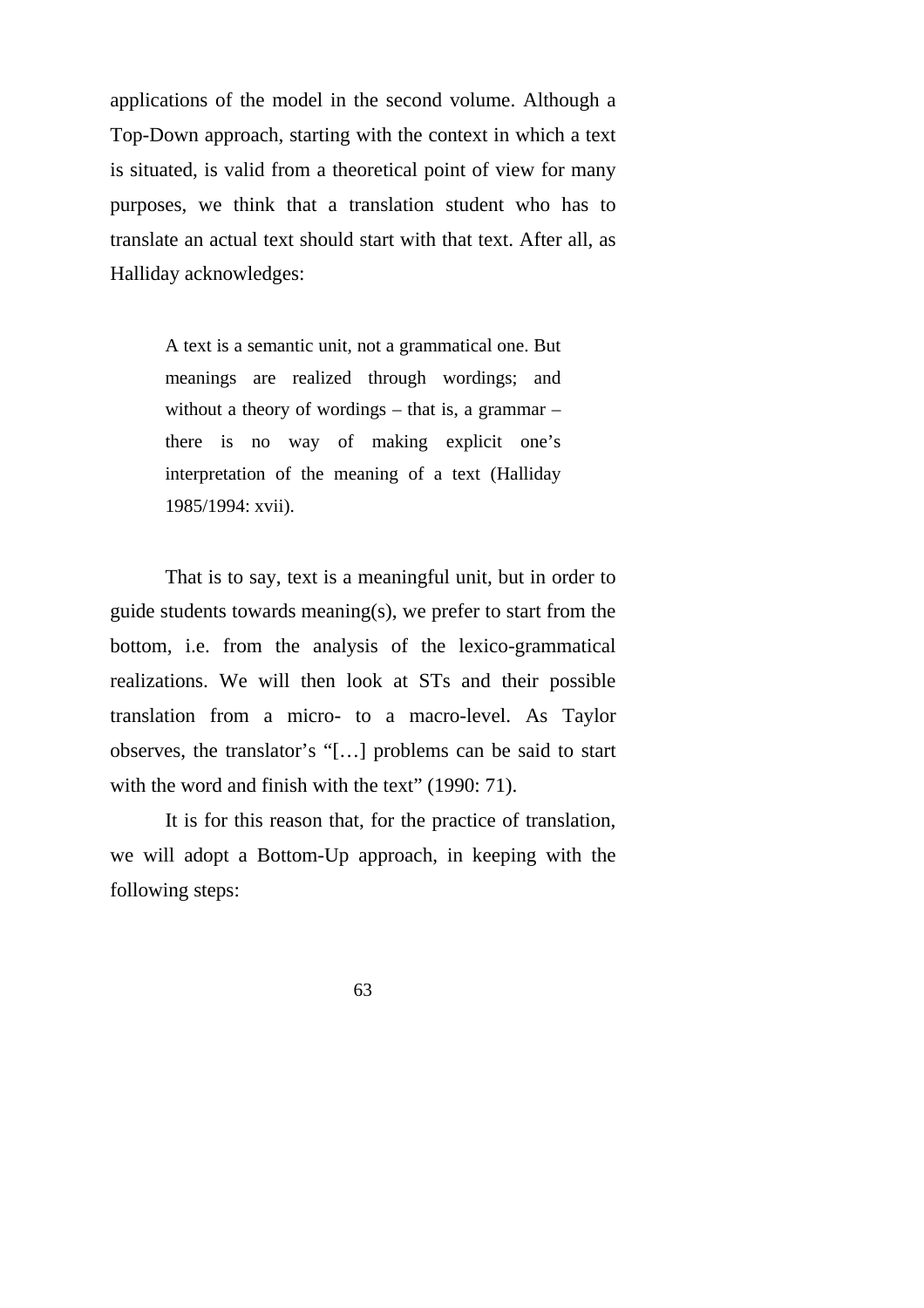(1) Text-analysis of the lexico-grammar of the ST;

(2) analysis of the three strands of meanings realized by lexico-grammar;

(3) analysis of the context of situation and of culture;

(4) analysis of possible translation strategies aimed at producing a 'functionally equivalent' TT.

We are of course aware that, for the professional and expert translator, these steps can sometimes, even often, be dealt with at the same time.

All of the theoretical issues outlined here will be taken up again and explored further in the second volume, where our aim is that of illustrating how linguistics and the theory of translation can be fruitfully applied to the actual practice of translating.

In the second part of this volume, we will see how SFL has been related to the theory of translation, from the standpoint of both linguistics and of TS. We will start with Halliday's own comments on the theory and practice of translation and will proceed with a series of translation scholars who, working in the framework of translation theory and TS, have appropriated specific SFL notions in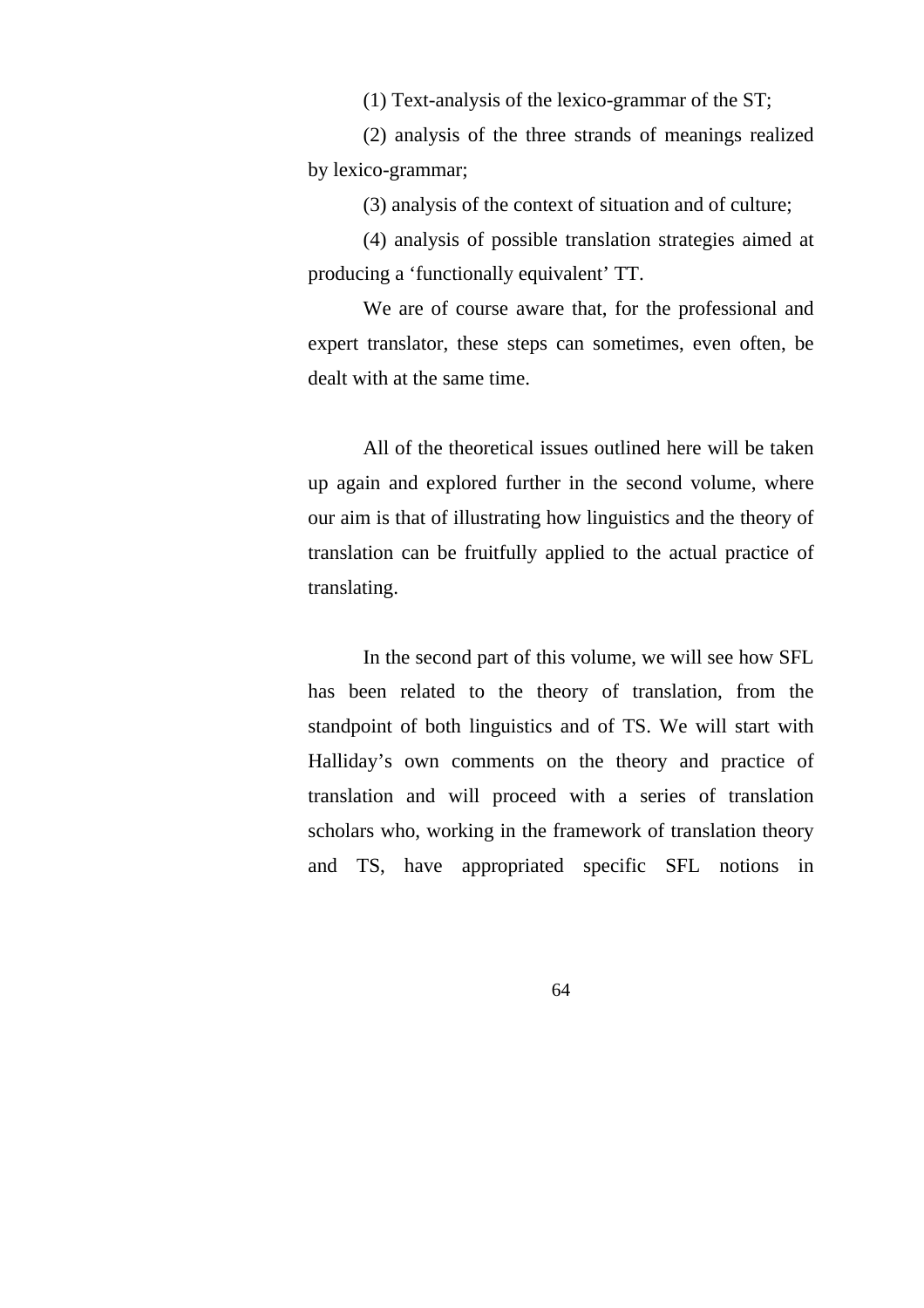formulating their own views on translation: Catford, Newmark, Hatim and Mason, House<sup>9</sup>.

# *3. Some Issues of Translation*

## **3.1 Equivalence**

The notion of 'equivalence' has definitely represented a key issue throughout the history of TS. A central concept in the theories of most scholars working within a linguistic paradigm, it has been particularly criticized by theorists invoking a cultural frame of reference.

House notes that in point of fact the idea of 'equivalence' is also reflected in our everyday understanding of the term 'translation': non-linguistically trained persons mostly think of it as a text which is some sort of 'reproduction' of another text, originally written in another language (House 2001: 247).

<sup>&</sup>lt;sup>9</sup> In the second volume, where our focus is on moving "From Theory to Practice", we will be concretely illustrating diverse translation models informed by SFL, and seeing how they can be practically applied to the process of translation (e.g., House 1997; Bell 1991; Baker 1992; Steiner 2004). Indeed, we consider them particularly useful to our purpose: demonstrating to students how theoretical notions, both in the field of Linguistics and of Translation Studies, can be strategically and effectively applied to the real practice of translation.

<sup>65</sup>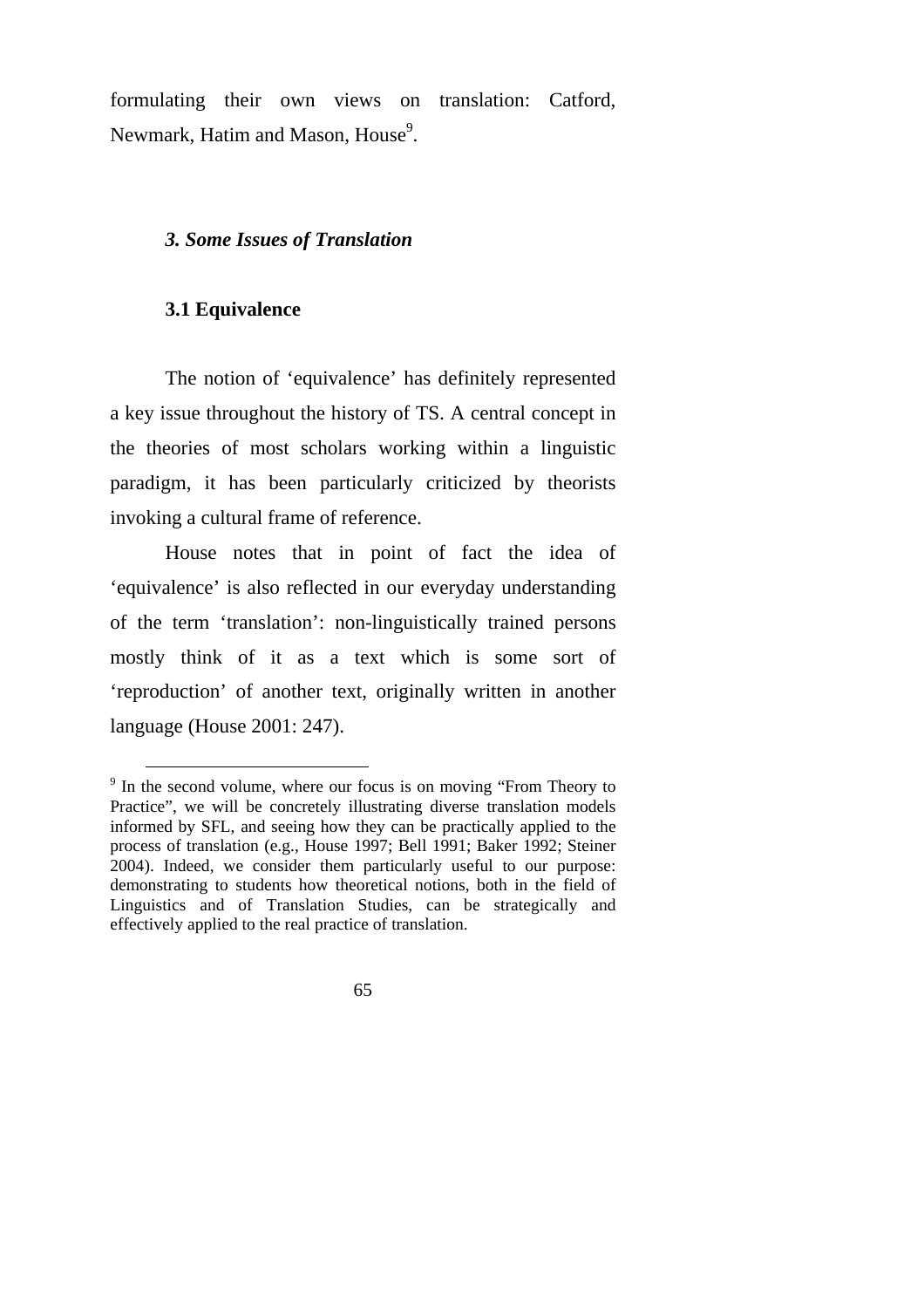Basically, 'equivalence' is "[a] term used by many writers to describe the nature and the extent of the relationships which exist between SL and TL texts" (Shuttleworth  $&$  Cowie 1997: 49); usually, the relationship "[...] allows the TT to be considered as a translation of the ST in the first place" (Kenny 1998: 77). Nevertheless, the concept remains controversial and opinions vary radically as to its exact meaning.

It is not the goal of this study to investigate these differences in detail, but it seems necessary to offer at least an overview of the heated debate carried out in TS with reference to this plainly central concept.

After centuries dominated by the argument over 'literal' and 'free' translation, the 1950s and 1960s saw the focus shifting to the key issue of 'equivalence', conceived as a sort of *tertium comparationis* between a ST and a TT (Munday 2001: 49; Snell-Hornby 1988: 15).

As Munday reminds us (2001: 36), Jakobson dealt with "[…] the thorny problem of equivalence" with his famous definition of "equivalence in difference" (Jakobson 1959/2004: 139). According to Jakobson, due to inevitable differences between languages, there could never be a "[…] full equivalence between code-units" (*ibid.*).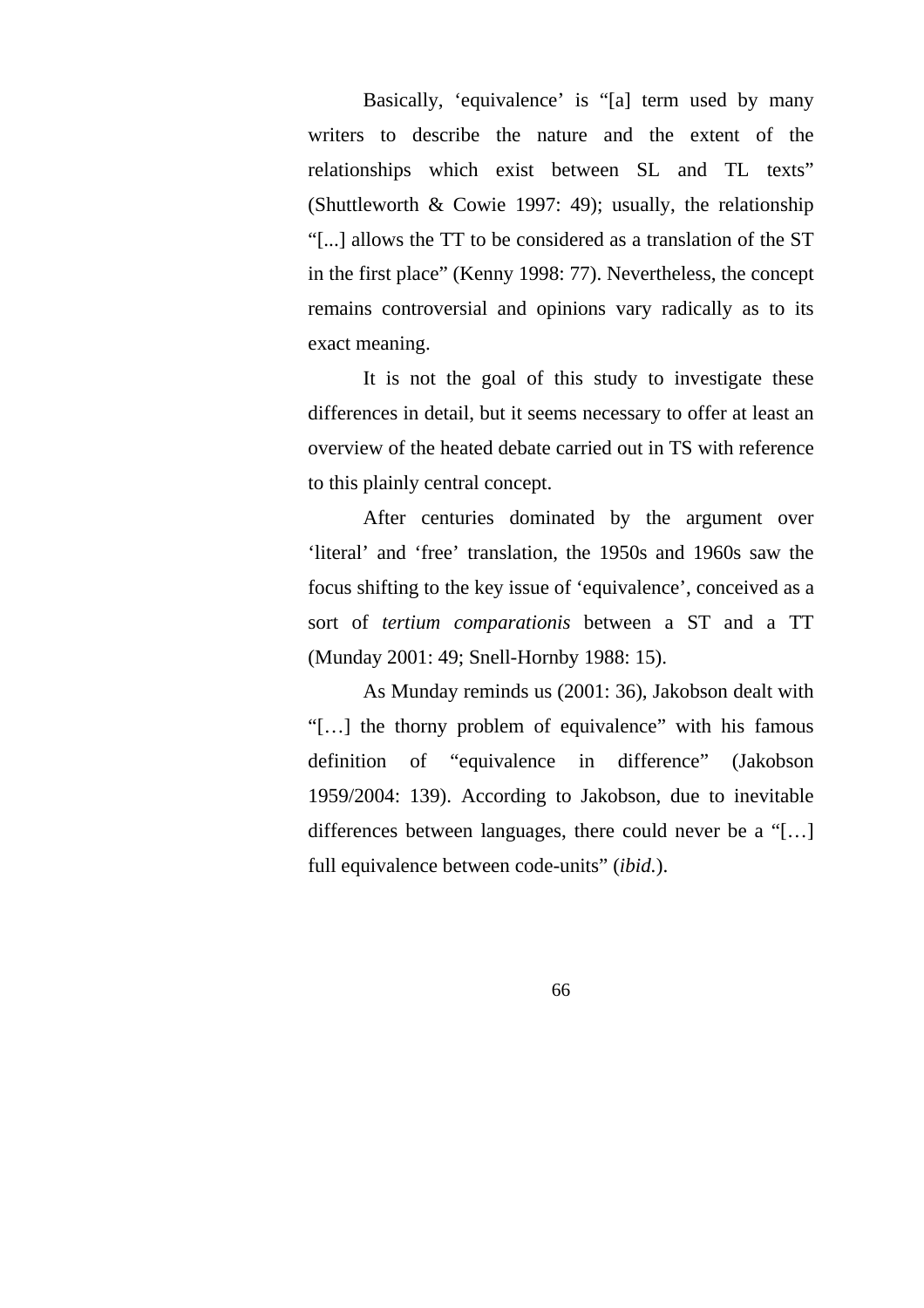Ever since Jakobson's approach to the question of equivalence, it has become a recurrent theme of TS (Munday 2001: 37). For many years the concept was considered essential to any definition of translation and, as Snell-Hornby observes (1988: 15), all definitions of translation could be considered variations on this theme: Catford's and Koller's are illustrative examples of the mainstream trend (see section 1.1 above).

Similarly, Nida and Taber (1969) defined the phenomenon of translation in these terms:

> Translating consists in reproducing in the receptor language the closest natural equivalent of the source language message, first in terms of meaning and secondly in terms of style (Nida & Taber 1969: 12).

Catford too clearly advocated a theory of translation based on equivalence (for his specific theory, see 5 below):

> The central problem of translation practice is that of finding TL translation equivalents. A central task of translation theory is that of defining the nature and conditions of translation equivalence (1965: 21).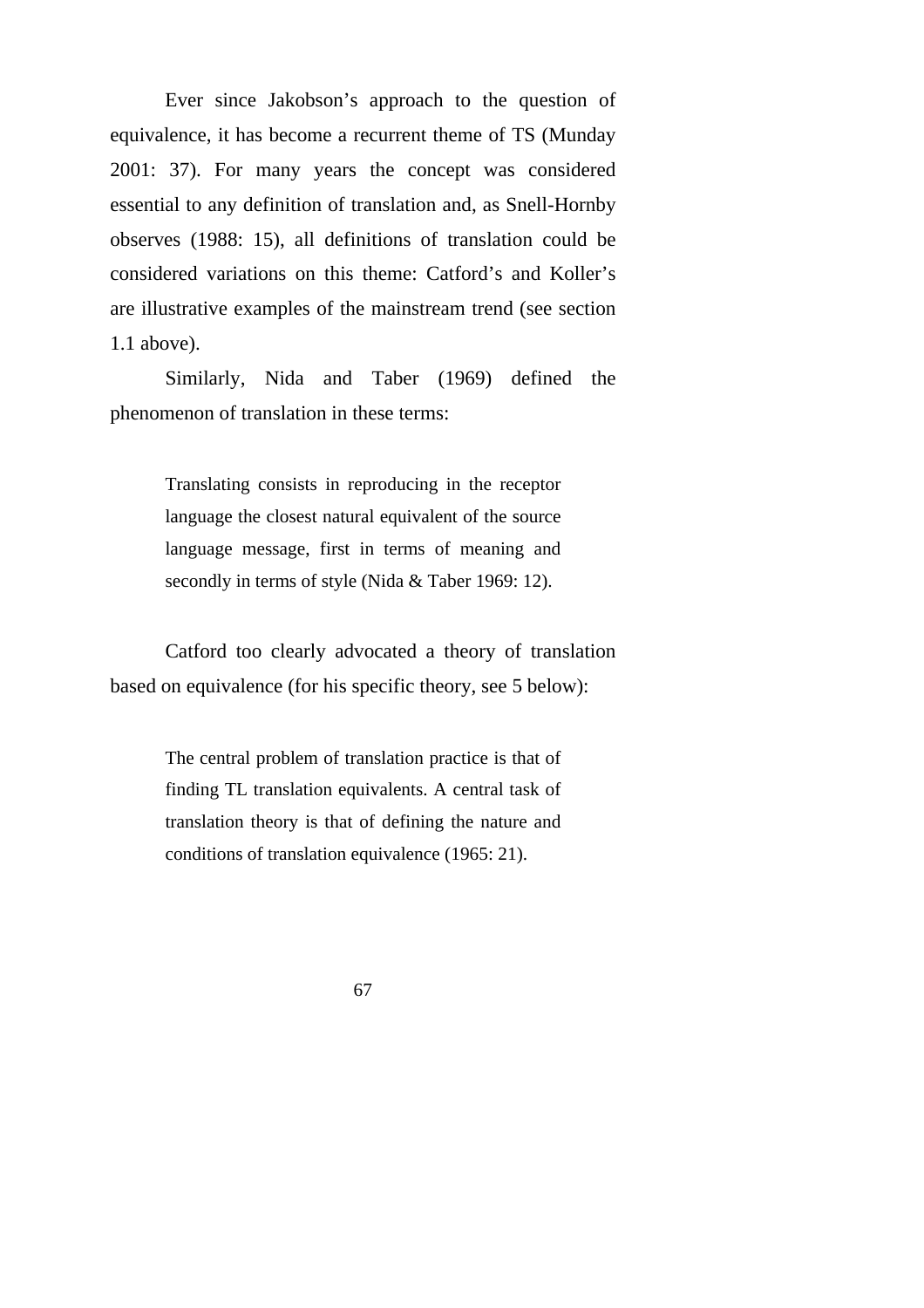The distinction between two different kinds of equivalence postulated by Nida was to prove influential: that is, 'formal' vs. 'dynamic equivalence', the former aiming at matching as closely as possible the elements of the SL, the latter at producing, for the target reader, an 'equivalent effect', very similar to the one afforded the source audience<sup>10</sup> (Nida) 1964).

Up to the end of the 1970s, as Snell-Hornby reports (1988: 15), most linguistically-oriented theories were centred around the concept of equivalence (e.g., Kade 1968; Reiß 1971; Wilss 1977). Subsequently, attempts were made to develop typologies of equivalence. For instance, in Germany, Koller (1979), who made a distinction between *Korrespondenz* (the similarity between language systems) and *Äquivalenz* (the equivalence relation between ST-TT pairs and contexts), proposed to distinguish between five kinds of equivalence: 'Denotative', 'Connotative', 'Text-normative', 'Pragmatic' and 'Formal' (see Munday 2001: 47).

In the 1980s, the concept reappeared in a new light, 'resuscitated', as it were, by Neubert (1984), who put forward his idea of 'text-bound equivalence' (see Snell-Hornby 1988: 22).

<sup>&</sup>lt;sup>10</sup> For an investigation of Nida's theory, see Munday (2001), chapter 3.

<sup>68</sup>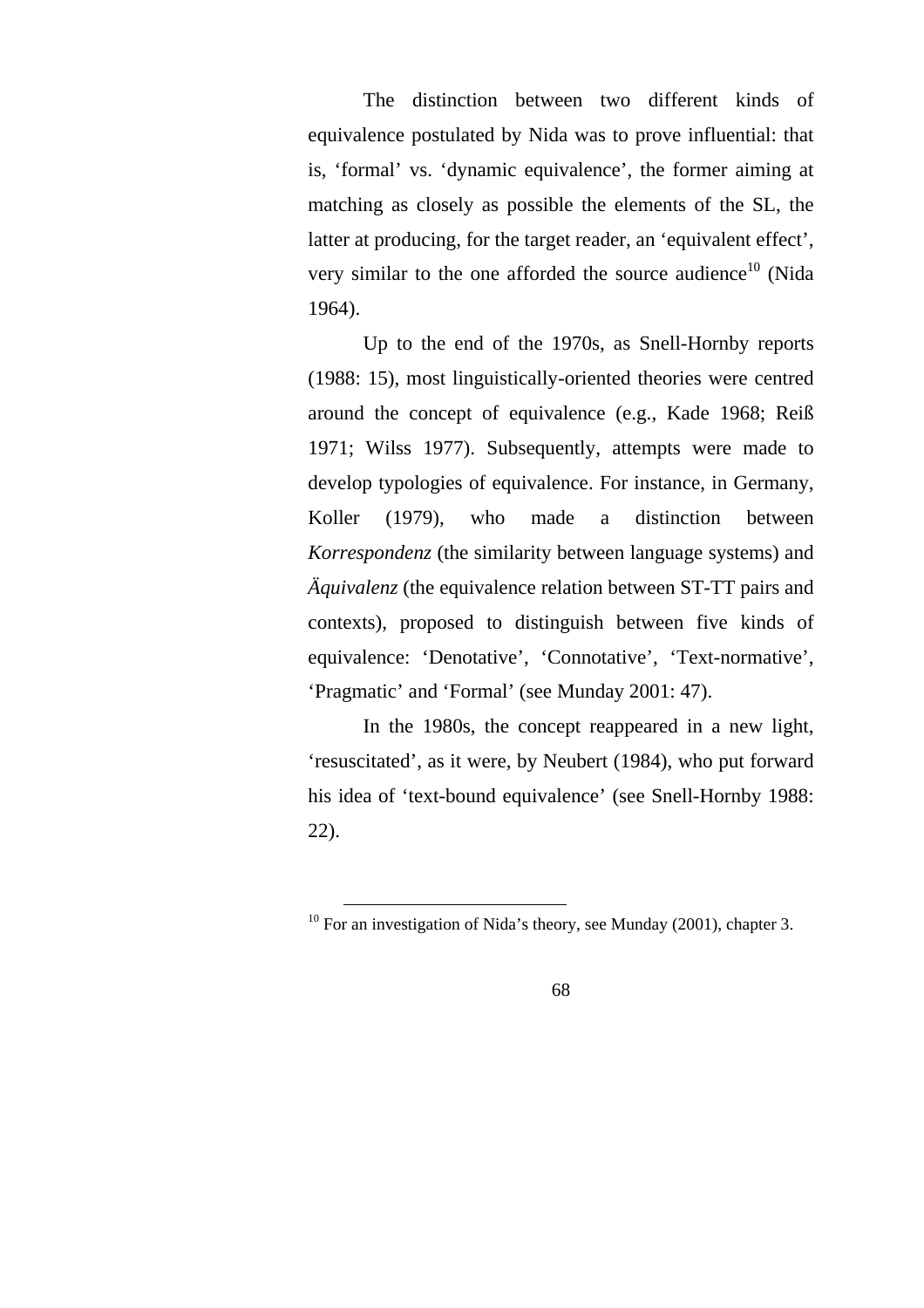On the other hand, Reiß and Vermeer (1984) rejected the concept of translation as aiming at being an equivalent version, while Hermans described it as a 'troubled notion' (Hermans in Shuttleworth & Cowie: 49).

Particularly critical among non-linguistically oriented scholars, however, was Snell-Hornby, who totally rejected the notion of equivalence as resting "[…] on a shaky basis: it presupposes a degree of symmetry between languages" (1988: 16).

Actually, as Kenny points out, criticism was essentially limited to a concept of equivalence between language *systems*, and thus to "[...] incompatibilities between the worlds inhabited by speakers of different languages and on the structural dissimilarities between languages" (Kenny 1998: 78-79). Once the focus of attention was moved to actual texts, with their co-text, with both seen as being embedded in a context, the notion became less problematic (*ibid.*: 79).

Baker herself centred her whole course-book, *In Other Words* (1992), around the concept of equivalence, but considering it at different levels: of the word, phrase, grammar (meaning syntax), text and pragmatics. At the same time, she recognized that it "[...] is influenced by a variety of linguistic and cultural factors and is therefore always relative" (Baker 1992: 6). Similarly, Ivir defended the concept of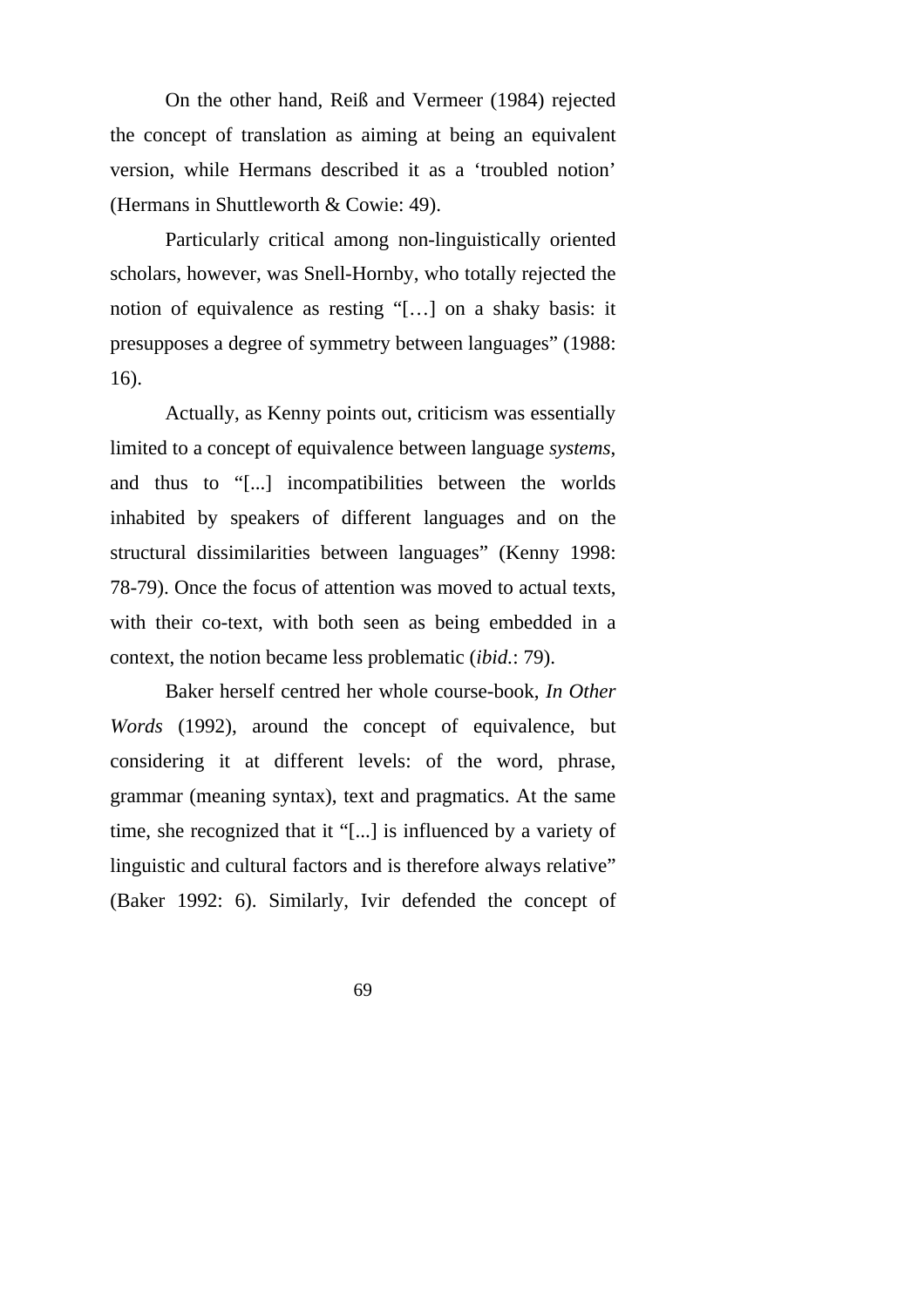equivalence as relative and not absolute, being strictly connected to the context of situation of the text (1996: 44).

In the past fifteen years or so, scholars working within an SFL perspective have revitalized the notion of equivalence as a relative concept being underpinned by the idea of 'function'. Bell, for example, supported a functional equivalence according to the purpose of the translation (Bell 1991: 7). House adopted the concept in her model, both "[...] as a concept constitutive of translation" and as "[...] the fundamental criterion of translation quality" (House 2001: 247). Aware that equivalence cannot have to do simply with formal similarities, she called for a 'functional, pragmatic equivalence' (House 1997).

Halliday, who based his definition of translation on the notion of equivalence (see 1.1 above), has more recently reassessed the centrality of equivalence in translation quality and proposed a categorization according to three parameters, i.e. 'Stratification', 'Metafunction' and 'Rank' (Halliday 2001: 15). These aspects will be examined in chapter 4 below).

On the concept of 'functional equivalence', Steiner has argued against a need for stringent register feature equivalence: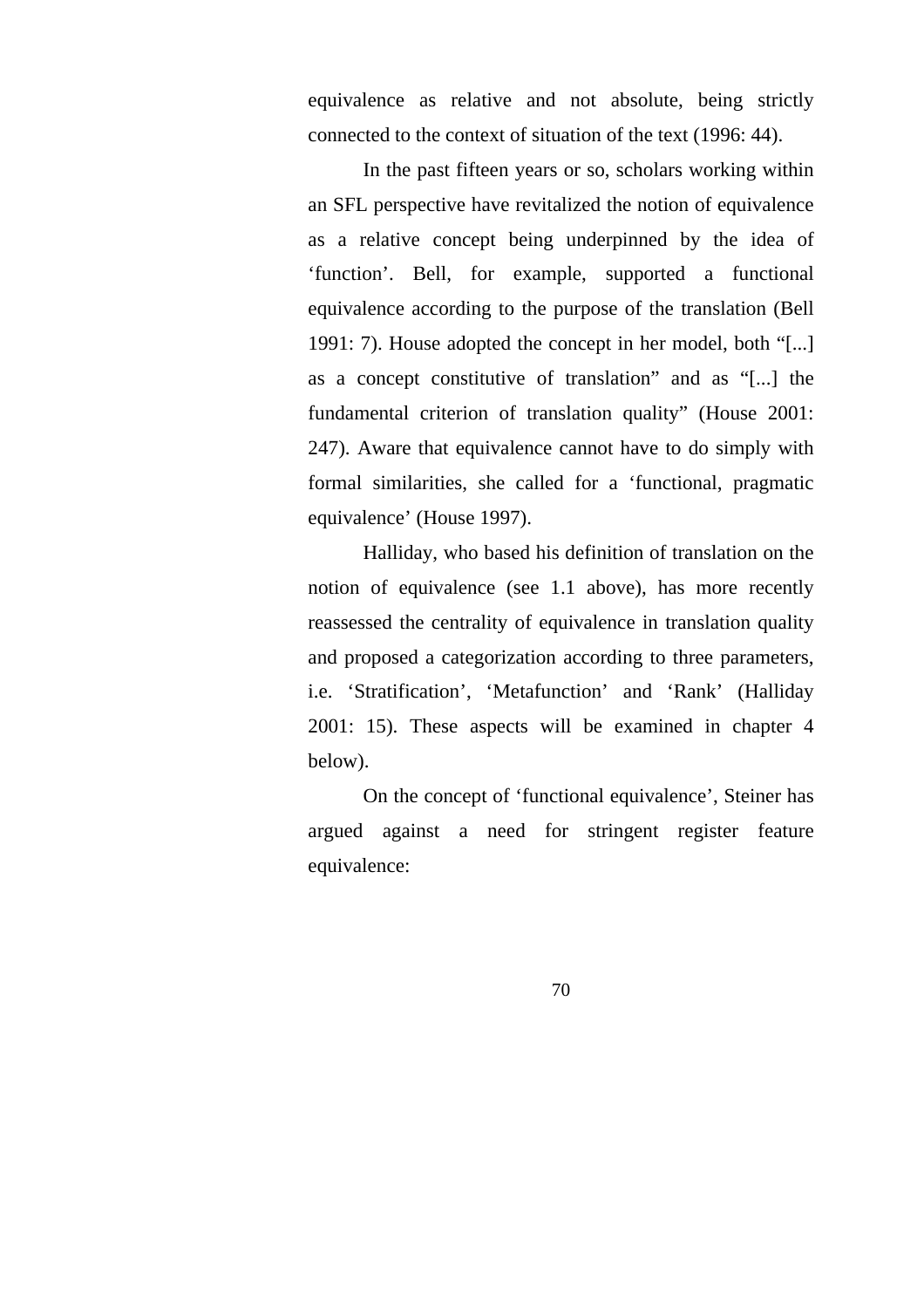For something to count as a translation, it need not have the same register features as its source text, but register features which function similarly to those of the original in their context of culture (Steiner in Halliday 2001: 18, *Note*).

Yallop has gone even further and has tackled the dilemma of equivalence from a very different perspective. Given that, he says, everything in the world is unique, from material objects to texts, all we can do is to construe "equivalence out of difference": if two things are identical, it will be within limits, "for relevant purposes" and "in a particular *functional* context" (Yallop 2001: 229ff, *emphasis added*). He provides the example of an adaptation of *Alice in Wonderland* into the Australian language, Pitjantjatjara, where he attempts to fit correspondences and "[...] similarities into relationships that we are willing to accept as equivalent for the occasion and purpose" (*ibid*.: 231).

#### **3.2 The Unit of Translation**

The point is that 'meaning' is realized in the language of the source text and must be realized subsequently in the language of the target text, and it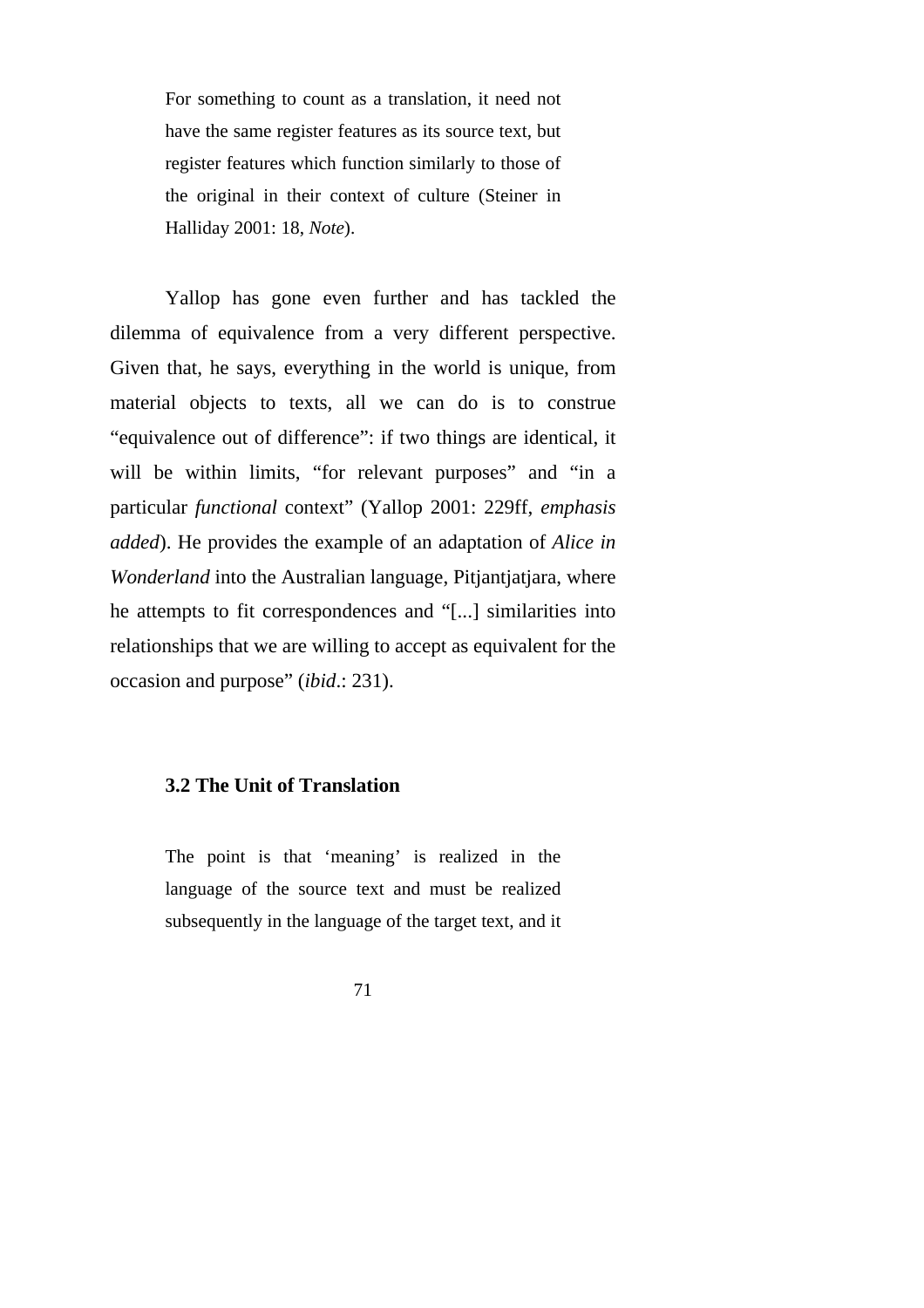makes no more sense to suggest that translators can ignore linguistic units than it would to suggest that car drivers can ignore the steering mechanism when turning corners (Malmkjær 1998: 287).

The previous discussion on the concept of 'equivalence' is strictly linked to another crucial notion in the study of translation: the 'unit of translation'. If we accept that a translation should aim at some sort of 'equivalence', even though contextual and functional, are there any linguistic elements that absolutely must be taken into consideration during the translation process? And, if so, which are they?

As for the first question, we can answer that a division of the ST to be translated (or of a translated TT) into linguistic (and semantic) units, before analysis, can be illuminating for the very process of translation.

Let us first define the notion of 'translation unit'. By 'unit of translation', we refer to "[…] the linguistic level at which ST is recodified in TL" (Shuttleworth & Cowie 1997: 192). To put it simply, we mean the linguistic level used by the translator in his or her act of translating. Translation theorists have proposed different kinds of unit.

In the earlier stages of the debate on 'equivalence', opinions differed as to what exactly was to be equivalent.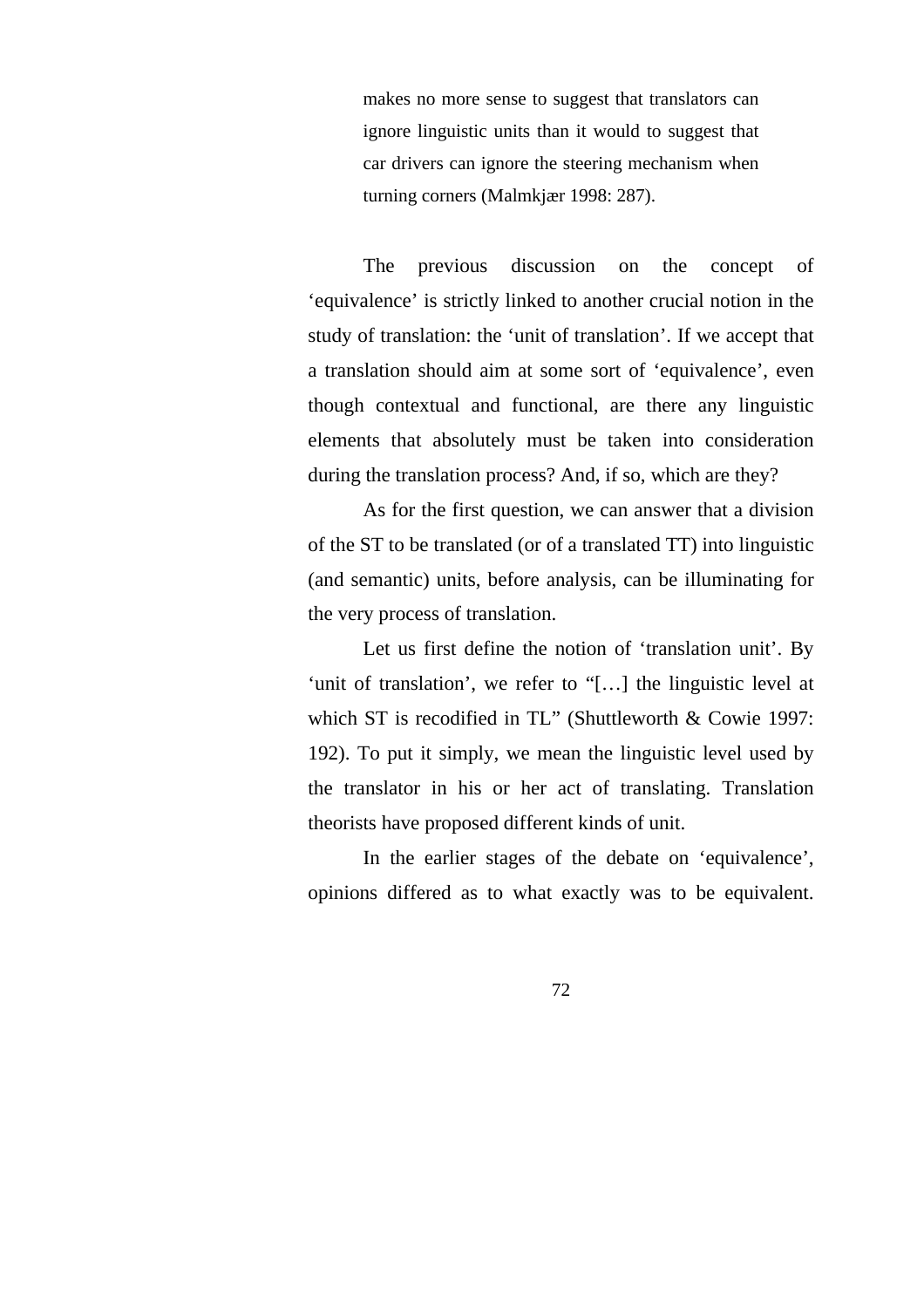Words? Or longer units? If we go back to the age-old translation strategies 'literal' *vs* 'free', the former was most evidently centred on the individual word, while the latter focused on a longer stretch of language (Hatim & Munday 2004: 17). Progressively, among translation scholars there emerged the concept of the 'translation unit'.

If we consider how words are organized within a dictionary, we will think of the **word** as the main unit of translation, since each entry is treated for the most part in isolation. However, across languages, translation is not usually fixed to an individual word. In the 1950s, Vinay and Darbelnet rejected the word as a unit of translation and alternatively proposed the concept of 'lexicological unit' or 'unit of thought', linked to semantics (Vinay & Darbelnet 1958, in *ibid.*: 18).

In general, throughout the 1970s, especially within linguistic frames of reference, equivalence was aimed at obtaining between translation units, which were seen as cohesive segments "[…] lying between the level of the word and the sentence" (Snell-Hornby 1988: 16). However, with the rise and development of text-linguistics, the unit of translation was sought at higher levels, such as that of the **text**  (Hatim 2001: 33).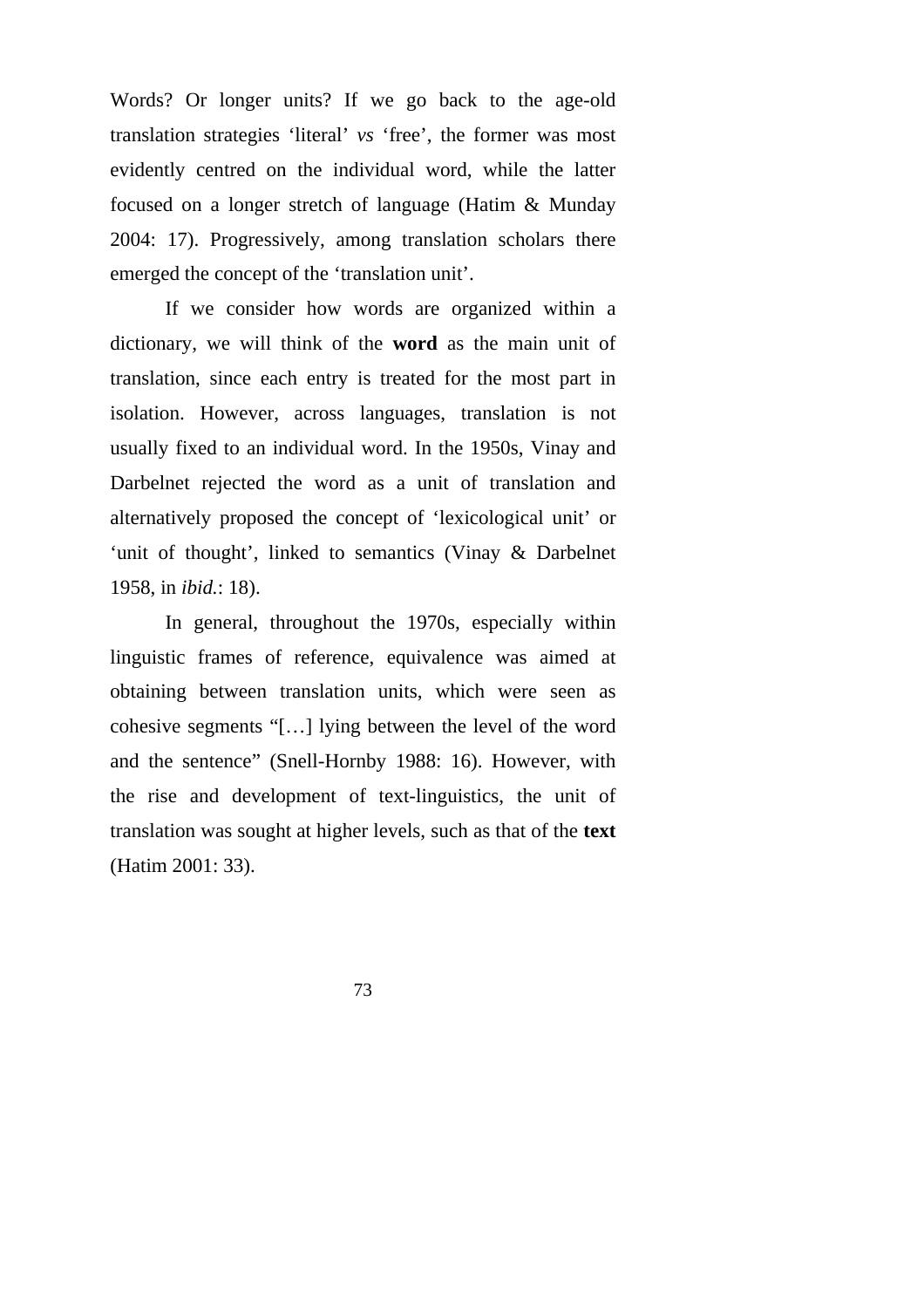In the 1980s, Newmark indicated the **sentence** as the best unit of translation (for a closer treatment, see chapter 6 below).

In the 1990s, while S. Bassnett argued that the text should be the unit of translation, especially when dealing with literary prose texts (1980/2002: 117), Snell-Hornby went even further, contending that the notion of **culture** was to be taken as the unit of translation (Hatim & Munday 2004: 24).

In an SFL perspective, we basically adopt the **clause** as a unit of translation. Halliday regards it as a sensible unit to deal with, because it is at clause level that language represents events and is "[…] perhaps the most fundamental category in the whole of linguistics" (1985: 67). Together with Matthiessen, he asserts that "[...] the clause is the primary channel of grammatical energy" (Halliday & Matthiessen 2004: 31). Indeed, the two functionalist scholars maintain that

> The clause is the central processing unit in the lexicogrammar – in the specific sense that it is in the clause that meanings of different kinds are mapped into an integrated grammatical structure (*ibid.*: 10).

Nevertheless, the unit of translation could also be treated more flexibly. As Newmark remarks, "[...] all lengths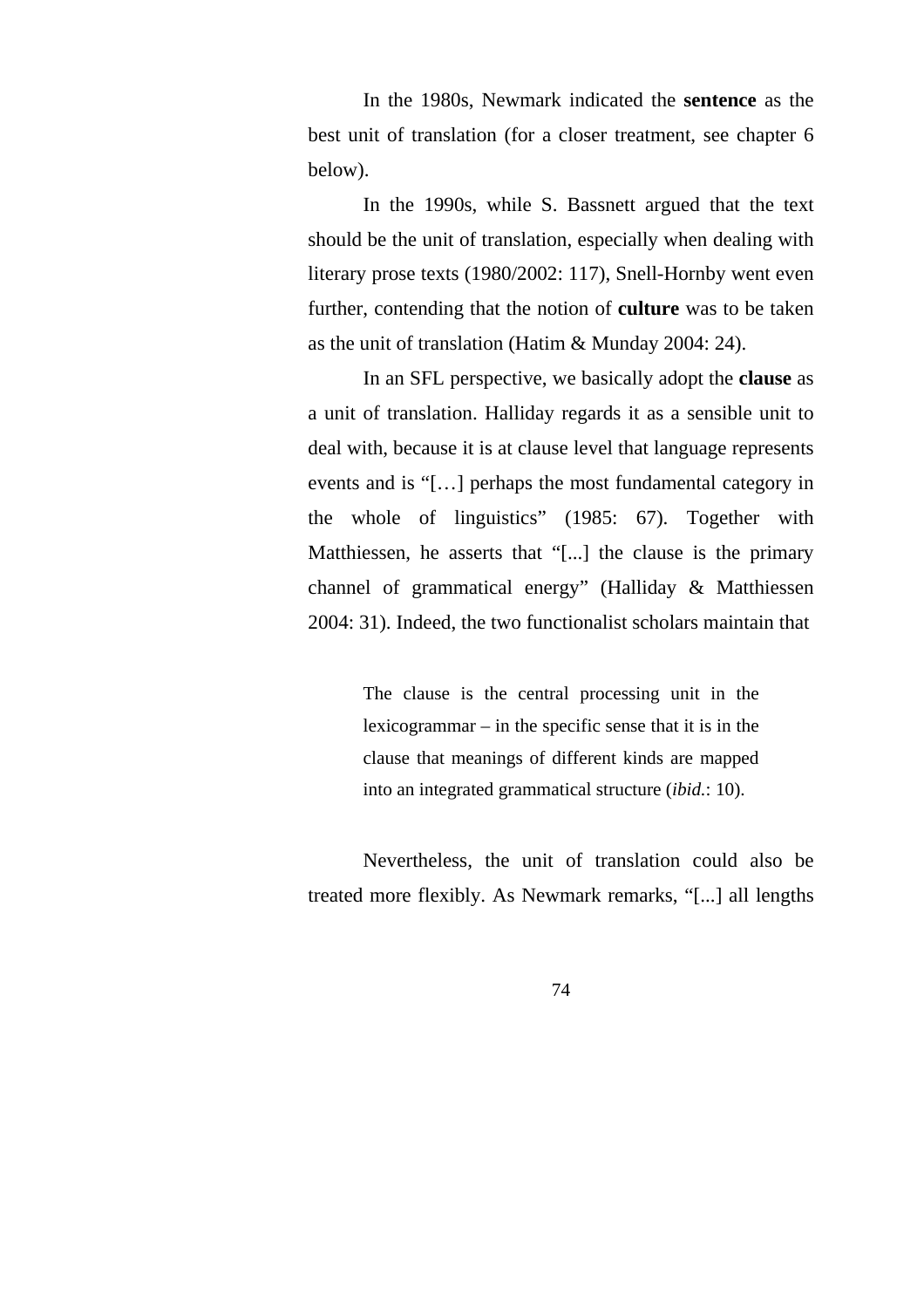of language can, at different moments and also simultaneously, be used as units of translation in the course of the translation activity" (1988: 66-67).

When dealing with written translation, especially when translating literary texts, we too will refer to the sentence as a unit of translation<sup>11</sup>. As Hatim and Munday point out  $(2004)$ : 24), with legal texts for example, as well as with some literary texts, sentence length plays a stylistic and functional role. Taylor too assumes that "[...] perhaps it is only really at the level of the **sentence** that translation equivalence can be found with any degree of certainty" (Taylor 1993: 89). Think of Hemingway, for example, and his legendary pithy sentences (Hatim & Munday 2004: 24). On the other hand, advertisements or poetry can sometimes be best translated at the level of text, or even of culture, or of intertextual relationships (*ibid.*).

As K. Malmkjær points out, close attention to fixedsize units during the translation process – or the analysis of TTs – does not exclude the translator's also seeing the text as a whole, or as part of a culture. We wish to stress once more, therefore, that our approach will start from the bottom, with

 $11$  In SFL, 'sentence' refers to a graphological unit, so typical of written texts: it begins with a capital letter and ends with a full stop (Halliday & Matthiessen 2004: 6).

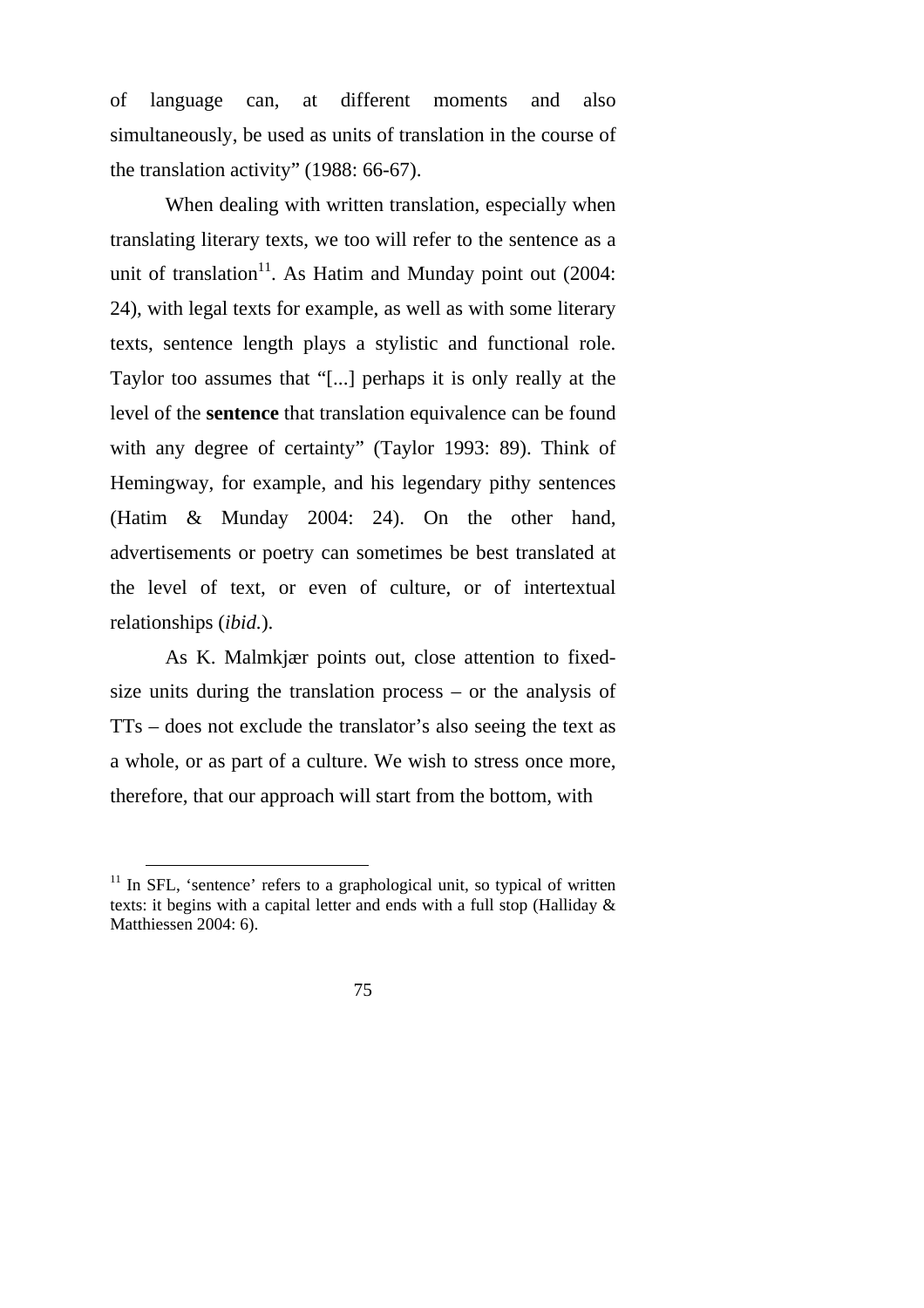the analysis of lexicogrammar in text, but will then move to the top, to consider the Context of Situation and then of Culture in which our text, of any kind, is functioning. Letting Malmkjær speak for us:

> Selective attention does not mean attention to units in isolation from the rest of the linguistic, cultural, or textual world in which the units are situated (Malmkjær 1998: 288).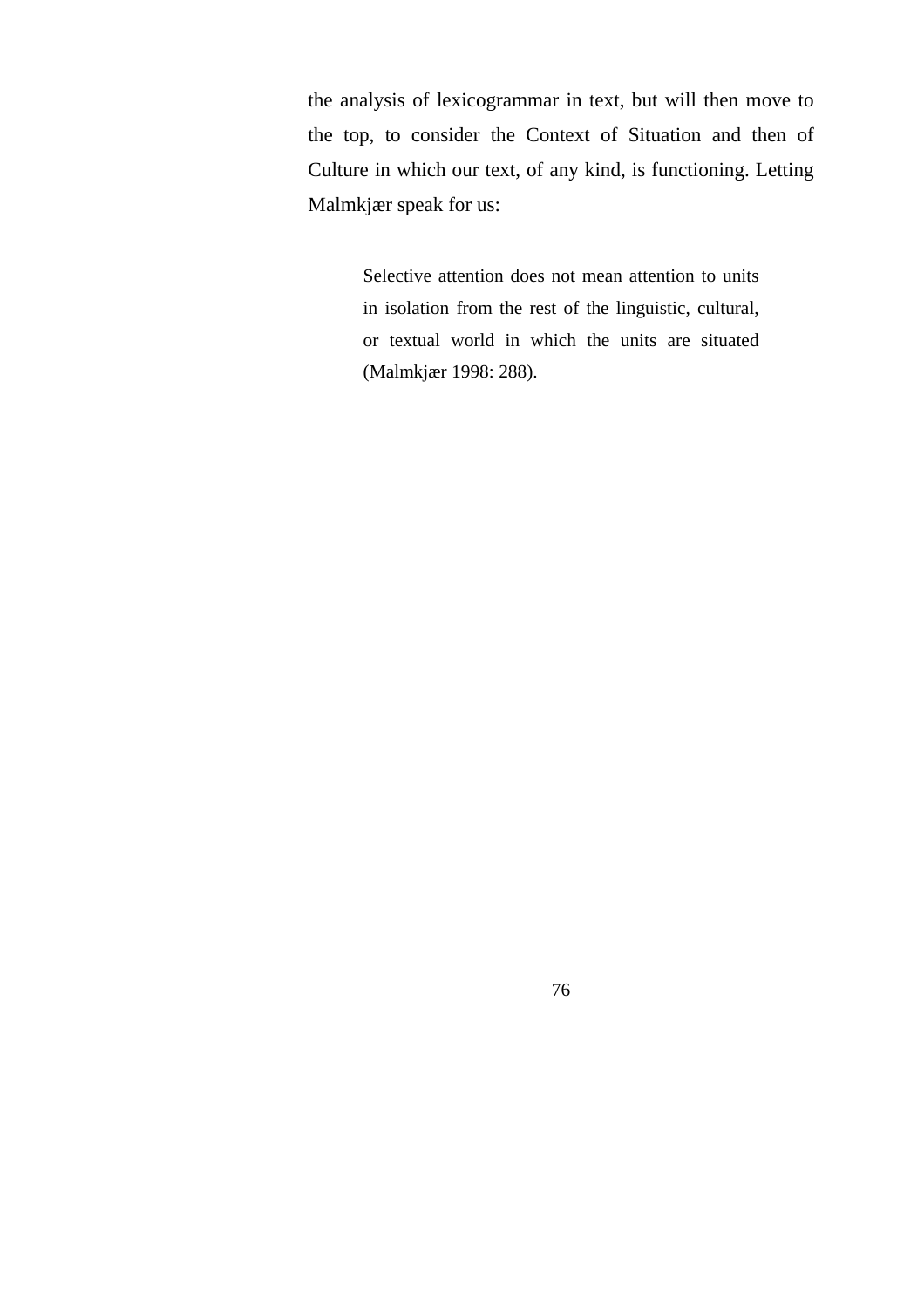## **PART II – SFL and TS, TS and SFL**

#### *4. M.A.K. Halliday and Translation*

In this chapter we will not focus on M.A.K. Halliday's Systemic Functional model; that, as we have already indicated, readers can go into and explore in the other books of this series. Rather, what we wish to offer here is an outline of Halliday's own view on translation, as this emerges in particular from some articles where he offers his insights on the phenomenon. As we know, Halliday is not a translation scholar, but a linguist, or as he is fond of defining himself, a 'grammarian', one who, however, has also shown interest in "[...] some aspects of linguistics which relate closely to the theory and practice of translation" (1992: 15).

We will focus in particular on three articles that Halliday wrote at different times. Back in the 1960s, he approached the topic of translation in the paper, "Linguistics and machine translation" (1966) [1960]. About thirty years later, at the beginning of the 1990s, his article "Language theory and translation practice" was hosted in the newly published Italian journal, *Rivista internazionale di tecnica della traduzione* (1992). At the beginning of the new millennium, he appeared as the first contributing author of the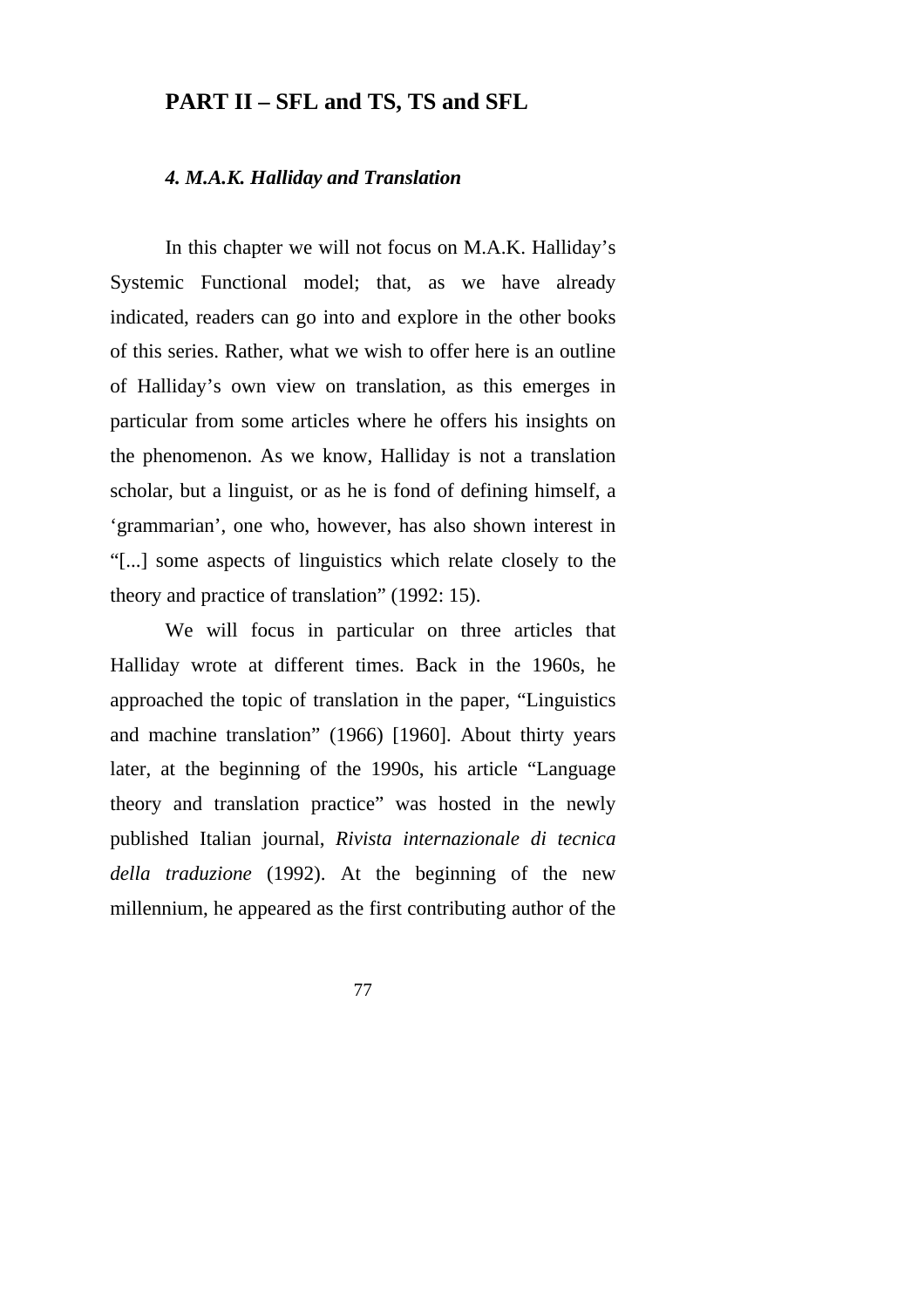volume, *Exploring Translation and Multilingual Text Production: Beyond Content*, edited by Steiner and Yallop (2001), with the chapter, "Towards a theory of good translation<sup> $12$ </sup>. Let us now look at the main issues raised by Halliday in these contributions.

Halliday's interest in translation thus goes back to the 1960s, the early days of experiments on, and enthusiasm for, machine translation. With "Linguistics and machine translation", he proposed a model for computer-assisted translation. Later he commented that, as far as he knew, that approach had never been adopted (Halliday 2001: 16). However, what is relevant to our topic of translation is that there he defined translation equivalence with respect to the concept of 'rank' (*ibid.*). In the article, he put forward the idea that

> It might be of interest to set up a linguistic model of the translation process, starting not from any preconceived notions from outside the field of language study, but on the basis of linguistic concepts such as are relevant to the description of

<sup>&</sup>lt;sup>12</sup> Regarding Halliday's position on 'Equivalence' in specific Registers, set out in Halliday, M.A.K., "Comparison and translation", in Halliday, M.A.K., A. McIntosh & P. Strevens (1964), see our forthcoming volume 2, Chapter 11.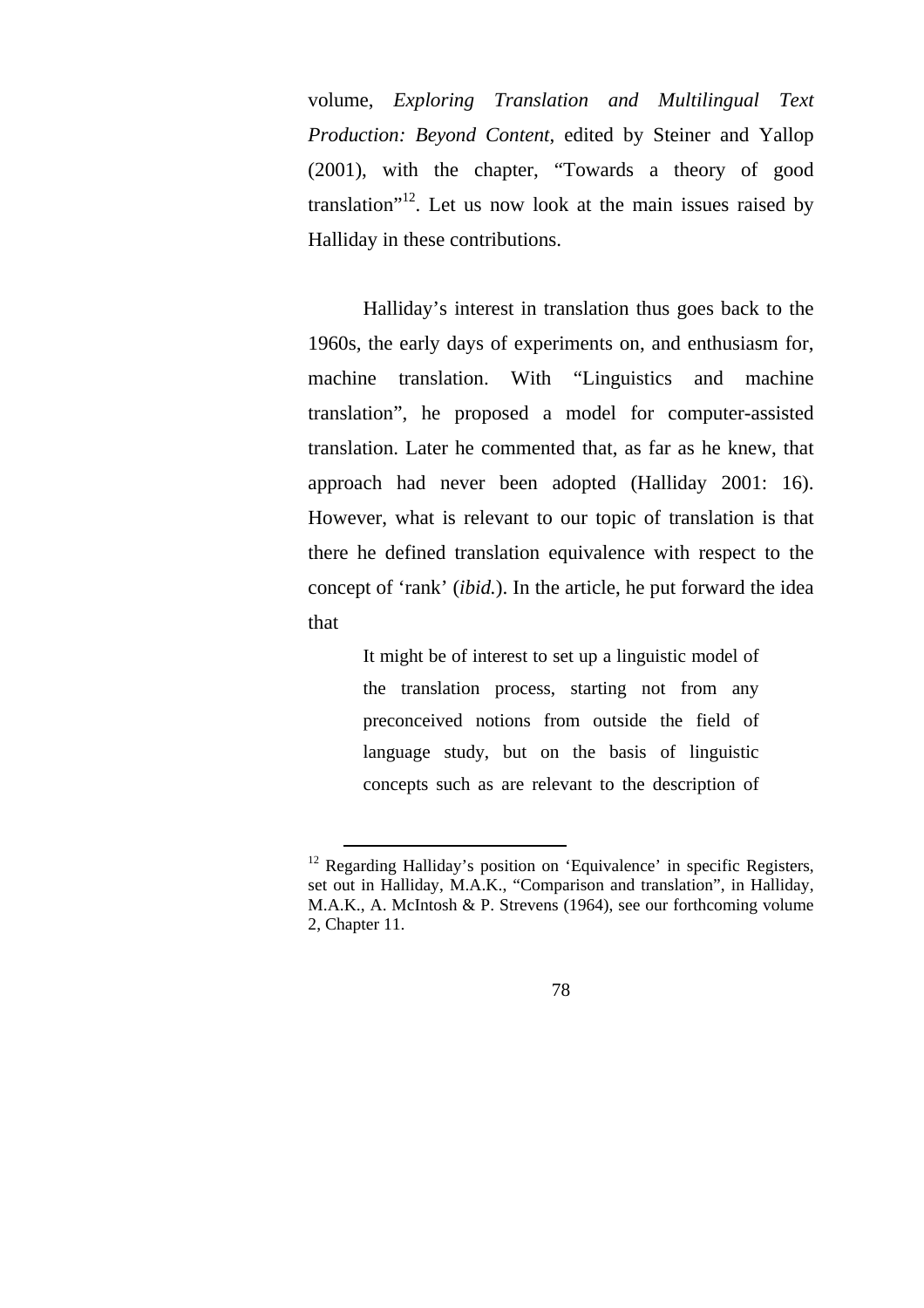languages as modes of activity in their own right (Halliday 1966: 137).

Thus, as a linguist, he aimed at exploiting linguistics in order to construct an analytical model of the translation **process**.

In his study, based on examples from Russian and Chinese, Halliday's discussion centred around grammatical hierarchies: in particular, he was looking for rank-bound correspondences. His idea was to list a set of equivalents at the lowest level of the rank scale (i.e., the morpheme), ranged in order of probability, then to modify the choice by moving upwards, to the context<sup>13</sup> of the next higher unit, that is the word, then the group and phrase, and finally the clause. In other words, the context of any morpheme would have been the word in which it occurred, likewise, the word would have been put in a group, and so on.

With reference to his proposal for machine translation, his model was thus concerned with lexicogrammar only. He suggested that the process of translation proceeded by three 'stages':

 $13$  Halliday uses the term 'context' in this paper, but he is clearly talking about 'co-text'.

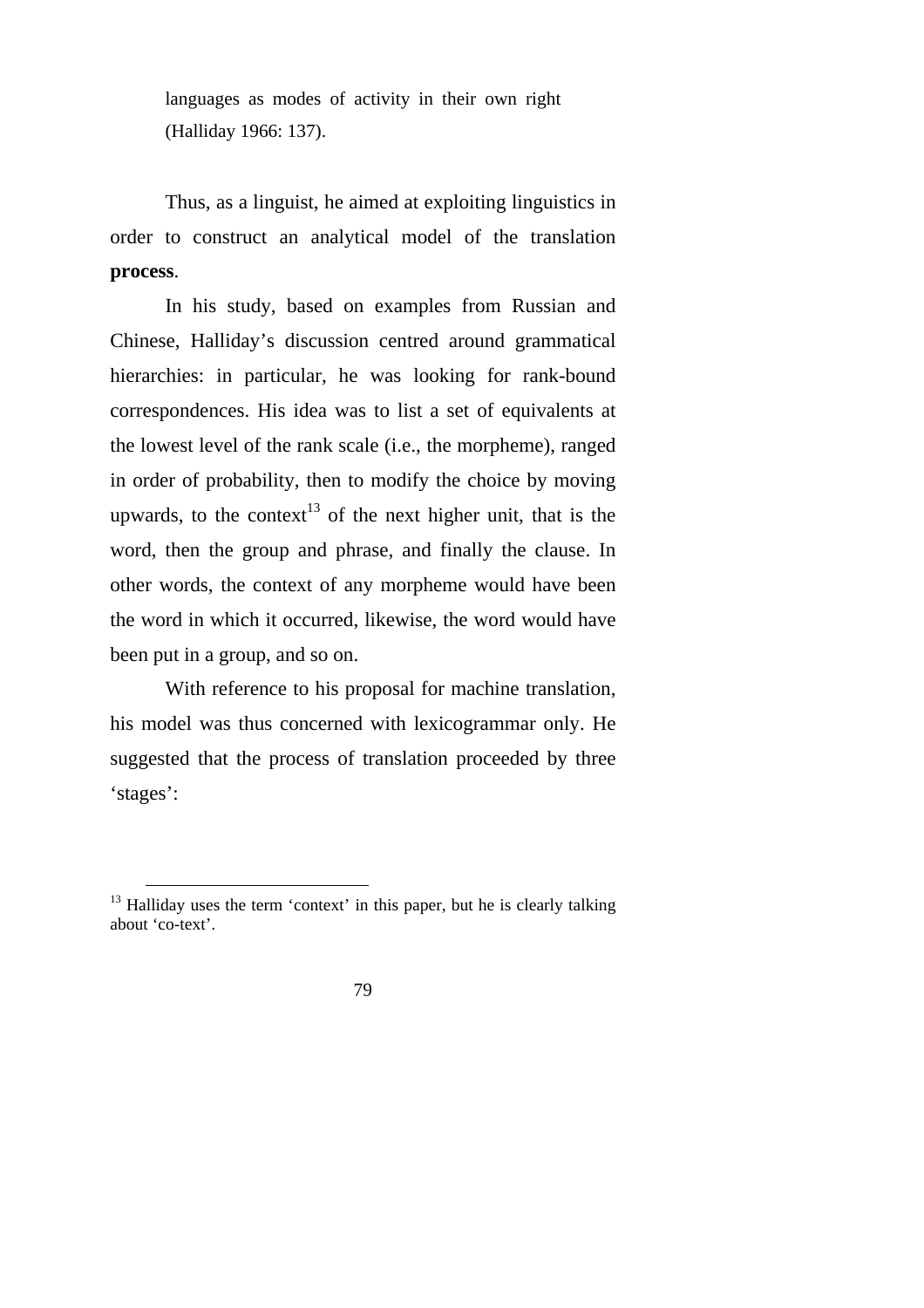(1) selection of the 'most probable translation equivalent' for each item at each rank;

(2) reconsideration in the light of the lexicogrammatical features of the unit above;

(3) final reconsideration in the light of the lexicogrammatical features of the TL.

He specified that these 'stages' were not meant as steps to be taken necessarily one after another, but rather only as abstractions which could be useful to understanding the process of translation (Halliday 1966: 144).

It is, we think, noteworthy that the first issue (n. 0) of the translation journal, *Rivista internazionale di tecnica della traduzione*, published by the School for Translators and Interpreters of Trieste University (1992), included an article warmly solicited from Halliday on "Language theory and translation practice". The paper is rich with insights which we would examine by degrees.

At the beginning, Halliday makes the reason for his title, which avoids the expression 'translation theory', clear. As a linguist, he means to offer a *language* theory that could be useful for the practice of translation, through an analytical model of the translation process, i.e., of what happens when translating. In his view, the kind of linguistic theory which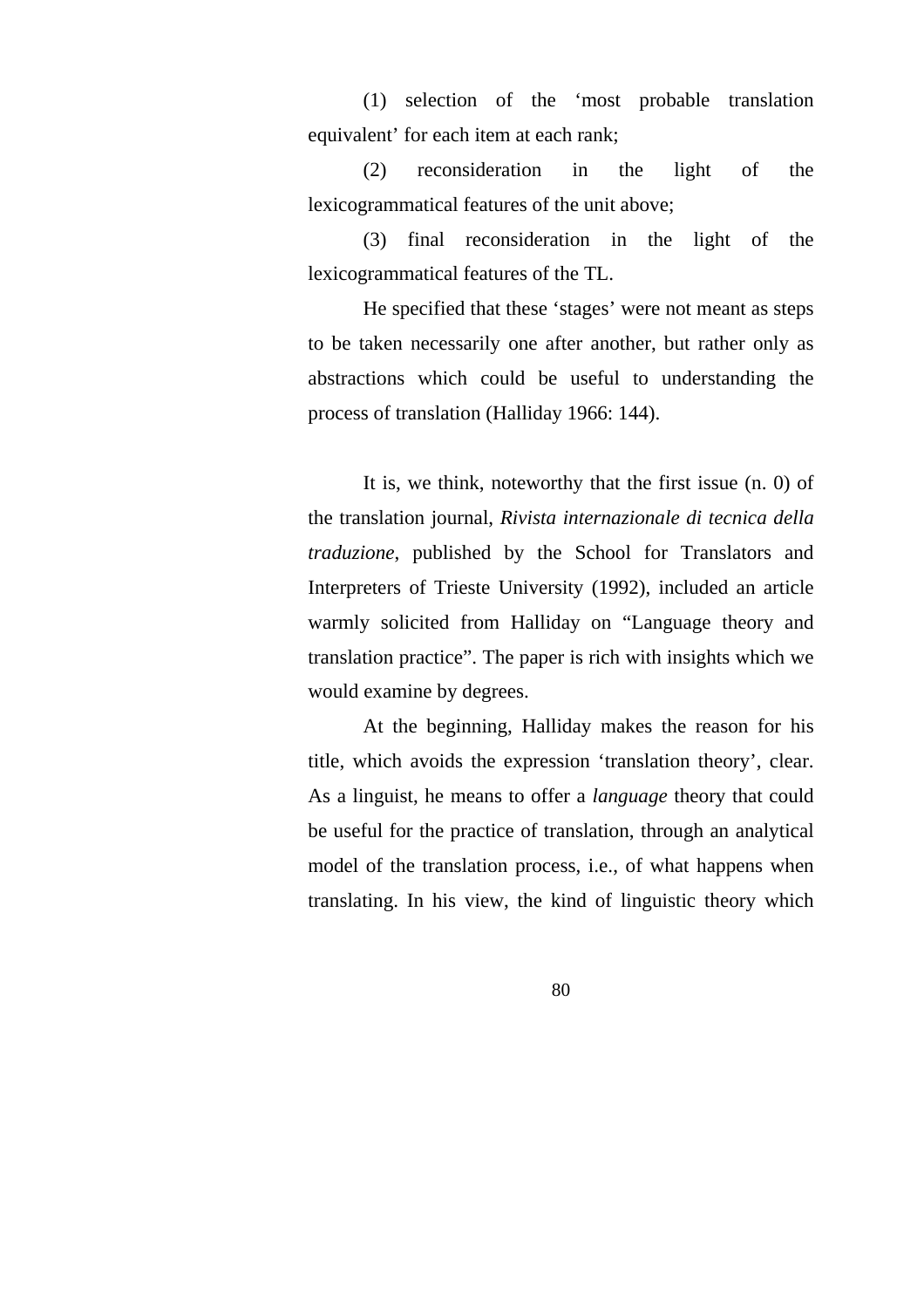could serve this purpose is not a traditional formal grammar, one which offers prescriptive rules, but rather must be a functional grammar, conceived as an "explanation of potentiality". All this is strictly connected to his notion of 'choice', which involves what is possible to mean, and, within this, what is more likely to be meant (Halliday 1992: 15).

He immediately states that "[i]t is obviously a key feature of translation as a **process** that it is concerned with **meaning**", in other words, "[t]ranslation is a meaning-making activity, and we would not consider any activity to be translation if it did not result in the creation of meaning" (*ibid.*). Naturally, he acknowledges that the production of a meaningful text is also the goal of any kind of discourse. What distinguishes translation from any other kind of discourse activity, he points out, is that it is not only a "creation of meaning", but rather a "**guided creation of meaning**" (*ibid.*).

For Halliday, a language theory which is relevant to translation thus has to be "[…] a theory of meaning as choice" and, to be this, "[...] it must embody a **functional semantics**" (*ibid.*). And, by 'functional', he specifies, he does not mean a vague sense of 'use', but rather '**metafunction**', i.e. "[…] function as the fundamental organizing concept around which all human language has evolved" (*ibid.*) – which brings us to a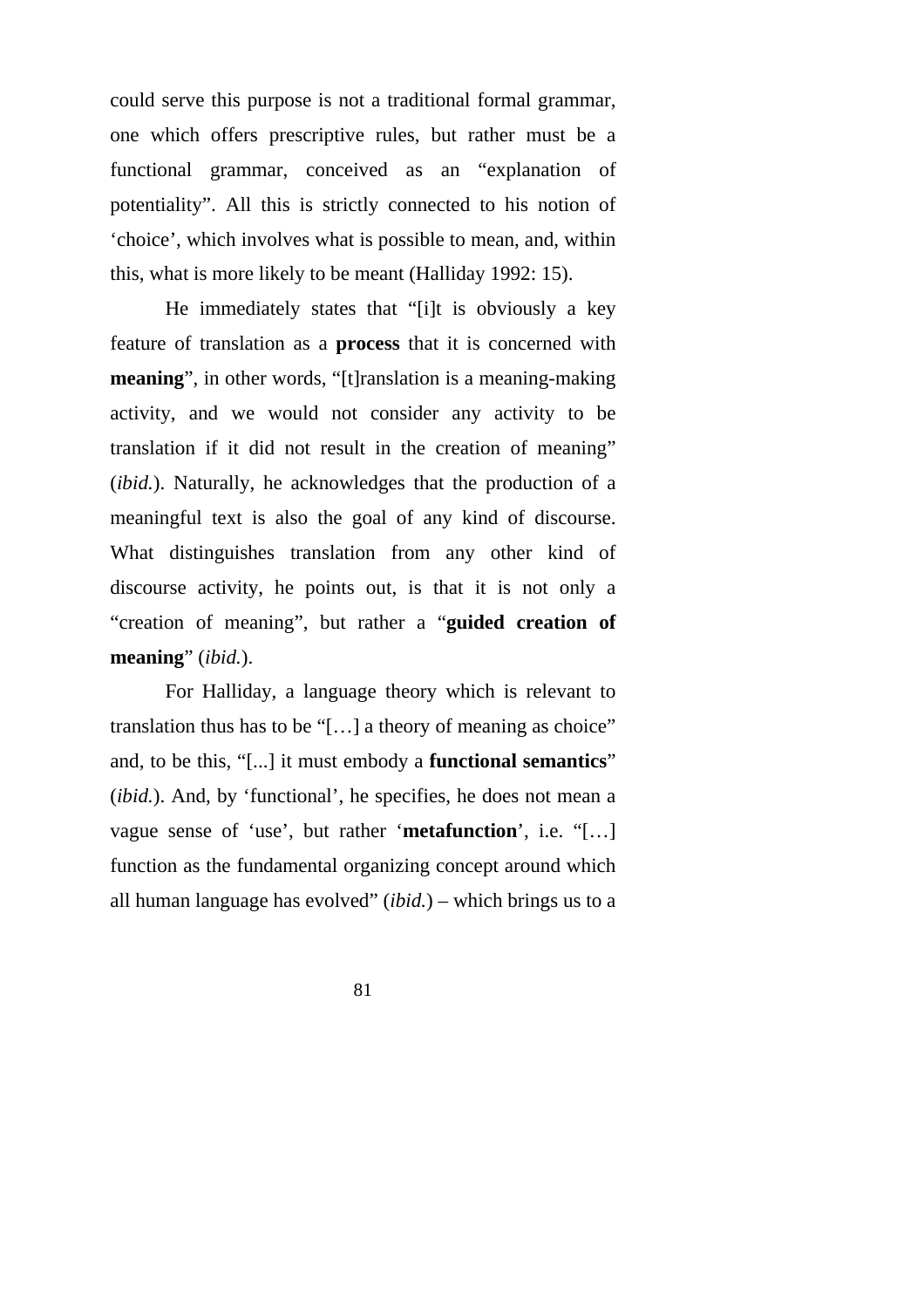key point: "[...] a linguistics for translation must be concerned with **functional semantics**" (*ibid.*: 16).

Halliday immediately makes clear that he does *not*  mean to imply that he is *not* interested in formal patterns. Indeed he is, but he insists that these become relevant only through a functional semantics. If we recall the inextricable connection between wording and meaning posited in FG, this only makes sense.

Of course, he adds, '**semantic equivalence**' between languages and texts cannot be absolute. It can only be 'contingent', or 'with respect': i.e., "[…] with respect to the **function** of the given item within some **context** or other" (*ibid.*). And this takes us to the notion of context (co-text, see note n. 13 above).

At this point, the key concepts of 'meaning', 'function' and 'context' build up Halliday's own view of the concept of '**equivalence**': "[i]f meaning is function in context, [...] then equivalence of meaning is equivalence of function in context" (1992: 16). This means that the translator, when engaged in his or her activity of translating, "[...] is taking decisions all the time about what is the relevant context within which this functional equivalence is being established" (*ibid.*).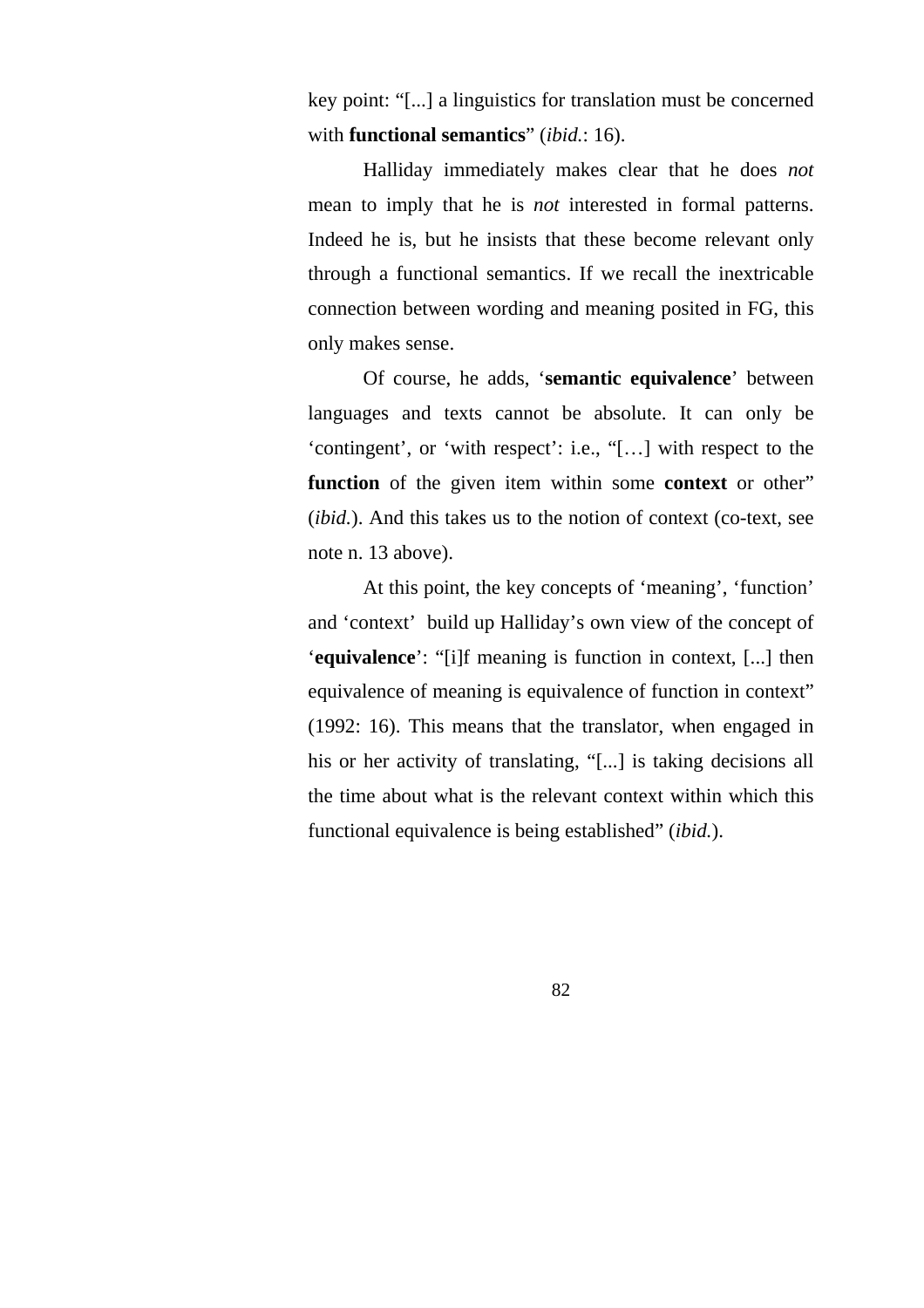Any translator knows that if s/he is supposed to translate an SL 'item'14 into a TL one, it will have a range of potential equivalents in the TL, and these will be not "free variants"; they will be "contextually conditioned" (*ibid*.). This does *not* imply that a translator must opt for one solution only, that s/he has *no* choice: it only means that if s/he chooses one option instead of another, then the meaning of that choice will inevitably differ, according to the kind of context s/he is dealing with. At that point s/he will have to decide what the relevant context which conditions his/her choice is, in order to translate the given 'item' in the most relevant way.

But you may well now ask: what kind of context are we talking about?

The simplest case of an equivalent context (or context of equivalence) can be considered a word, as you can find it in a dictionary. But, as the full meaning of any word is, of course, only *in use*, no dictionary, not even a good one, can hope to exhaust all the factors to be taken in consideration in order to choose a most appropriate translation! As Halliday notes, linguistics can offer a theory of context, but not of translation equivalence (*ibid.*).

 $14$  By 'item' Halliday means not necessarily a word, but also a morpheme or a phrase.

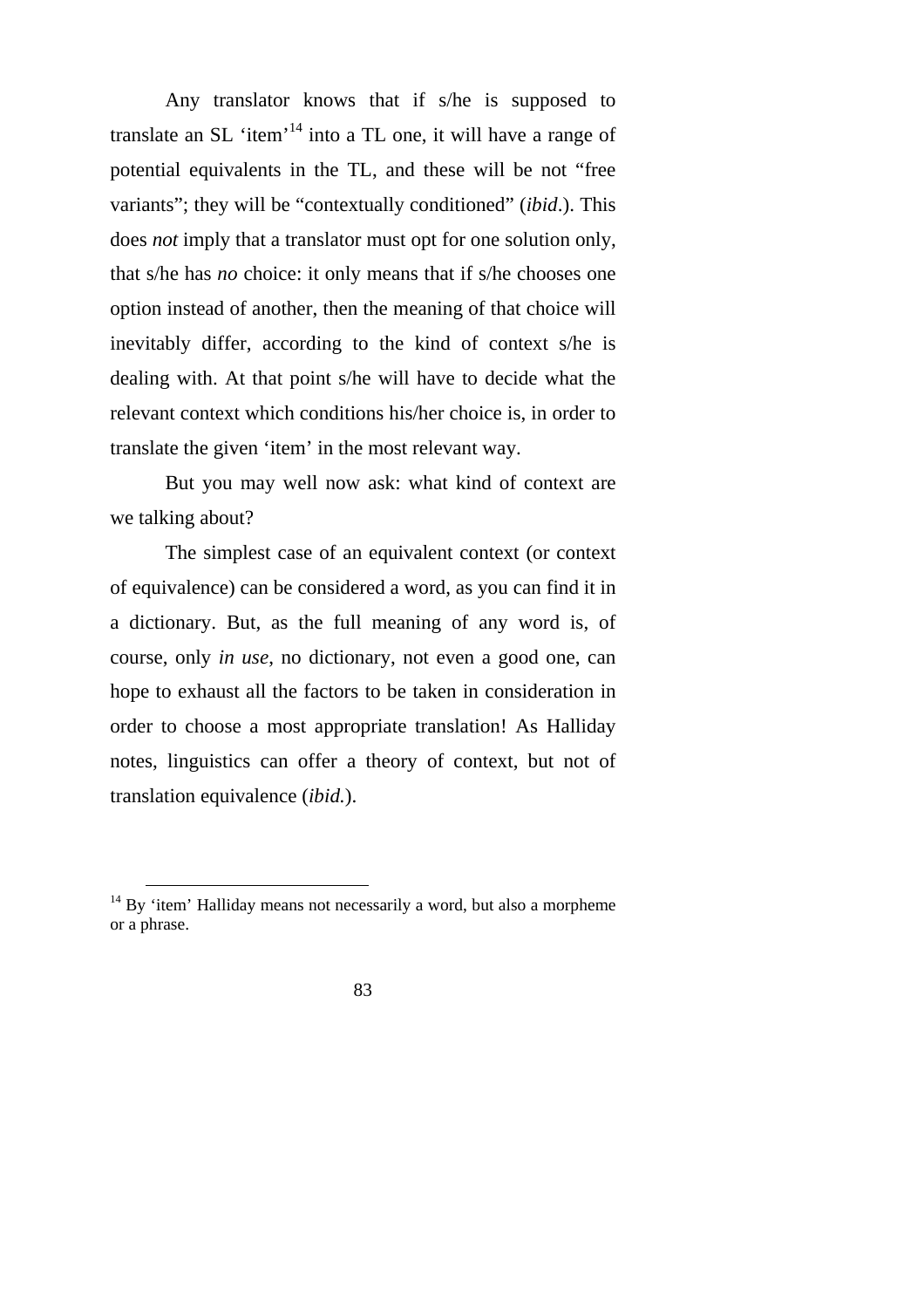A first model of context that linguistics can offer the translator, he explains, derives from the functional notion of 'constituency' (*ibid.*: 17). In SFL, and as Halliday had explained with reference to his proposal for machine translation, 'constituency' represents the part-whole relationship in grammar, according to which larger units are made up of smaller ones, along a hierarchy: the 'rank scale' (Halliday 1985/1994: 3ff).

Following this model, one could move up one or more levels in the scale, although sometimes, as he says, we do not need to go beyond the immediate grammatical environment, that is the context (co-text, once again, see note n. 13 above) of wording. Nevertheless, Halliday points out, this modelling is not the whole story. Besides merely extending the grammatical environment, there are also other aspects of context that must be taken into account (Halliday 1992: 20).

Firstly, even remaining within the level of lexicogrammar, metafunctional variation must be built in. As we have already seen in section 2.3, a piece of discourse represents a mapping of three simultaneous structures realizing three different strands of meaning (i.e. ideational, interpersonal and textual). When faced with the translation of a text, as we have already mentioned, Halliday recommends examining all of them (*ibid.*), including, for example, the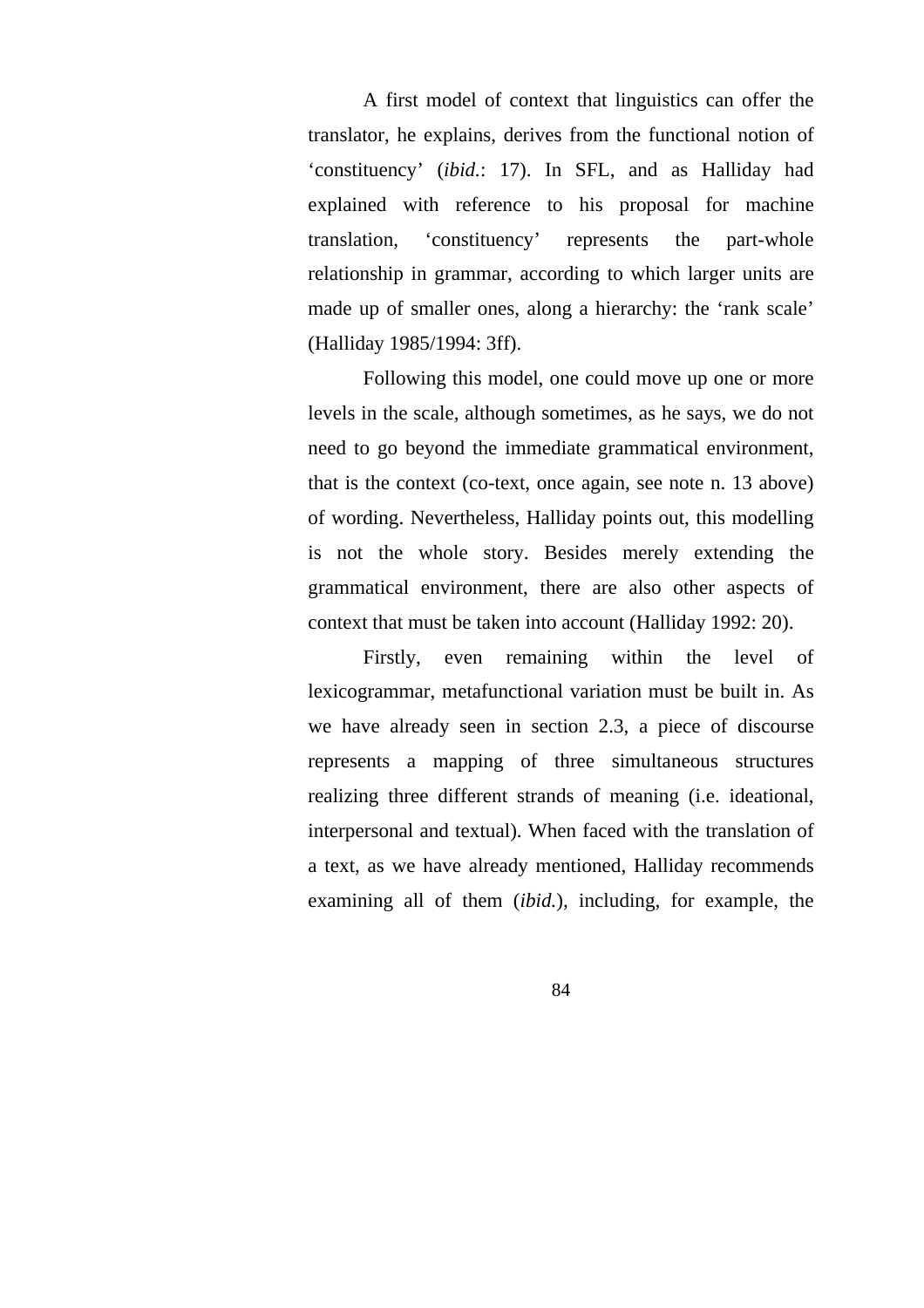"[…] writer's construction of his or her own subjectivity and that of the audience, of attitude to and distance from the subject-matter and so on" (*ibid.*), that is, what he calls interpersonal meanings.

As the epigraph with which we began this volume demonstrates, we would appropriate Halliday's words and make them our maxim as translators: "[...] *we would not translate a personal diary as if it were a scientific article*" (*ibid.*, *emphasis added*). But all this is leading us out of grammar and into the level of **discourse semantics**. And indeed, "[...] we have to move outside the text altogether to engage with the **context of situation**" (*ibid.*: 21), or that of **culture** (*ibid.*: 23). What Halliday is calling for then is a 'first order' and a 'second order' context (*ibid.:* 25), both of which the translator has to take into account.

At this point he takes us back to the key concept of his article, i.e., translation as a 'guided creation of meaning'. Through what? Through the construction of the context of situation on the basis of the results of the analysis of the text. This context of situation will then be essential to – will 'guide' – the creation of the new, translated, text.

Halliday concludes this important article by summarizing what we see as being the fundamental process of translation with the following words: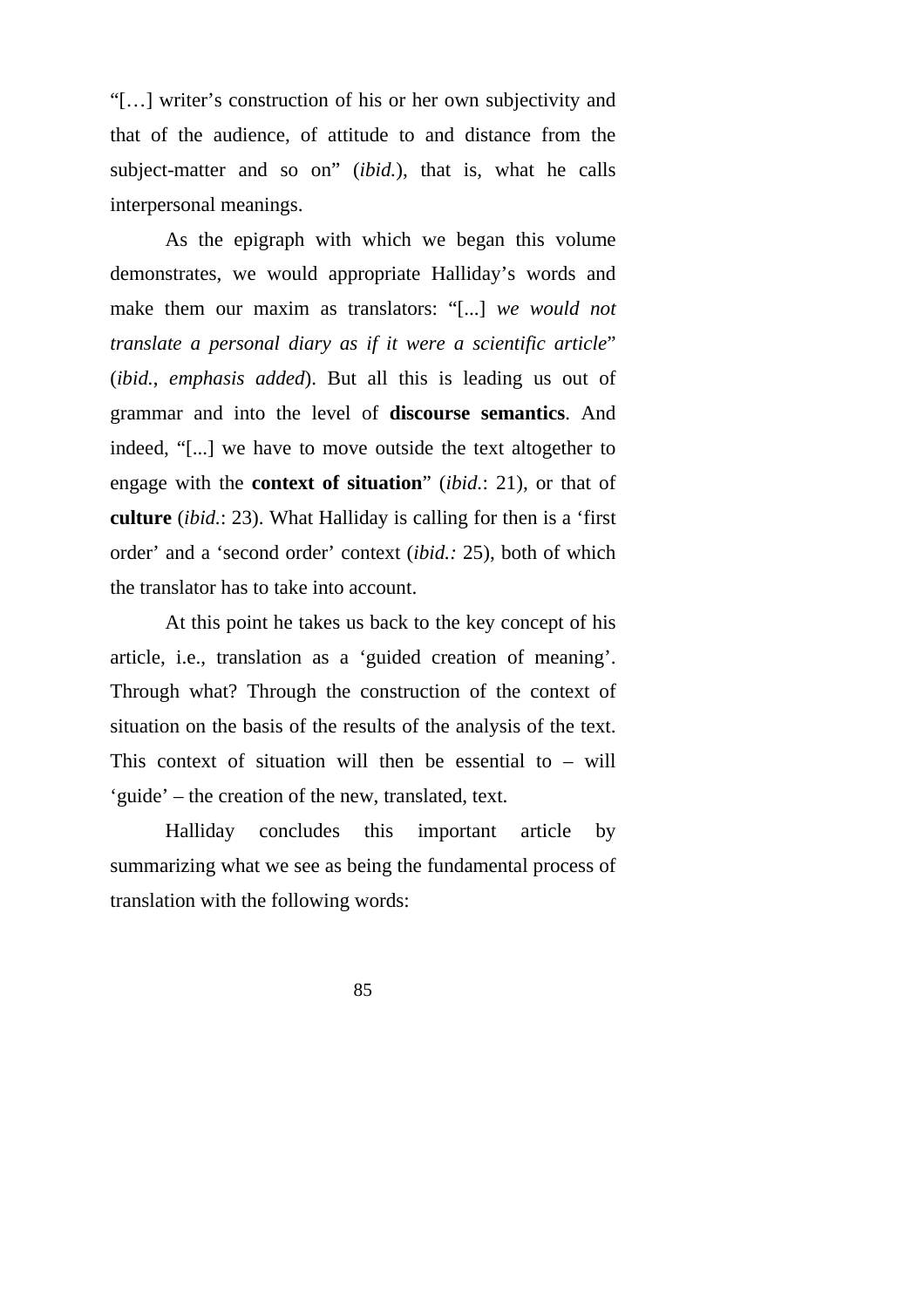In each case, we are putting some particular item in the text under focus of attention, asking why it is as it is, how it might have been different, and what effect such other choices might have made (*ibid.*: 25).

In his "Towards a theory of good translation" (2001), he focuses in particular on the concept of translation equivalence, which, he argues, is "[t]he central organizing concept" of translation (Halliday 2001: 15). But, we might ask, with respect to what?

In answer, he proposes a **typology of equivalences**  (*ibid.*), in terms of a systemic functional theory, which centres on three 'vectors':

- (1) 'Stratification';
- (2) 'Metafunction';
- (3) 'Rank'.

These are detailed in figure 4 below: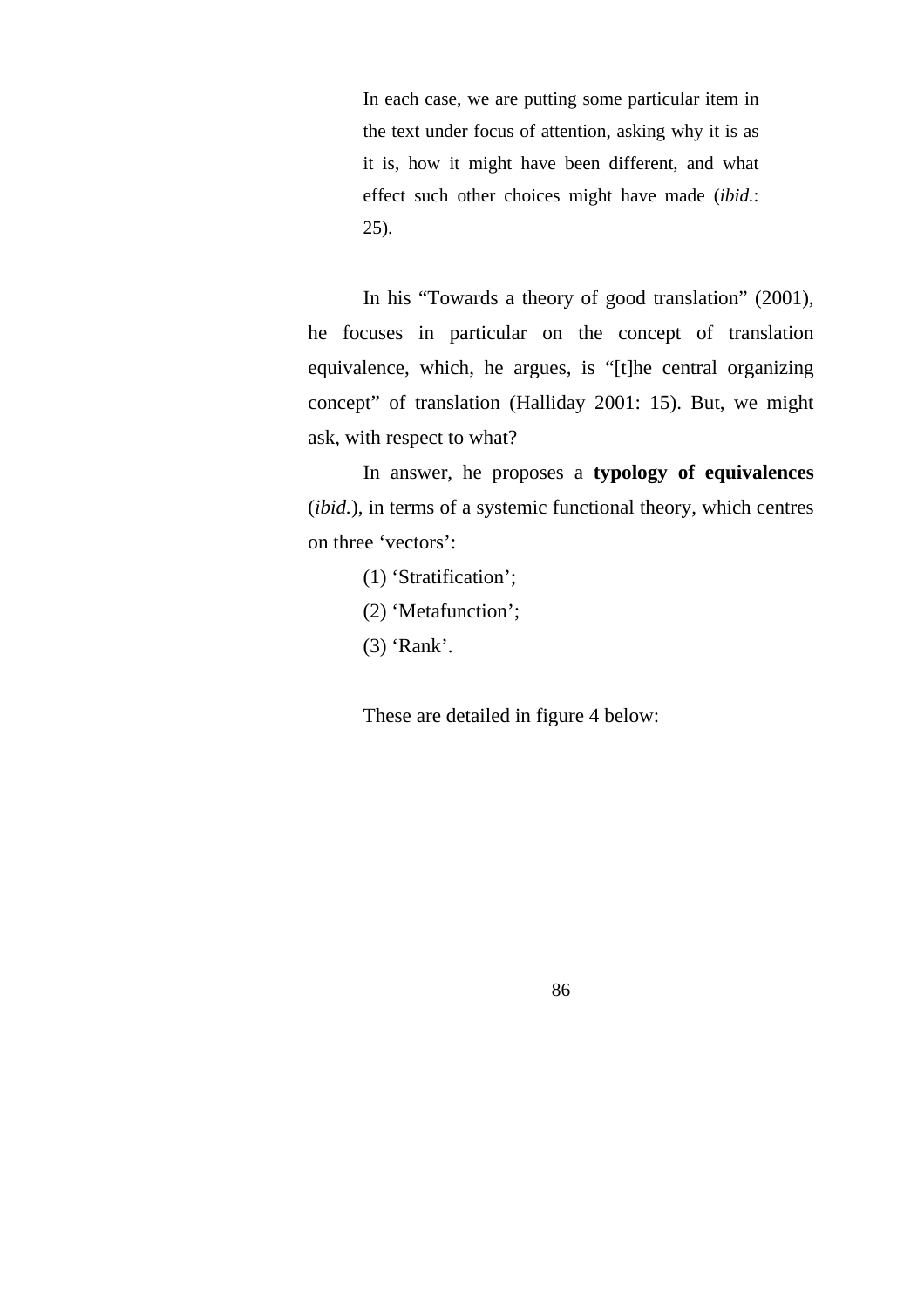

(1) 'Stratification', he explains, concerns "[…] the organization of language in **ordered** strata" (Halliday 2001: 15), which means the phonetic/ phonological, lexicogrammatical, semantic and, outside of language 'proper', contextual levels of the multi-coding system of language, each of which becomes accessible to us through the stratum above it.

(2) 'Metafunction', a term we have already been introduced to above, regards the organization of the strata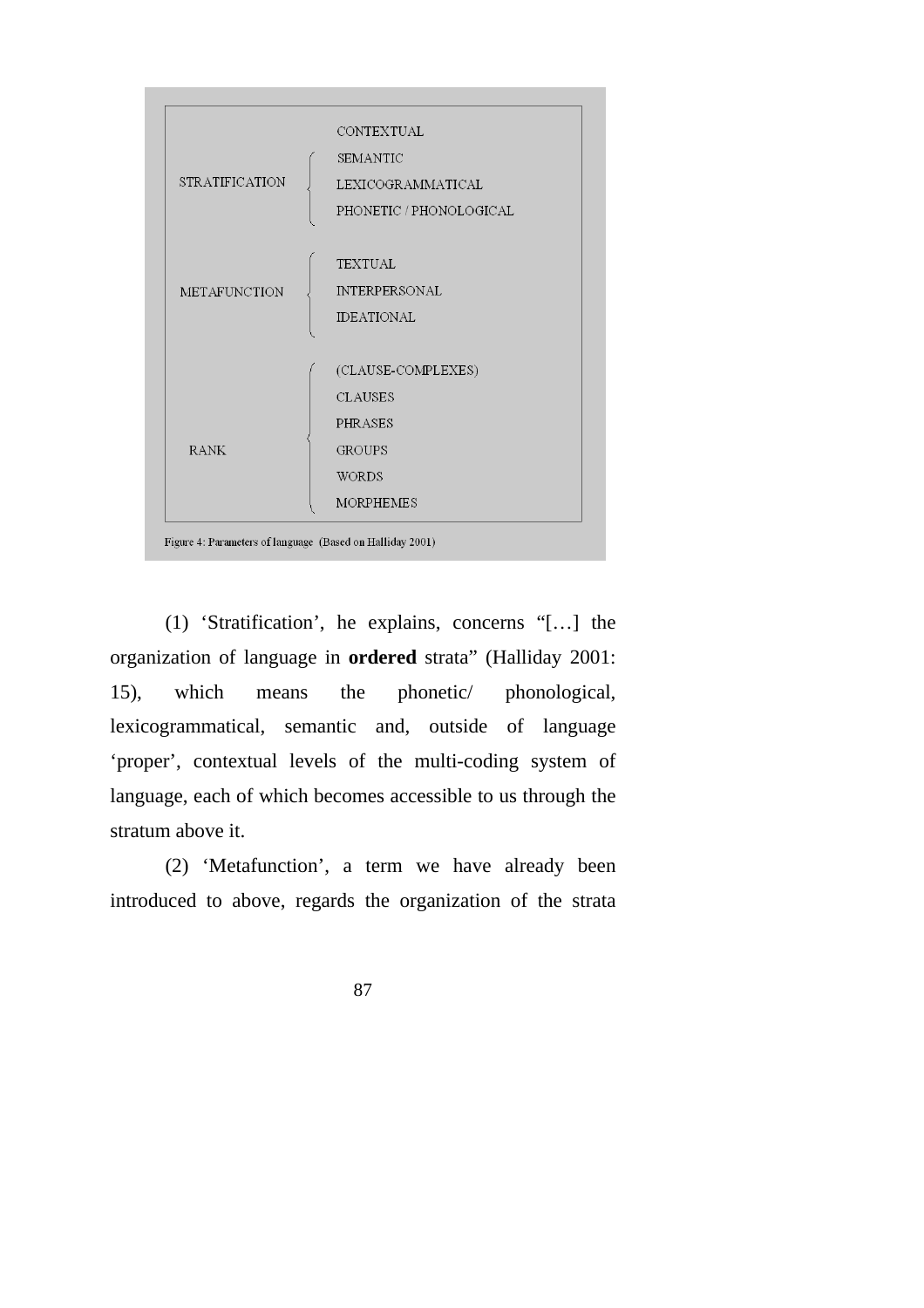concerning **content**, that is, concerning lexicogrammar as realizing semantics, the (meta)functional components, i.e. ideational, interpersonal and textual (*ibid.*).

(3) Finally, 'Rank', as we have already seen, deals with "[…] the organization of the **formal** strata" (*ibid.*), i.e. phonology and lexicogrammar, in a hierarchy (remembering that, in the grammar of English, it is made up of: clause complexes, clauses, phrases, groups, words and morphemes). This, as pointed out above, corresponds to the model adopted by Halliday when working on machine translation.

Halliday stresses that, as far as 'stratification' is concerned, "[...] equivalence at different strata carries differential values" (*ibid.*). Generally, he says, the 'value' is related to the highest stratum: for instance, semantic equivalence is usually granted more value than lexicogrammatical, and contextual perhaps more than anything else. However, he adds, these values need to be considered relative, since they will vary according to the specific translation task at hand.

Likewise, equivalence at different ranks will also carry different values; the highest value will tend to be assigned to the higher formal level: e.g., the clause. That is, in a sense, to say, "[...] words can vary provided the clauses are kept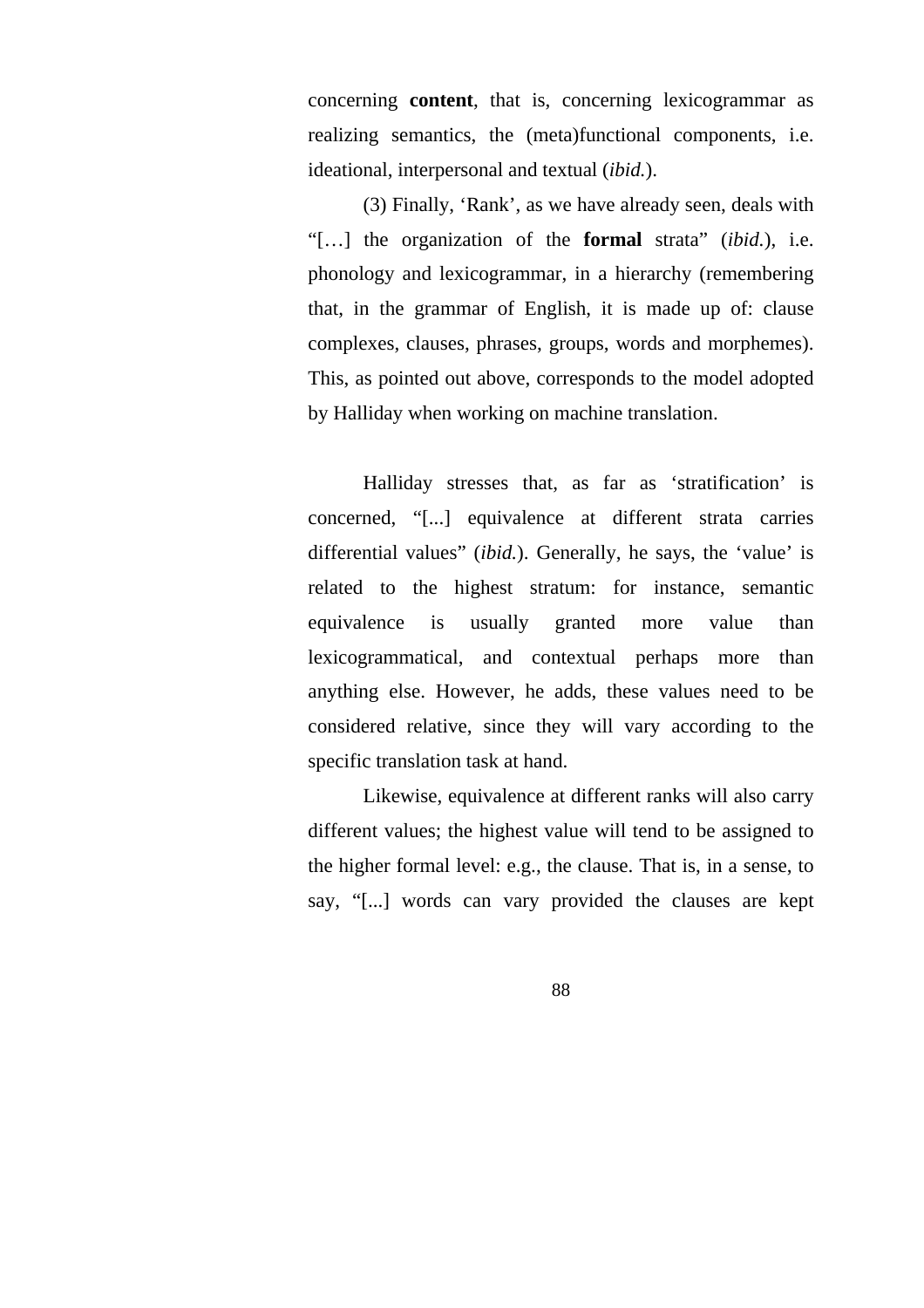constant" (*ibid.*: 17). However, again, particular circumstances can mean that equivalence at lower ranks may have a higher value *(ibid.*: 16). When, in stratal terms, equivalence is sought at the highest level, i.e. that of context, the ST will have "[…] equivalent function [....] in the context of situation" (*ibid.*). We will be seeing concretely how all this works in volume 2 when applying the model.

As for the third vector, that is, 'metafunction', Halliday warns that the case is different, insomuch as there is no hierarchical relationship among the three metafunctions, at least in the system of language (*ibid.*). As regards translation in particular, he comments, it is true that the ideational metafunction is typically thought to carry the highest value, simply because translation equivalence is often defined in ideational terms, to such a degree that, if a TT does not match the ST ideationally, it is not even considered a translation. However, this is not all that counts. Criticisms are often made of a TT that is equivalent to a ST from an ideational point of view but *not* interpersonally, or textually, or both. In this case, Halliday says that we cannot assign a scale of value, unless we posit that "[...] high value may be accorded to equivalence in the interpersonal or textual realms – but usually only when the ideational equivalence can be taken for granted" (*ibid*.: 17).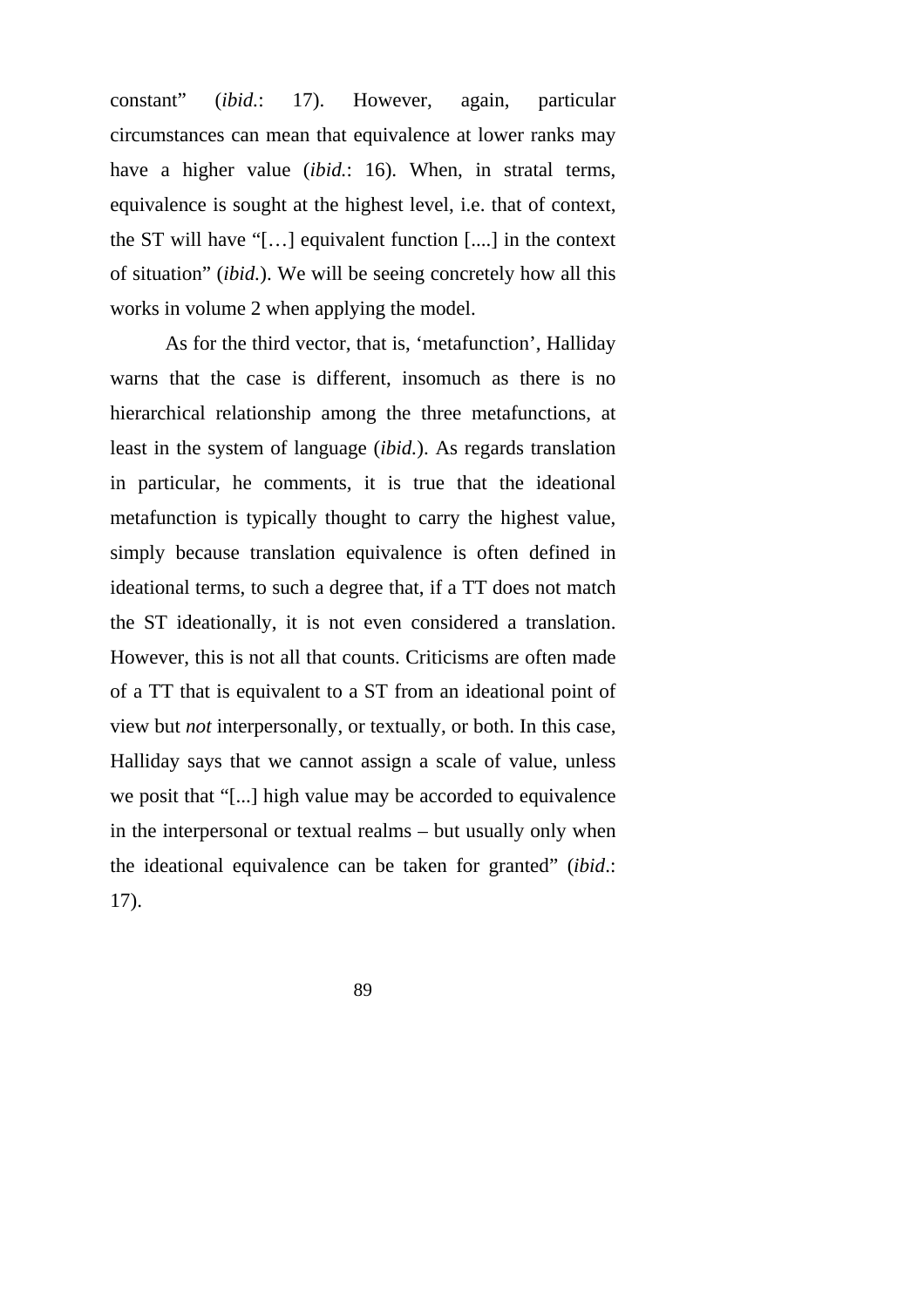He concludes the paper by stating, rightly we think, what the actual value of a translation relies on:

> A "good" translation is a text which is a translation (i.e. is equivalent) in respect of those linguistic features which are most valued in the given translation context (*ibid.*).

# *5. J.C. Catford and SFL*

One of the first theorists to appear in many surveys of TS (see, e.g., Hatim 2001; Munday 2001) is J.C. Catford, a British linguist and translation theorist who, in the 1960s, proposed a linguistic theory of translation where he acknowledged his debt to Firth and Halliday, both of whom he knew.

 In his well-known book, *A Linguistic Theory of Translation* (1965), he became the first translation theorist to base a linguistic model on aspects of Halliday's early work on Scale and Category Grammar (such as Halliday 1961). Indeed, he too considered language as working *functionally*  on a range of different levels (i.e. phonology, graphology,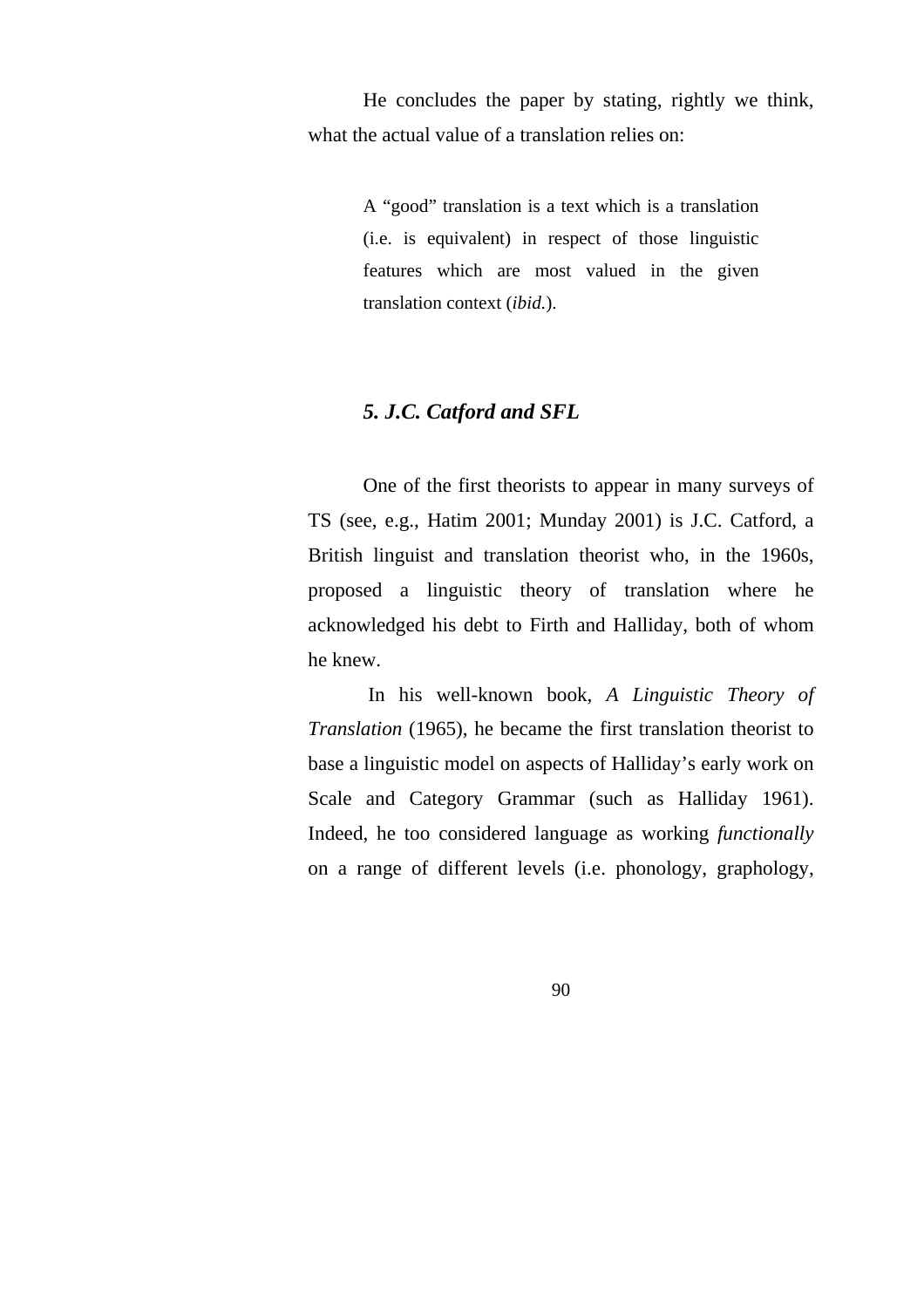grammar, lexis) and ranks (i.e. sentence, clause, group, word, morpheme).

Even though translation scholar Snell-Hornby later dismissed Catford's work as "[…] now generally considered dated and of mere historical interest" (Snell-Hornby 1988: 14- 15), other scholars (like, e.g., Hatim 2001; Hatim & Mason 1990; Taylor 1993) showed that they recognized the value of his contribution to the theory of translation and his insights into some linguistic aspects which had not yet been taken properly into account.

Taylor (1993: 88) suggests that possibly Catford's most important insights begin with his idea of **'unit'**, i.e. "[…] a stretch of language activity which is the carrier of a pattern of some kind" (1965: 5), and continue with his own application of Halliday's notion of the hierarchical structure of units, in descending order: sentences, clauses, groups and words. Many languages are ranked in the same hierarchical way but, Taylor adds (1993: 88), it was Catford who first understood how the ranks at which translation equivalence occur are constantly shifting, from 'word for word' to 'group for group'. Furthermore, by suggesting that, when translation equivalence problems are generalized, they can provide translation rules that are applicable to other texts within the same variety or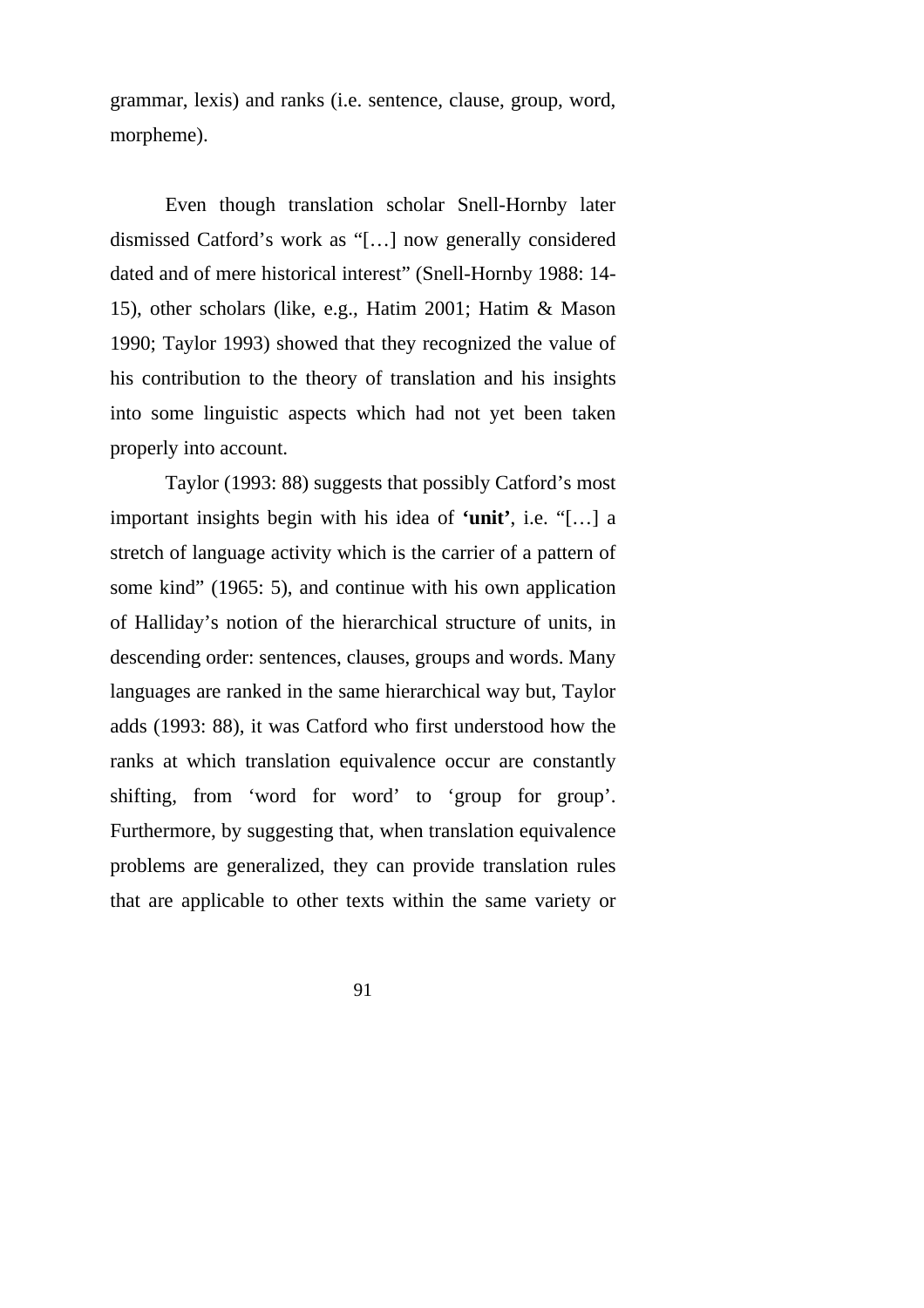register (Catford 1965: 94), Catford was moving towards the important conclusion that "[f]or translation equivalence to occur, [...] both SL and TL texts must be relatable to the *functionally* relevant features of the situation" (*ibid.*, *emphasis in the original*).

As Hatim and Munday point out (2004: 29), Catford seems to have been the first to use the term 'shift' in translation. What are **'shifts'**? They are basically small linguistic changes that occur between ST and TT (*ibid*.). In his model, Catford distinguished between two kinds of translation shifts: 'level shifts' (occurring between the levels of grammar and lexis) and 'category shifts' (unbounded and rankbounded). He then moved outside the text to such higherorder concepts as 'variety' and 'register' (Taylor 1993: 89).

As mentioned previously, Catford sees translation as a process of substituting a text in one language for a text in a different language. However, as Fawcett notes (1997: 54-55), according to Catford we do not 'transfer' meaning between languages, but we rather *replace* a SL meaning by a TL meaning – one that can function in the same or a comparable way in that situation.

According to Catford, as we have already seen, one of the central tasks of translation theory is that of defining a theory of translation that is based on equivalence (Catford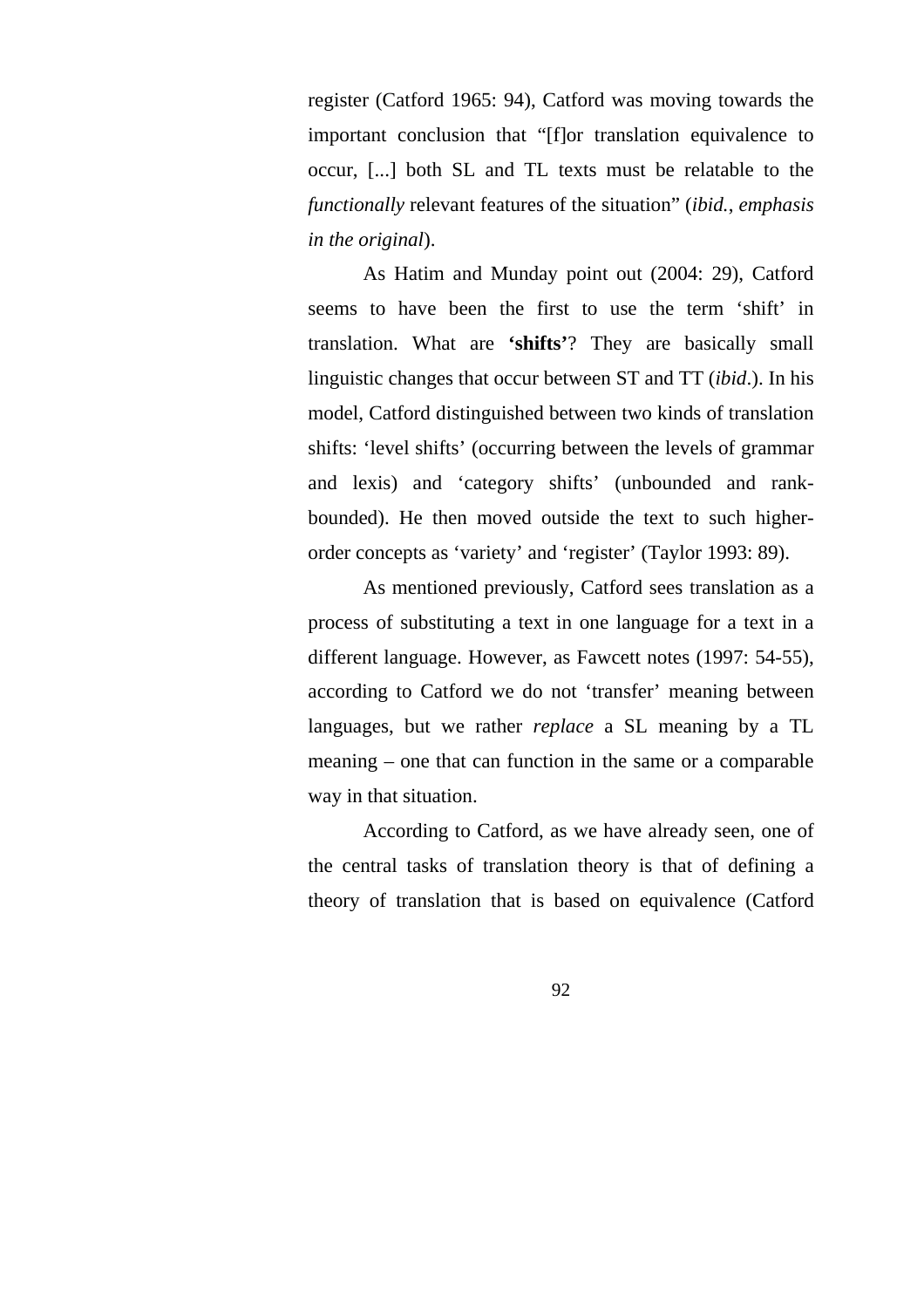1965: 21), which he takes to be the basis upon which SL textual material is *replaced* by TL textual material. In Catford's model, this can be achieved through either '**formal correspondence**' or '**textual equivalence**'.

A formal correspondence is defined by Catford as "[…] any TL category (unit, class, structure, element of structure, etc.) which can be said to occupy, as nearly as possible, the 'same' place in the 'economy' of the TL as the given SL category occupies in the SL" (*ibid.*: 27). Thus, a noun such as *fenêtre* may be said generally to occupy a similar place in the French language system as the noun 'window' does in English – and as *finestra* does in Italian. Formal correspondence, therefore, implies a comparison between the language systems but not of specific ST-TT pairs.

When 'formal equivalence' is not possible, Catford suggests to aim for 'textual equivalence', which can be carried out through the translation 'shifts' we spoke of above (*ibid.*: 73). A textual equivalent is defined as "[…] any TL text or portion of text which is observed [...] to be the equivalent of a given SL text or portion of text" (*ibid.*: 27). In simple terms, 'translation shifts' are "[…] departures from 'formal correspondence' in the process of going from the SL to the TL" (*ibid.*: 73).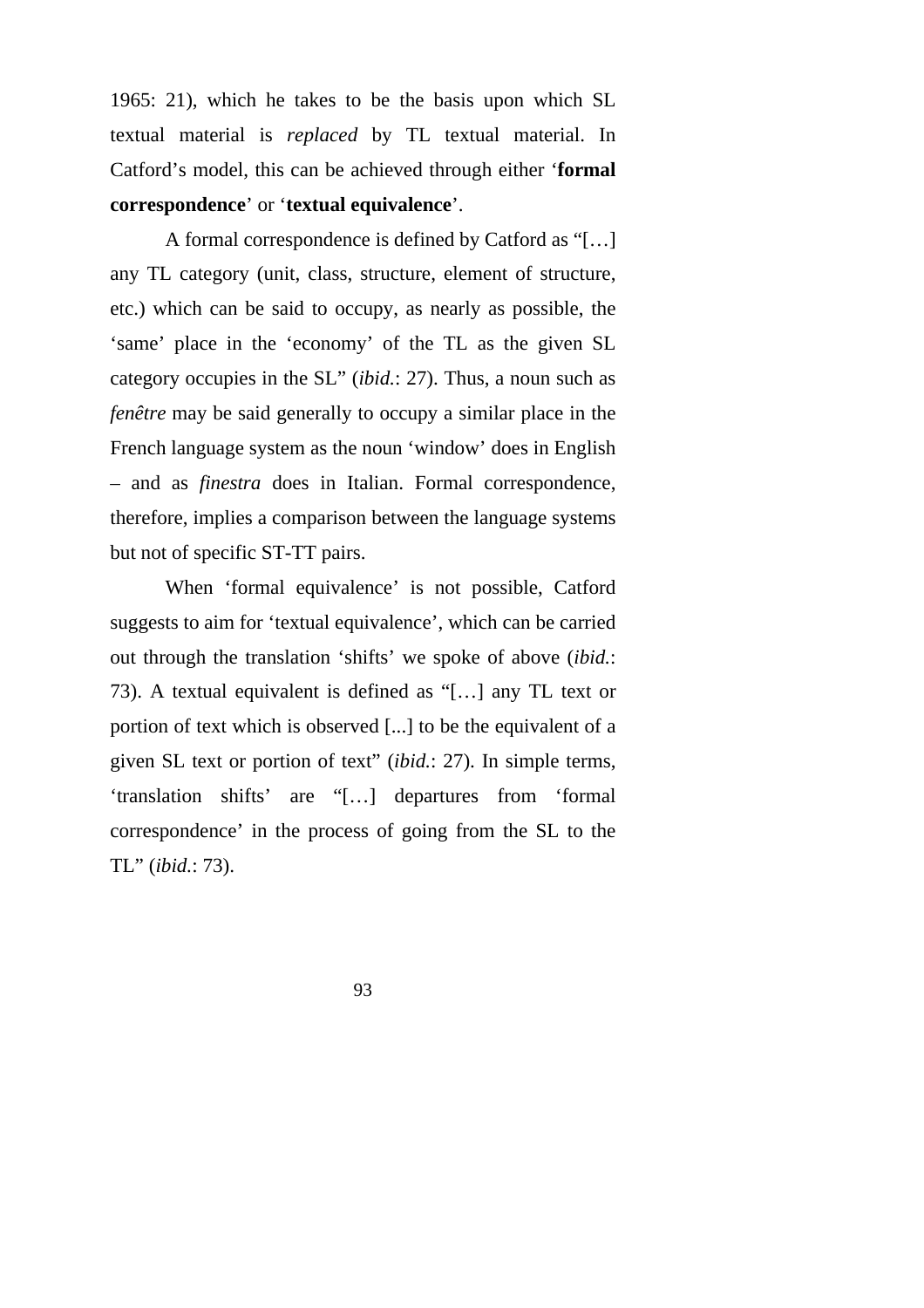Catford's book was sharply, and widely, criticized in the field of TS as being too highly theoretical and as putting forward what was essentially a 'static' model. The main criticism lay in the nature of his examples, which were said to be for the most part abstract, idealized and decontextualized (Agorni 2005: 15), and never related to whole texts (Munday 2001: 62). Venuti, for example, attacked his theory for being chiefly focused on the levels of word and sentence, and as using manufactured, i.e., unauthentic, examples (2000/2004: 327). Hatim also observes that, according to many critics, Catford saw equivalence as a phenomenon which is essentially quantifiable and thus was also criticized for what was called his 'statistical touch' (Hatim 2001: 16).

Newmark questioned specifically the ultimate usefulness of Catford's listings of, for instance, sets of words that are grammatically singular in one language and plural in another. In his estimation, by illustrating issues from contrastive linguistics he may have been giving helpful tips to students needing to translate, but he certainly was not offering a valuable contribution to translation theory (Newmark 1981/1982: 19).

Fawcett remarks that even Catford himself was not unaware that his definition of textual equivalence could pose problems: the concept of 'sameness of situation' (1997: 55),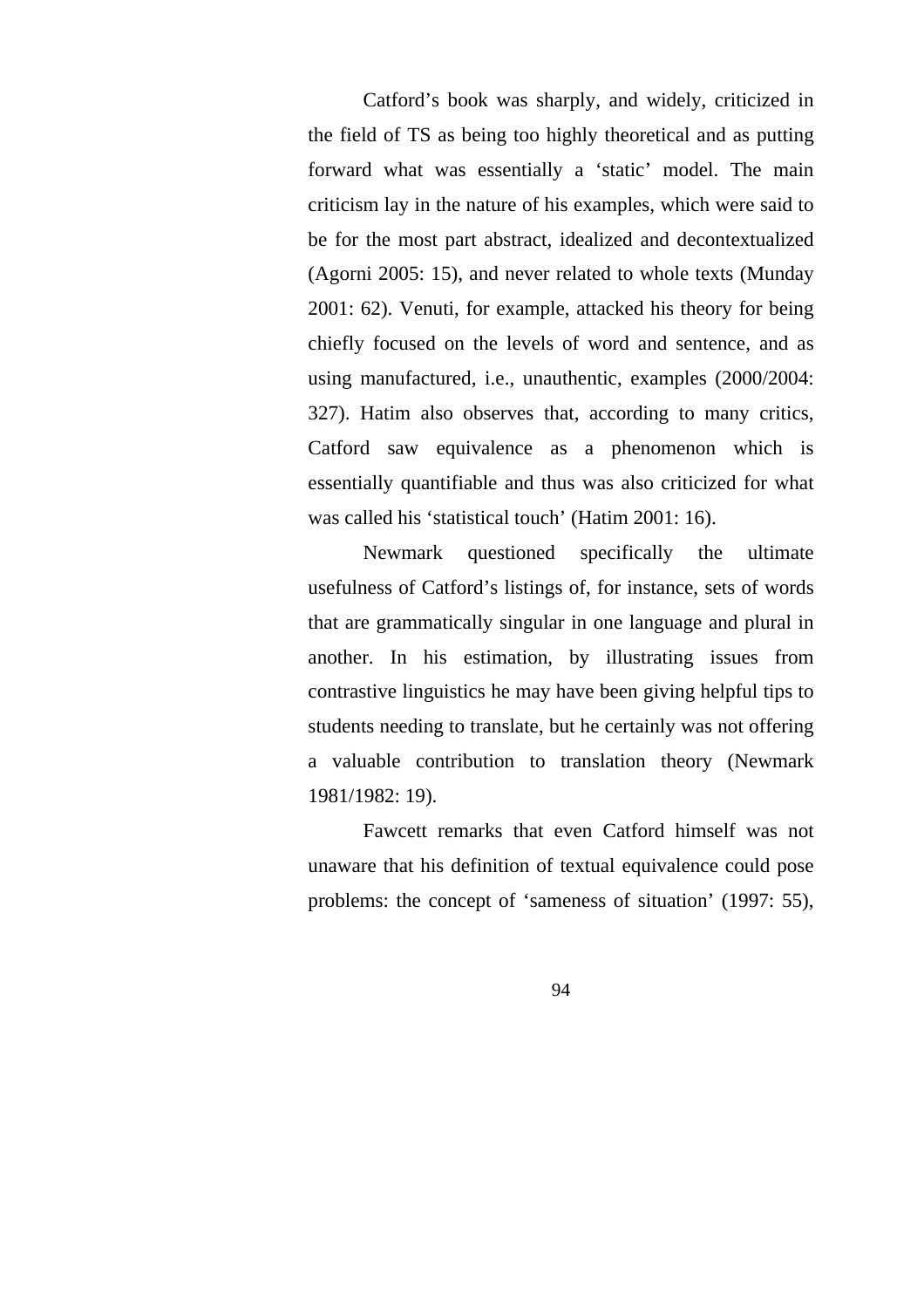for example, is a thorny one, especially in those cases when very different cultures are involved. Nonetheless, together with other scholars, like Munday (2001) and Hatim (2001), he points out Catford's contribution to TS which remains, in Fawcett's words "[…] one of the very few original attempts to give a systematic description of translation from a linguistic point of view" (Fawcett in Hatim 2001: 17). That alone bears witness to the merit of his work

Moreover, as Fawcett notes, although certain scholars (see, e.g., Larose 1989; Hatim 2001) would censure him for decontextualizing the translation process, the accusation is not wholly a valid one. That is to say, Catford does make reference to context and even "[...] uses the concept of social contextual function to suggest solutions to dialect translation" (Fawcett 1997: 56). And Hatim himself admits that "[…] a glance at how Catford [...] uses the concept of socialcontextual function in discussing **dialect translation**" reveals that he is no stranger to a linguistics of **context** (Hatim 2001: 17).

And indeed he is not. In his *A Linguistic Theory of Translation* (1965), Catford devoted a chapter (n. 13) to the topic of "Language varieties in translation". He defined a 'language variety' as "[…] a sub-set of formal and/or substantial features which correlates with a particular type of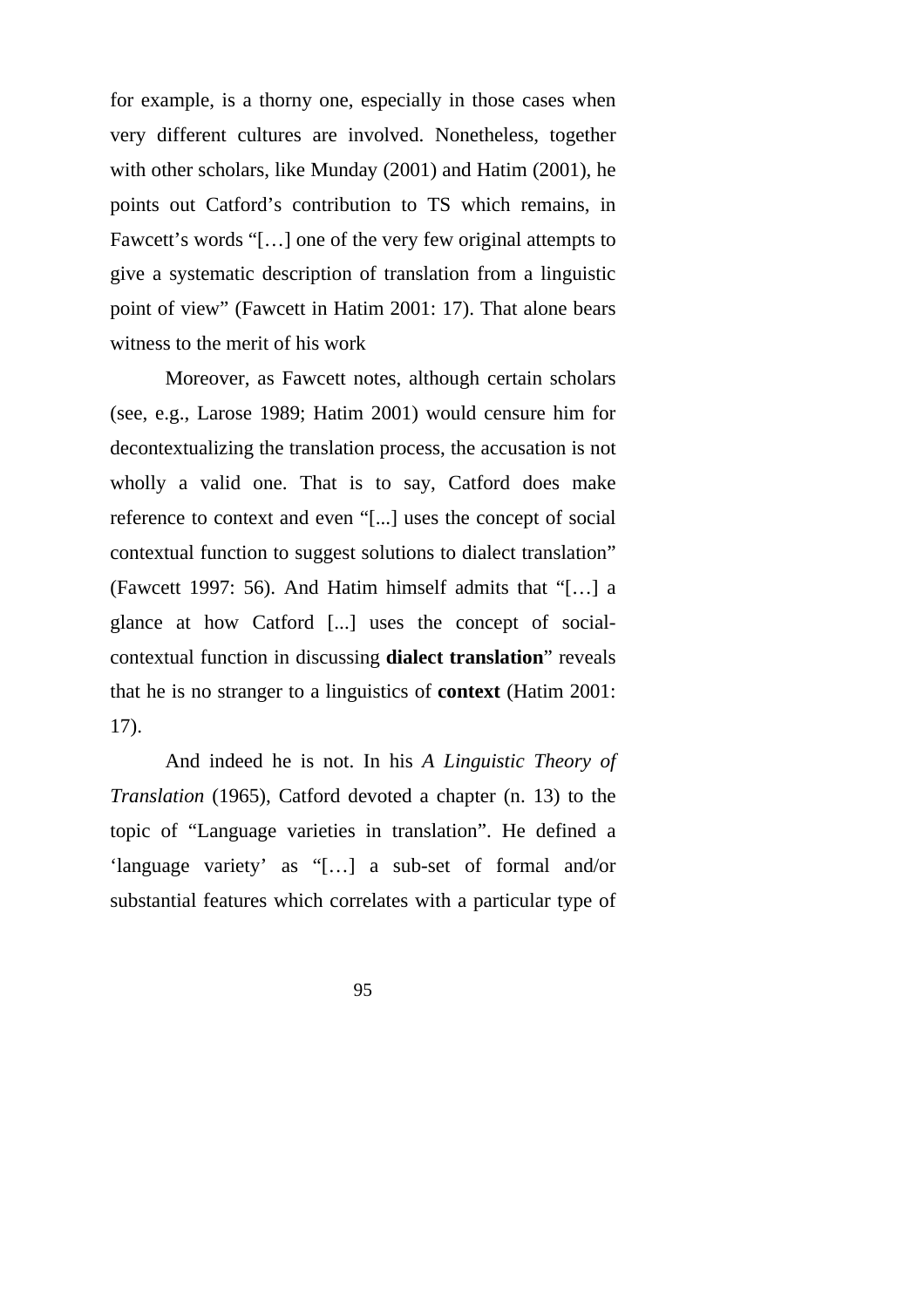socio-situational feature" (Catford 1965: 84) and argued that in **dialect** translation "[...] the criterion [...] is the 'human' or 'social' geographical one [...] rather than a purely locational criterion" (*ibid.*: 86-87).

Catford distinguished varieties which he dubbed 'more or less *permanent*', with reference to a given performer (or group) and other ones that for him were 'more or less *transient*', i.e. that "[...] change with changes in the immediate situation of utterance" (*ibid.*: 84, *emphasis in the original*). Within the first group, he then identified 'Idiolect' and 'Dialect', sub-dividing the latter category into the following types: (proper) or geographical, temporal and social. By 'Register', Catford means a "[...] variety related to the wider social rôle being played by the performer at the moment of utterance: e.g., 'scientific', 'religious', 'civil-service', etc." (*ibid.*: 85). By 'Style', on the other hand, he indicates a "[...] variety related to the number and nature of addressees and the performer's relation to them: e.g. 'formal', 'colloquial', 'intimate'" (*ibid.*). Catford includes in what he called 'transient' varieties also the notion of 'mode', related, in his view, to the medium of utterance, i.e. 'spoken' or 'written', what Halliday considers the 'medium' of the message. Halliday of course would subsequently theorize register as language variation according to use, and dialect as variation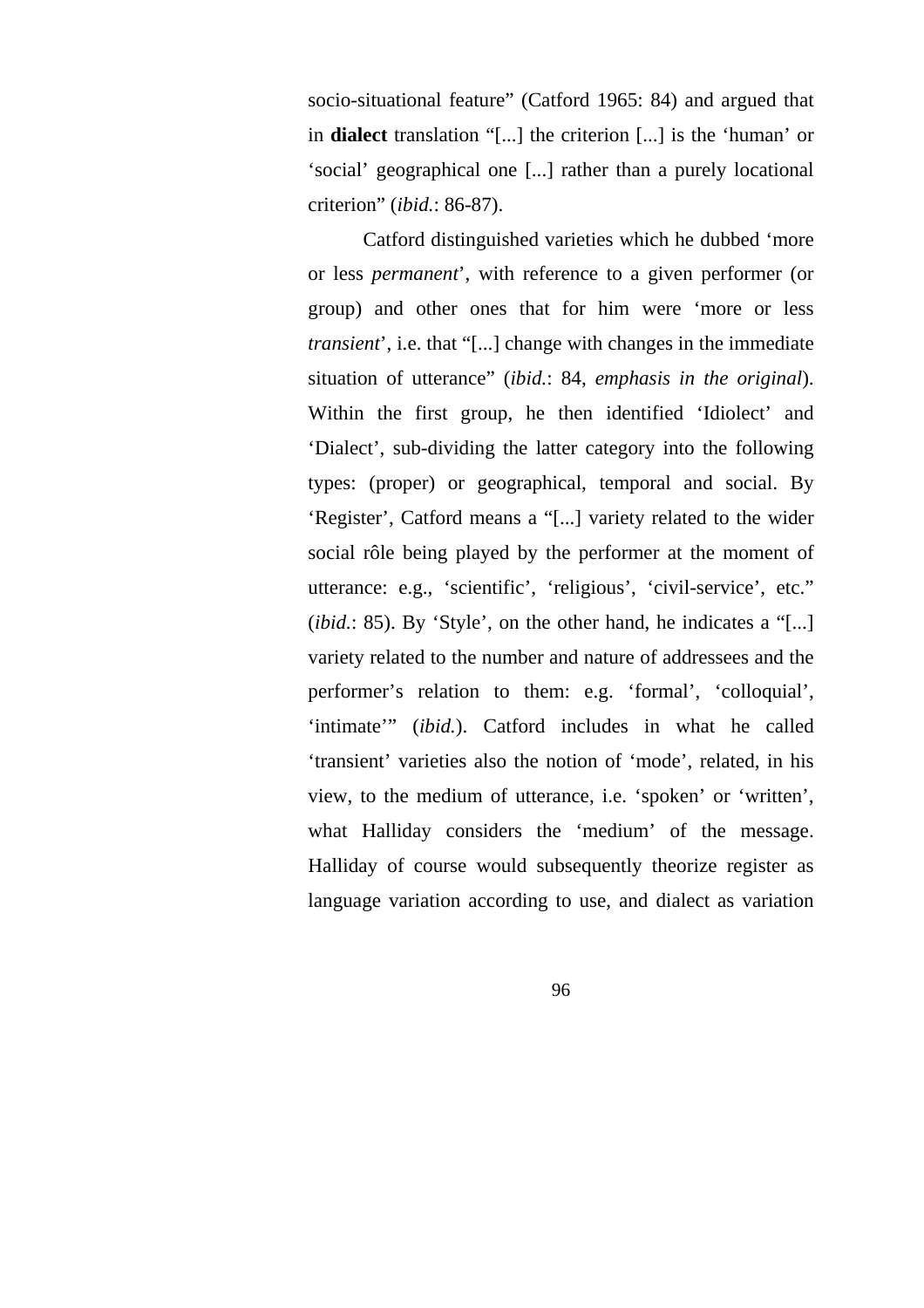according to user: his or her geographical and social provenance (1978: 35). Style, in a literary sense, he would see as a question of de-automatised grammar (Halliday 1982). However, in the 1960s, Catford's contribution to a typology of language varieties, when applied to translation, could be considered as being quite instructive:

> The concept of a 'whole language' is so vast and heterogeneous that it is not operationally useful for many linguistic purposes, descriptive, comparative and pedagogical. It is, therefore, desirable to have a framework of categories for the classification of 'sub-languages', or *varieties* within a total language (Catford 1965: 83, *emphasis in the original*).

And it will be from this same quotation that, twentyfive years later, Hatim and Mason will start their own investigation into language varieties (see chapter 7).

### *6. Peter Newmark and SFL*

In the UK, translation scholar Peter Newmark referred to Catford in his early research, then was influenced by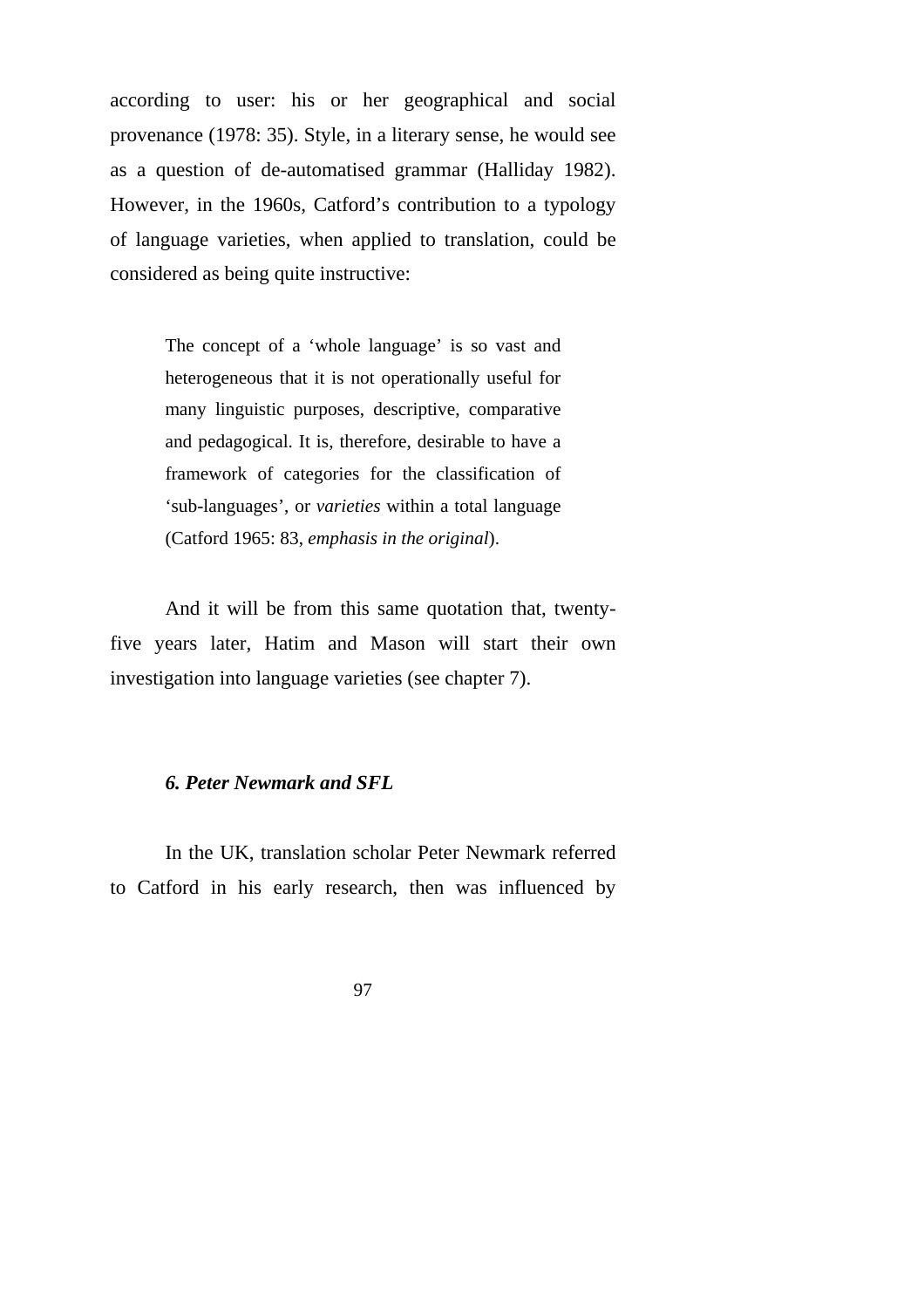Fillmore and case grammar, and eventually turned his attention to SFL (Taylor 1993: 89-90).

In his 1987 paper, "The use of systemic linguistics in translation analysis and criticism"15, Newmark praised Halliday's work, declaring that since the appearance of his "Categories of the theory of grammar" (1961), a functional approach to linguistic phenomena had appeared to him to be useful to translation analysis, surely more than Chomsky's, Bloomfield's or the Montague Grammarians' theories (Newmark 1987: 293). He expressed his admiration for Hallidayan linguistics, opening the article with the following remark:

> Since the translator is concerned exclusively and continuously with meaning, it is not surprising that Hallidayan linguistics, which sees language primarily as a meaning potential, should offer itself as a serviceable tool for determining the constituent parts of a source language text and its network of relations with its translation (*ibid.*).

 <sup>15</sup> The paper was first included in the volume *Language Topics: Essays in honour of Michael Halliday*, edited by R. Steele and T. Threadgold (1987). A revised version was then integrated into Newmark's own monograph *About Translation* (1991) and became Chapter 5, entitled "The Use of Systemic Linguistics in Translation".

<sup>98</sup>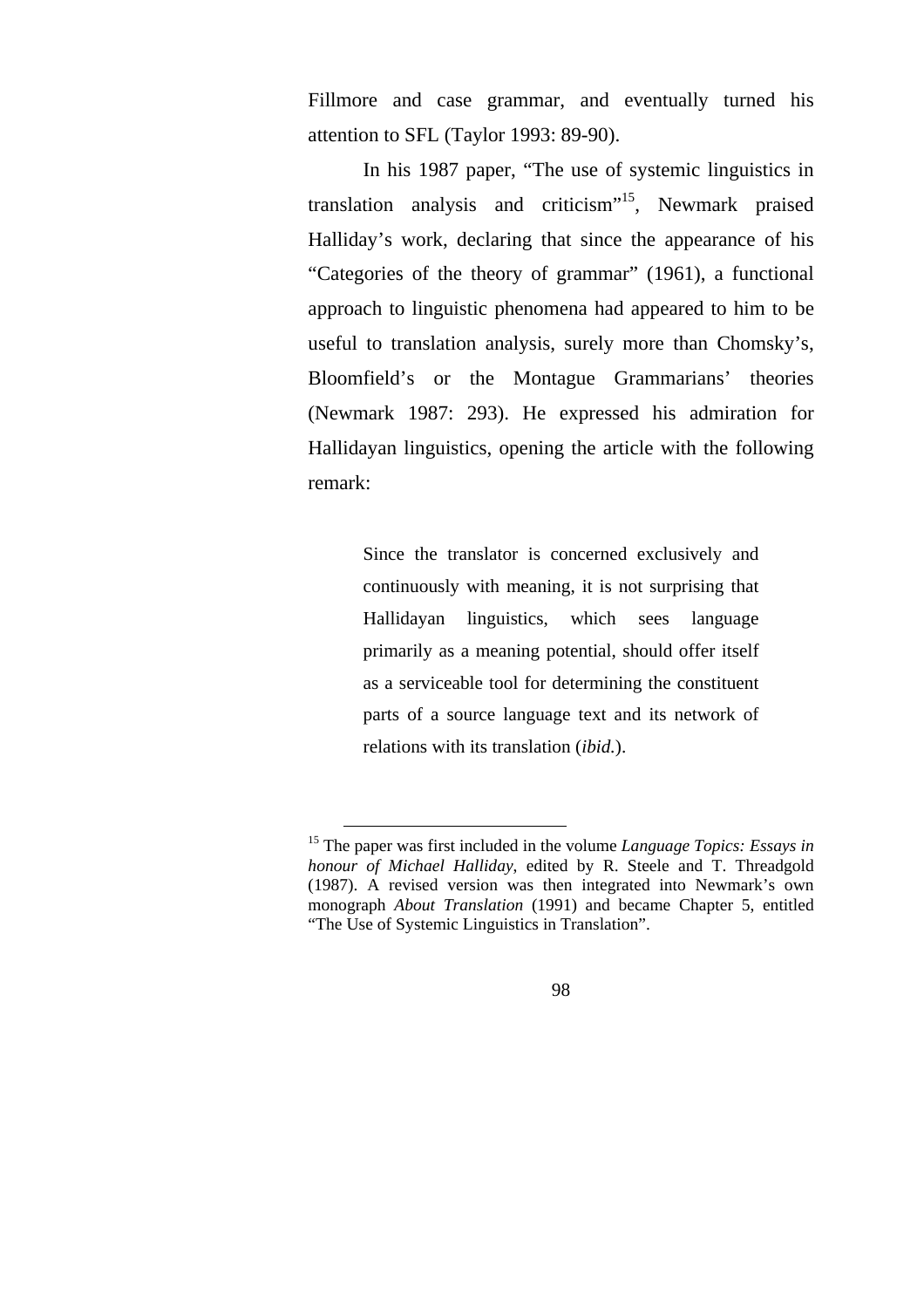In particular, Newmark's closeness to Halliday is reflected in his approach to constituents, as well as to two specific aspects of grammatical analysis which, in his view, can offer valuable insights to both the translation analyst and the translator: Grammatical Metaphor and Cohesion.

Going back to Halliday's **hierarchical approach** (i.e, a 'rank scale' made up of morphemes, words, groups and clauses), Newmark found that "[...] systemic grammar enables us to demonstrate the flexibility and multiplicity of grammatical variations" (1987: 294). On the basis of this, for instance, a SL nominal group may translate into a TL nominal group, but it may also be 'rank-shifted' – upward into a clause or downward into a word. Even though Newmark argued that 'literal translation' should be the first option of the translator (1981/1982: 39), he also admitted that there could be contextual reasons for preferring another solution. In his view, most 'linguistic shifts' (Catford 1965) or 'transpositions' (as Vinay and Darbelnet (1958) call variations from a grammatical point of view) could be described in this way.

Newmark simply extended Halliday's descriptive hierarchy into: text, paragraph, sentence, clause, group, word, morpheme. In agreement with Halliday, Newmark asserted that, from an abstract point of view, none of these are more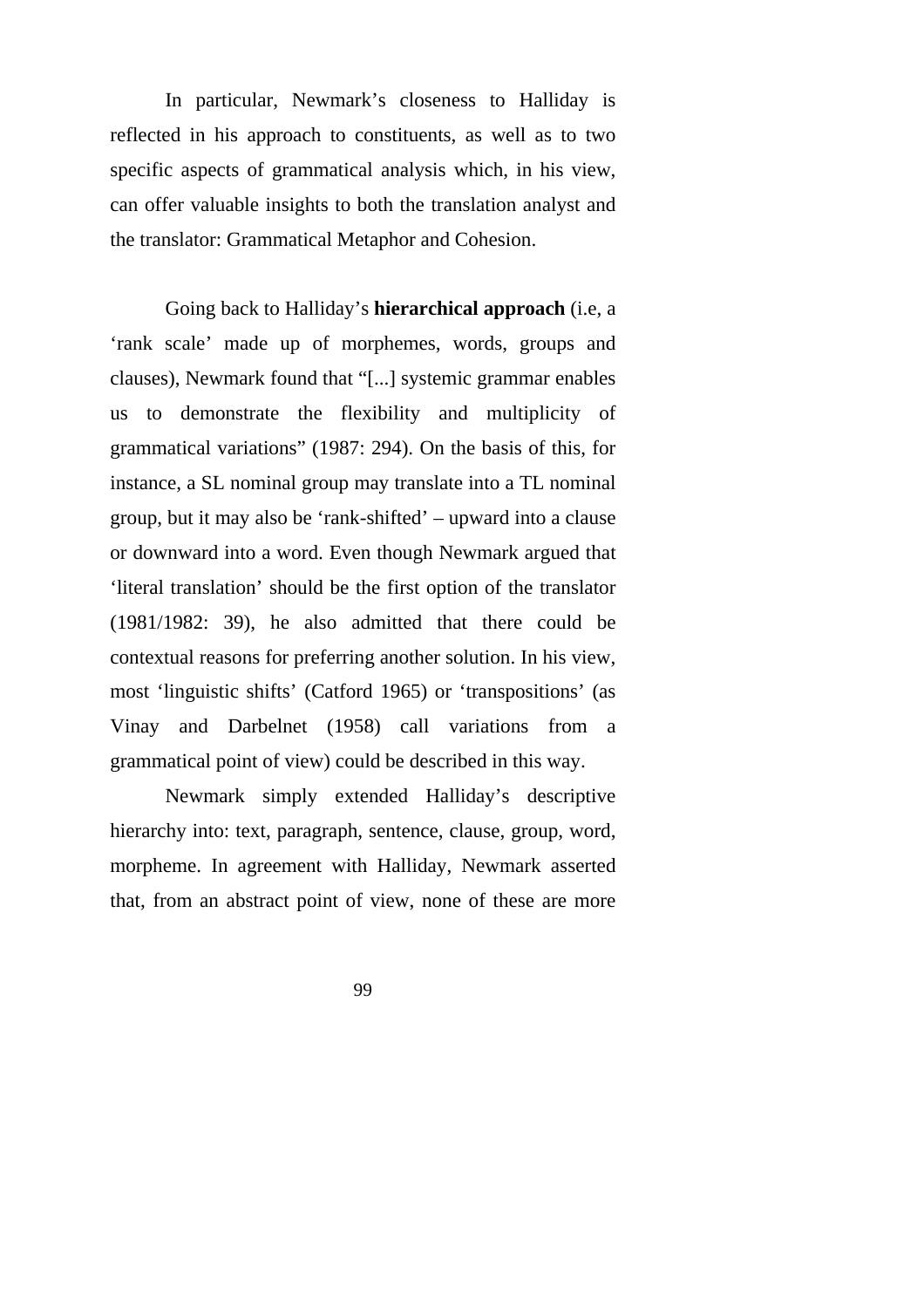'important' than another, even though in practice, "[…] the text is the ultimate court of appeal, the sentence is the basic unit of *translating* (not of translation), and most of the problems are centred in the lexical units, if not the words" (Newmark 1987: 294, *emphasis in the original*). Thus, while Halliday's focus is on the clause as a representation of meaning in a communicative context, Newmark identified the **sentence** as the 'natural' **unit of translation**. As Taylor observes, his 'constituent boundaries' seem, therefore, to be marked by punctuation (1997: 113).

Newmark stated that 'transpositions' and rearrangements may often occur, but that a sentence would *not* normally be divided unless there was good reason (1988: 165). He is careful to insist that any 'rearrangements' or 'recasting' must respect 'Functional Sentence Perspective' (Firbas 1992), what Halliday, following the Prague School of Linguists, calls the clause's Thematic Structure (1994: 40).

In addition, he introduced the issue of text 'authority', holding that "[...] the more authoritative the text, the smaller the unit of translation" (Newmark 1988: 66), and made clear his agreement with Haas (1962) that "[t]he unit of translation should be as short as possible and as long as is necessary" (Haas in Newmark 1987: 295). As Taylor suggests (1997: 113), Newmark's fundamental choice of the sentence as a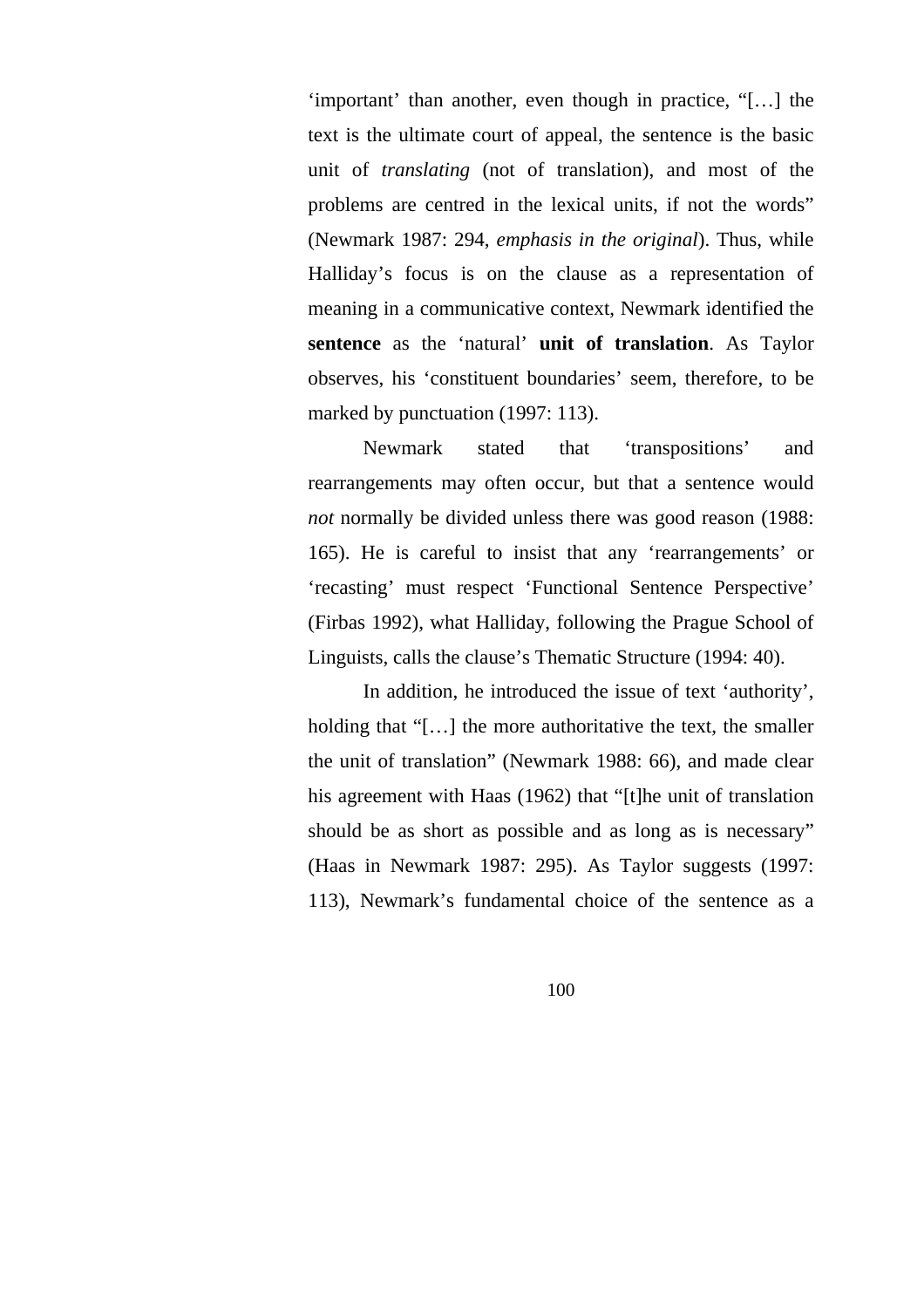basic unit of translation could be said to be linked to his admiration for the chapter on Cohesion in Halliday's *An Introduction to Functional Grammar* (1985). He is, of course, not alone.

As a matter of fact, with reference to *An Introduction to Functional Grammar* (1985), Newmark drew our attention to two chapters in particular, i.e. "Beyond the clause: metaphorical modes of expression" and "Around the clause: cohesion and discourse", since, he argued, these are very much related to the very nature of translation.

As regards the first of these two chapters, which deals specifically with the concept of 'grammatical metaphor', Newmark went so far as to state that "[a]s I see it, this chapter could form a useful part of any translator's training course where English is the source or target language" (1987: 295).

According to Halliday, a 'grammatical metaphor' is a "[…] variation in the expression of a given meaning" with reference to the more 'congruent' realization', i.e, 'nonmetaphorical' (Halliday 1985/1994:  $342$ <sup>16</sup>. Congruent does not mean 'better'; nor does it mean 'more frequent'. It simply means less metaphorical, and, perhaps, a more typical and

<sup>&</sup>lt;sup>16</sup> For more illustration of Grammatical Metaphor, see Freddi (2006); Lipson (2006), in this series.

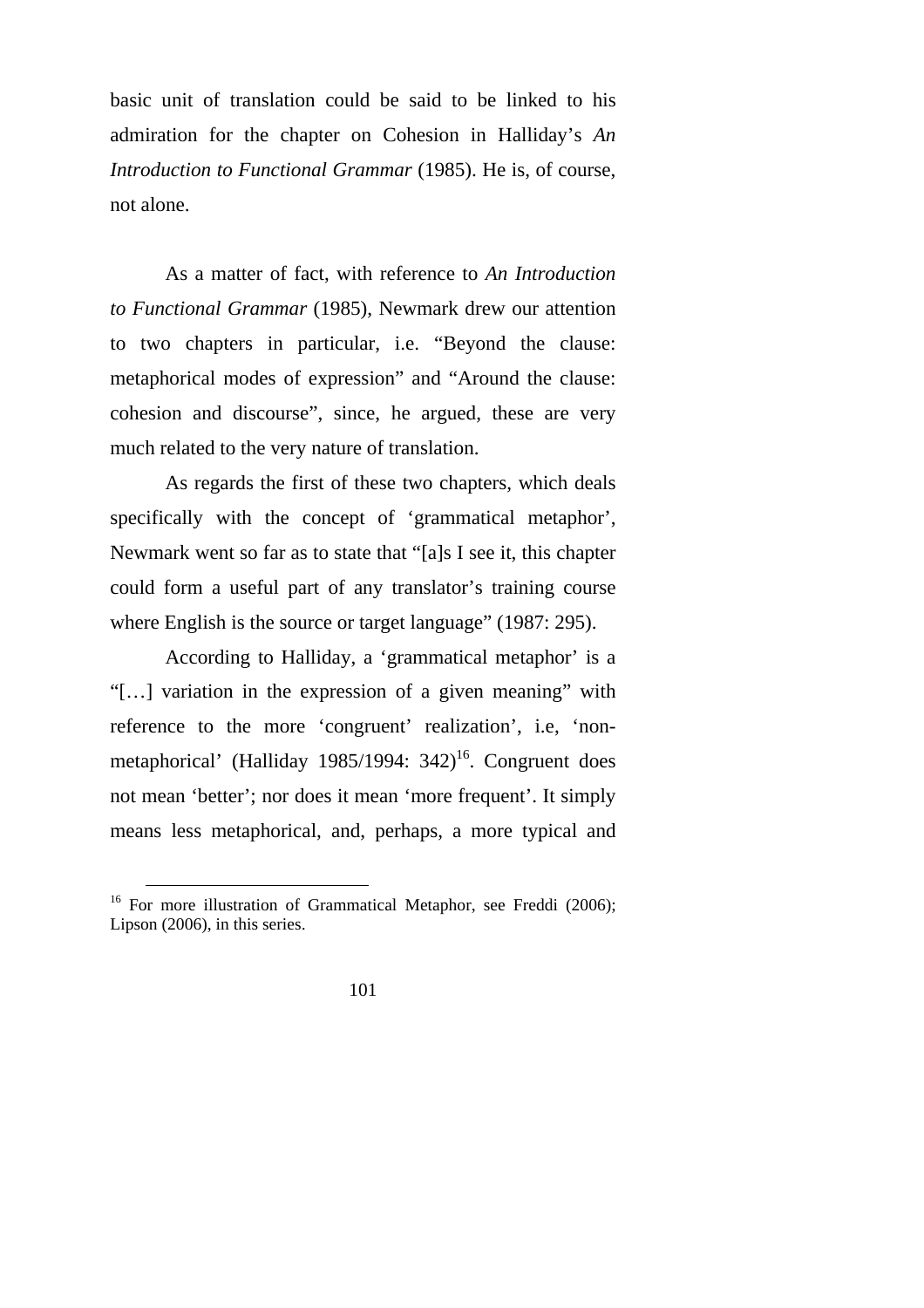also historically prior way of saying things. In the final analysis, it is an instance of language in which "[…] the speaker or writer has chosen to say things differently" (1994: 343). A typical example is represented by the phenomenon of 'Nominalization', connected with what Newmark (1987: 294) calls a "[…] non-physical figurative use of verbs".

According to Newmark, when translating metaphors translators always have a choice (*ibid*.). He argues that the numerous examples of metaphorical forms and 'congruent' rewordings included in Halliday's valuable chapter could sensitize a translator to the need for 'recasting' (*ibid*.: 295).

An example from Halliday and his own rewording are provided:

> (1) The argument to the contrary is basically an appeal to the lack of synonymy in mental language (Halliday 1985: 331).

> (1a) In order to argue that [this] is not so [he] simply points out that there are no synonyms in mental language (*ibid.*)

Newmark comments that the second, more 'congruent' version could well be a 'normal' translation of the same sentence into French or German.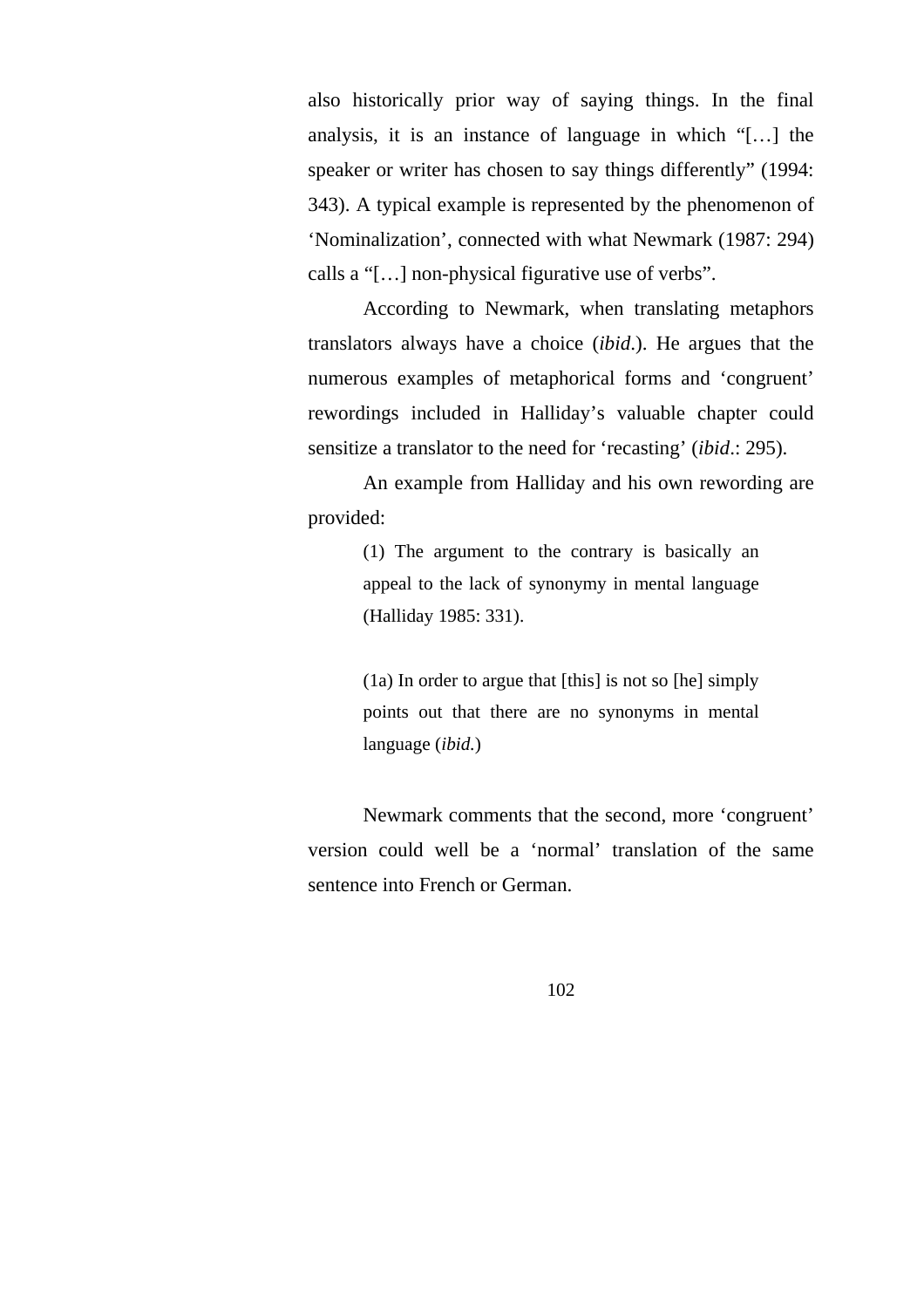The removal of verb-nouns such as 'argument', 'contrary', 'appeal' and 'lack', especially when translating informative texts, is a common 'shift' (Catford 1965) or 'transposition' (Vinay & Darbelnet 1958), as Scarpa also points out (see Scarpa 2001: 139-140).

Thus according to Newmark, Halliday's advice to the linguist seeking to 'de-metaphorise' grammatical metaphors, i.e. to unscramble as far as is needed (Halliday 1994: 352-53), could even be more pertinent for a translator faced with such tasks.

In the same chapter, Halliday offers a further example of a grammatical metaphor, which, as Taylor notes, "[…] is superbly economic in English" (Taylor 1993: 94):

> (2) The fifth day saw them at the summit (Halliday 1994: 346).

This is congruently reworded by Halliday as:

 (2a) They arrived at the summit on the fifth day (*ibid.*).

Newmark proposes a translation of the example above into French, where the 'incongruent' form, i.e, the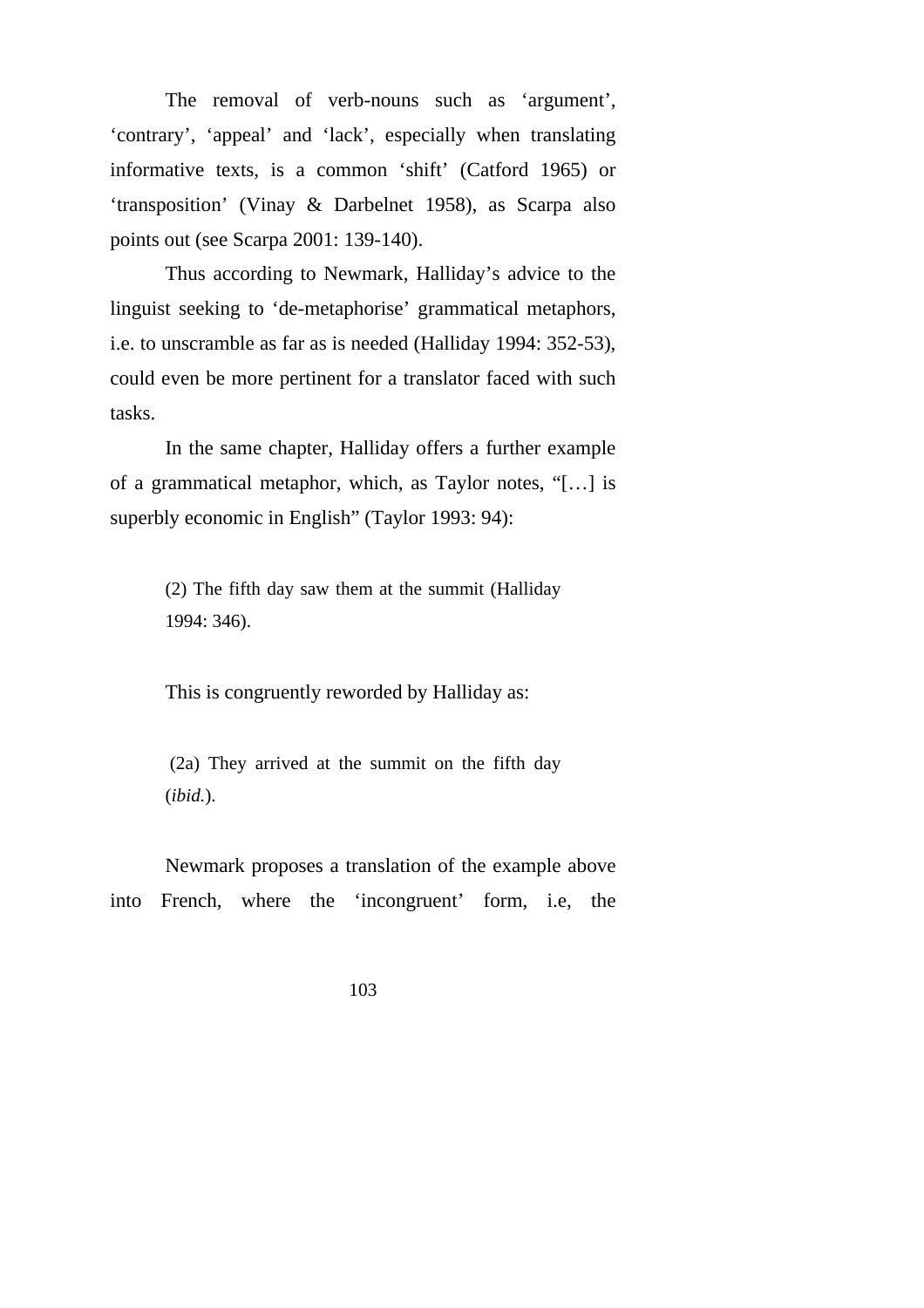grammatical metaphor, has been turned into a more 'congruent' one:

> (2b) C'est au cinquième jour qu'ils sont arrivés au sommet (Newmark 1987: 295)

Taylor proposes a congruent solution in Italian which "[…] could be arguably more concise", adding that such a result is *not* however so common when translating into this language (1993: 94):

(2c) Al quinto giorno sono arrivati al vertice (*ibid.*).

The other chapter of Halliday's *An Introduction to Functional Grammar* (1985), which Newmark recommended as useful for translators, is that on Cohesion. He stressed the relevance of the chapter with the following words:

> The topic of cohesion, which may have first appeared in Hasan (1968), was expanded in Halliday and Hasan (1976), and revised in Halliday (1985), has always appeared to me the most useful constituent of discourse analysis or text linguistics applicable to translation (Newmark 1987: 295).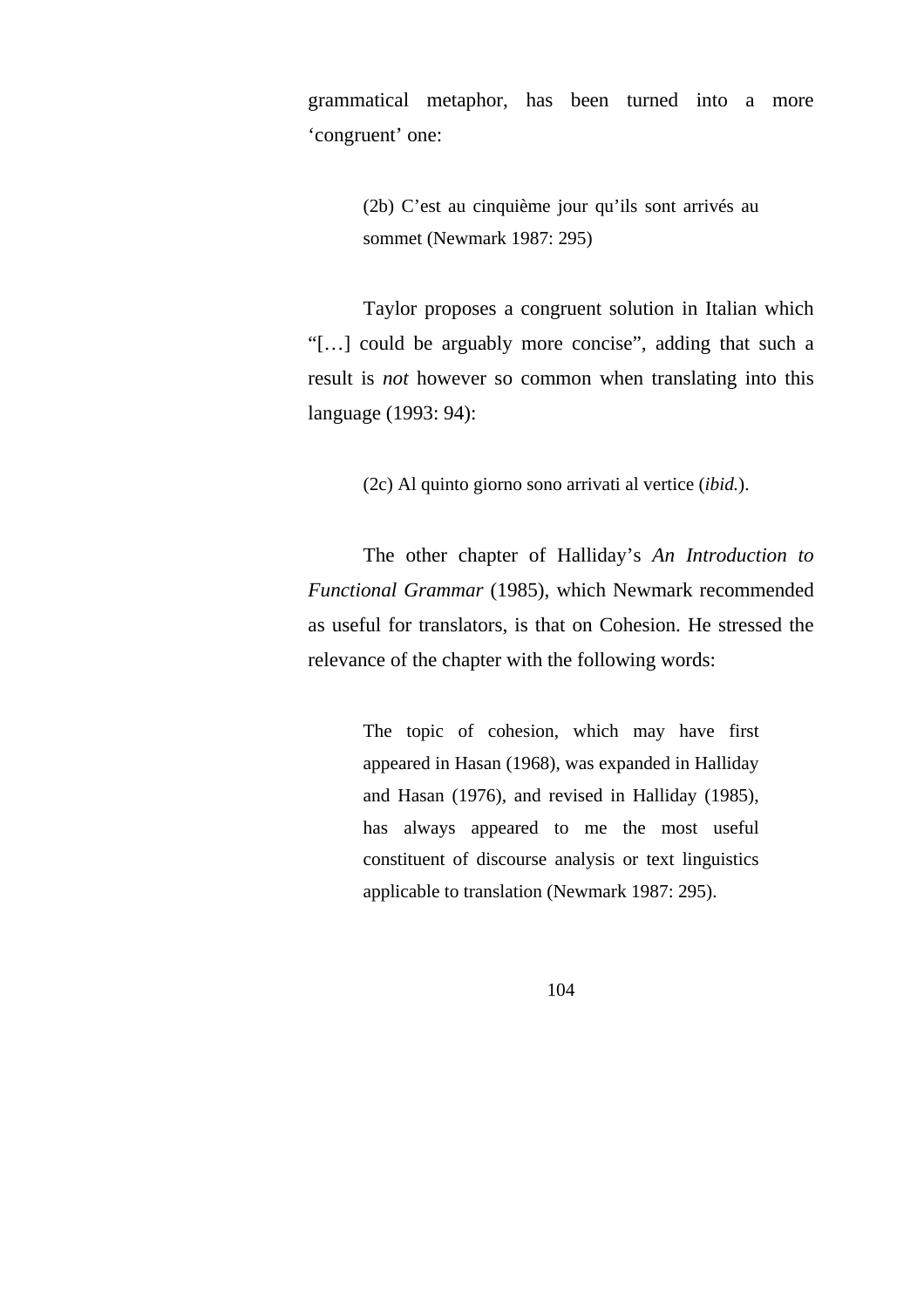Although Halliday's account of cohesion is wide, including both structural (Thematic and Informational structure) and non-structural elements (reference, ellipsis/substitution, lexical relations and inter-sentential conjunction), Newmark was interested in particular in the examination of the use of connectives and, more to the point, in the phenomenon of 'missing' connectives between sentences, which obliges the translator to interpret the logical connection. Connectors and prepositions cover a wide range of meanings and may thus often cause ambiguity (translating from English, 'yet' and 'as' are classic examples). Their meaning and function will clearly depend on the co-text they operate in. Newmark argued that, at least in the case of an 'informative' or 'social' text (i.e., as opposed to the expressive one), Halliday's treatment could offer translators a useful tool to guide them towards "deciding how far to intervene" (Newmark 1987: 295).

Finally, Newmark's focus on the importance of grammar in translation should be remarked. In his *Approaches to Translation* (1981/1982), in discussing the concept of "synonyms in grammar", or what may be more easily glossed as grammatical equivalences, he states that they are "[…] often closer and more numerous than in lexis" (1981/1982: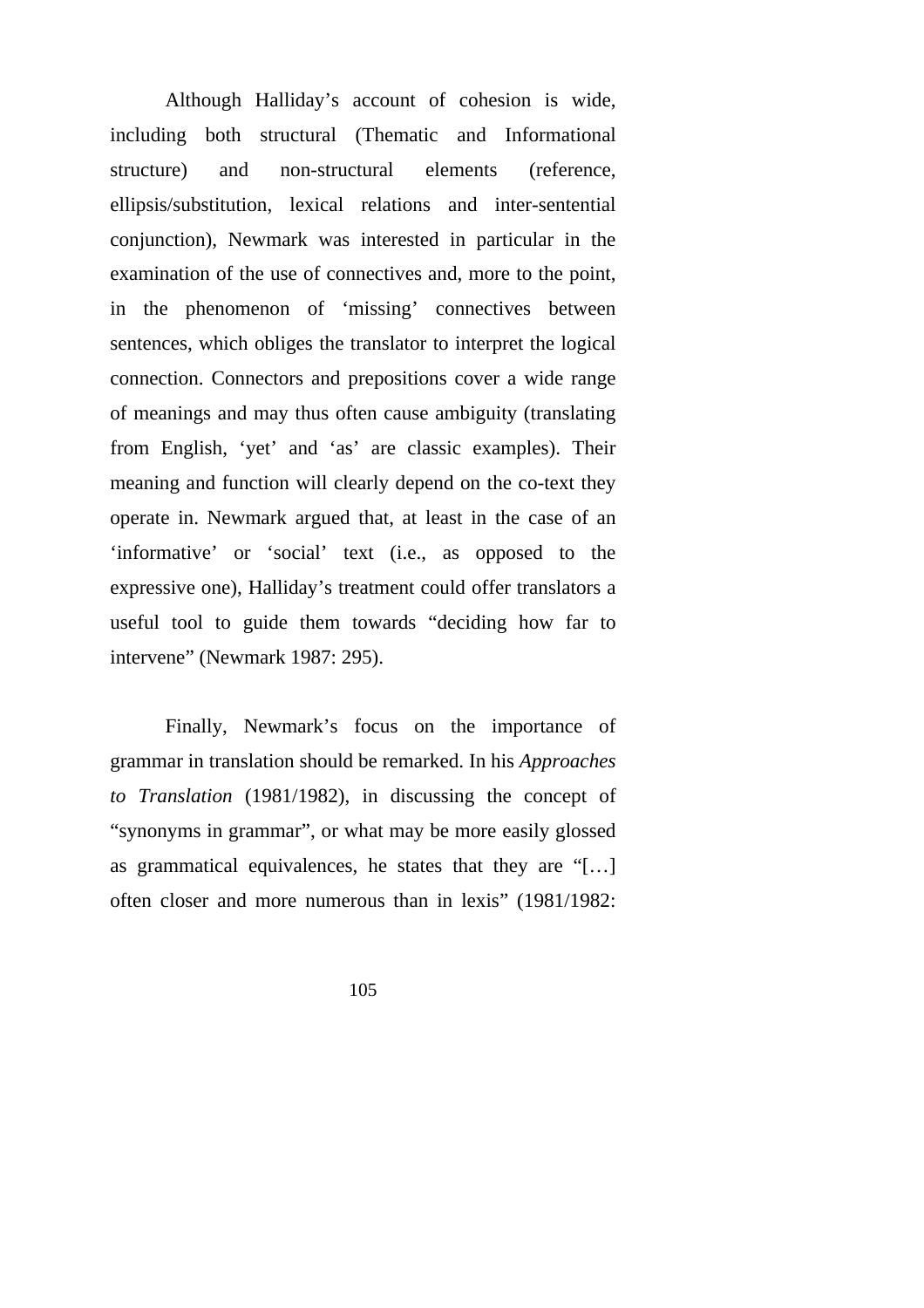101). Basically what he is warning against is a carefree overuse of lexical synonyms. As he notes: "[…] any replacements by lexical synonyms [...] are further from the sense than the grammatical synonyms. This then becomes a plea for more grammatical dexterity and flexibility, and against lexical licence, in translation practice" (*ibid.*: 102). If we wish to relate this concept to Italian, we can think of the possibility of tackling the problem of translating Circumstances of Manner from English into Italian through a lexicogrammatical analysis of the ST following a SFL approach (see section 2.3 above and volume 2, where the issue will be be seen at work through the actual practice of translation).

Newmark's appreciation of Halliday's work can be ultimately confirmed by his comment regarding his notion of **register**, a familiarity with which was recommended, as an "[…] invaluable [tool] both in analyzing a text, in criticizing a translation, and in training translators" (Newmark 1987:  $303$ <sup>17</sup>. Again, we cannot but agree.

<sup>&</sup>lt;sup>17</sup> Newmark's comments on the translation of 'restricted registers' (Halliday 1973) will be given in volume 2 (chapter 11), when discussing the practical translation of different kinds of 'Registers'.

<sup>106</sup>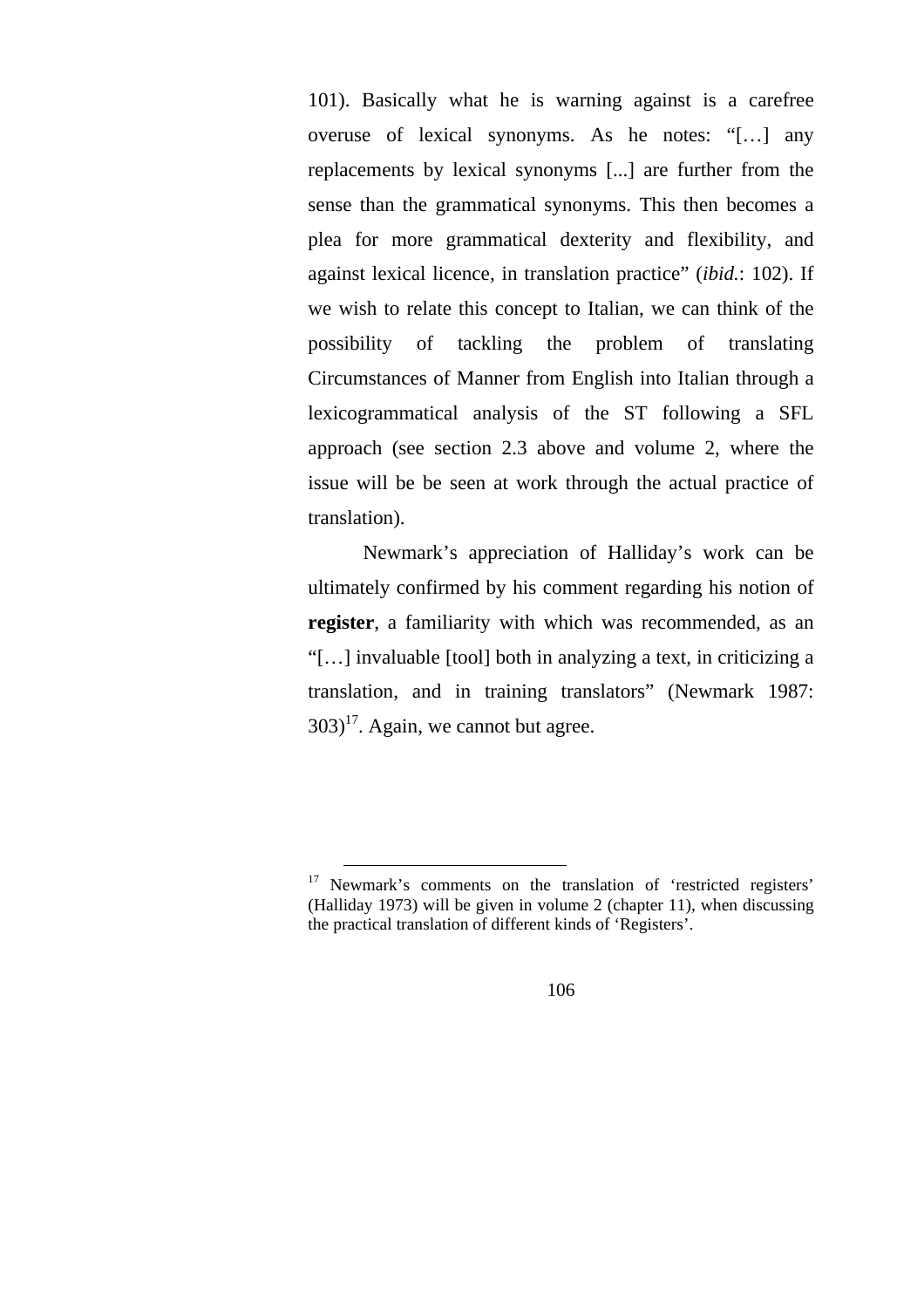## *7. Basil Hatim, Ian Mason and SFL*

In the 1990s, translation scholars Basil Hatim and Ian Mason acknowledged Halliday's and, generally speaking, SFL's contribution to TS as follows :

> [...] a new approach developed by Michael Halliday and his colleagues in Britain in the 1960s and 1970s provided translation studies with an alternative view which approached language as text (Hatim & Mason 1990: 36).

Working within a linguistic framework, they employ a Hallidayan model of language to analyse translation as communication within a sociocultural context. In particular, they offer influential insights on the issues of Register, Dialect and Ideology as applied to translation.

Their aim was to develop a theory of translation centred upon the role played by those 'situational factors' that, they note, translators themselves had in fact been aware of for a long time (Hatim & Mason 1990: 38). Employing a social theory of language and viewing texts as expressions of communicative events, they were particularly sensible to the issue of variation in language use, which they explored in relation to translation. They examined texts as expressions of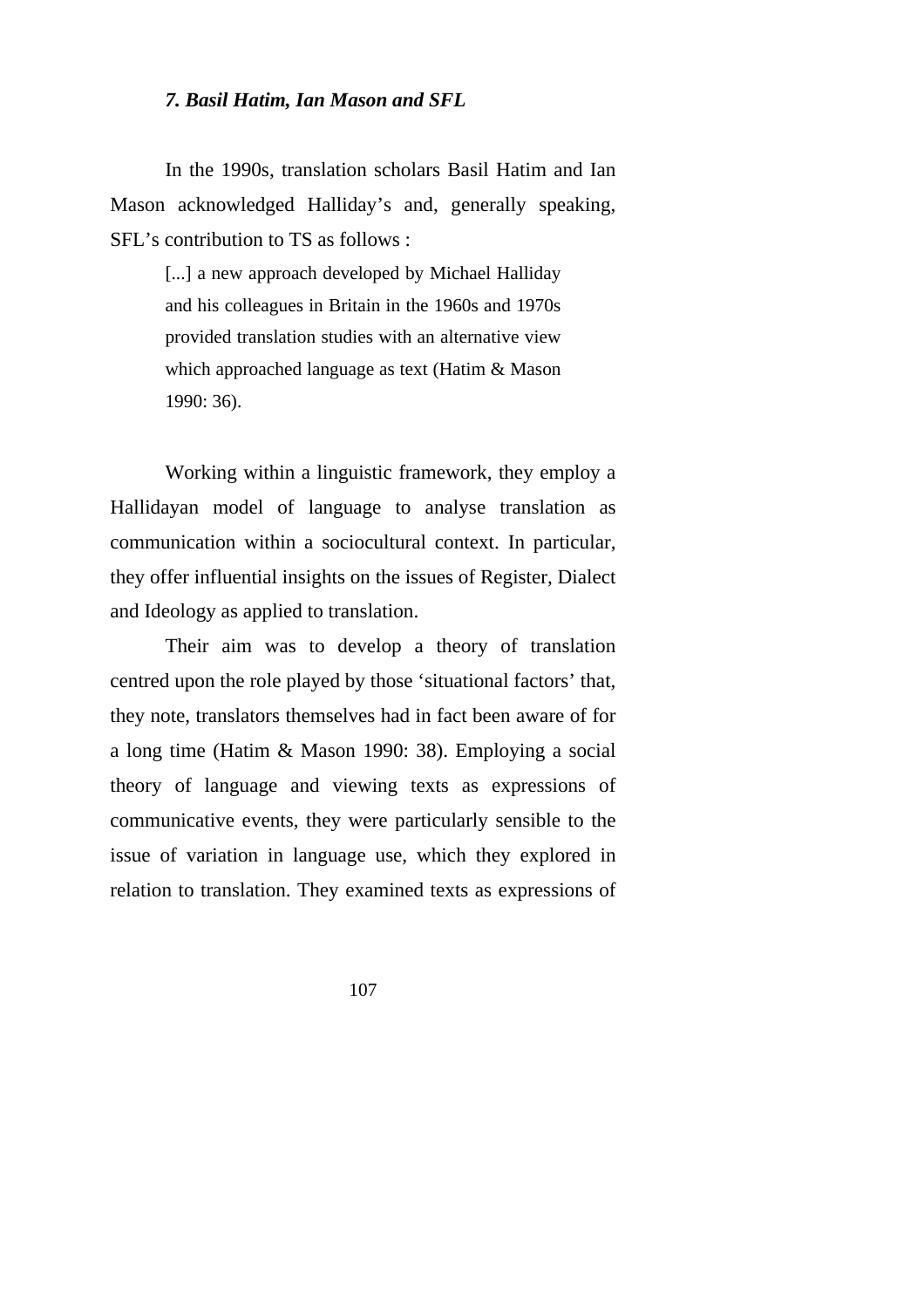such variation, according to two dimensions, that is, following Halliday's distinction between 'Dialect' and 'Register'. Indeed, as we noted in discussing Catford's sub-divisions of the category of dialect, for Halliday language varies 'according to the user' and 'according to the use' (see Halliday 1978: 35, and also, in Halliday & Hasan 1985/1989: 41). Hatim and Mason represent the distinction as you can see in Figure 5:

| <b>LANGUAGE VARIATION</b>           |                              |
|-------------------------------------|------------------------------|
| <b>USE</b>                          | <b>USER</b>                  |
| Registers, etc.                     | Dialects, etc.               |
| field of discourse<br>1.            | 1. geographical              |
| mode of discourse<br>$\overline{2}$ | $\overline{2}$ .<br>temporal |
| tenor of discourse<br>$\mathcal{L}$ | social<br>$3$ .              |
|                                     | (non-) standard<br>4.        |
|                                     | idiolectal<br>$\sim$         |

Figure 5: The use-user distinction (Adapted from Hatim & Mason 1990: 46)

In their *Discourse and the Translator* (1990), Hatim and Mason deal with both kind of varieties, presenting illustrative examples connected with the activity of translation. As they clearly illustrate (Hatim & Mason 1990: 39), **User-related varieties**, that is, 'dialects', are linked to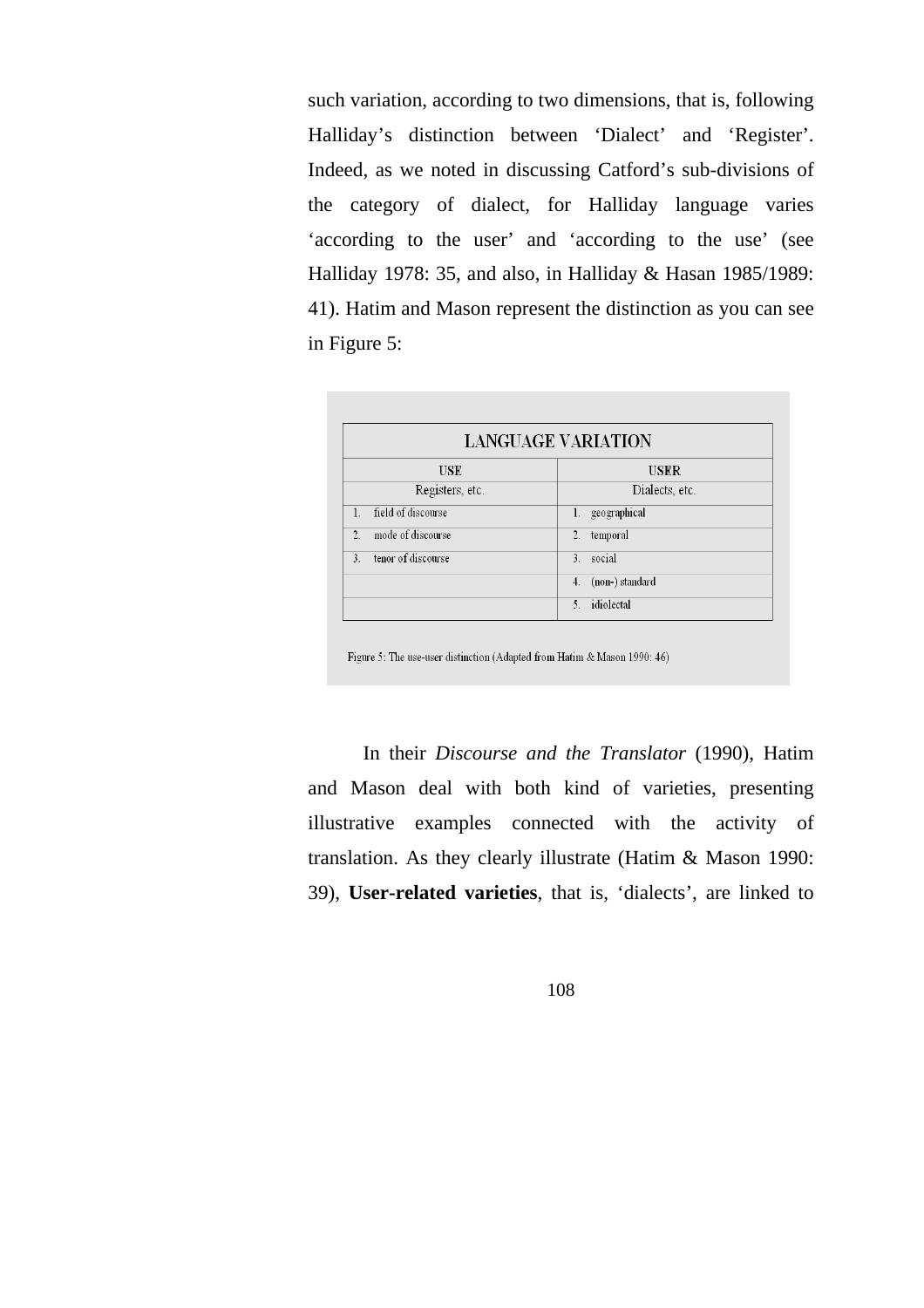'who the speaker or writer is'. According to the user, language can vary with respect to diverse aspects, including: geographical, temporal, social, (non-) standard or idiolectal factors (*ibid.*). Each of these features can inevitably pose problems for a translator having to tackle with it, not least because the linguistic aspect will be inextricably linked with sociocultural considerations and thus his or her decisions will have inevitable cultural implications.

Let us offer an illustrative example concerning a muchdebated theme in TS, that is the translation of geographical dialects. We premise that, as Hatim and Mason unequivocally state, "[a]n awareness of **geographical variation**, and of the ideological and political implications that it may have, is […] essential for translators" (1990: 40). They report a particular case which occurred in the field of TV drama translation, where the problem of rendering accents is particularly manifest, as it also is in the theatre. In Scotland, a controversy had been provoked by the adoption of a Scottish accent to convey the speech of Russian peasants (*ibid.*). Clearly, linking Scots pronunciation to lower social class Russians was not exactly appreciated by the local population.

In general, as Hatim and Mason clearly demonstrate, translating geographical accents into a TL is always problematic and 'dialectal equivalence' is almost 'impossible'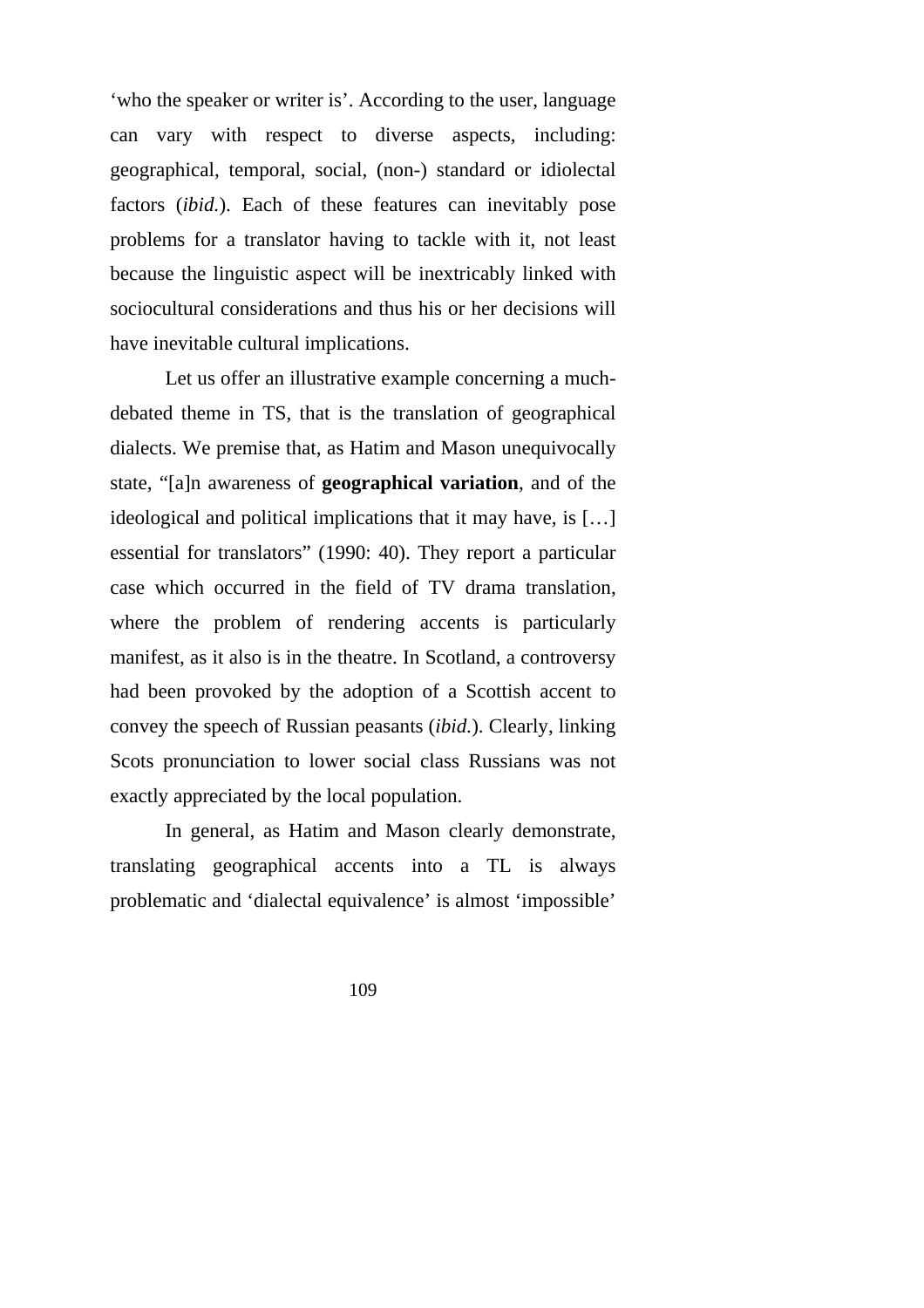to achieve (*ibid.*: 41). Which dialect in the TL should be chosen, if any? If the translator renders a ST dialect into a standard variety, s/he will be taking the risk of losing the effect of the ST. If s/he translates a SL dialect into a selected TL one, the risk will be that of causing unintended effects (or resentment!) with respect to the target audience. A further option would be that of aiming at a sort of 'functional' equivalence instead, modifying the standard itself, without necessarily adopting a particular regional variety: in this case a marked effect through different means would also be reproduced in the TT (*ibid.*: 43). Similar problems will be faced by a translator tackling other kinds of dialects, such as 'social' or 'non-standard' ones, with all of their sociocultural implications.

The second dimension of language variation which Hatim and Mason theorize with reference to translation concerns **use-related varieties**, i.e., 'registers' (see *ibid.*: 45). As Halliday, McIntosh and Strevens (1964) had already pointed out back in the 1960s, language varies as its context varies and there is a relationship between a given situation and the linguistic choices which will be made within it. 'Register' is the term adopted to indicate this kind of variety 'according to use'. Registers are defined according to their differences in lexicogrammar. Such differences are likely to be found in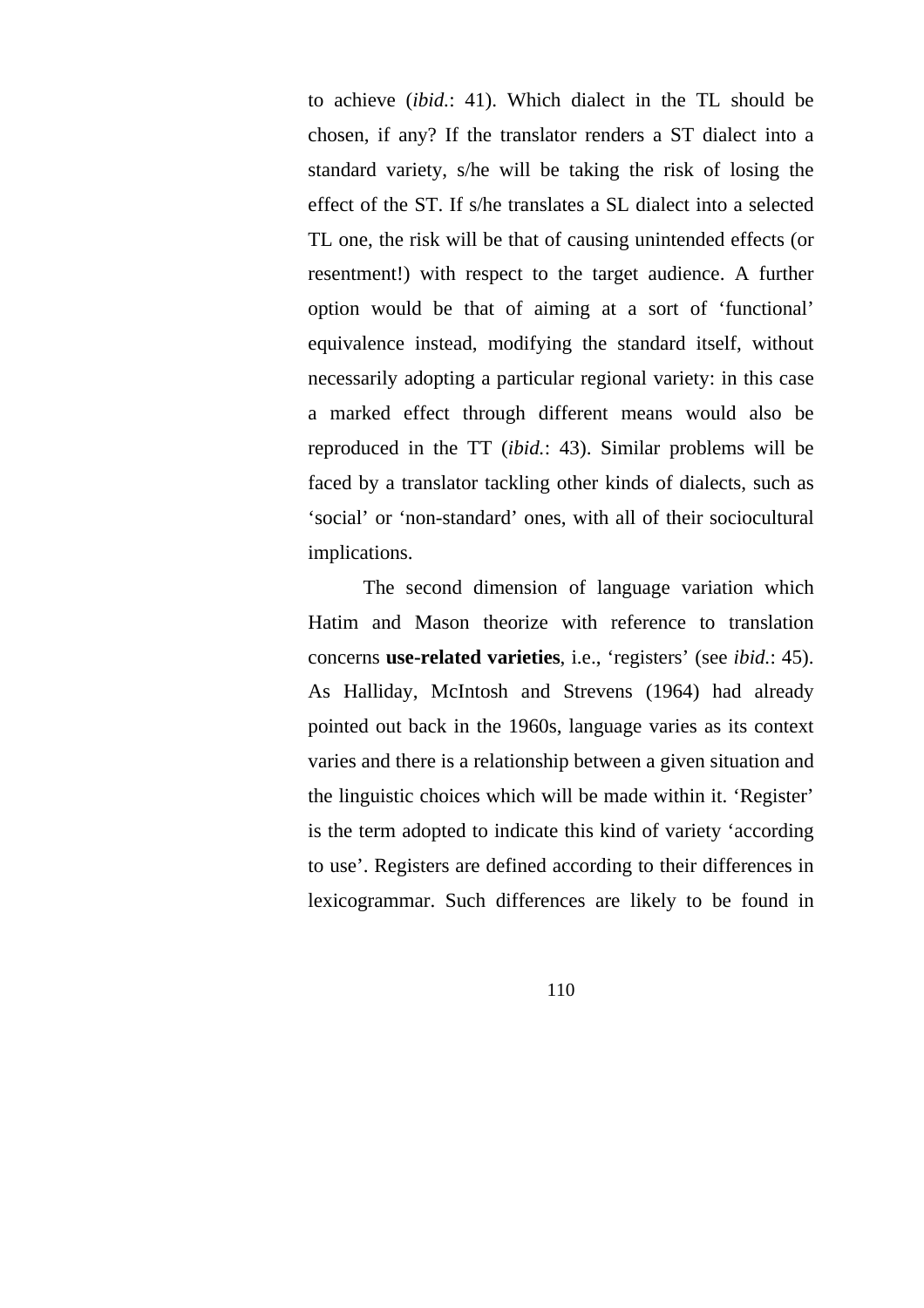discursive activities as unlike each other as, for example, a sports commentary and a church service (Hatim & Mason 1990: 46). As we have already seen with relation to the Hallidayan model of the context of situation (see 2.3 above), three main categories of register variation can be distinguished, that is: the Field of discourse, its Tenor and its Mode. Any discrepancy between any of these three contextual variables will make for diverse lexicogrammatical choices being made. From a translator's point of view, Hatim and Mason suggest (1990: 46), it is important to establish the conventions of the situation-use in the TL, to see if the linguistic choices being made are appropriate to that 'use'. But it is vital to consider *all* register variables; and with reference to this crucial point, Halliday comments:

> [...] they determine the register collectively, not piecemeal. There is not a great deal that one can predict about the language that will be used if one knows *only* the field of discourse or *only* the tenor or the mode. But if we know all three, we can predict quite a lot (1978: 223, *emphasis in the original*).

Hatim and Mason's register analysis also encompassed their investigation into the **hybrid nature of texts**, based on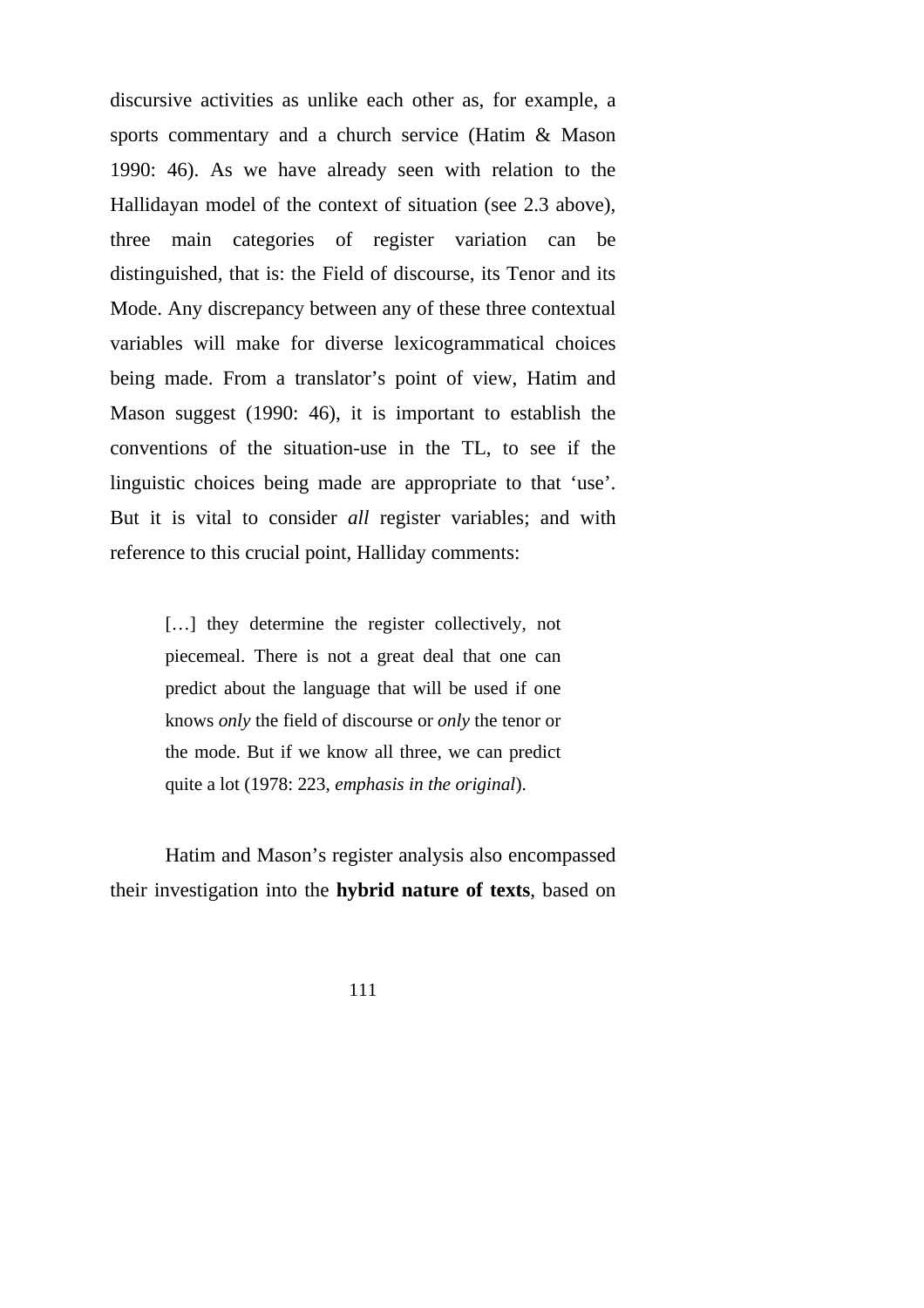the assumption that, although texts are basically hybrid in their rhetorical purposes, one particular function always tends to predominate over the others (1990:  $146-147$ )<sup>18</sup>. When faced with the multifunctional nature of texts, translators need to examine whether any shift might be substantially tipping the scales towards one function or another (see Hatim 2001: 118).

In a wider perspective, Hatim and Mason also brought cultural considerations into their linguistic perspective, relating linguistic choices to ideology, their definition of which, following scholars who work in a Hallidayan framework (e.g., Miller 2005: 3), is a very broad one, having nothing to do with particular -*isms*. In their view, 'ideology' embodies "[...] the tacit assumptions, beliefs and value systems which are shared collectively by social groups" (Hatim & Mason 1997: 144). They interestingly distinguish between 'the ideology of translating' and 'the translation of ideology'. The former refers to the kind of orientation followed by a translator when operating within a specific sociocultural context, while the latter concerns the extent of 'mediation' (i.e, intervention) carried out by a translator of what might be thought of as being ideologically 'sensitive'

<sup>&</sup>lt;sup>18</sup> The idea of communicative 'functions' never being mutually exclusive goes back as least as far as Jakobson (1960), as does the notion of a 'primary' function dominating.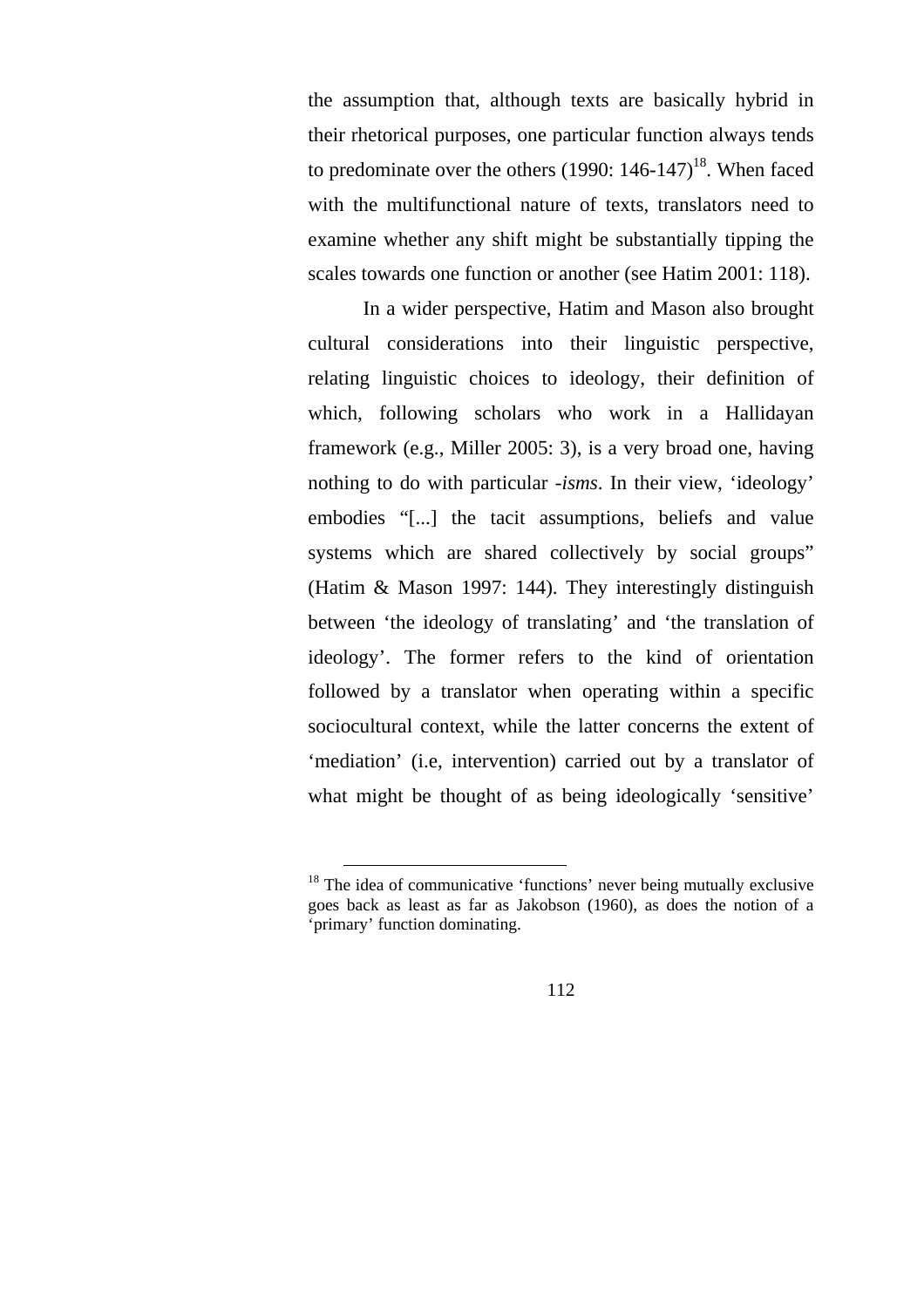texts (*ibid.*: 147).

In particular, they adopt a linguistic approach based on register analysis for the express purpose of getting insights into the all-important and interrelated cultural, social and ideological aspects of translation. For example, their invaluable investigation of a historical text concerning Mexican peoples (*ibid.*: 153-59), in which they probe the less than 'neutral' lexicogrammatical choices made by the translator of the text – especially with reference to the experiential meanings enacted through transitivity and the textual ones constructed in and by cohesion – skilfully reveals the ideological assumptions which were the undeniable result of those choices, so often 'hidden' from the untrained eye.

## *8. Juliane House and SFL*

German linguist and translation theorist Juliane House developed a functional model of translation (first in 1977/1981). It was primarily based on Hallidayan systemicfunctional theory (Halliday 1985), but also drew on register linguistics (following, e.g., Biber 1988; Biber & Finegan 1994), discourse analysis and text linguistics (e.g. Edmondson & House 1981). Her functional-pragmatic model for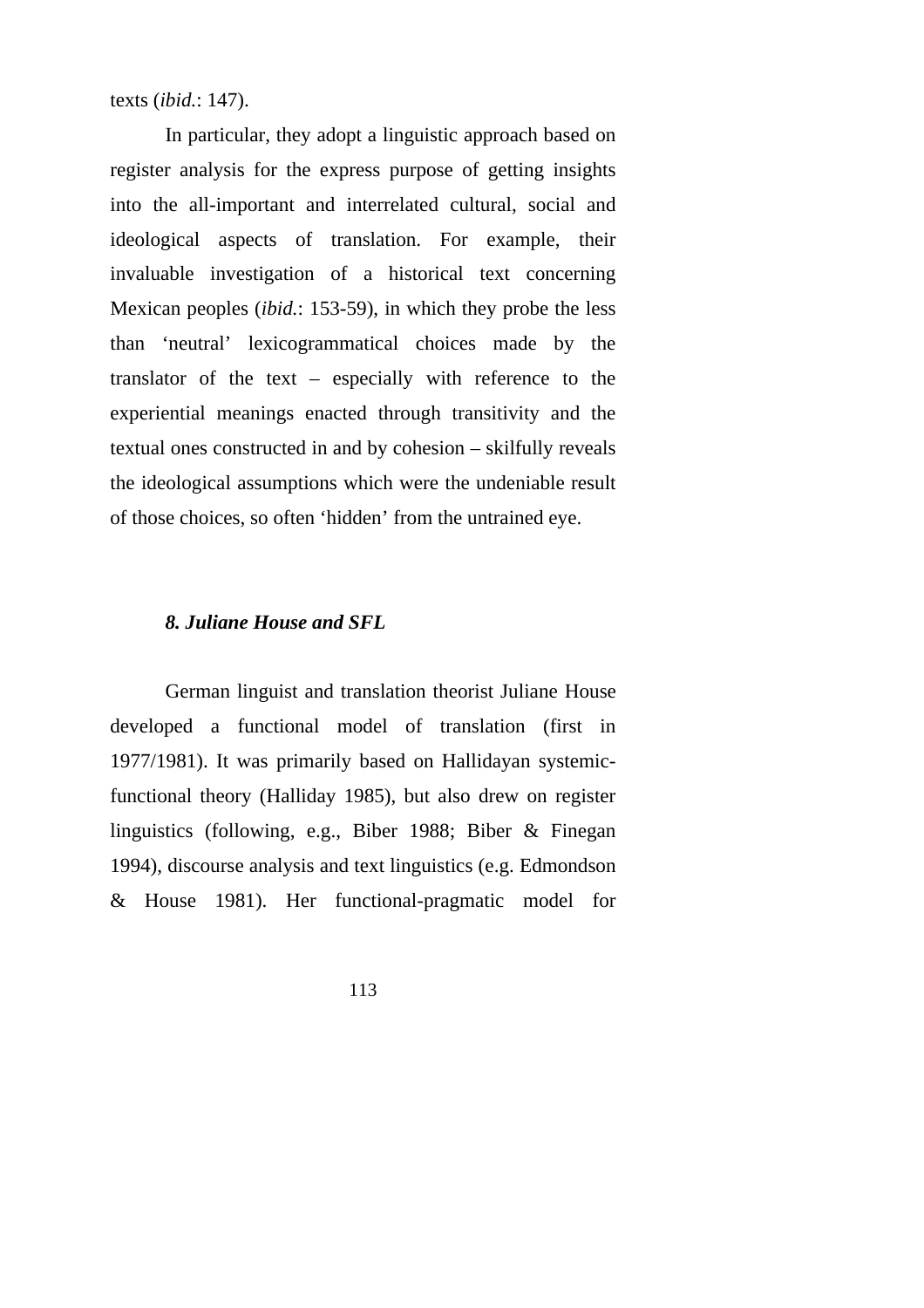evaluating translations first proposed in the mid-seventies was then revised in the late nineties (House 1997).

We totally agree with Hatim that House's systemicfunctional translation evaluation model has not only "[...] shed light (often for the first time) on a number of important theoretical issues" (Hatim 2001: 96), but has also "[...] provided translation [...] **practitioners and researchers** with a **useful set of tools**" (*ibid. emphasis added*). For this reason we have decided to 'confine' ourselves here to briefly outlining some of the fundamental notions at the base of her theory of translation, in order to reserve a deeper illustration of her remarkable model to the second volume, where we will make an attempt at applying some of the theoretical assumptions and distinctions proposed by House to the analysis and translation of concrete texts.

House stated that SFL is not only useful, but also the 'best' approach to apply to translation $19$ . House's systemicfunctional translation evaluation model offers an analysis of texts in terms of three levels, that is 'Language', 'Register'

 <sup>19</sup> Personal communication, on occasion of the Conference *Lexical Complexity in Translation*, held at Pisa University on March  $20^{th}$ - $21^{st}$ , 2006.

<sup>114</sup>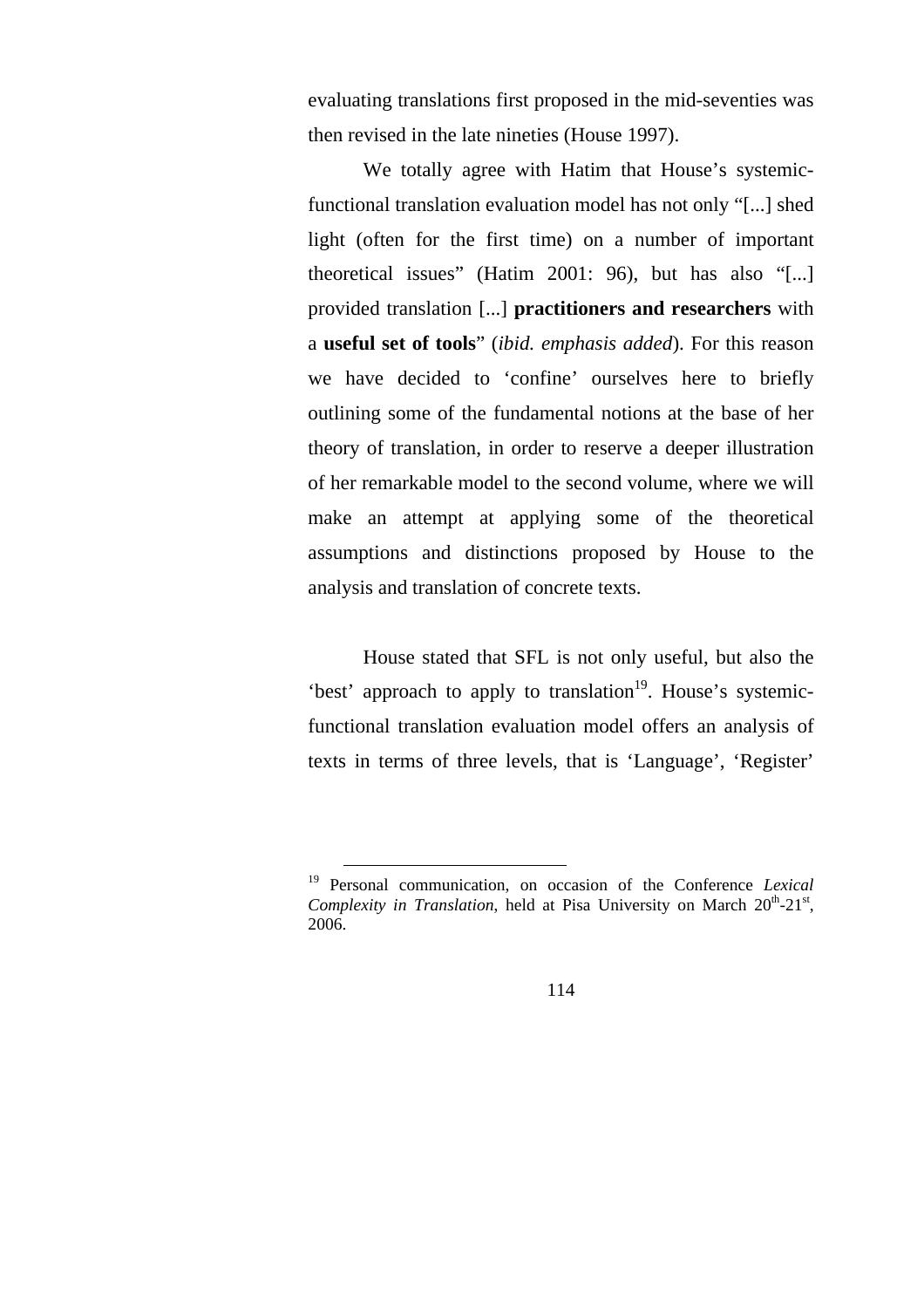and 'Genre' (House 2002: 97). It starts from a textual description of the text under scrutiny along the three contextual variables of Field, Tenor and Mode. As a second step, the text is linked to other texts through the identification of its 'Genre', which in House's view corresponds to "[…] a socially established category characterized in terms of the texts' communicative purpose" (Baumgarten *et al.* 2004: 89). As mentioned above, her model is essentially based on Halliday's, although presenting some differences<sup>20</sup>. For example, the three contextual components, Field, Tenor and Mode, are slightly refashioned, according to her translation goal.

In House's view, Field refers to "the nature of the social action" (2002: 97), with degrees of 'generality', 'specificity' or 'granularity' in lexical items (see House 2006: 345). With respect to Halliday, House's model, since concerned with translation, presents more detailed taxonomies, even concerning vocabulary. Tenor, in her model, consists of four components: 'Stance' (concerns the writer's attitudes towards the subject matter, the participants and the addressees); 'Social Role Relationship' (concerning roles of both writer and addressee); 'Social Attitude'

 $20$  A detailed analysis of the model is beyond the scope of this book hence will be only briefly outlined.

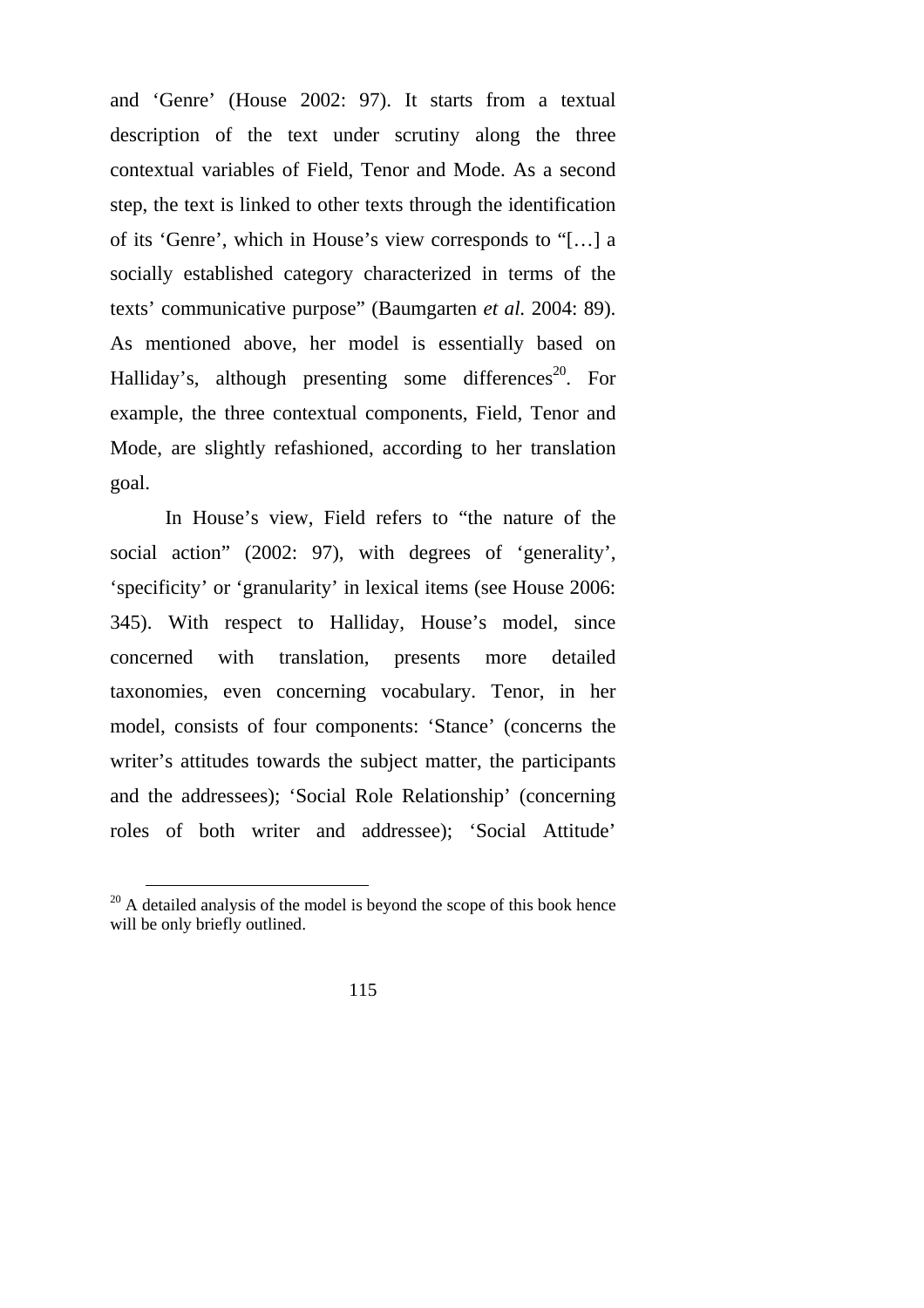(regarding the social distance and the level of formality between writer and addressee); 'Participation' (regarding the degree of emotional 'charge'). The variable of Mode, including, as in Halliday, the component of medium for example, is also a bit more, and differently, articulated (see House *forthcoming*).

House (1977; 1997) distinguished between two different types of translation: 'Overt' translation and 'Covert' translation. She herself (House 2006: 347) acknowledged that these terms could be related to F. Schleiermacher's (1813) distinction between *verfremdende und einbürgernde Übersetzungen* ('alienating' and 'integrating' translations), a distinction which has been widely imitated – and here we think, for example, of Newmark's distinction between 'semantic' and 'communicative' translation or to L. Venuti's 'foreignizing' and 'domesticating' translation strategies, just to quote a few examples in the history of  $TS<sup>21</sup>$ . However, she states that her overt-covert distinction distinguishes itself from the others because "[…] it is integrated into a coherent theory of translation, within which the origin and function of these terms are consistently explicated and contextually motivated" (House 2006: 347). Indeed, the choice of which kind of

 $21$  For an overview on these translation strategies and methods, see Munday (2001).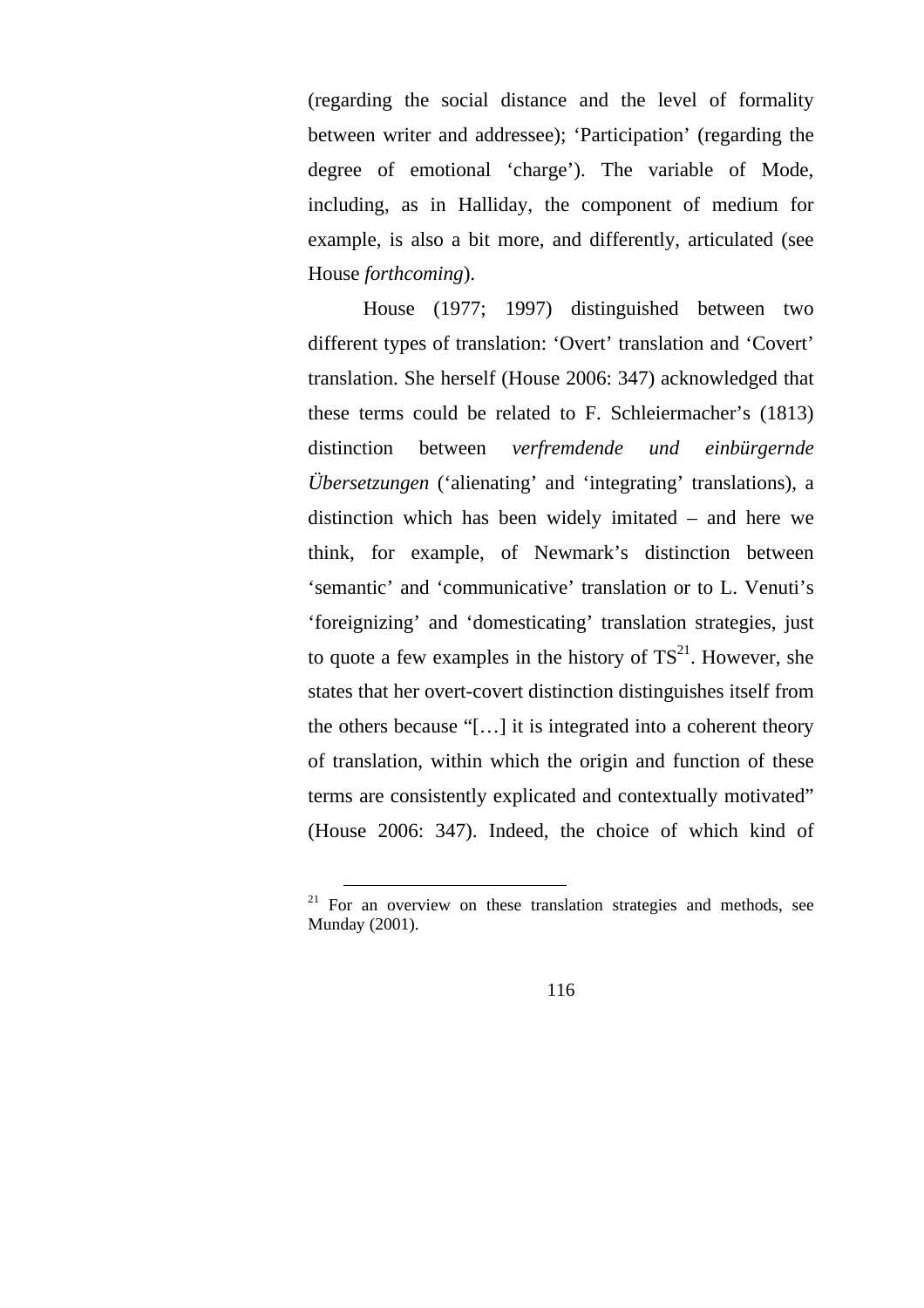translation to perform is, she says, dependent on the context.

An 'Overt' translation, as its name suggests, is 'overtly' a translation and is not supposed to act as though it were a 'second original'; hence the target readers are 'overtly' *not* being directly addressed (*ibid.*). In an overt translation, the ST is strictly tied to the culture in which it is rooted, and perhaps even to a specific occasion, and, at the same time, it has an independent value in its source culture. In other words, a text which calls for an 'overt' translation is both culturebound and potentially of general human interest, so 'timeless', as it were, and offering a message that can be seen as a generalization on some aspect of human existence. STs which call for an overt translation are, for example, works of art such as literary texts, that may transcend any specific historical meaning, or aesthetic creations with distinct historical meanings, or political speeches and religious sermons. It is for this reason that, according to House, these texts can be more easily transferred across space, time and culture, despite being marked by potentially problematic culture-specific elements.

A 'covert' translation, on the other hand, is a translation which presents itself and functions as a second original, one that may conceivably have been written in its own right (*ibid.*). For House, texts which lend themselves to this second type of translation are not particularly tied to their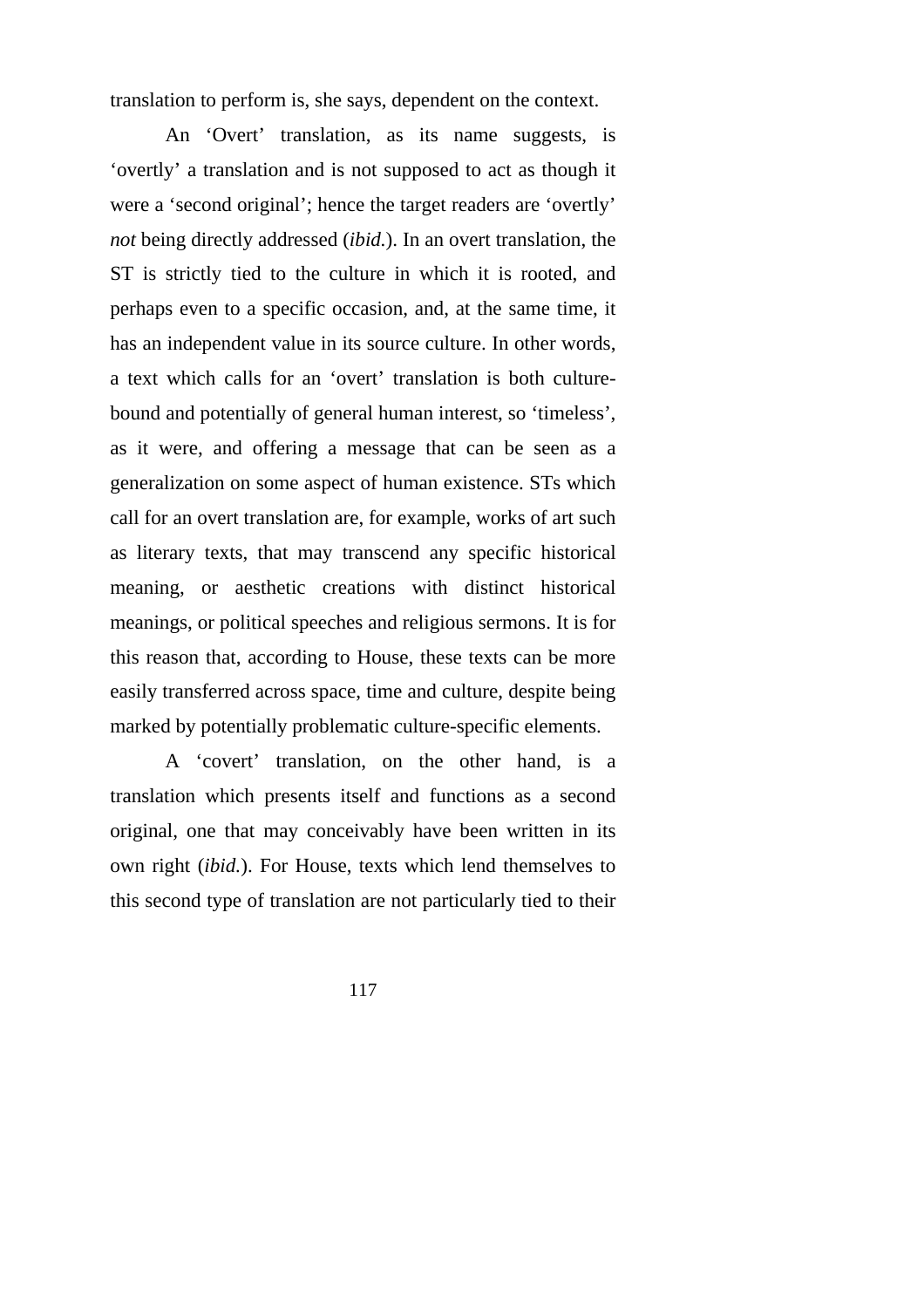source culture context, they are not so culture-specific, but they are, potentially, of equivalent importance for members of different cultures. As examples House offers tourist information booklets and computer manuals. However, she warns that the TL communities may have different expectations regarding communicative conventions and textual norms; in such cases the translator may have to apply a 'cultural filter', adapting the text to these expectations, and aiming at giving the target reader the impression that the text is an original and not a translation at all.

While House sees an 'overt' translation as being embedded in a new speech event within the target culture, it also and at the same time co-activates the ST, together with the discourse world of the TT. By contrast, in a covert translation the translator tries to re-create an equivalent speech event, i.e. s/he would reproduce the function(s) that the ST has in the target context. Whereas, according to House, an 'overt' translation could be described as a 'language mention', 'covert' translation could be likened to the notion of 'language use' (House 2006: 347).

According to House's analytical model, especially in the case of 'overt' translation, equivalence can be passably achieved at the levels of Language/Text, Register and Genre, but not at that of Function. As a matter of fact, she claims, an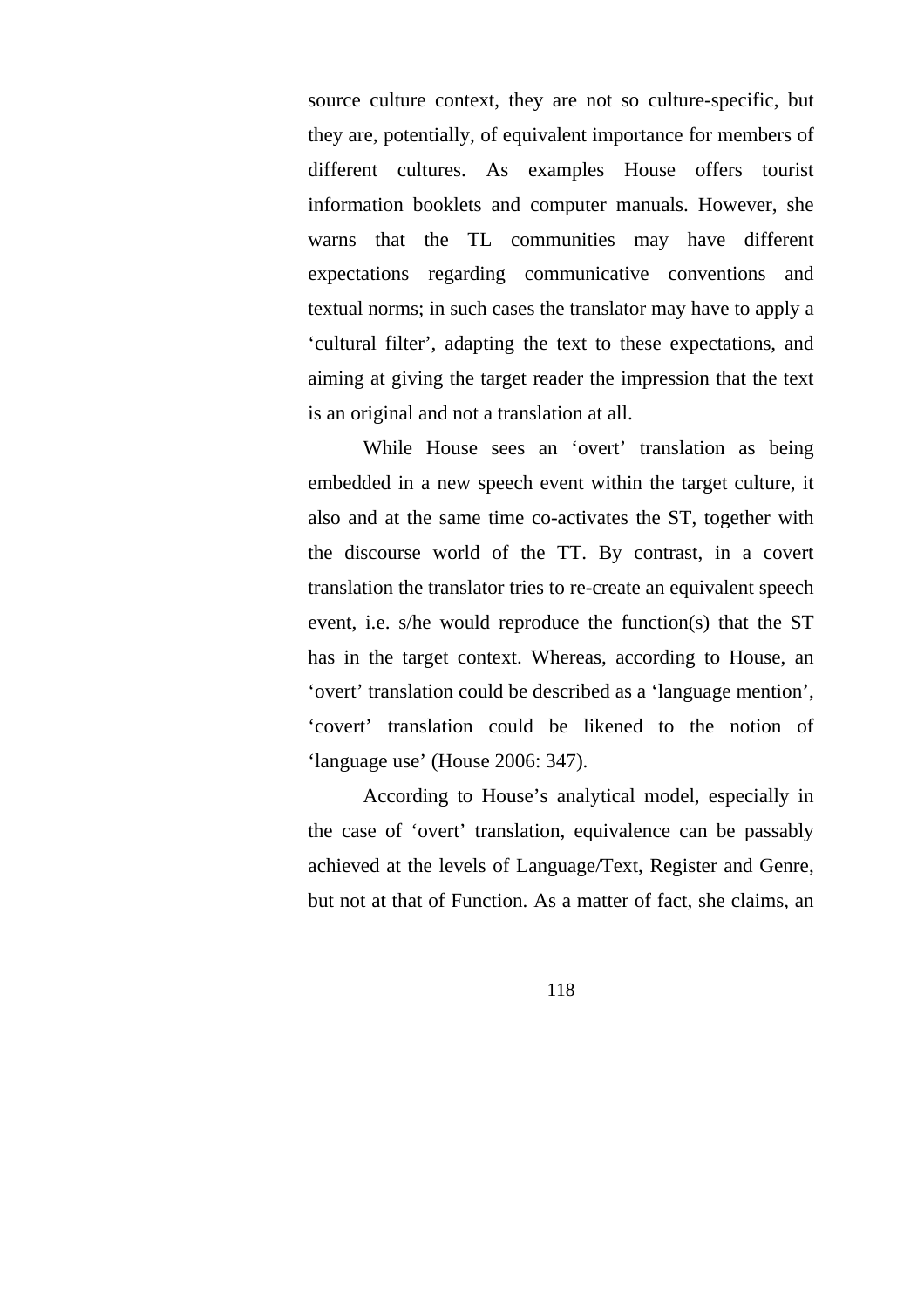'overt' translation will never achieve 'functional equivalence', but only a "second-level functional equivalence" (House 1997: 112). And she clarifies this central concept in her theory as follows:

> [...] an original text and its *overt* translation are to be equivalent at the level of LANGUAGE/TEXT and REGISTER (with its various dimensions) as well as GENRE. At the level of the INDIVIDUAL TEXTUAL FUNCTION, functional equivalence is still possible but it is of a different nature: it can be described as enabling access to the function the original text has (had) in its discourse world or frame. As this access is realized in the target linguaculture [*sic*] via the translation text, a switch in the discourse world and the frame becomes necessary, i.e., the translation is differently framed, it operates in its own frame and discourse world, and can thus reach at best what I have called "secondlevel functional equivalence" (*ibid*., *emphasis in the original*).

By contrast, a 'covert' translation aims at being 'functionally equivalent', at the expense, if necessary, of Language/Text and of Register. For such reasons, a covert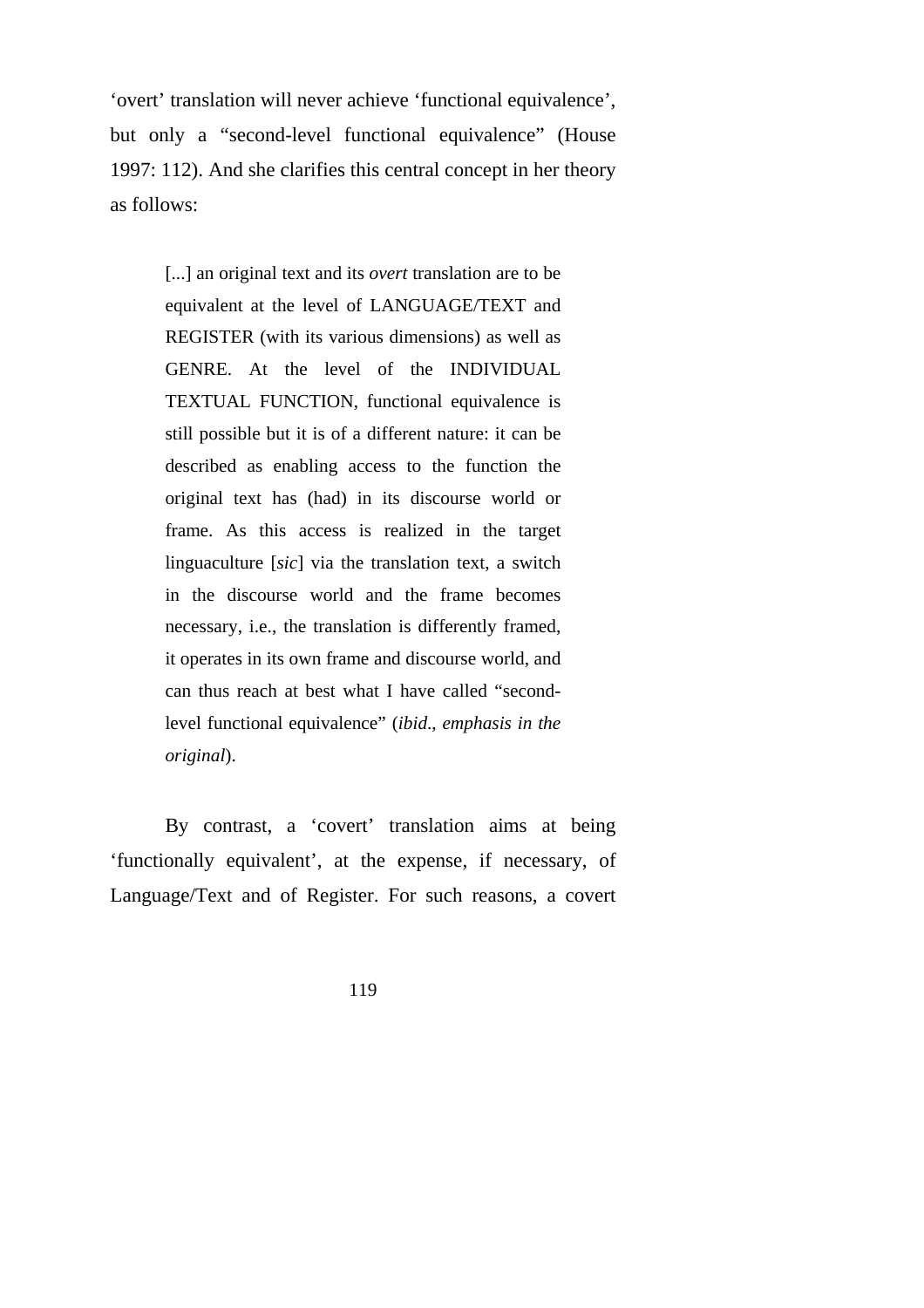translation can also be deceptive.

House's method aims at a sort of 'recontextualization', in view of her notion of a translated text as being

> [...] a text which is doubly contextually bound: on the one hand to its contextually embedded source text and on the other to the (potential) recipient's communicative-contextual conditions (House 2006: 344).

Our treatment of House has been but a thumbnail sketch of the theoretical and methodological richness of her work. As said, however, we will be coming back to that work in volume 2 repeatedly when dealing with applications of theory to translation practice.

## *Some Concluding Remarks*

We would like to conclude by tracing a sort of diachronic pathway of the linkage between SFL and TS which we have attempted to demonstrate throughout this volume of our book.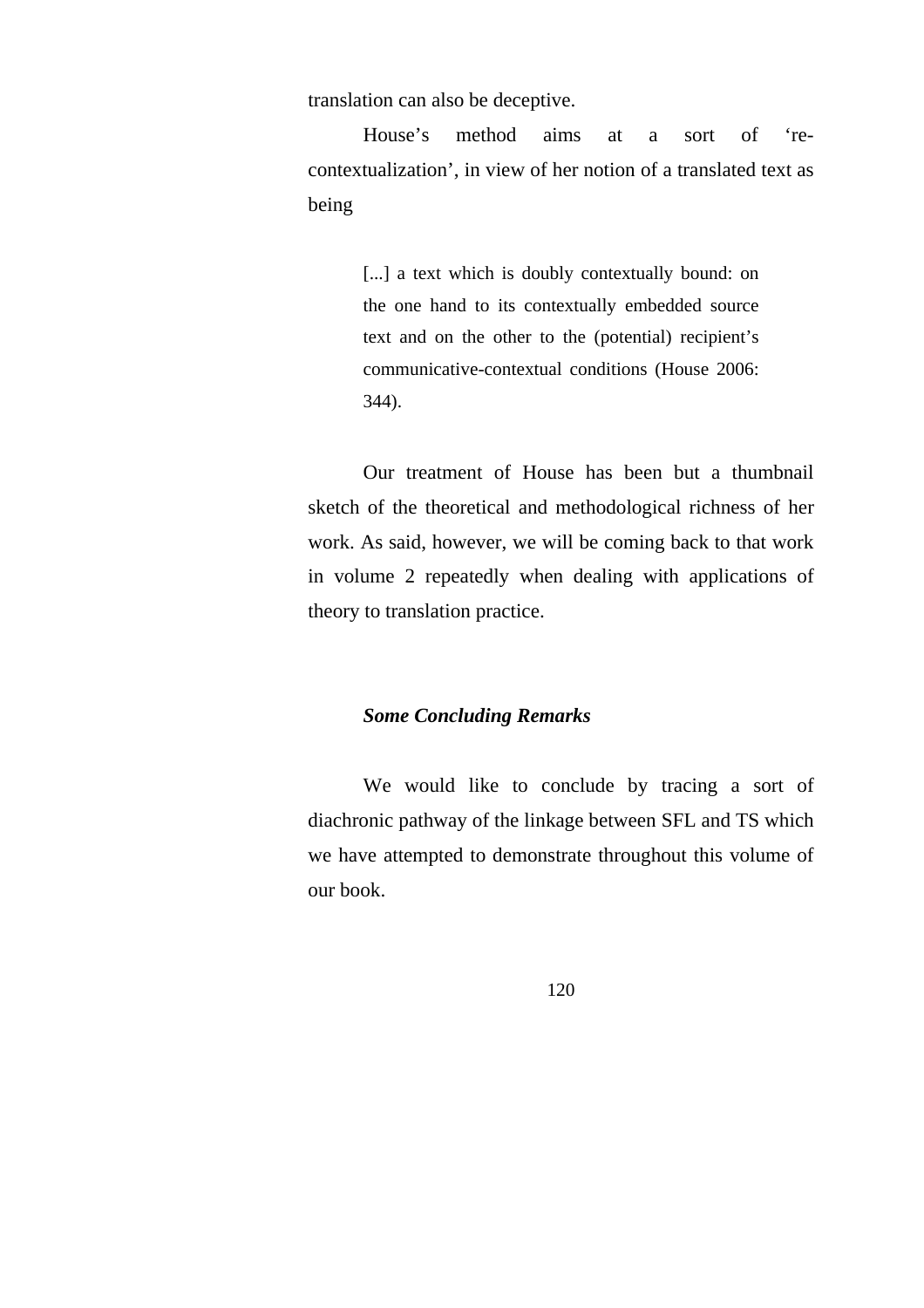In the mid-nineties, E. Ventola closed an article in which she had employed an SFL approach to the study of translation, by expressing the fervant hope that "[...] functional linguists, translation theorists and translators can look forward to having serious 'powwows' to plan how the theory best meets the practice" (Ventola 1995: 103). At the start of the new millennium, C. Taylor and A. Baldry were commenting, to their chagrin, that, even though "[…] a number of articles have been written on the subject [...] [i]nterest in the role that systemic-functional linguistics might play in translation studies has never been feverish" (Taylor & Baldry 2001: 277). In the summer of 2007, Matthiessen presented a paper at the ISFC 2007 entitled "Multilinguality: Translation – a 'feverish' phase in SFL?"

(http://www.humaniora.sdu.dk/isfc2007/matthiessen.htm). Even though our own research had started much earlier on its own route through enthusiasm, and difficulties, on the topic, we immediately realized that our 'fever' had come of age.

Yet, as we have tried to say more than once throughout this volume, this does not mean that we totally exclude ourselves from the cultural wave (or fever?) that has been exerting its influence on many fields within the human sciences and had, with the 'cultural turn' in TS, occurred in the late 1980s. Nevertheless, as we have tried to make clear,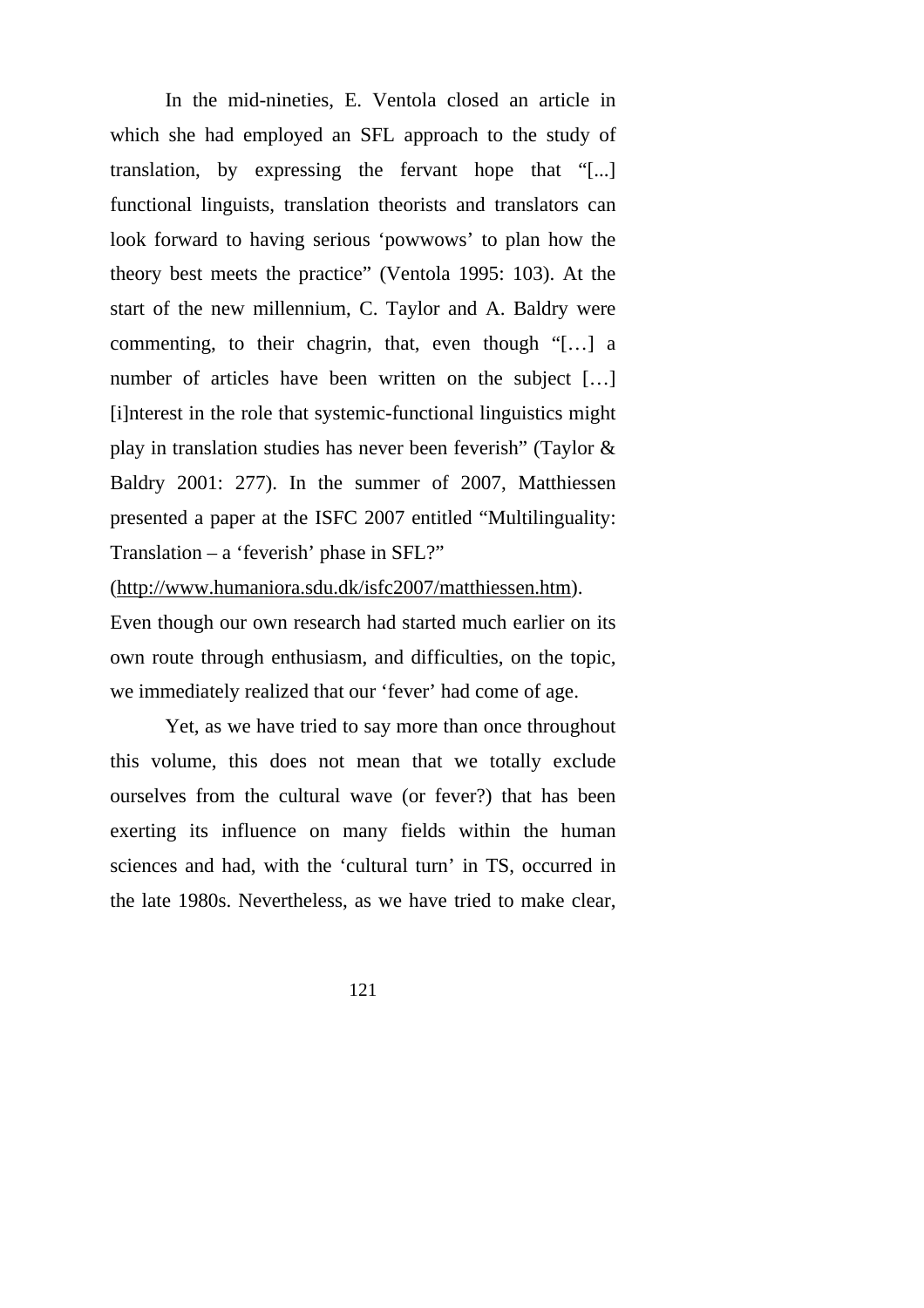our aim is to bring together that turn with a linguistic approach that locates texts in the social and cultural context in which they operate: the SFL approach. Thanks to this perspective, we firmly believe, the parallels between what are only apparently different views might become more clearly observable, even to the skeptics.

And in order to be consistent with our beliefs in the need for interdisciplinarity and dialogue within TS, we wish to conclude with a comment offered by a translation scholar much quoted throughout the volume, although not always in complete agreement: M. Snell-Hornby. Although we are not displeased to find ourselves in what she considers one of the 'U-turns' which has occurred in TS, that is, a return to linguistics (2006: 150-151), we concur with her view on translation and TS, expressed in the following words:

> [...] Translation Studies opens up new perspectives from which other disciplines – or more especially the world around – might well benefit. It is concerned, not with languages, objects, or cultures as such, but with communication across cultures, which does not merely consist of the sum of all factors involved. And what is not yet adequately recognized is how translation (studies) could help us communicate better – a deficit that sometimes has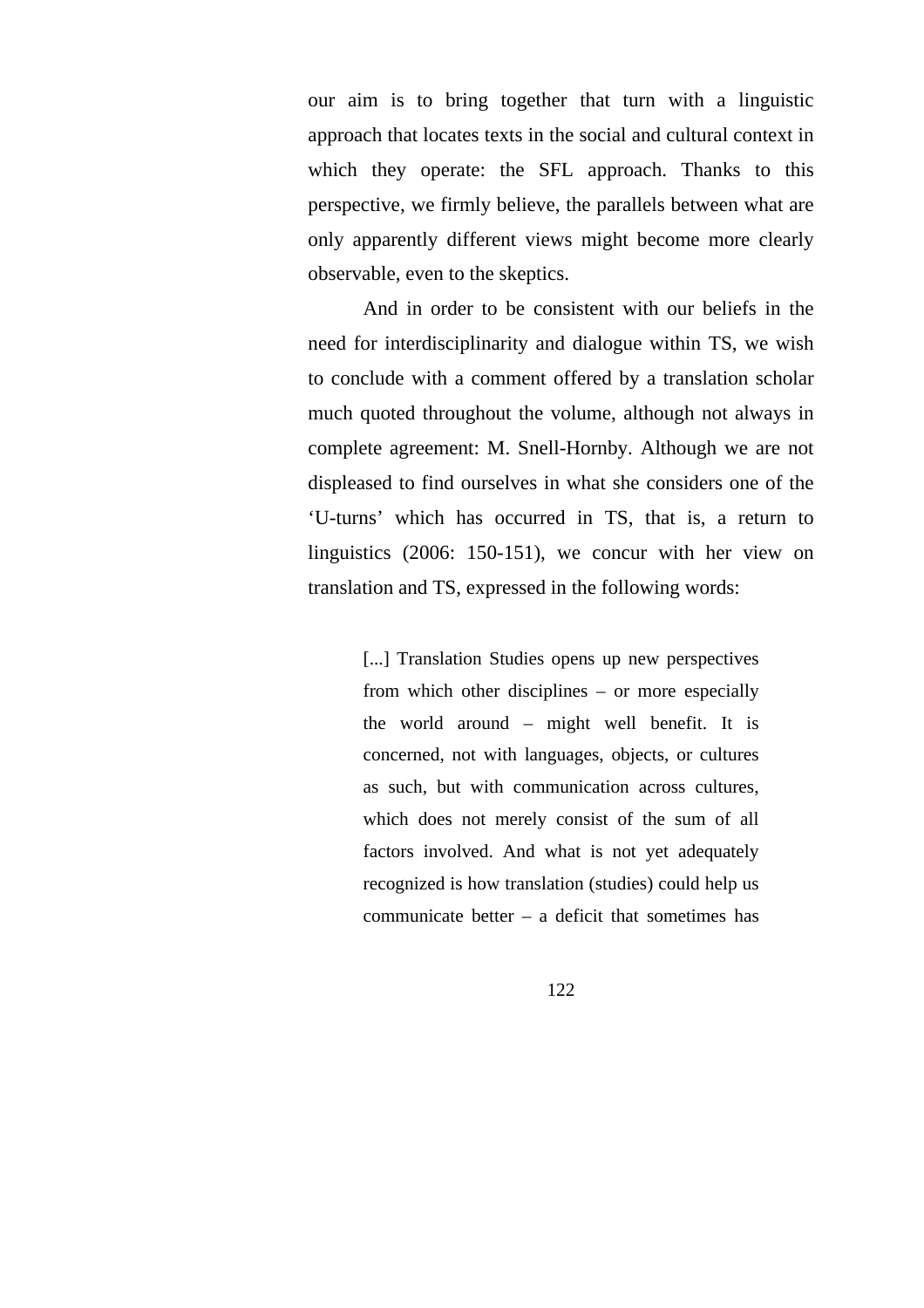disastrous results (*ibid.*: 166).

Indeed, we could not agree more. And we hope that our students – who we trust will carry on, with their own 'feverish' enthusiasm with "[…] one of the most central and most challenging processes in which language is involved, that of translation" (Steiner 2004: 44) – will also agree. But to a great extent, that is up to us.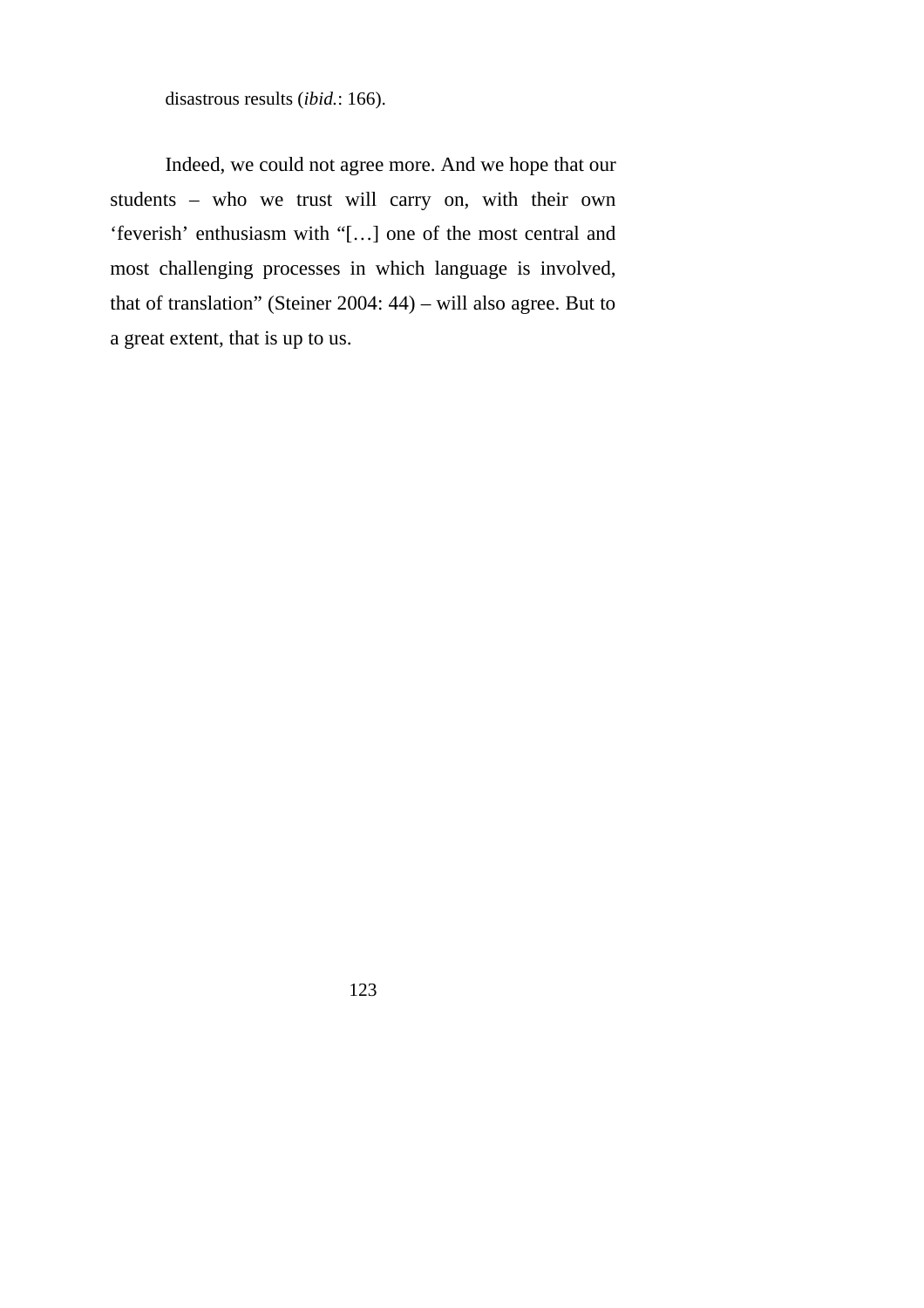## **REFERENCES**

Agorni, M. (a cura di) (2005) *La Traduzione: Teorie e metodologie a confronto*, Milano: LED.

Baker, M. (1992) *In Other Words: A coursebook on translation*, London/New York: Routledge.

Baker, M. (ed.) (1998) *The Routledge Encyclopedia of Translation Studies*, London/New York: Routledge.

Bassnett, S. (1980/1991/2002) *Translation Studies*, London/New York: Routledge.

Bassnett, S. (1999) "Translation 2000 – Difference and Diversity", *Textus* 12 (2): 213-218.

Bassnett, S. & A. Lefevere (eds.) (1990) *Translation, History and Culture*, London/New York: Pinter.

Baumgarten, N., J. House & J. Probst (2004) "English as *Lingua Franca* in Covert Translation Processes", *The Translator*, 10 (1): 83-108.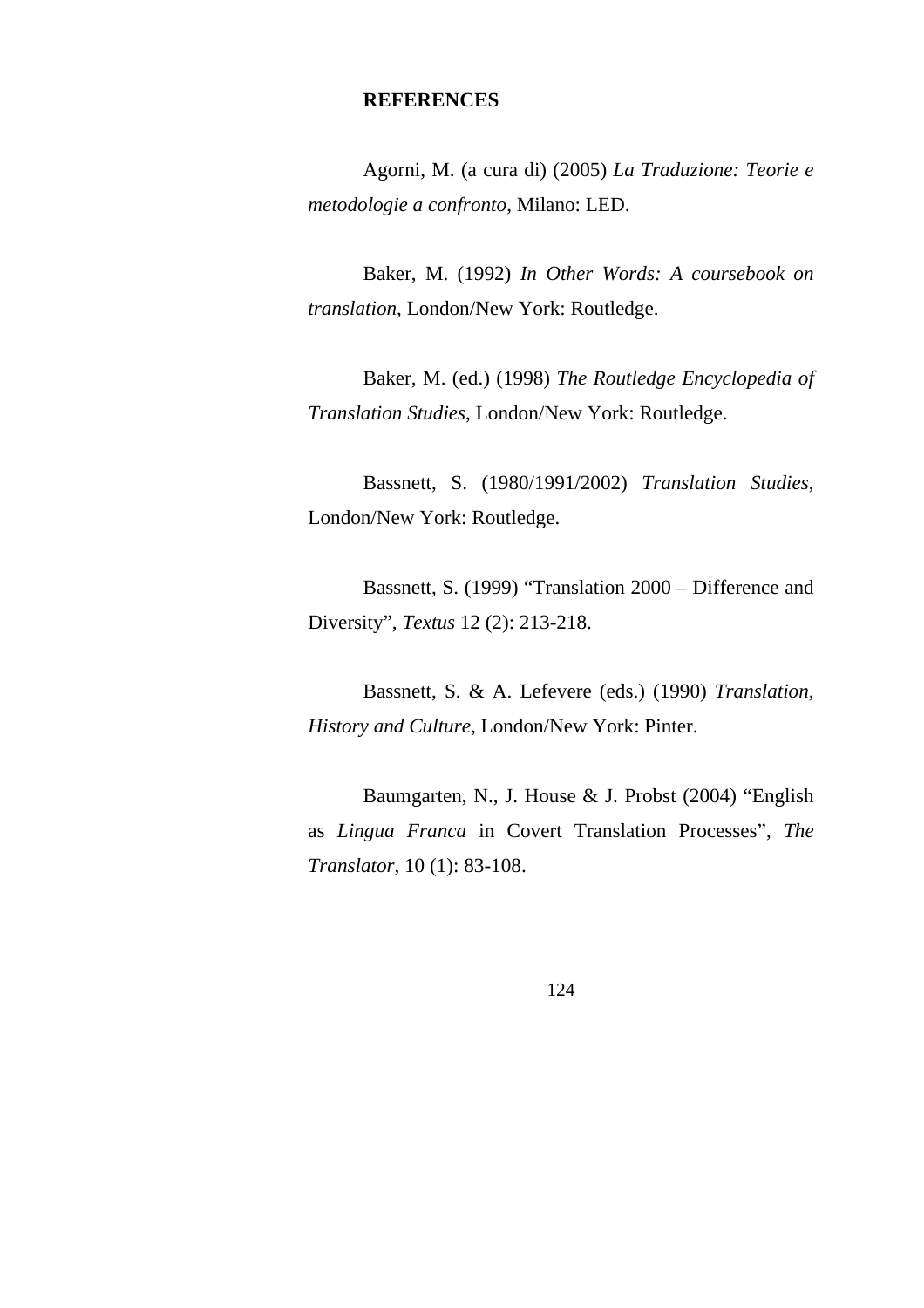Bell, R.T. (1991) *Translation and Translating: Theory and Practice*, London/New York: Longman.

Biber, D. (1988) *Variation Across Speech and Writing*, Cambridge: CUP.

Biber, D. & E. Finegan (eds.) (1994) *Sociolinguistic Perspectives on Register*, Oxford: OUP.

Butt, D., R. Fahey, S. Feez, S. Spinks & C. Yallop (2000) *Using Functional Grammar: An Explorer's Guide, 2nd Edition*, Sydney: National Centre for English Language Teaching and Research, Macquarie University.

Catford, J.C. (1965) *A Linguistic Theory of Translation*, Oxford: OUP.

Chesterman, A. & E. Wagner (2002) *Can Theory Help Translators? A dialogue between the ivory tower and the wordface*, Manchester: St. Jerome.

Edmondson, W. & J. House (1981) *Let's Talk and Talk about it. A Pedagogic Interactional Grammar of English*, München: Urban und Schwarzenberg.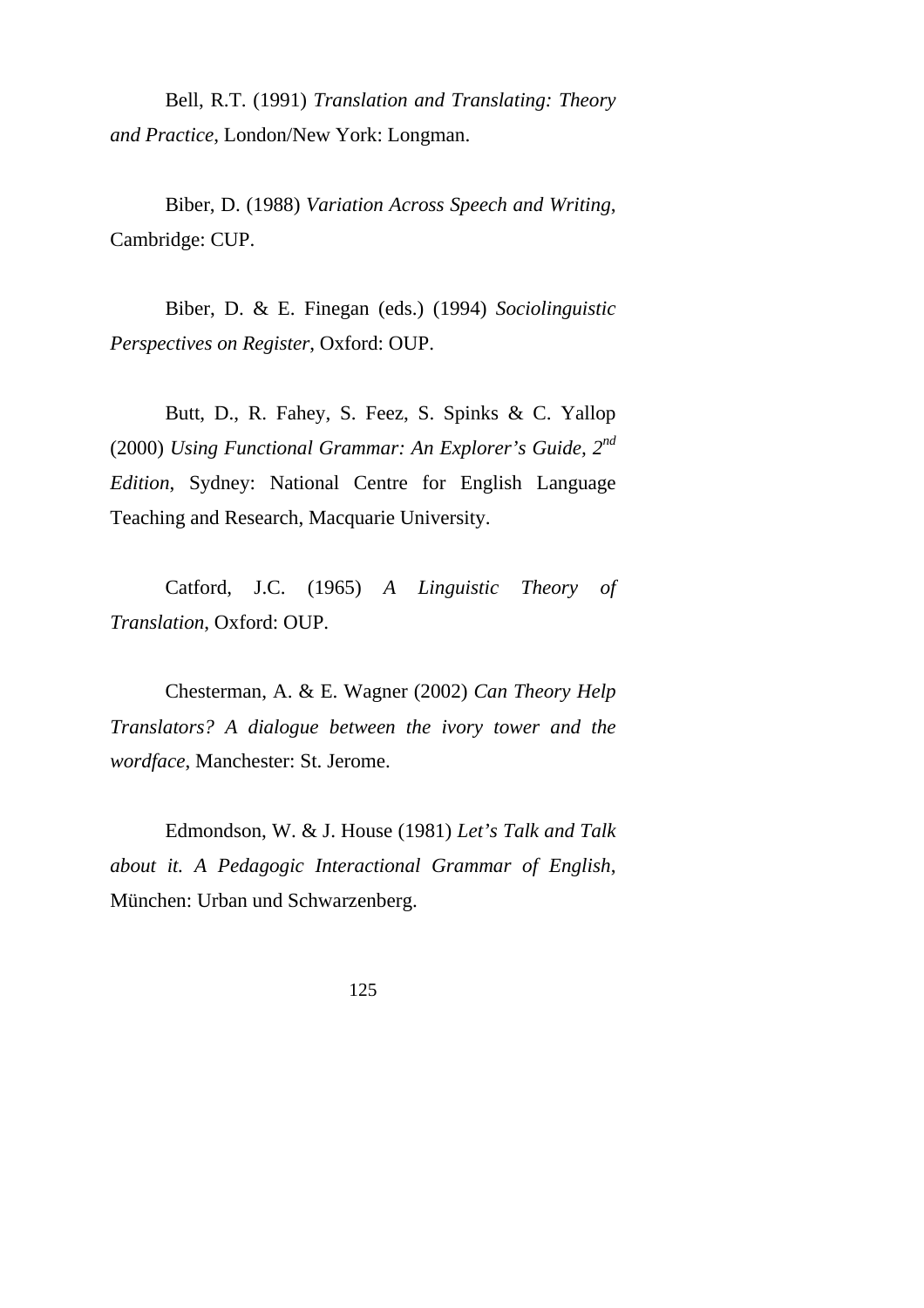Fawcett, P. (1997) *Translation and Language: Linguistic Theories Explained*, Manchester: St. Jerome.

Firbas, J. (1992) *Functional Sentence Perspective in Written and Spoken Communication*, Cambridge: CUP.

Freddi, M. (2006) *Functional Grammar: An Introduction for the EFL Student. Quaderni del CeSLiC, Functional Grammar Studies for Non-Native Speakers of English*, Series Editor, D.R. Miller, Bologna: CLUEB.

Garzone, G. (2005) "Sull'intrinseca vaghezza della definizione di traduzione: prospettive traduttologiche e linguistiche", in Garzone, G. (a cura di), *Esperienze del tradurre: Aspetti teorici e applicativi*, Milano: FrancoAngeli, 53-79.

Gregory, M. (2001) "What can linguistics learn from translation?", in Steiner, E. & C. Yallop (eds.) (2001), 19-40.

Haas, W. (1962) "The theory of translation", in Parkinson, G.H.R. (ed.), *The Theory of Meaning*, London: OUP.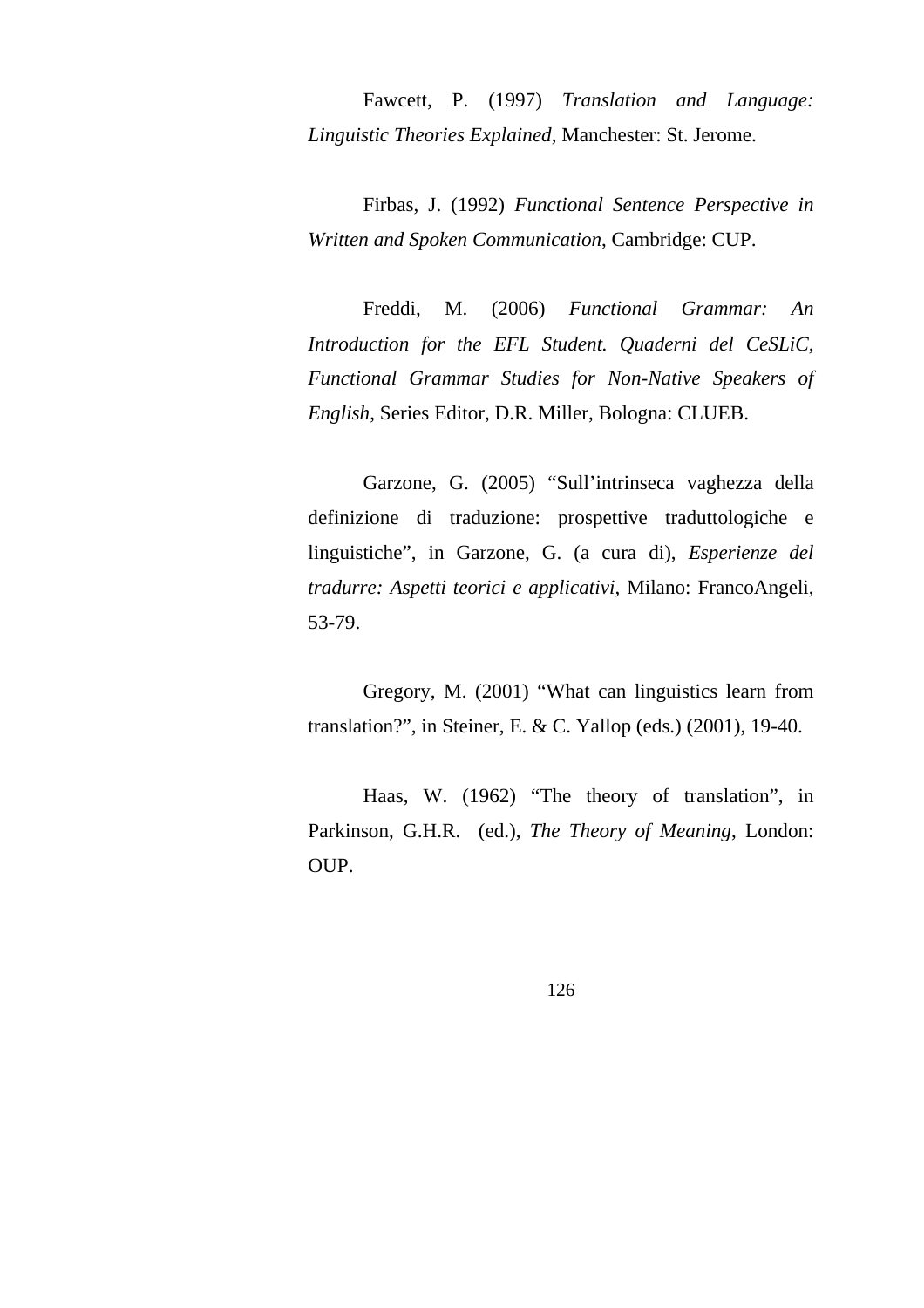Halliday, M.A.K. (1960) "Linguistics and machine translation", in McIntosh, A. & M.A.K. Halliday (eds.) (1966), *Patterns of Language: Papers in General, Descriptive and Applied Linguistics*, London: Longmans, 134-150.

Halliday, M.A.K. (1961) "Categories of the theory of grammar", *Word* 17: 242-292. Reprinted in Halliday, M.A.K. (2002), *On Grammar, Vol. 1 of The collected works of M.A.K. Halliday*, ed. by J.J. Webster, London/New York: Continuum.

Halliday, M.A.K. (1964) "Comparison and Translation", in Halliday, M.A.K., A. McIntosh & P. Strevens, *The Linguistic Sciences and Language Teaching*, London: Longmans.

Halliday, M.A.K. (1973) *Explorations in the Functions of Language*, London: Edward Arnold.

Halliday, M.A.K (1978) *Language as Social Semiotic: The Social Interpretation of Language and Meaning*, London: Arnold.

Halliday, M.A.K. (1982) "The De-Automatization of Grammar: From Priestley's 'An Inspector Calls'", in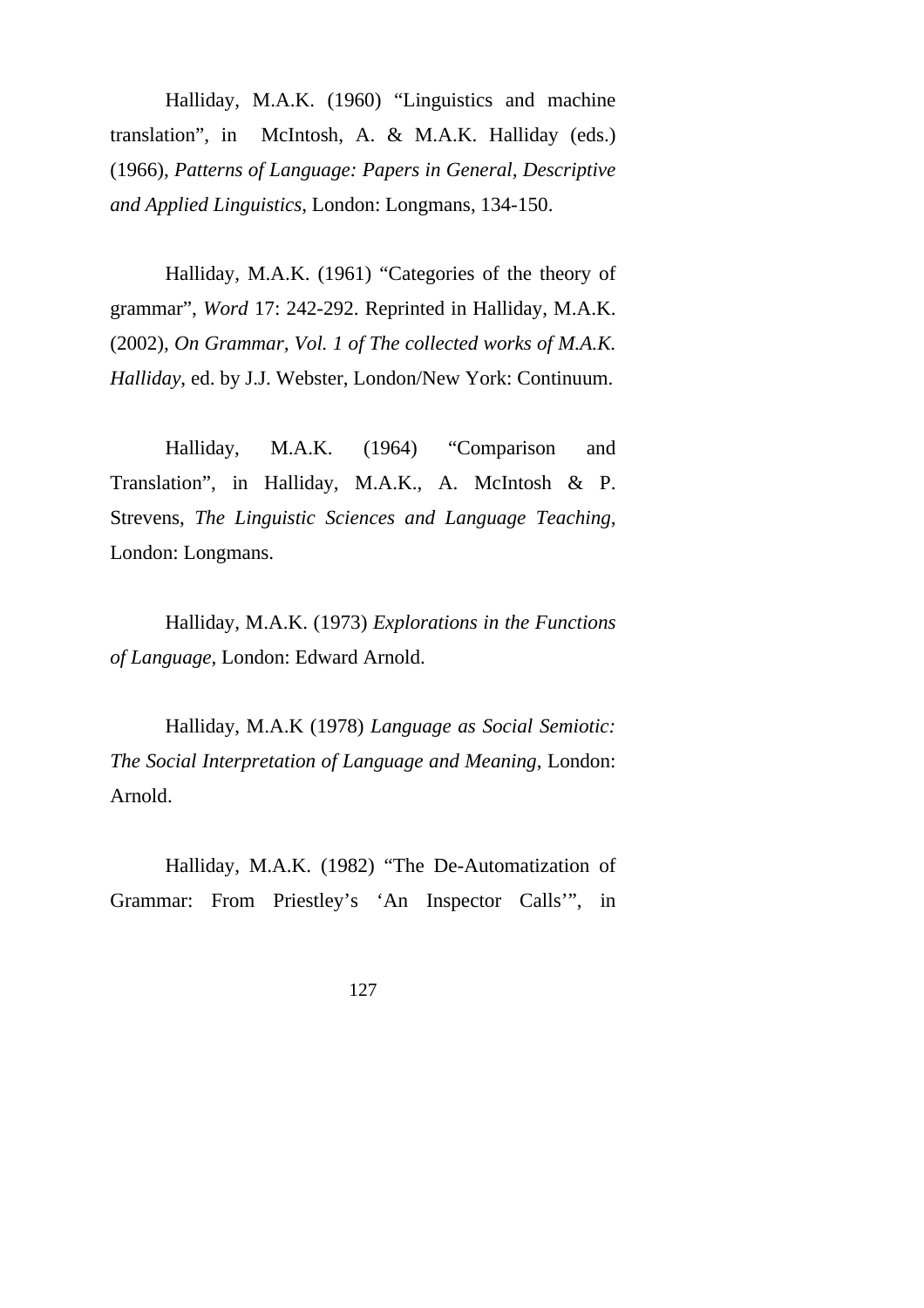Anderson, J. (ed.), *Language Form and Linguistic Variation*, Amsterdam/Philadelphia: Benjamins, 132-158.

Halliday, M.A.K. (1985/1994) *An Introduction to Functional Grammar*, London: Arnold.

Halliday, M.A.K. (1992) "Language Theory and Translation Practice", *Rivista internazionale di tecnica della traduzione*, 0: 15-25.

Halliday, M.A.K. (2001) "Towards a theory of good translation", in Steiner, E. & C. Yallop (eds.) (2001), 13-18.

Halliday, M.A.K. & R. Hasan (1976) *Cohesion in English*, London/New York: Longman.

Halliday, M.A.K. & R. Hasan (1985/1989) *Language, Context and Text*: *Aspects of Language in a Social-semiotic Perspective*, Australia, Deakin University Press; Oxford, OUP.

Halliday, M.A.K., A. McIntosh & P. Strevens (1964) *The Linguistic Sciences and Language Teaching*, London: Longman.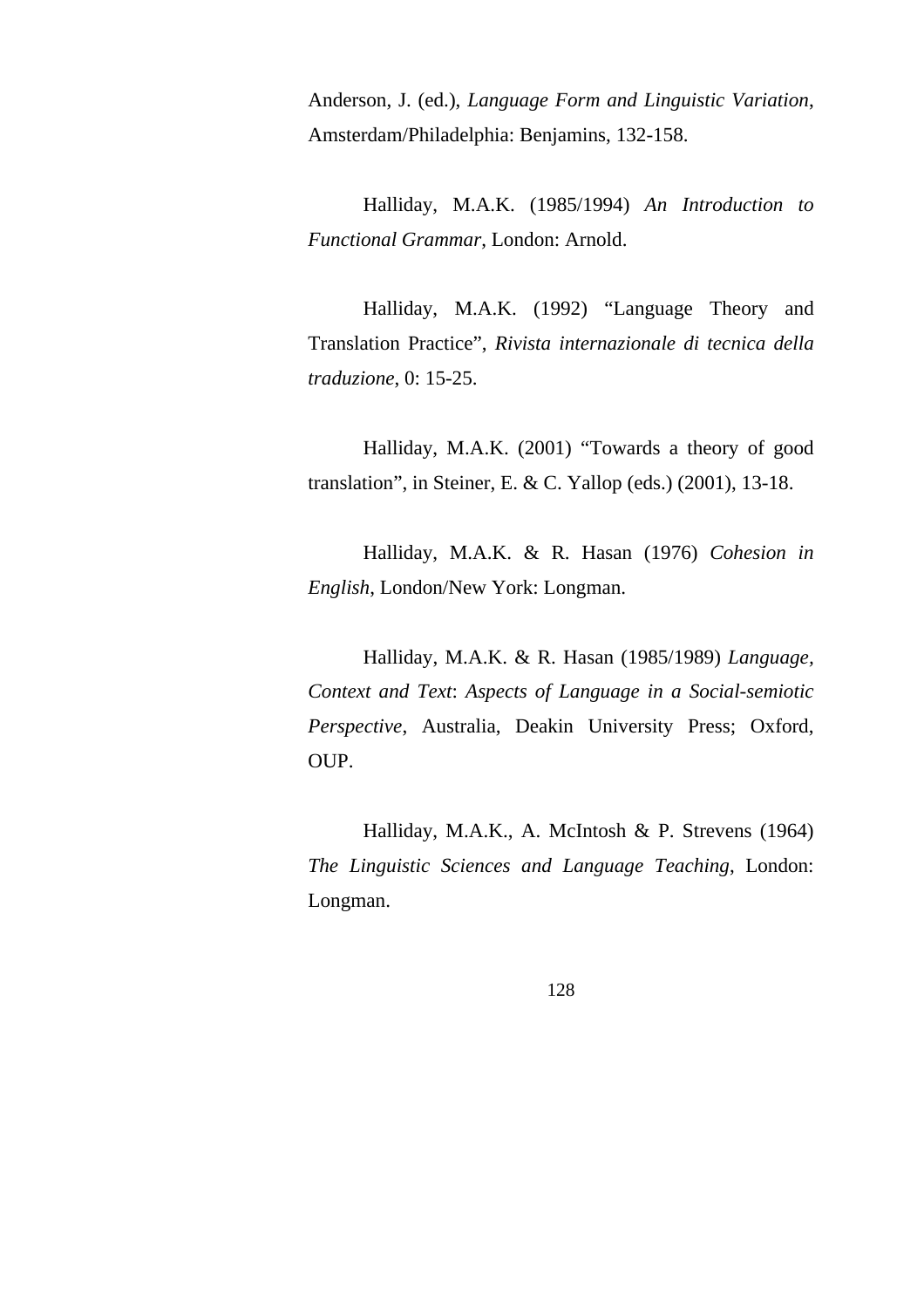Halliday, M.A.K. & C. Matthiessen (2004) *An Introduction to Functional Grammar, 3rd Edition*, London: Arnold.

Hatim, B. (2001) *Teaching and Researching Translation*, Harlow: Pearson Education Limited.

Hatim, B. & I. Mason (1990) *Discourse and the Translator*, London/New York: Longman.

Hatim, B. & I. Mason (1997) *The Translator as Communicator*, London/New York: Routledge.

Hatim, B. & J. Munday (2004) *Translation: An Advanced Resource Book*, London/New York: Routledge.

Holmes J.S. (1988) *Translated! Papers on Literary Translation and Translation Studies*, Amsterdam: Rodopi.

House, J. (1977/1981) *A Model for Translation Quality Assessment*, Tübingen: Gunter Narr.

House, J. (1997) *Translation Quality Assessment: A Model Revisited*, Tübingen: Gunter Narr.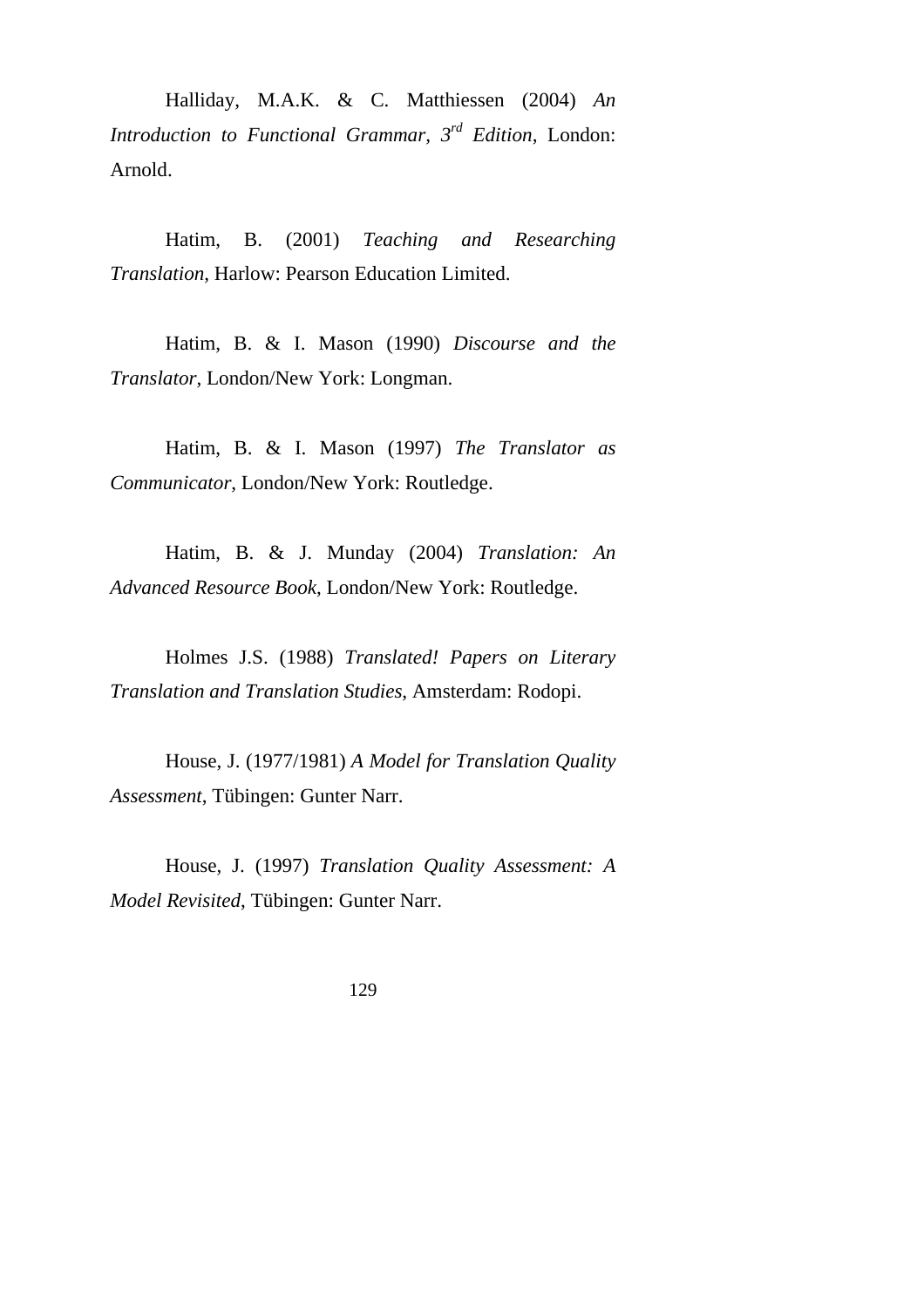House, J. (2001) "Translation Quality Assessment: Linguistic description versus social evaluation", *Meta* 46 (2): 243-257.

House, J. (2002) "Universality versus culture specificity in translation", in Riccardi, A. (ed.), *Translation Studies: Perspectives on an Emerging Discipline*, Cambridge: CUP, 92-110.

House, J. (2006) "Text and Context in Translation", *Journal of Pragmatics*, 38: 338-358.

House, J. (*forthcoming*) "Using Translation and Parallel Text Corpora to investigate the influence of Global English on textual norms in other languages", in Kruger, A. (ed.), *Corpus-based Translation Studies: More Research and Applications*, Manchester: St. Jerome.

Ivir, V. (1987) "Procedures and strategies for the translation of culture", *Indian Journal of Applied Linguistics* [Special issue on 'Translation across cultures', G. Toury (ed.)] 13 (2): 35-46.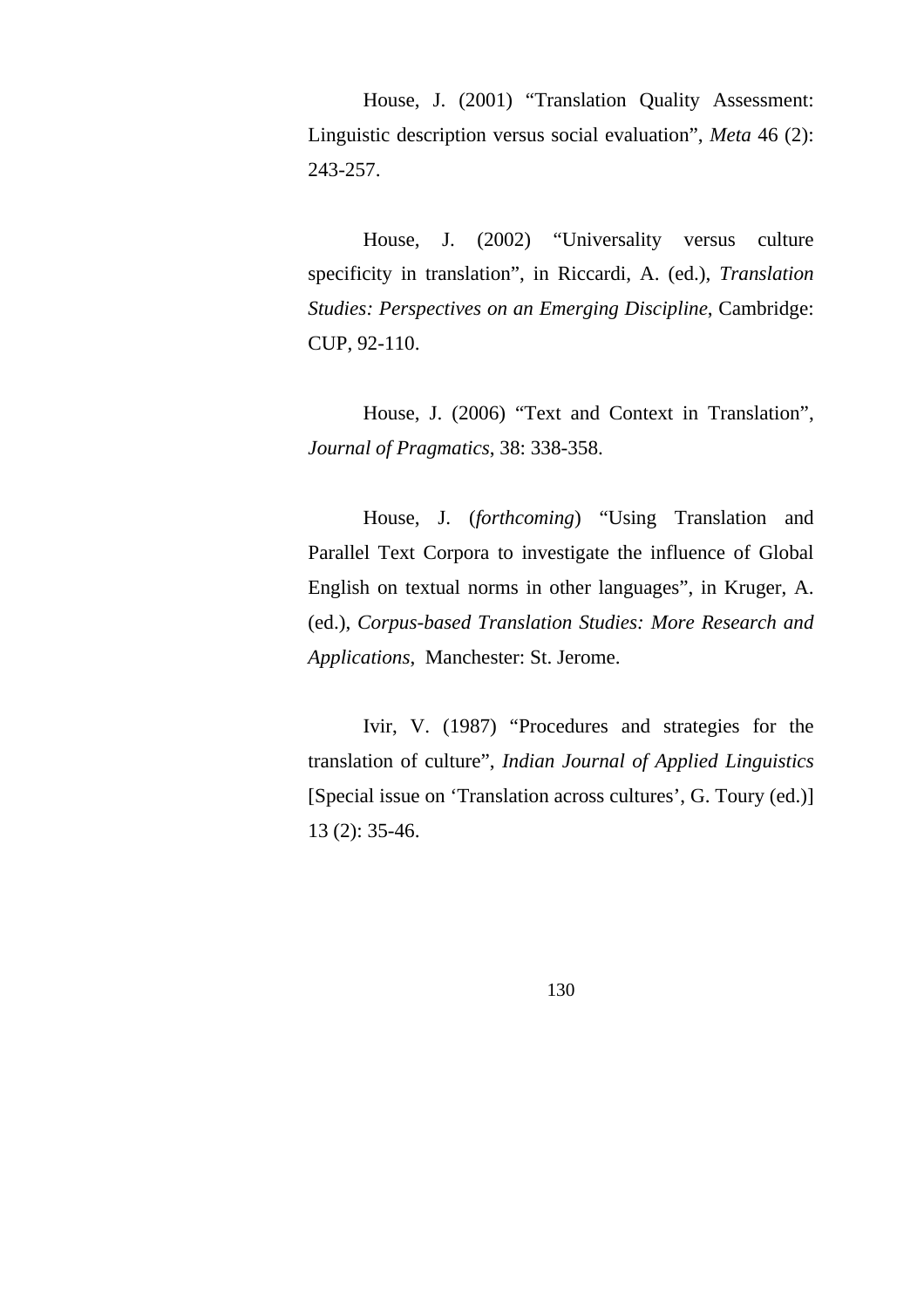Ivir, V. (1996) "A case for linguistics in translation theory", *Target* 8 (1): 149-157.

Jakobson, R. (1959) "On Linguistic Aspects of Translation", in Venuti, L. (ed.) (2000/2004), *The Translation Studies Reader, 2nd Edition*, New York/London: Routledge, 138-143.

Jakobson, R. (1960) "Closing statement: linguistics and poetics", in Sebeok, T.A. (ed.), *Style in Language*, Cambridge, Mass.: MIT Press, 350-377.

James, J.E. (ed.) (1996) *The Language-Culture Connection*, Singapore: SEAMEO Regional Language Centre.

Kade, O. (1968) *Zufall und Gesetzmä*β*igkeit in der Übersetzung*, Leipzig: Enzyklopädie.

Kenny, D. (1998) "Equivalence", in Baker, M. (ed.) (1998), 77-80.

Koller, W. (1979) *Einführung in die Übersetzungswissenschaft,* Heidelberg: Quelle & Meyer.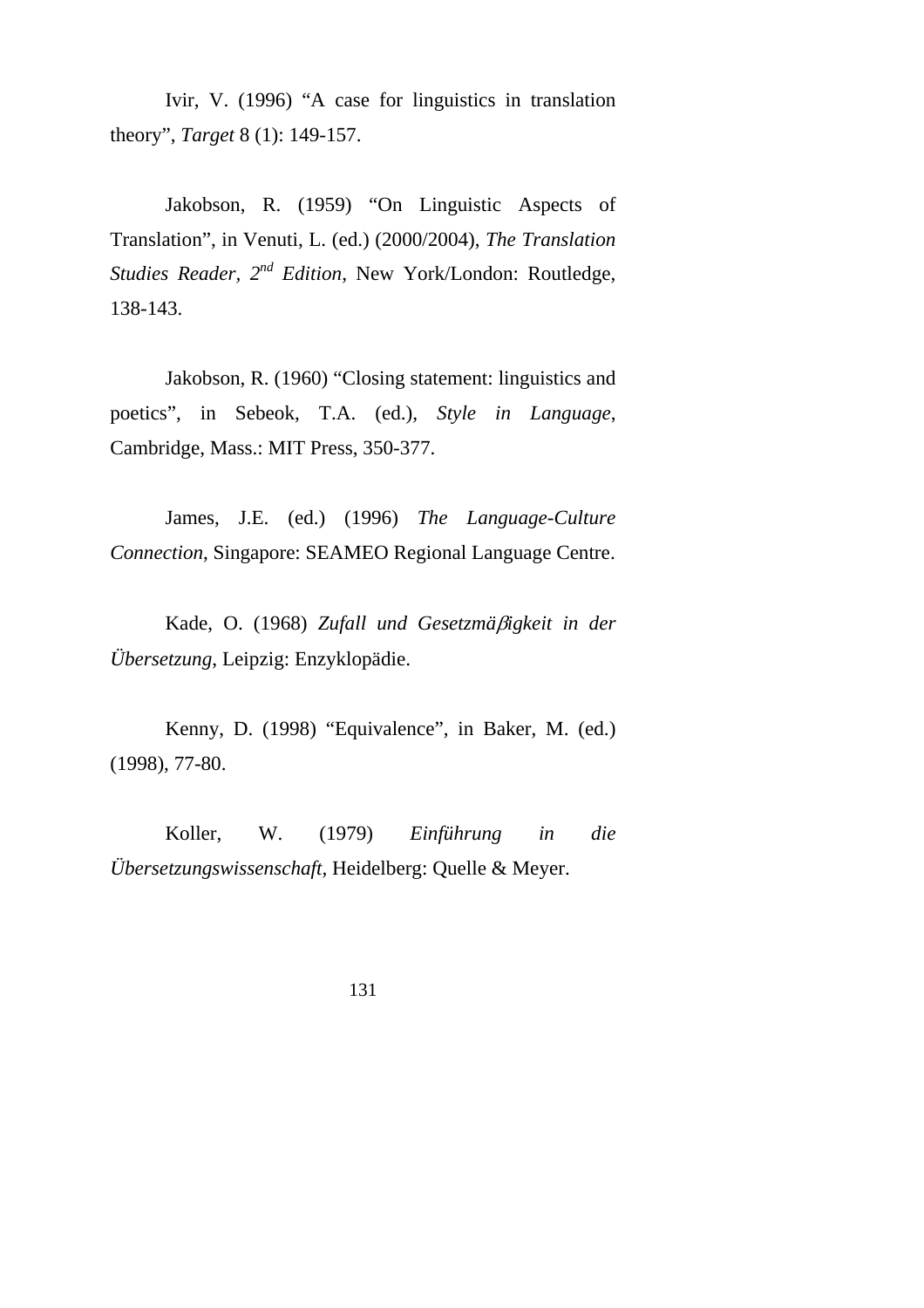Koller, W. (1995) "The concept of equivalence and the object of translation studies", *Target*, 7 (2): 191-222.

Kramsch, C. (1998), *Language and Culture*, Oxford: OUP.

Larose, R. (1989) *Théories contemporaines de la traduction*, Québec: Presses de l'Université du Québec.

Lipson, M. (2006) *Exploring Functional Grammar. Quaderni del CeSLiC, Functional Grammar Studies for Non-Native Speakers of English,* Series Editor, D.R. Miller, Bologna: CLUEB.

Malinowski, B. (1923) "The problem of meaning in primitive languages", in Ogden, C.K. & I.A. Richards (eds.), *The Meaning of Meaning*, London: Kegan Paul.

Malinowski, B. (1935) *Coral Gardens and Their Magic*, vol. 2, London: Allen & Unwin.

Malmkjær, K. (1998) "Unit of Translation", in Baker, M. (1998), 286-288.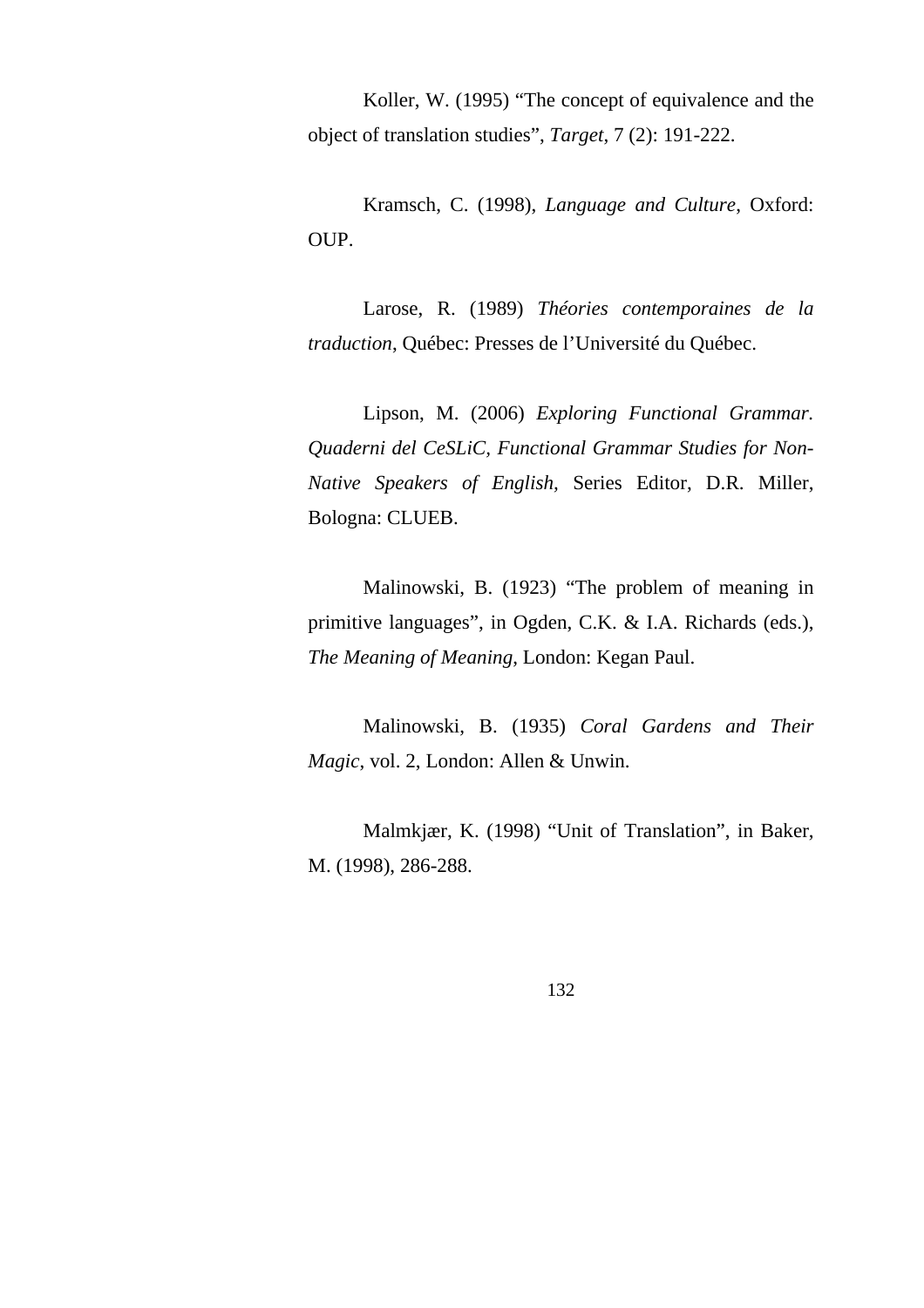Manfredi, M. (2007) "The issue of 'Visibility' in translating topography and the culture of London and Bombay/ *Mumbai*", in Jottini, L., G. Del Lungo & J. Douthwaite (eds.), *Cityscapes: Islands of the Self. Language Studies, Vol. 2*, Cagliari: CUEC, 203-214.

Miller, D.R., with the collaboration of A. Maiorani & M. Turci (2005), *Language as Purposeful: Functional Varieties of Texts*, *Quaderni del CeSLiC: Functional Grammar Studies for Non-Native Speakers of English*, Series Editor, Donna R. Miller, AlmaDL, Bologna: Asterisco. (Electronic version:

http://amsacta.cib.unibo.it/archive/000086)

Munday, J. (2001) *Introducing Translation Studies*, London/New York: Routledge.

Narayan, R.K. (1935/1990) *Swami and Friends*, London: Mandarin.

Narayan, R.K. (1997) *Swami e i suoi amici* [Transl. M. Manfredi], Firenze: Zanzibar-Giunti.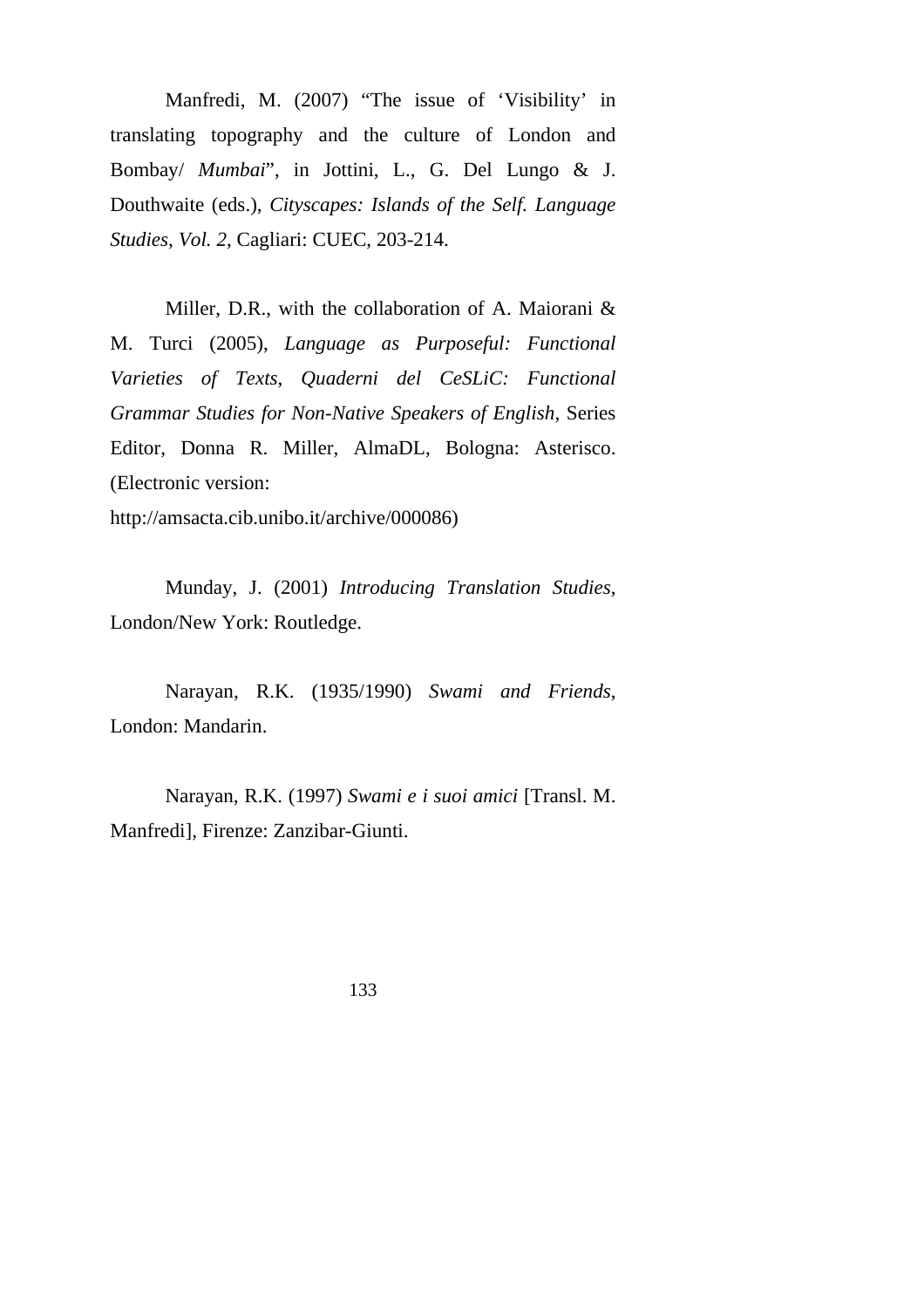Neubert, A. (1984) "Text-bound translation teaching", in Wilss, W. & G. Thome (eds.), *Translation Theory and its Implementation in the Teaching of Translating and Interpreting*, Tübingen: Narr, 61-70.

Newmark, P. (1981/1982) *Approaches to Translation*, Oxford/New York/Toronto/Sydney/Paris/Frankfurt: Pergamon Press.

Newmark, P. (1987) "The use of systemic linguistics in translation analysis and criticism", in Steele, R. & T. Threadgold (eds.), *Language Topics: Essays in Honour of Michael Halliday*, Vol. 1, Amsterdam/Philadelphia: Benjamins, 293-303.

Newmark, P. (1988) *A Textbook of Translation*, New York/London/ Toronto/Sydney/Tokyo: Prentice Hall.

Newmark, P. (1991) *About Translation*, Clevedon/Philadelphia/Adelaide: Multilingual Matters.

Nida, E.A. (1964) *Toward a Science of Translating*, Leiden: Brill.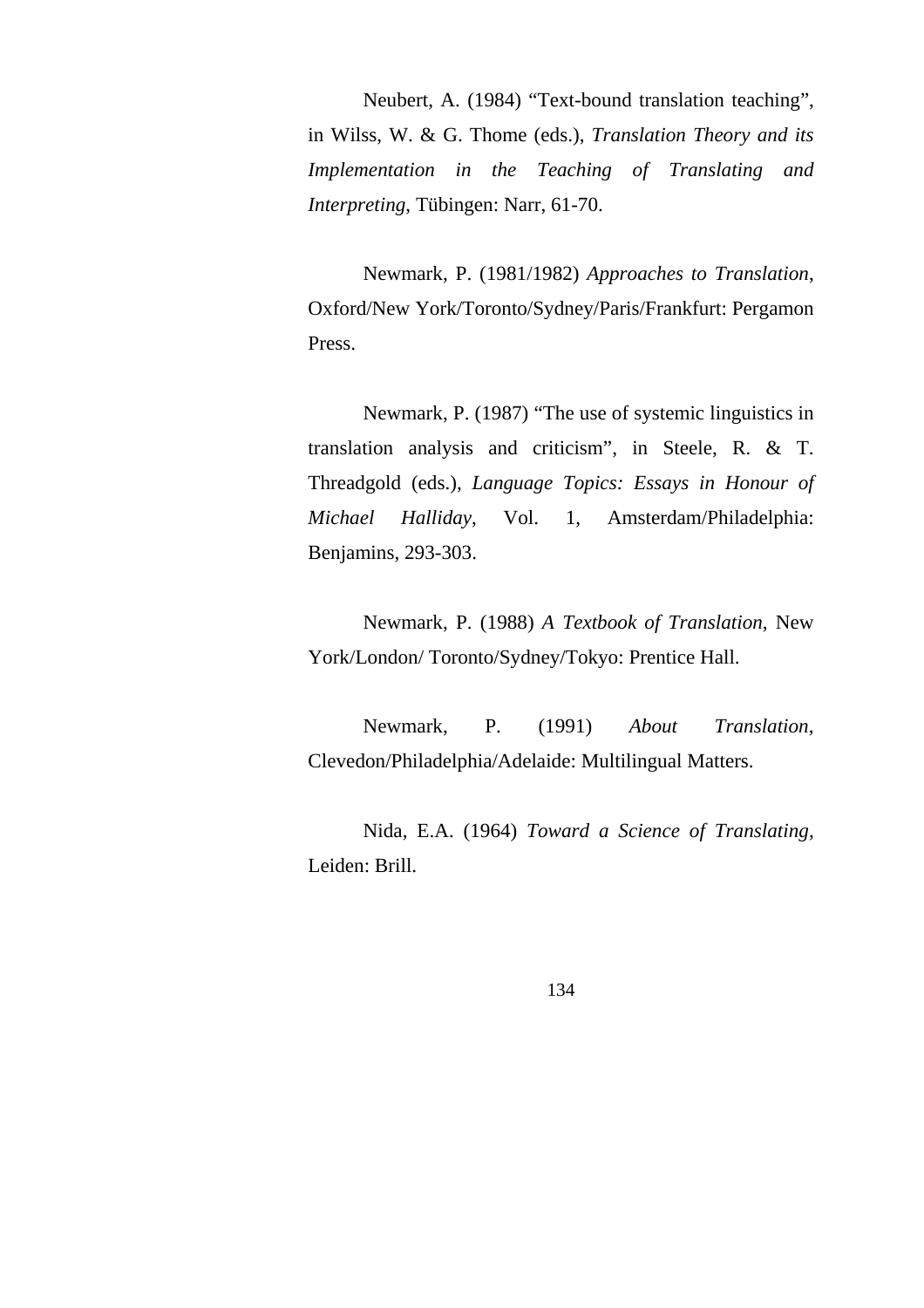Nida, E.A. & C.R. Taber (1969) *The Theory and Practice of Translation*, Leiden: Brill.

Nord, C. (1991) *Text Analysis in Translation: Theory, Methodology, and Didactic Application of a Model for Translation-Oriented Text Analysis*, Amsterdam/Atlanta: Rodopi.

Pearsall, J. (ed.) (1998) *The New Oxford Dictionary of English*, Oxford: OUP.

Reiß, K. (1971) *Möglichkeiten und Grenzen der Übersetzungskritik*, München: Hueber.

Reiß, K. & H.J. Vermeer (1984) *Grundlegung einer allgemeinen Translationstheorie*, Tübingen: Niemeyer.

Scarpa, F. (2001) *La traduzione specializzata*, Milano: Hoepli.

Schleiermacher, F. (1813) *Über die verschiedenen Methoden des Übersetzens*, reprinted in Störig, H.G. (ed.) (1963), *Das Problem des Übersetzens*, Darmstadt: Wissenschaftliche Buchgesellschaft, 38-70.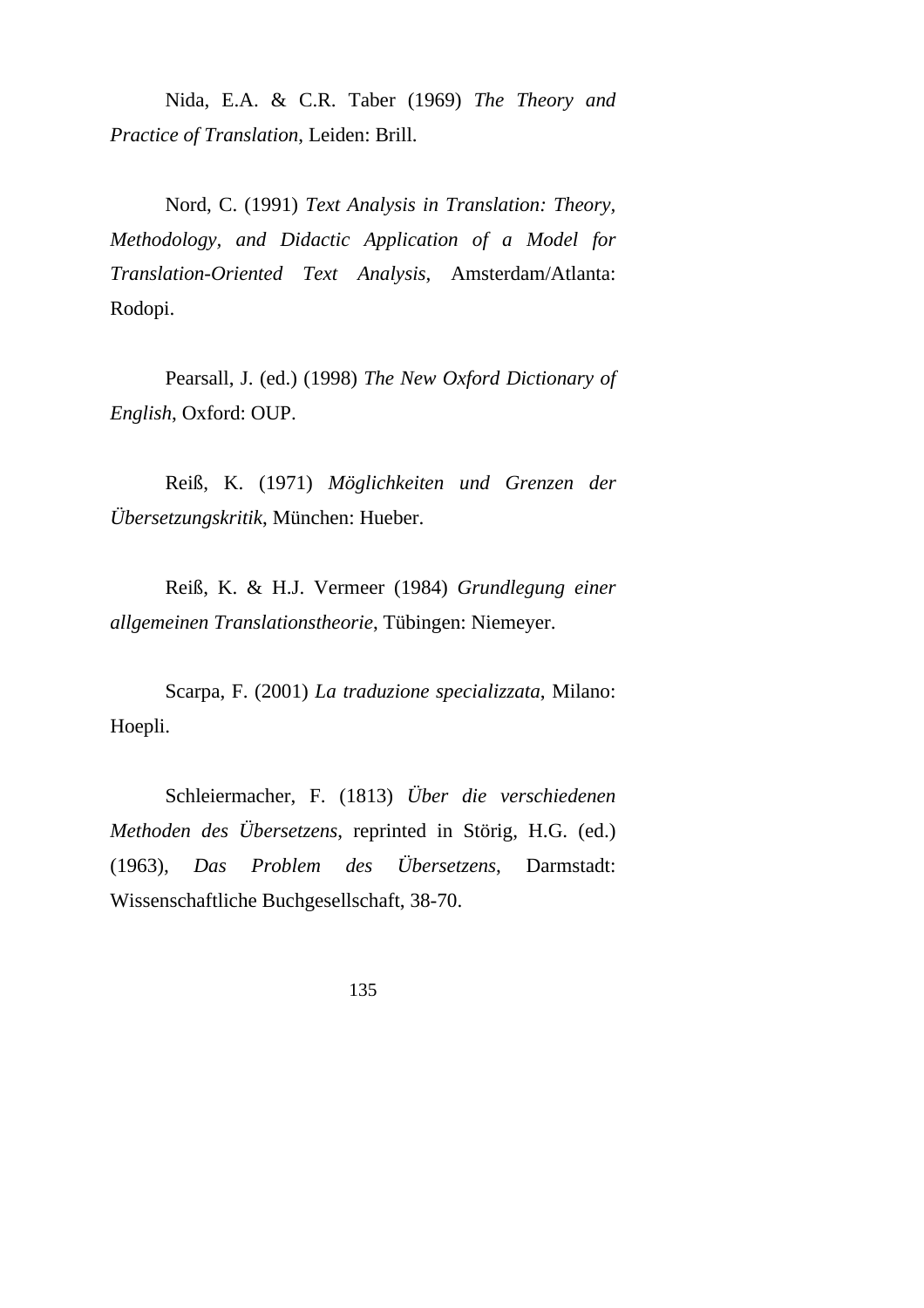Shuttleworth, M. & M. Cowie (1997) *Dictionary of Translation Studies*, Manchester: St. Jerome.

Snell-Hornby, M. (1987) "Translation as a crosscultural event: *Midnight's Children – Mitternachtskinder*", *Indian Journal of Applied Linguistics* [Special issue on 'Translation across cultures", G. Toury (ed.)] 13 (2): 91-105.

Snell-Hornby, M. (1988/1995) *Translation Studies: An Integrated Approach*, Amsterdam/Philadelphia: Benjamins.

Snell-Hornby, M. (2006) *The Turns of Translation Studies: New Paradigms or Shifting Viewpoints?*, Amsterdam/Philadelphia: Benjamins.

Snell-Hornby, M., F. Pöchhacker & K. Kaindl (eds.) (1994) *Translation Studies: An Interdiscipline*, Amsterdam/Philadelphia: Benjamins.

Steiner, E. (1998) "A register-based translation evaluation: an advertisement as a case in point", *Target* 10 (2): 291-318.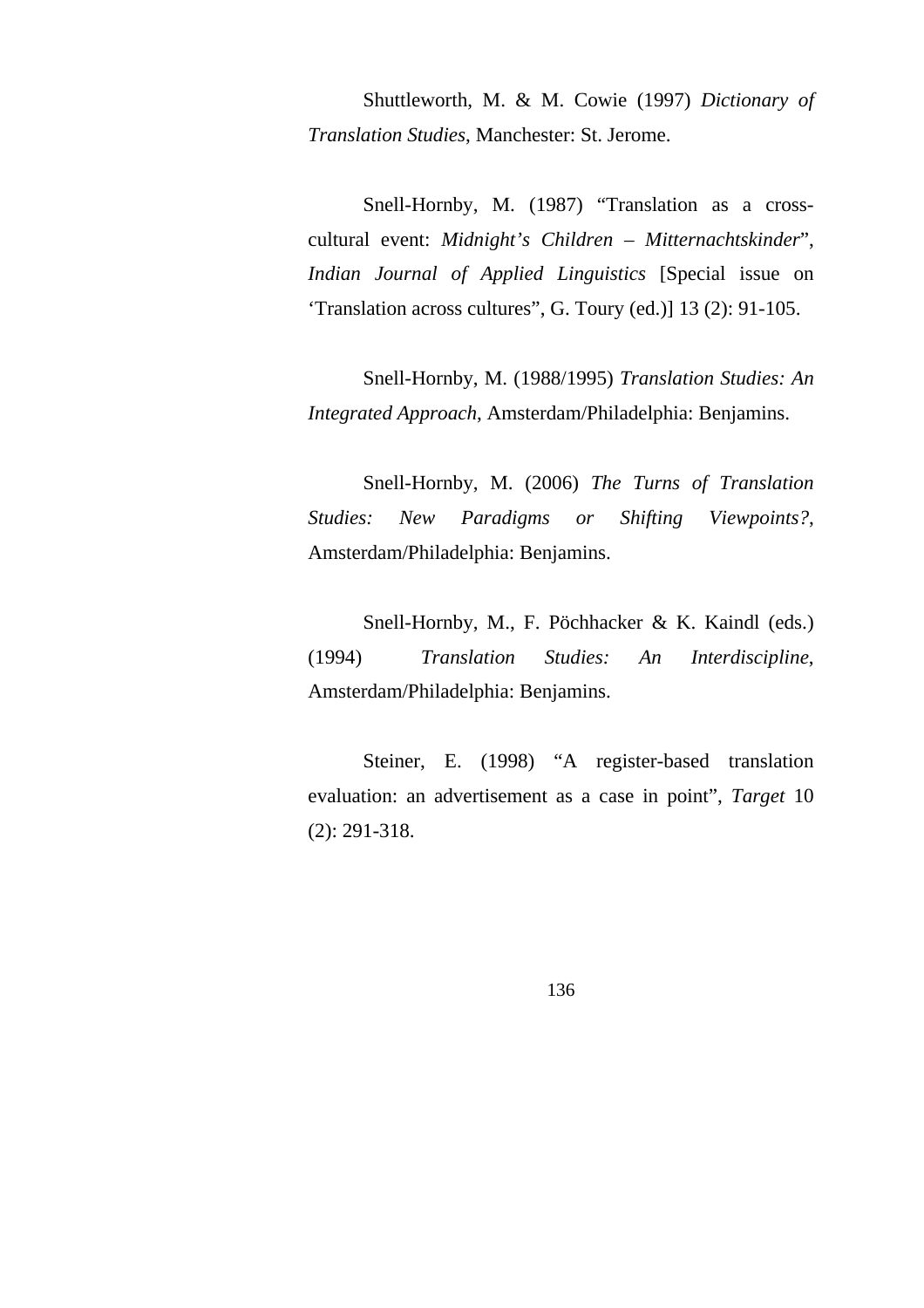Steiner, E. (2004) *Translated Texts: Properties, Variants, Evaluations*, Frankfurt am Main: Peter Lang.

Steiner, E. & C. Yallop (eds.) (2001) *Exploring Translation and Multilingual Text Production: Beyond Content*, Berlin/New York: Mouton de Gruyter.

Steiner, G. (1975/1998) *After Babel: Aspects of Language and Translation*, Oxford: OUP.

Taylor, C. (1990) *Aspects of Language and Translation: Contrastive Approaches for Italian/English Translators*, Udine: Campanotto Editore.

Taylor, C. (1993) "Systemic Linguistics and Translation", in Gibson, T. & C. Stainton (eds.) *Occasional Papers in Systemic Linguistics*, 7, Nottingham: University of Nottingham, 87-103.

Taylor, C. (1997) "Il ruolo della linguistica sistemicofunzionale nella traduzione", in Ulrych, M. (a cura di) *Tradurre: Un approccio multidisciplinare*, Torino: UTET, 99- 117.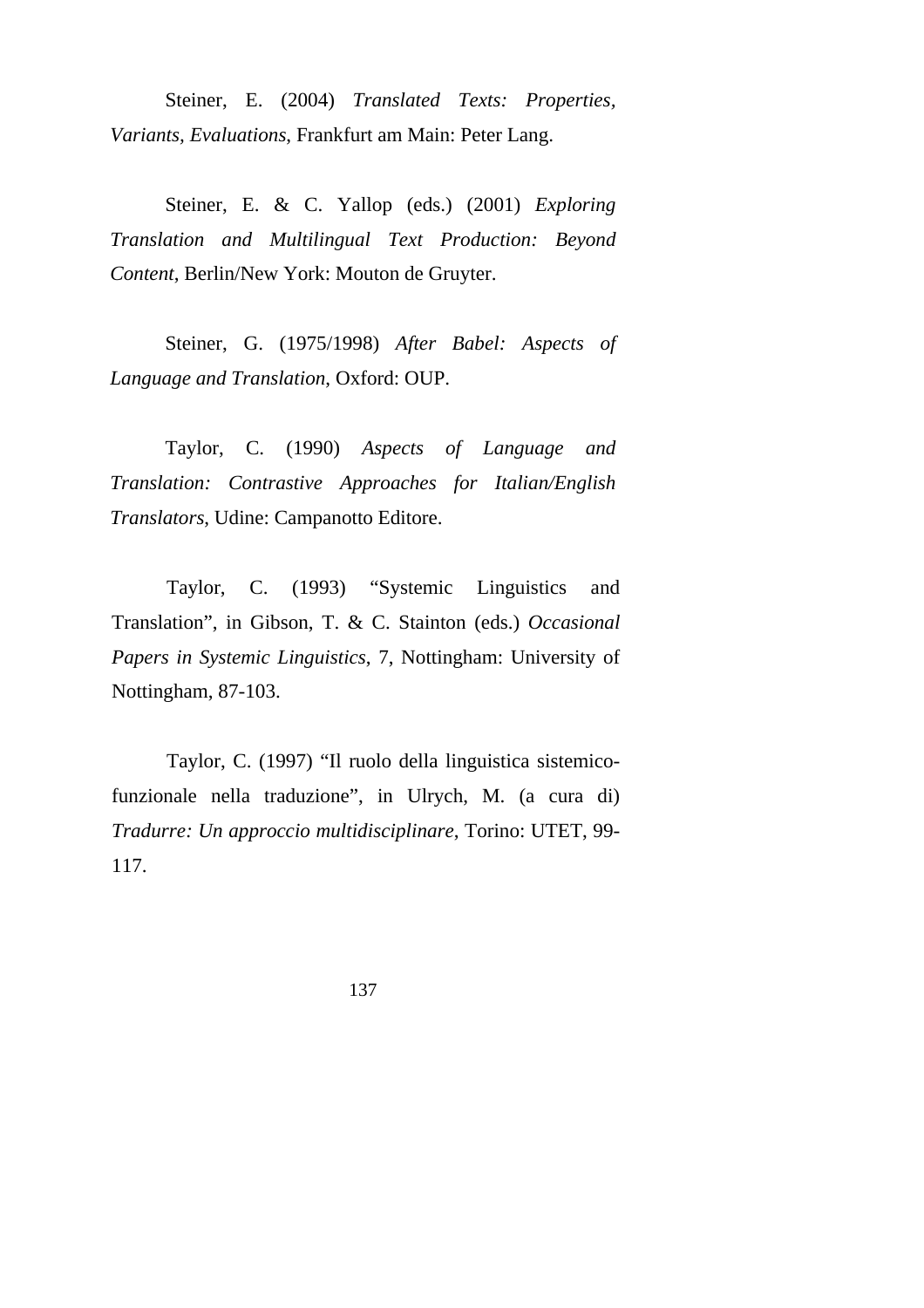Taylor, C. (1998) *Language to Language: A practical and theoretical guide for Italian/English translators*, Cambridge: CUP.

Taylor, C. & A. Baldry (2001) "Computer assisted text analysis and translation: a functional approach in the analysis and translation of advertising texts", in Steiner, E. & C. Yallop (eds.) (2001), 277-305.

Taylor Torsello, C. (1996) "Grammatica e traduzione", in Cortese, G. (a cura di), *Tradurre i linguaggi settoriali*, Torino: Edizioni Libreria Cortina, 87-119.

Ulrych, M. & R.M. Bollettieri Bosinelli (1999) "The state of the art in translation studies: An overview", *Textus* 12 (2): 219-241.

Ventola, E. (1995) "Thematic Development in Translation", in Ghadessy, M. (ed.), *Thematic Development in English Texts*, London/New York: Pinter, 85-104.

Venuti, L. (ed.) (2000/2004), *The Translation Studies Reader, 2nd Edition*, New York/London: Routledge.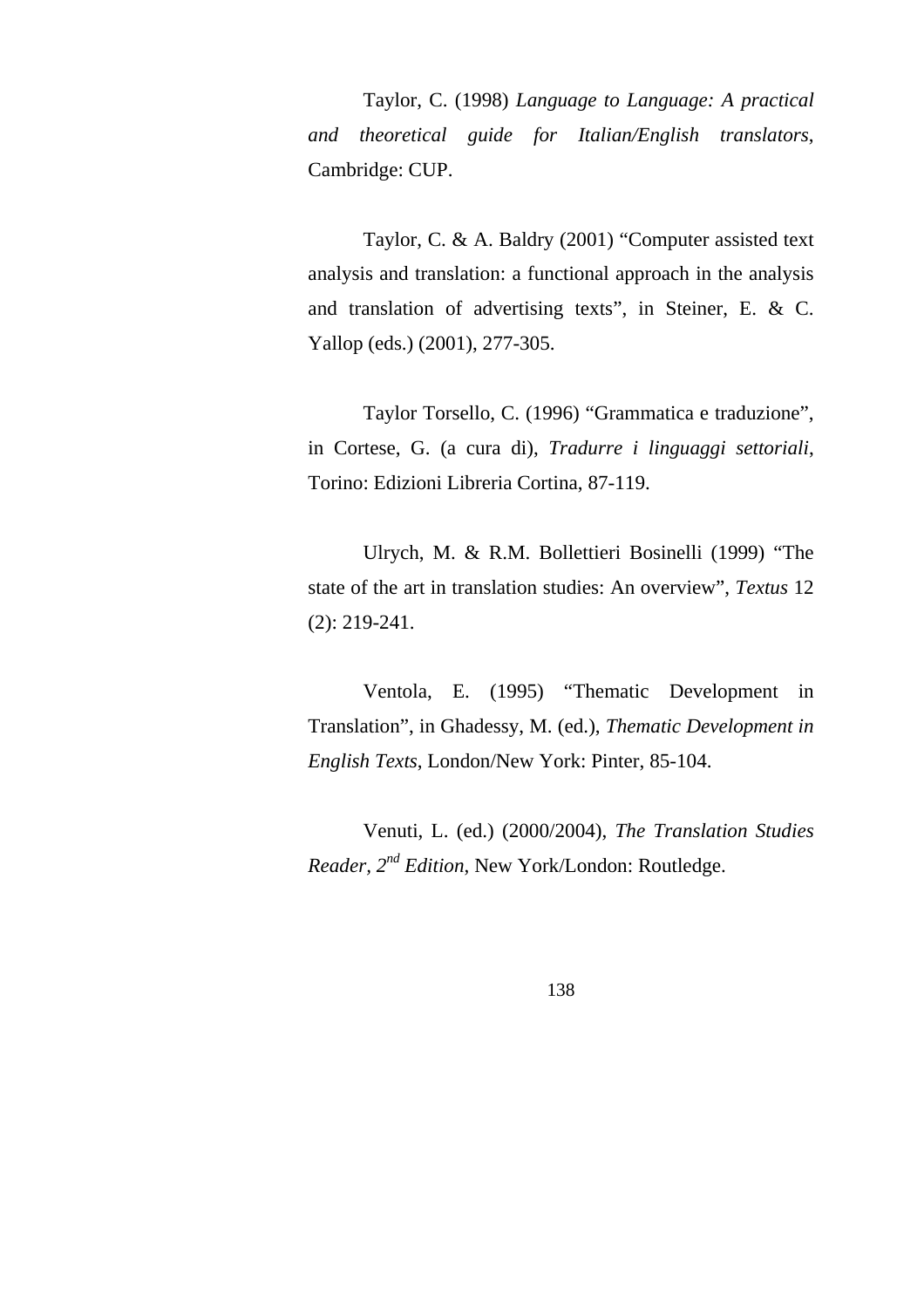Vinay, J.P. & J. Darbelnet (1958), *Stylistique comparée du français et de l'anglais: Méthode de traduction*, Paris: Didier.

Wilss, W. (1977) *Übersetzungswissenschaft: Probleme und Methoden*, Stuttgart: Klett.

Yallop, C. (1987) "The practice and theory of translation", in Steele, R. & T. Threadgold (eds.), *Language Topics: Essays in Honour of Michael Halliday*, Vol. 1, Amsterdam/Philadelphia: Benjamins, 347-351.

Yallop, C. (2001) "The construction of equivalence", in Steiner, E. & C. Yallop (eds.) (2001), 229-246.

website

http://www.humaniora.sdu.dk/isfc2007/matthiessen.htm